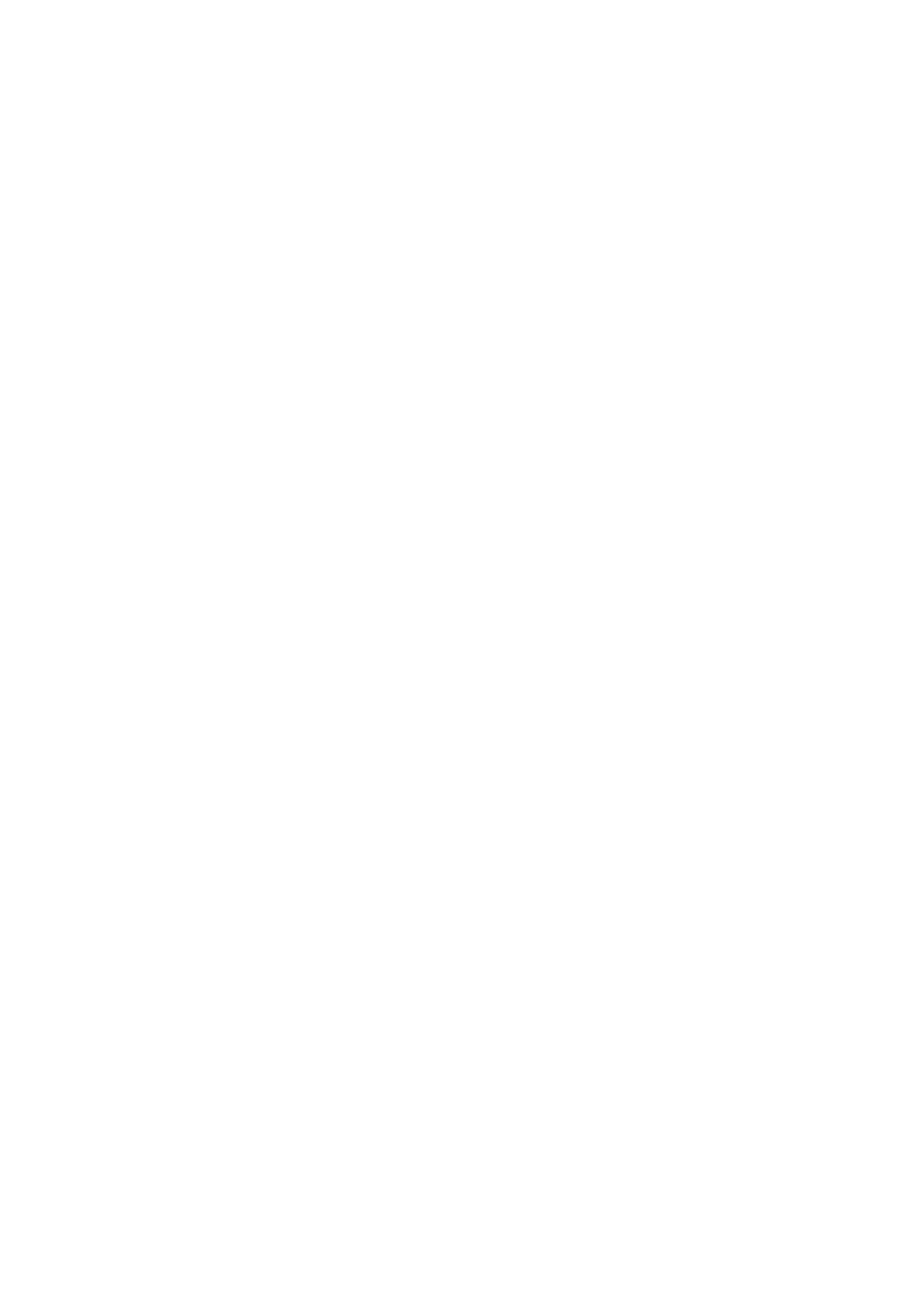## 1 Introduction

Henry Edward Merritt (1899–1974), M.B.E., D.Sc (Eng), M.I.Mech.E., was a British engineer from Warwickshire who published a number of books on gear engineering [6, 7, 8].

In the 1930s, he was director and technical manager of David Brown Tractors, Limited, Mekham, Huddersfield. After 1945, Merritt was employed by the Nuffield Organization and in 1949 he became Chief Research Officer to the British Transport Commission. His task was to supervise and co-ordinate both technical and operational research work for the whole of nationalised transport [4, p. 53]. In 1951 he was appointed chief administrative engineer to the Rootes Group at their Coventry factories. In 1962, Merritt received the James Clayton Prize, awarded every year since 1945 by the Institution of mechanical engineers.<sup>1</sup>

# 2 Merritt's table of "useful" numbers

In 1947, Merritt published a book on the calculation of gear trains in which he gave a table of "useful" numbers, as well as a Brocot table [6]. The present document is a reconstruction of the first table, whereas the second is described in a separate document [10].

For the computation of practical gear trains, Merritt considered only wheels with at most 127 teeth, and his aim was therefore to provide a table of factors for those numbers which have factors not exceeding 127. Moreover, in order to save space, Merritt did not list the integers with factors 2, 3, and 5, as these can readily be identified. The remaining numbers, from 7 to 200000, form Merritt's table of "useful" numbers.

Merritt's table is in fact based on Kaván's table [5] published in 1937. This table gave the factors of all integers up to 256000.

Merritt's table therefore appears as a specialized table of factors, constructed for a specific purpose. There are in fact many other table of factors, and we refer the reader to our other reconstructions and in particular to Glaisher and Bullynck's articles for a survey of the history of factor tables [2, 1].

#### 3 Table errors

A cursory examination of Merritt's table reveals many errors, and it remains to be seen if these errors are also in Kaván's table.

We confine ourselves here to errors affecting the layout of the tables. These errors were spotted during the reconstruction of the table, since they change the range given on each page. It is however possible that some errors cancel each other out, and our list does not pretend to be exhaustive.

 $1A$  biographical notice of Merritt was presumably published in the *Journal of automotive engineering*, volume 4, 5, or 6, 1974?, page 85, but we have not consulted it.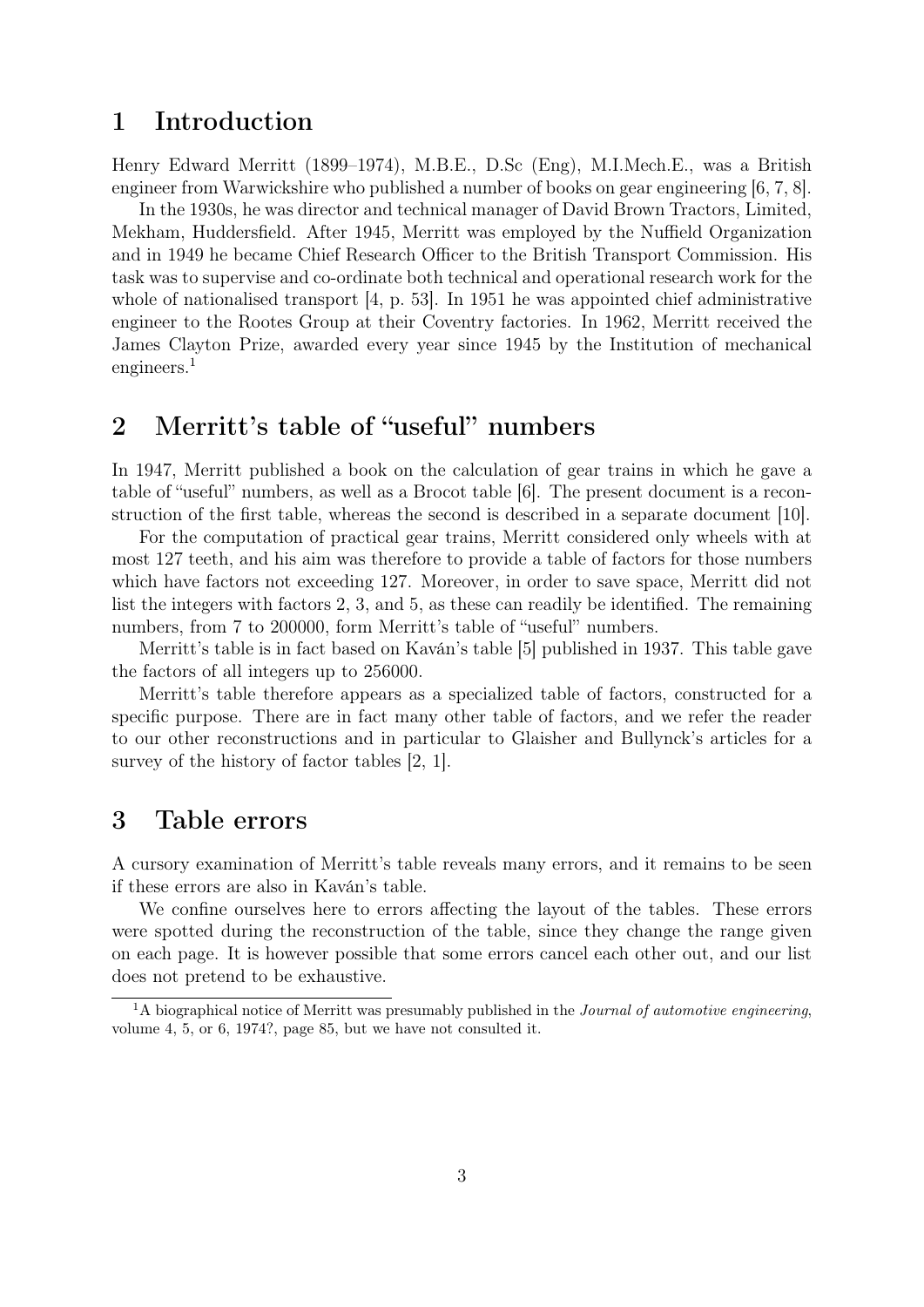#### 3.1 Extra values

We have only found two extra values, namely integers given by Merritt, but which should not have been given, as they violate his restrictions. The first such error is that of  $381 = 3 \cdot 127$ . It should have been left out, as it is divisible by 3. The second such error is that of  $97681 = 23 \cdot 31 \cdot 137$ , which should have been left out as it has a factor greater than 127.

#### 3.2 Omissions

There is a much longer list of omissions, namely numbers which should have been given by Merritt, but have been left out. The following omissions were found during our reconstruction: 3721, 3959, 16159, 17303, 28037, 30889, 31117, 32129, 33553, 35557, 39767, 44573, 45167, 45917, 47357, 47879, 50653, 50933, 51301, 51359, 53371, 62923, 73573, 84323, 84941, 85963, 89311, 138269, 145079, 146329, 158171, 161713, 165731, 169037, 171749, 174173, 183229, and 197617.

### 4 The reconstruction

Although Merritt's table contains errors, it may contain other errors not reported here, and in the interest of further comparison, it seems useful to provide two reconstructions. The first reconstruction gives the complete list of "useful" numbers, except for the extra values and omissions. Each page of this list does therefore have the same range as the original table, and comparisons are therefore facilitated.

The second reconstruction is that of the correct table, but since it does not contain the above errors, the range of each page is different and comparing the correct table with the original one is more difficult.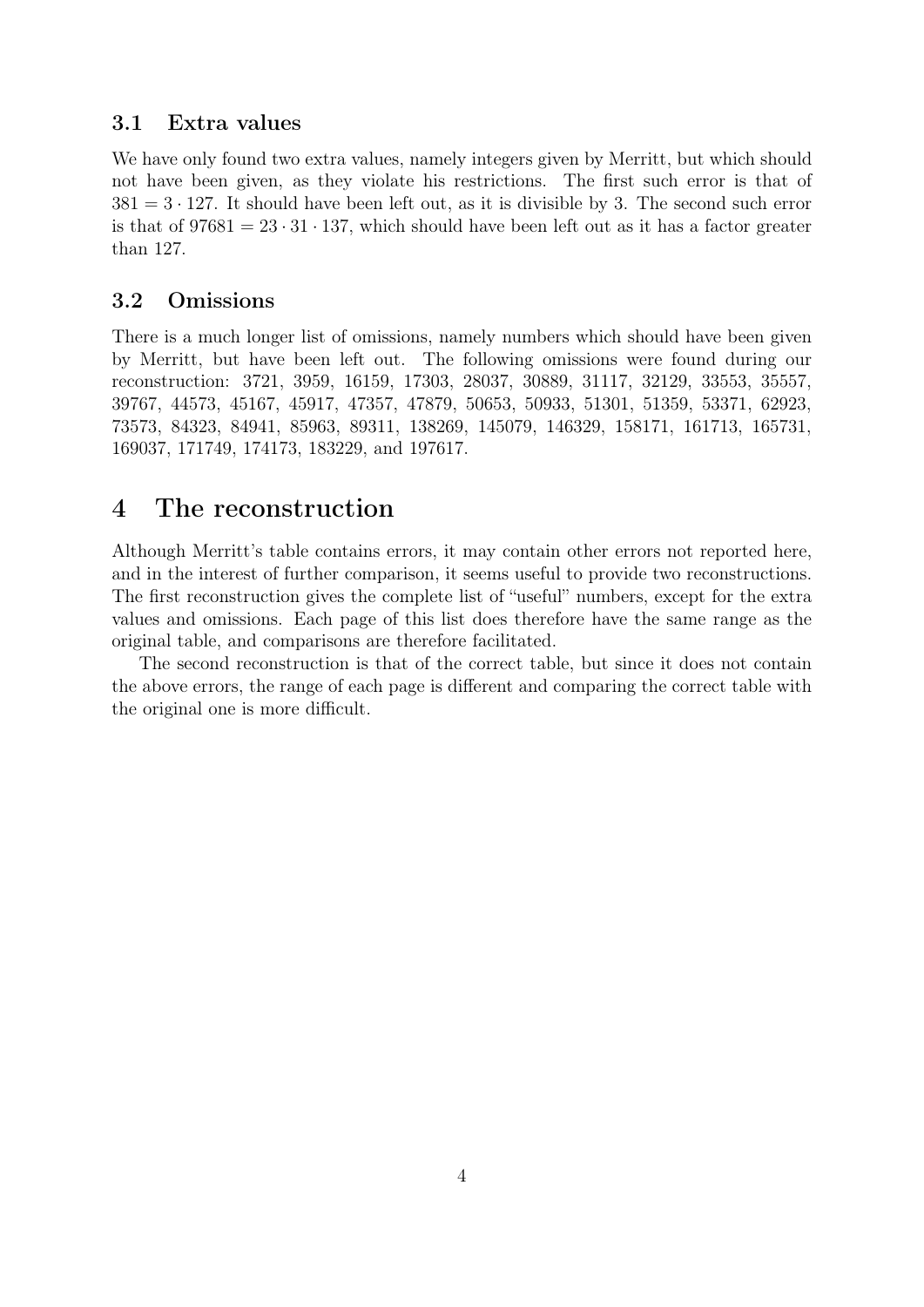# References

The following list covers the most important references<sup>2</sup> related to Merritt's table. Not all items of this list are mentioned in the text, and the sources which have not been seen are marked so. We have added notes about the contents of the articles in certain cases.

- [1] Maarten Bullynck. Factor tables 1657–1817, with notes on the birth of number theory. Revue d'histoire des mathématiques, 16(2):133–216, 2010.
- [2] James Whitbread Lee Glaisher. Report of the committee on mathematical tables. London: Taylor and Francis, 1873. [Also published as part of the "Report of the forty-third meeting of the British Association for the advancement of science," London: John Murray, 1874. A review by R. Radau was published in the Bulletin des sciences mathématiques et astronomiques, volume 11, 1876, pp. 7–27]
- [3] James Whitbread Lee Glaisher. Table, mathematical. In Hugh Chisholm, editor, The Encyclopædia Britannica, 11th edition, volume 26, pages 325–336. Cambridge, England: at the University Press, 1911.
- [4] Terence Richard Gourvish. British railways 1948–73: A business history. Cambridge: Cambridge University Press, 1986.
- [5] Jiří Kaván. Factor tables giving the complete decomposition into prime factors of all numbers up to 256,000. London: Macmillan and co., 1937. [This table was reconstructed in [9].]
- [6] Henry Edward Merritt. Gear trains, including a Brocot table of decimal equivalents and a table of factors of all useful numbers up to 200,000. London: Sir Isaac Pitman & Sons, Ltd., 1947. [Brocot's table is reconstructed in [10].]
- [7] Henry Edward Merritt. Gears. London: Sir Isaac Pitman & Sons, Ltd., 1955. [3rd edition]
- [8] Henry Edward Merritt. Gear engineering. London: Sir Isaac Pitman & Sons, Ltd., 1971.
- [9] Denis Roegel. A reconstruction of Kaván's table of factors (1937). Technical report, LORIA, 2011. [This is a reconstruction of [5].]
- [10] Denis Roegel. A reconstruction of Merritt's Brocot table (1947). Technical report, LORIA, 2011. [This is a reconstruction of the table given in [6].]

<sup>&</sup>lt;sup>2</sup>Note on the titles of the works: Original titles come with many idiosyncrasies and features (line splitting, size, fonts, etc.) which can often not be reproduced in a list of references. It has therefore seemed pointless to capitalize works according to conventions which not only have no relation with the original work, but also do not restore the title entirely. In the following list of references, most title words (except in German) will therefore be left uncapitalized. The names of the authors have also been homogenized and initials expanded, as much as possible.

The reader should keep in mind that this list is not meant as a facsimile of the original works. The original style information could no doubt have been added as a note, but we have not done it here.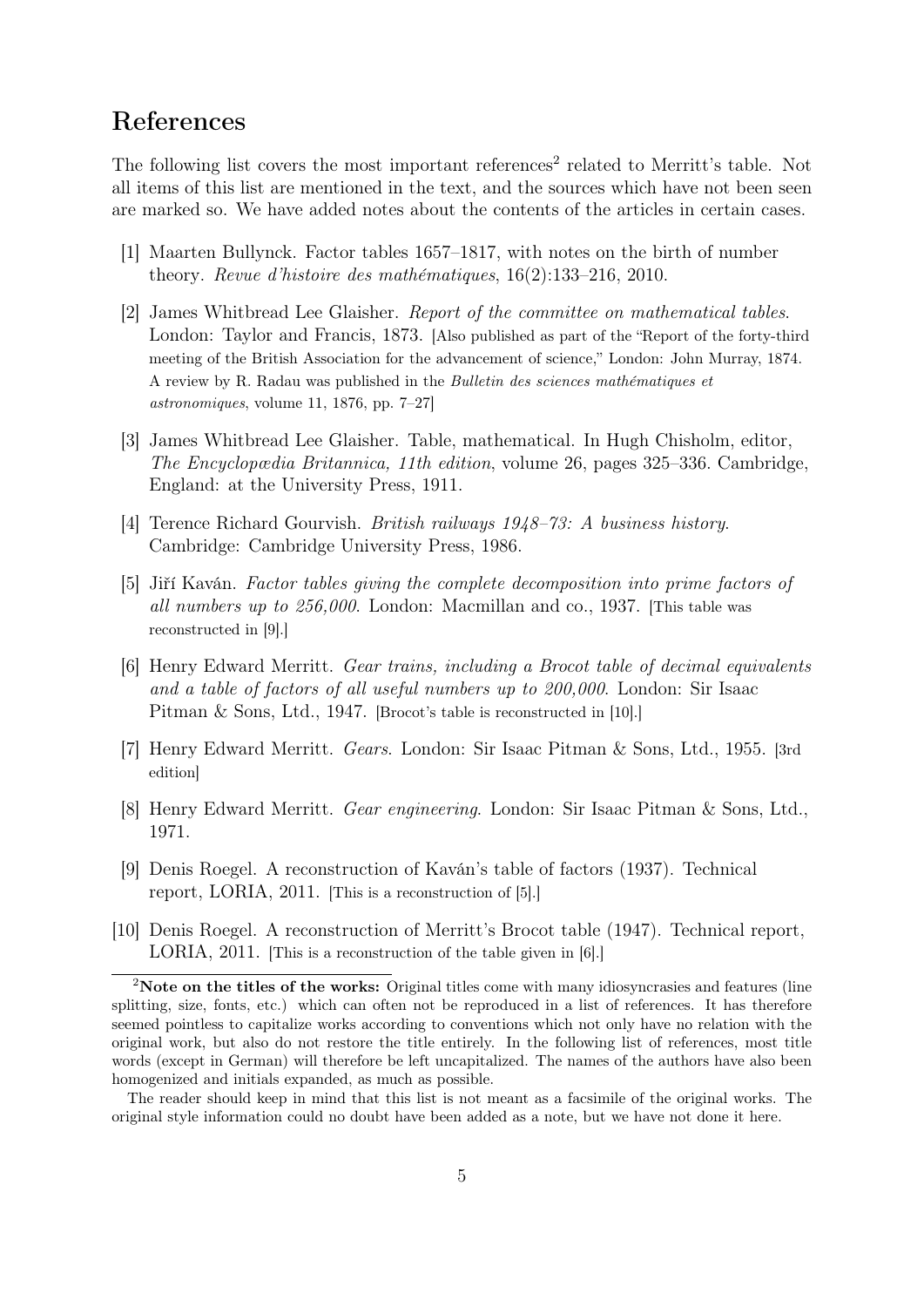[11] Paul Peter Heinrich Seelhoff. Geschichte der Factorentafeln. Archiv der Mathematik und Physik, 70:413–426, 1884.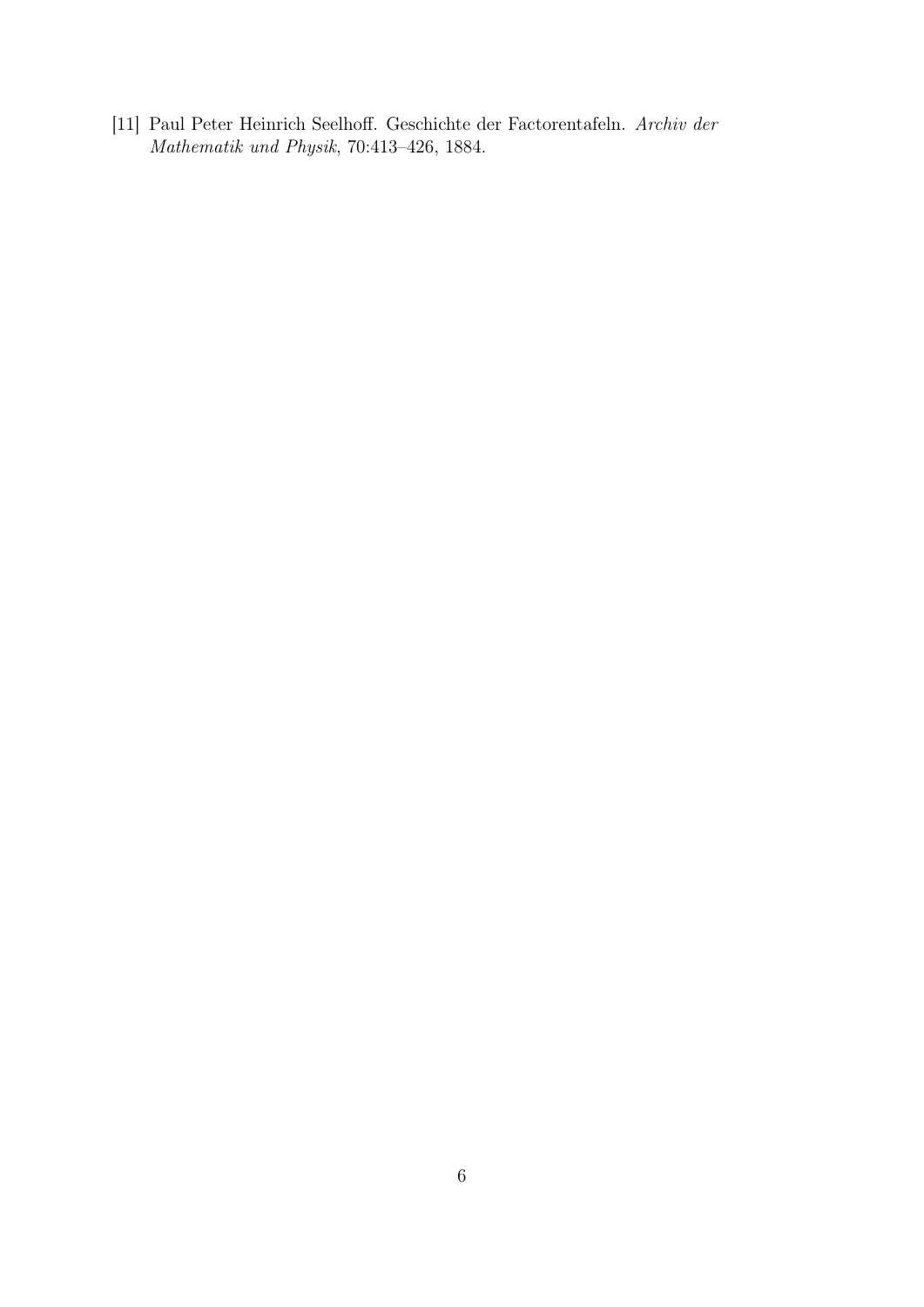The table of useful numbers

(version with errors)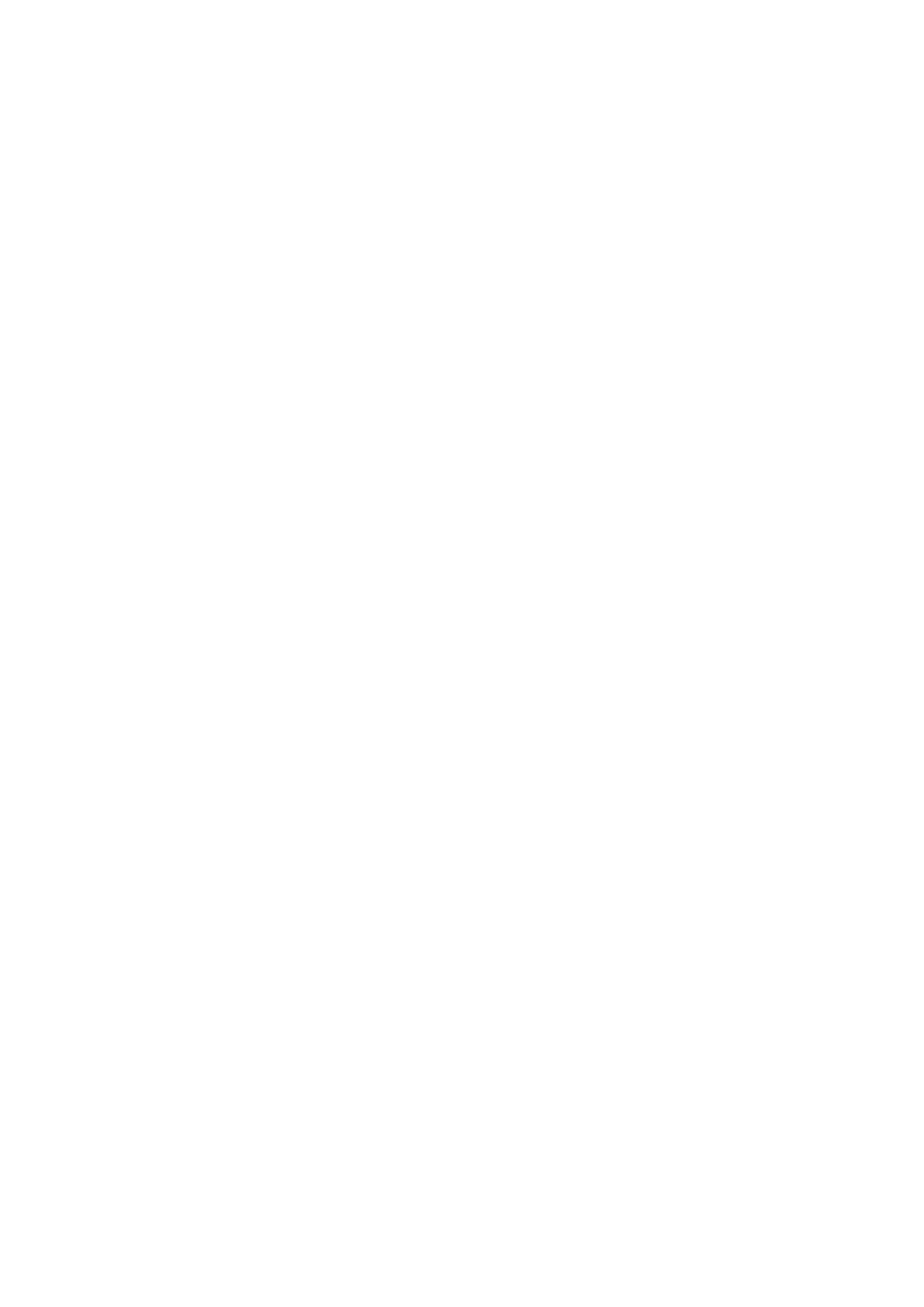| ${\bf N}$      | $\mathbf F$    | ${\bf N}$ | $\mathbf F$     | ${\bf N}$ | $\mathbf F$     | ${\bf N}$ | $\mathbf F$ |
|----------------|----------------|-----------|-----------------|-----------|-----------------|-----------|-------------|
| $\overline{7}$ | Prime          | 67        | Prime           | 127       | Prime           | $301\,$   | 7.43        |
| 11             | $, ,$          | $71\,$    | $, ,$           | $133\,$   | $7.19\,$        | 319       | $11.29\,$   |
| 13             | , ,            | $73\,$    | $, ,$           | 143       | $11.13\,$       | $323\,$   | $17.19\,$   |
| $17\,$         | $, ,$          | $77\,$    | 7.11            | 161       | 7.23            | 329       | 7.47        |
| 19             | $, \,$         | 79        | Prime           | $169\,$   | 13 <sup>2</sup> | 341       | $11.31\,$   |
| $23\,$         | , ,            | 83        | $, ,$           | 187       | 11.17           | 343       | $7^3$       |
| 29             | $, ,$          | 89        | $, \,$          | 203       | 7.29            | 361       | $19^2\,$    |
| 31             | $, \,$         | $\rm 91$  | $7.13\,$        | $209\,$   | 11.19           | $371\,$   | $7.53\,$    |
| 37             | , ,            | $\rm 97$  | Prime           | 217       | 7.31            | 377       | $13.29\,$   |
| 41             | $, ,$          | $101\,$   | $, \,$          | 221       | $13.17\,$       | $381\,$   | $3.127\,$   |
| $43\,$         | $, \,$         | $103\,$   | , ,             | $247\,$   | $13.19\,$       | 391       | $17.23\,$   |
| $47\,$         | $, ,$          | $107\,$   | , ,             | $253\,$   | $11.23\,$       | 403       | $13.31\,$   |
| $49\,$         | $\mathbf{7}^2$ | 109       | $, \,$          | 259       | $7.37\,$        | 407       | $11.37\,$   |
| $53\,$         | Prime          | $113\,$   | $, ,$           | $287\,$   | 7.41            | 413       | $7.59\,$    |
| 59             | $, \,$         | 119       | 7.17            | $289\,$   | 17 <sup>2</sup> | $427\,$   | 7.61        |
| 61             | $, \,$         | 121       | 11 <sup>2</sup> | 299       | 13.23           | 437       | 19.23       |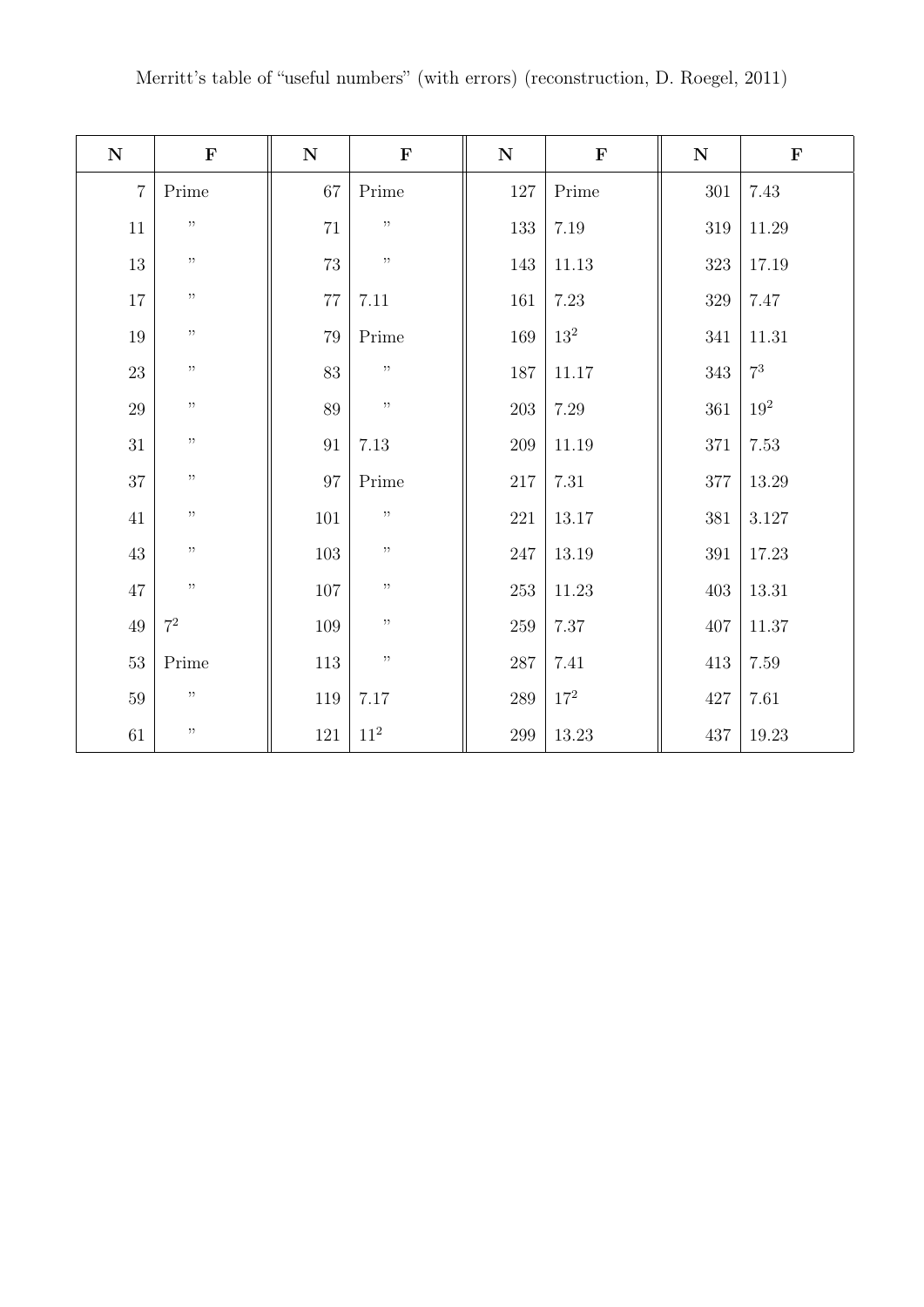| ${\bf N}$ | $\mathbf F$ | ${\bf N}$ | $\mathbf F$       | ${\bf N}$ | $\mathbf F$       | ${\bf N}$ | $\mathbf F$     |
|-----------|-------------|-----------|-------------------|-----------|-------------------|-----------|-----------------|
| 451       | 11.41       | 703       | 19.37             | 931       | $7^2.19$          | 1207      | 17.71           |
| 469       | 7.67        | 707       | 7.101             | 943       | 23.41             | 1219      | 23.53           |
| 473       | 11.43       | 713       | 23.31             | 949       | 13.73             | 1241      | 17.73           |
| 481       | 13.37       | 721       | 7.103             | 961       | $31^2\,$          | 1243      | 11.113          |
| 493       | 17.29       | 731       | 17.43             | 979       | 11.89             | 1247      | 29.43           |
| 497       | 7.71        | 737       | 11.67             | 989       | 23.43             | 1261      | 13.97           |
| 511       | 7.73        | 749       | 7.107             | 1000      |                   | 1271      | 31.41           |
| 517       | 11.47       | 763       | 7.109             | 1001      | 7.11.13           | 1273      | 19.67           |
| $527\,$   | 17.31       | 767       | 13.59             | 1003      | 17.59             | 1309      | 7.11.17         |
| 529       | $23^2\,$    | 779       | 19.41             | 1007      | 19.53             | 1313      | 13.101          |
| 533       | 13.41       | 781       | 11.71             | 1027      | 13.79             | 1331      | 11 <sup>3</sup> |
| 539       | $7^2.11$    | 791       | 7.113             | 1037      | 17.61             | 1333      | 31.43           |
| 551       | 19.29       | 793       | 13.61             | 1067      | 11.97             | 1339      | 13.103          |
| 553       | 7.79        | 799       | 17.47             | 1073      | 29.37             | 1343      | 17.79           |
| 559       | 13.43       | 803       | 11.73             | 1079      | 13.83             | 1349      | 19.71           |
| 581       | 7.83        | 817       | 19.43             | 1081      | 23.47             | 1357      | 23.59           |
| 583       | 11.53       | 833       | $7^2.17$          | 1111      | 11.101            | 1363      | 29.47           |
| 589       | 19.31       | 841       | 29 <sup>2</sup>   | 1121      | 19.59             | 1369      | $37^{2}$        |
| 611       | 13.47       | 847       | 7.11 <sup>2</sup> | 1127      | $7^2.23$          | 1387      | 19.73           |
| 623       | 7.89        | 851       | 23.37             | 1133      | 11.103            | 1391      | 13.107          |
| 629       | 17.37       | 869       | 11.79             | 1139      | 17.67             | 1397      | 11.127          |
| 637       | $7^2.13$    | 871       | 13.67             | 1147      | 31.37             | 1403      | 23.61           |
| 649       | 11.59       | 889       | 7.127             | 1157      | 13.89             | 1411      | 17.83           |
| 667       | 23.29       | 893       | 19.47             | 1159      | 19.61             | 1417      | 13.109          |
| 671       | 11.61       | 899       | 29.31             | 1177      | 11.107            | 1421      | $7^2.29$        |
| 679       | 7.97        | 901       | 17.53             | 1183      | 7.13 <sup>2</sup> | 1457      | 31.47           |
| 689       | $13.53\,$   | 913       | 11.83             | 1189      | 29.41             | 1463      | 7.11.19         |
| 697       | 17.41       | 923       | 13.71             | 1199      | 11.109            | 1469      | 13.113          |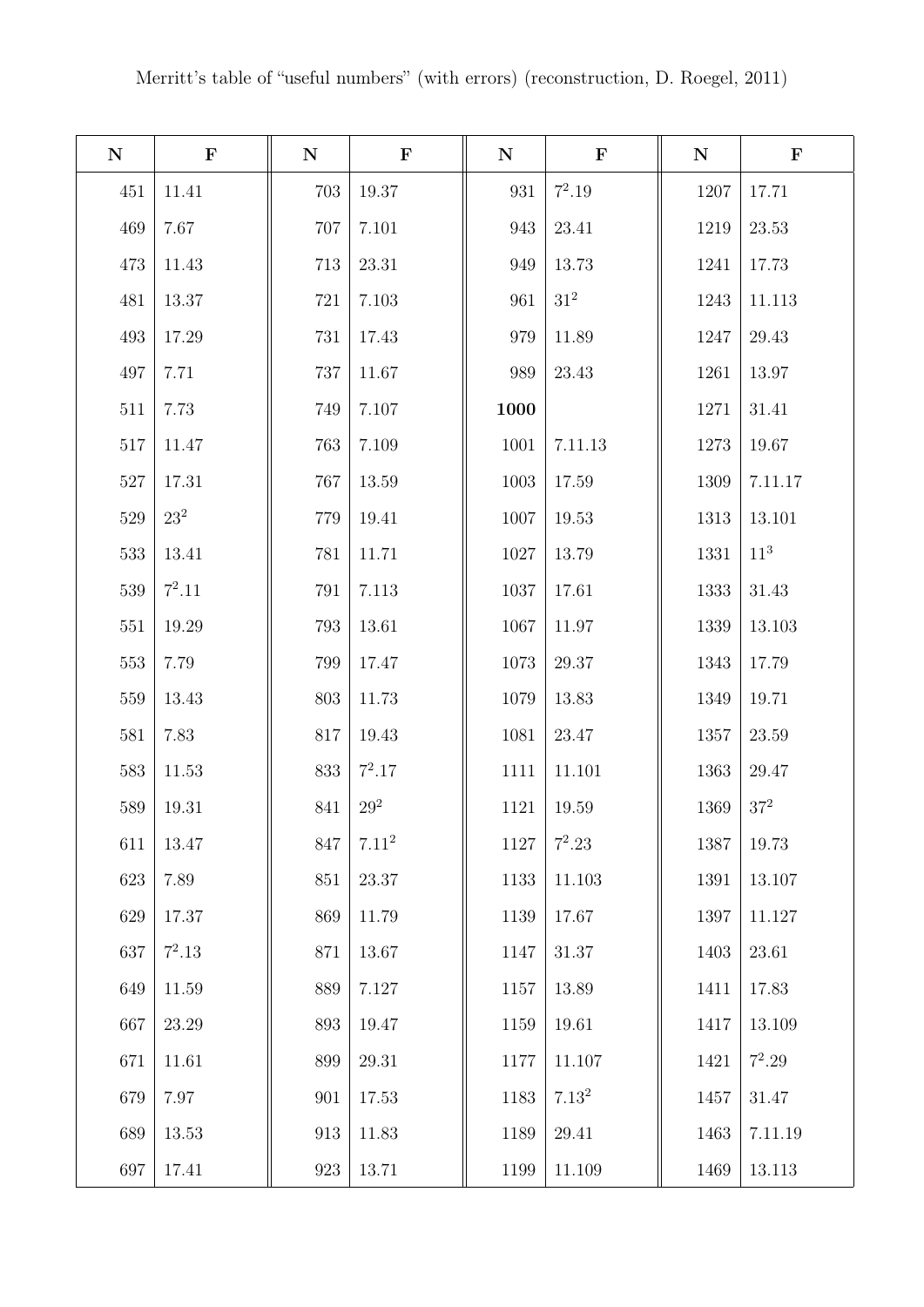| ${\bf N}$ | $\mathbf F$ | ${\bf N}$ | $\mathbf F$        | $\mathbf N$ | $\mathbf F$     | $\mathbf N$ | $\mathbf F$ |
|-----------|-------------|-----------|--------------------|-------------|-----------------|-------------|-------------|
| 1501      | 19.79       | 1829      | 31.59              | 2173        | 41.53           | 2527        | $7.19^2$    |
| 1513      | 17.89       | 1843      | 19.97              | 2183        | 37.59           | 2537        | 43.59       |
| 1517      | 37.41       | 1849      | $43^2$             | 2197        | 13 <sup>3</sup> | 2573        | 31.83       |
| 1519      | $7^2.31$    | 1853      | 17.109             | 2201        | 31.71           | 2581        | 29.89       |
| 1537      | 29.53       | 1859      | 11.13 <sup>2</sup> | 2209        | $47^{2}$        | 2597        | $7^2.53$    |
| 1541      | 23.67       | 1891      | 31.61              | 2231        | 23.97           | 2599        | 23.113      |
| 1547      | 7.13.17     | 1909      | 23.83              | 2233        | 7.11.29         | 2623        | 43.61       |
| 1573      | $11^2.13$   | 1919      | 19.101             | 2257        | 37.61           | 2627        | 37.71       |
| 1577      | 19.83       | 1921      | 17.113             | 2261        | 7.17.19         | 2639        | 7.13.29     |
| 1591      | 37.43       | 1927      | 41.47              | 2263        | 31.73           | 2701        | 37.73       |
| 1633      | 23.71       | 1943      | 29.67              | 2279        | 43.53           | 2717        | 11.13.19    |
| 1643      | 31.53       | 1957      | 19.103             | 2291        | 29.79           | 2737        | 7.17.23     |
| 1649      | 17.97       | 1961      | 37.53              | 2299        | $11^2.19$       | 2747        | 41.67       |
| 1651      | 13.127      | 2000      |                    | 2303        | $7^2.47$        | 2759        | 31.89       |
| 1679      | 23.73       | 2009      | $7^2.41$           | 2323        | 23.101          | 2773        | 47.59       |
| 1681      | $41^{2}$    | 2021      | 43.47              | 2369        | 23.103          | 2783        | $11^2.23$   |
| 1691      | 19.89       | 2023      | $7.17^{2}$         | 2387        | 7.11.31         | 2809        | $53^2$      |
| 1711      | 29.59       | 2033      | 19.107             | 2401        | 7 <sup>4</sup>  | $2813\,$    | 29.97       |
| 1717      | 17.101      | 2047      | 23.89              | 2407        | 29.83           | 2821        | 7.13.31     |
| 1729      | 7.13.19     | 2057      | $11^2.17$          | 2413        | 19.127          | 2849        | 7.11.37     |
| 1739      | 37.47       | 2059      | 29.71              | 2419        | 41.59           | 2867        | 47.61       |
| 1751      | 17.103      | 2071      | 19.109             | 2431        | 11.13.17        | 2873        | $13^2.17$   |
| 1763      | 41.43       | 2077      | 31.67              | 2449        | 31.79           | 2881        | 43.67       |
| 1769      | 29.61       | 2093      | 7.13.23            | 2461        | 23.107          | 2891        | $7^2.59$    |
| 1771      | 7.11.23     | 2107      | $7^2.43$           | 2479        | 37.67           | 2911        | 41.71       |
| 1813      | $7^2.37$    | 2117      | 29.73              | 2491        | 47.53           | 2921        | 23.127      |
| 1817      | 23.79       | 2147      | 19.113             | 2501        | 41.61           | 2923        | 37.79       |
| 1819      | 17.107      | 2159      | 17.127             | 2507        | 23.109          | 2929        | 29.101      |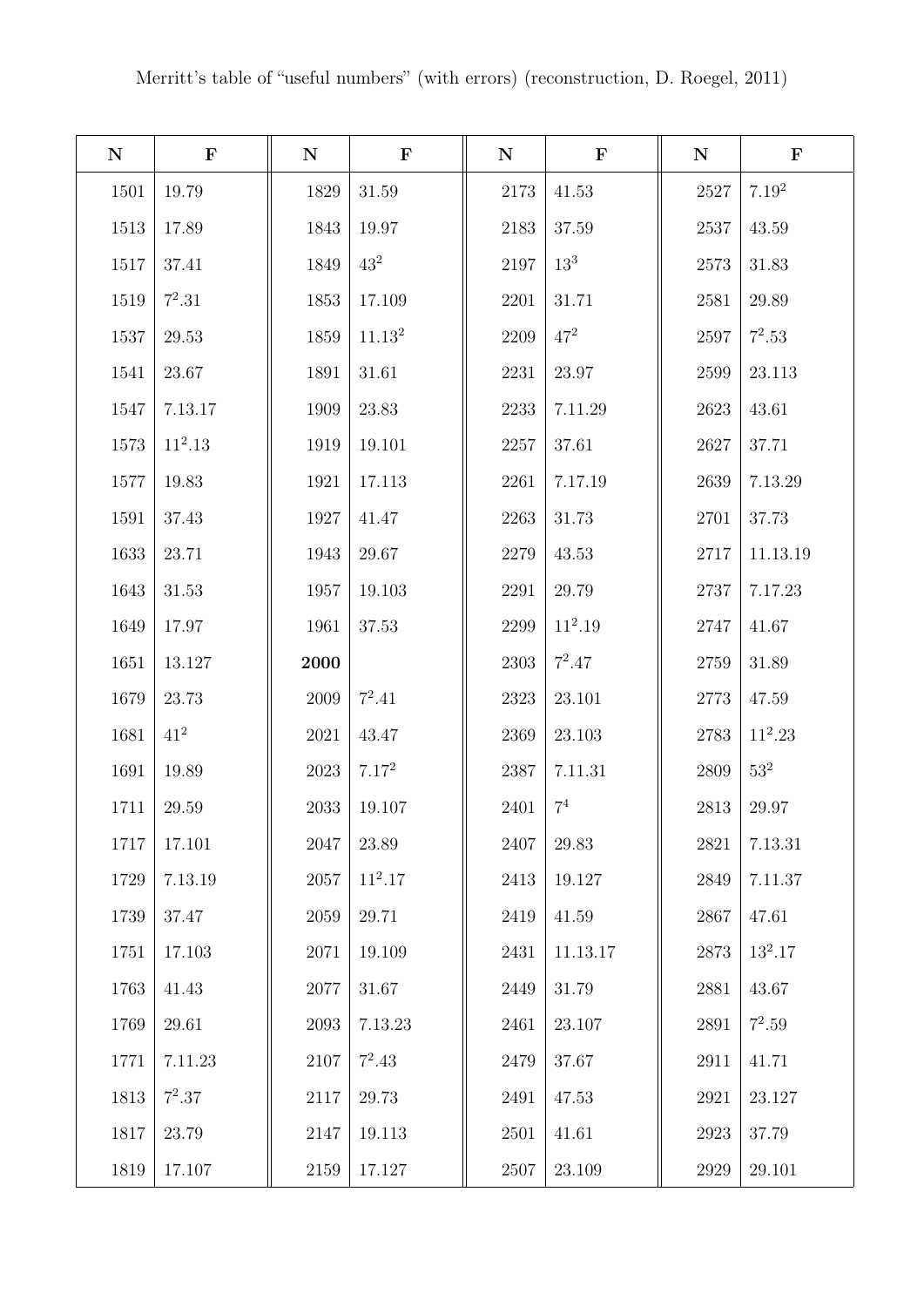| ${\bf N}$ | $\mathbf F$        | ${\bf N}$ | $\mathbf F$ | $\mathbf N$ | $\mathbf F$        | ${\bf N}$ | $\mathbf F$        |
|-----------|--------------------|-----------|-------------|-------------|--------------------|-----------|--------------------|
| 2987      | 29.103             | 3379      | 31.109      | 3827        | 43.89              | 4307      | 59.73              |
| 2989      | $7^2.61$           | 3397      | 43.79       | 3857        | 7.19.29            | 4331      | 61.71              |
| 2993      | 41.73              | 3403      | 41.83       | 3869        | 53.73              | 4343      | 43.101             |
| 3000      |                    | 3431      | 47.73       | $3871\,$    | $7^2.79$           | 4361      | $7^2.89$           |
| 3007      | 31.97              | 3451      | 7.17.29     | 3887        | $13^2.23$          | 4387      | 41.107             |
| $3053\,$  | 43.71              | 3479      | $7^2.71$    | 3901        | 47.83              | 4399      | 53.83              |
| 3059      | 7.19.23            | 3481      | $59^2$      | 3913        | 7.13.43            | 4403      | 7.17.37            |
| 3071      | 37.83              | 3503      | 31.113      | 3937        | 31.127             | 4429      | 43.103             |
| 3103      | 29.107             | 3509      | $11^2.29$   | 3953        | 59.67              | 4433      | 11.13.31           |
| 3127      | 53.59              | 3551      | 53.67       | 3971        | 11.19 <sup>2</sup> | 4453      | 61.73              |
| 3131      | 31.101             | 3553      | 11.17.19    | 3977        | 41.97              | 4459      | $7^3.13$           |
| 3139      | 43.73              | 3569      | 43.83       | 4000        |                    | 4469      | 41.109             |
| 3149      | 47.67              | 3577      | $7^2.73$    | 4033        | 37.109             | 4477      | $11^2.37$          |
| 3157      | 7.11.41            | 3589      | 37.97       | 4067        | $7^2.83$           | 4489      | $67^{2}$           |
| 3161      | 29.109             | 3599      | 59.61       | 4081        | 7.11.53            | 4543      | 7.11.59            |
| 3179      | 11.17 <sup>2</sup> | 3619      | 7.11.47     | 4087        | 61.67              | 4559      | 47.97              |
| 3193      | 31.103             | 3649      | 41.89       | 4123        | 7.19.31            | 4601      | 43.107             |
| 3211      | $13^2.19$          | 3683      | 29.127      | 4141        | 41.101             | 4633      | 41.113             |
| 3233      | 53.61              | 3689      | 7.17.31     | 4147        | 11.13.29           | 4661      | 59.79              |
| $3239\,$  | 41.79              | 3703      | $7.23^2$    | 4171        | 43.97              | 4669      | 7.23.29            |
| 3277      | 29.113             | 3713      | 47.79       | 4181        | 37.113             | 4687      | 43.109             |
| 3283      | $7^2.67$           | 3731      | 7.13.41     | 4183        | 47.89              | 4693      | 13.19 <sup>2</sup> |
| 3289      | 11.13.23           | 3737      | 37.101      | 4187        | 53.79              | 4697      | 7.11.61            |
| 3293      | 37.89              | 3751      | $11^2.31$   | 4189        | 59.71              | 4699      | 37.127             |
| 3311      | 7.11.43            | 3757      | $13.17^2$   | 4199        | 13.17.19           | 4717      | 53.89              |
| $3317\,$  | 31.107             | 3763      | 53.71       | 4223        | 41.103             | 4747      | 47.101             |
| 3337      | 47.71              | $3773\,$  | $7^3.11$    | 4277        | 7.13.47            | 4753      | $7^2.97$           |
| 3367      | 7.13.37            | 3811      | 37.103      | 4301        | 11.17.23           | 4757      | 67.71              |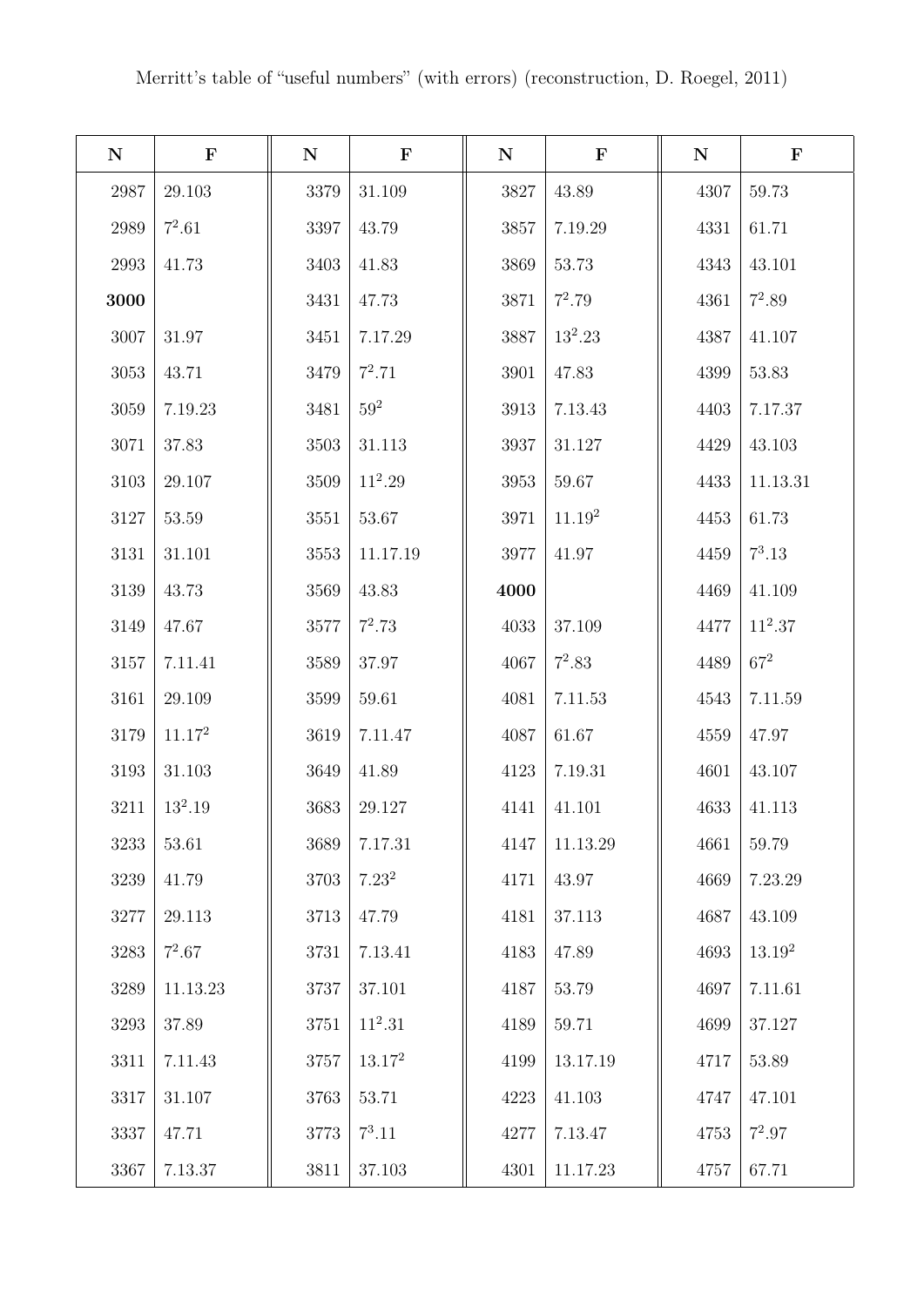| ${\bf N}$ | $\mathbf F$ | ${\bf N}$ | $\mathbf F$ | ${\bf N}$ | $\mathbf F$        | ${\bf N}$ | $\mathbf F$     |
|-----------|-------------|-----------|-------------|-----------|--------------------|-----------|-----------------|
| 4807      | 11.19.23    | 5243      | $7^2.107$   | 5777      | 53.109             | 6293      | 7.29.31         |
| 4819      | 61.79       | 5251      | 59.89       | 5797      | 11.17.31           | 6307      | 7.17.53         |
| 4823      | 7.13.53     | 5291      | 11.13.37    | 5819      | 11.23 <sup>2</sup> | 6313      | 59.107          |
| 4841      | 47.103      | 5293      | 67.79       | 5831      | $7^3.17$           | 6319      | 71.89           |
| 4859      | 43.113      | 5311      | 47.113      | 5863      | 11.13.41           | 6391      | 7.11.83         |
| 4879      | 7.17.41     | 5329      | $73^2\,$    | 5887      | 7.29 <sup>2</sup>  | 6409      | 13.17.29        |
| 4891      | 67.73       | 5341      | $7^2.109$   | 5893      | 71.83              | 6413      | $11^2.53$       |
| 4897      | 59.83       | 5353      | 53.101      | 5917      | 61.97              | 6431      | 59.109          |
| 4901      | $13^2.29$   | 5369      | 7.13.59     | 5929      | $7^2.11^2$         | 6461      | 7.13.71         |
| 4913      | $17^{3}$    | 5423      | 11.17.29    | 5957      | 7.23.37            | 6479      | 11.19.31        |
| 4921      | 7.19.37     | 5429      | 61.89       | 5959      | 59.101             | 6497      | 73.89           |
| 4949      | $7^2.101$   | 5453      | 7.19.41     | 5963      | 67.89              | 6499      | 67.97           |
| 4961      | $11^2.41$   | 5459      | 53.103      | 5969      | 47.127             | 6517      | $7^3.19$        |
| 4991      | 7.23.31     | 5461      | 43.127      | 5989      | 53.113             | 6527      | 61.107          |
| 5000      |             | 5467      | 7.11.71     | 6000      |                    | 6557      | 79.83           |
| 5029      | 47.107      | 5491      | $17^2.19$   | 6059      | 73.83              | 6601      | 7.23.41         |
| $5041\,$  | $71^2$      | 5537      | $7^2.113$   | 6061      | 11.19.29           | 6643      | 7.13.73         |
| 5047      | $7^2.103$   | 5551      | 7.13.61     | 6077      | 59.103             | 6647      | $17^2.23$       |
| 5063      | 61.83       | 5561      | 67.83       | 6083      | 7.11.79            | 6649      | 61.109          |
| 5083      | 13.17.23    | 5593      | 7.17.47     | 6097      | 7.13.67            | 6667      | 59.113          |
| 5117      | 7.17.43     | 5609      | 71.79       | 6137      | $17.19^{2}$        | 6721      | 11.13.47        |
| 5123      | 47.109      | 5621      | 7.11.73     | 6149      | 11.13.43           | 6727      | $7.31^{2}$      |
| 5141      | 53.97       | 5671      | 53.107      | 6161      | 61.101             | 6731      | 53.127          |
| 5159      | 7.11.67     | 5681      | 13.19.23    | 6223      | $7^2.127$          | 6767      | 67.101          |
| 5183      | 71.73       | 5687      | $11^2.47$   | 6241      | $79^2$             | 6851      | 13.17.31        |
| 5203      | $11^2.43$   | 5719      | 7.19.43     | 6251      | 7.19.47            | 6853      | 7.11.89         |
| 5207      | 41.127      | 5723      | 59.97       | 6253      | $13^2.37$          | 6859      | 19 <sup>3</sup> |
| 5239      | $13^2.31$   | 5767      | 73.79       | 6283      | 61.103             | 6877      | $13.23^{2}$     |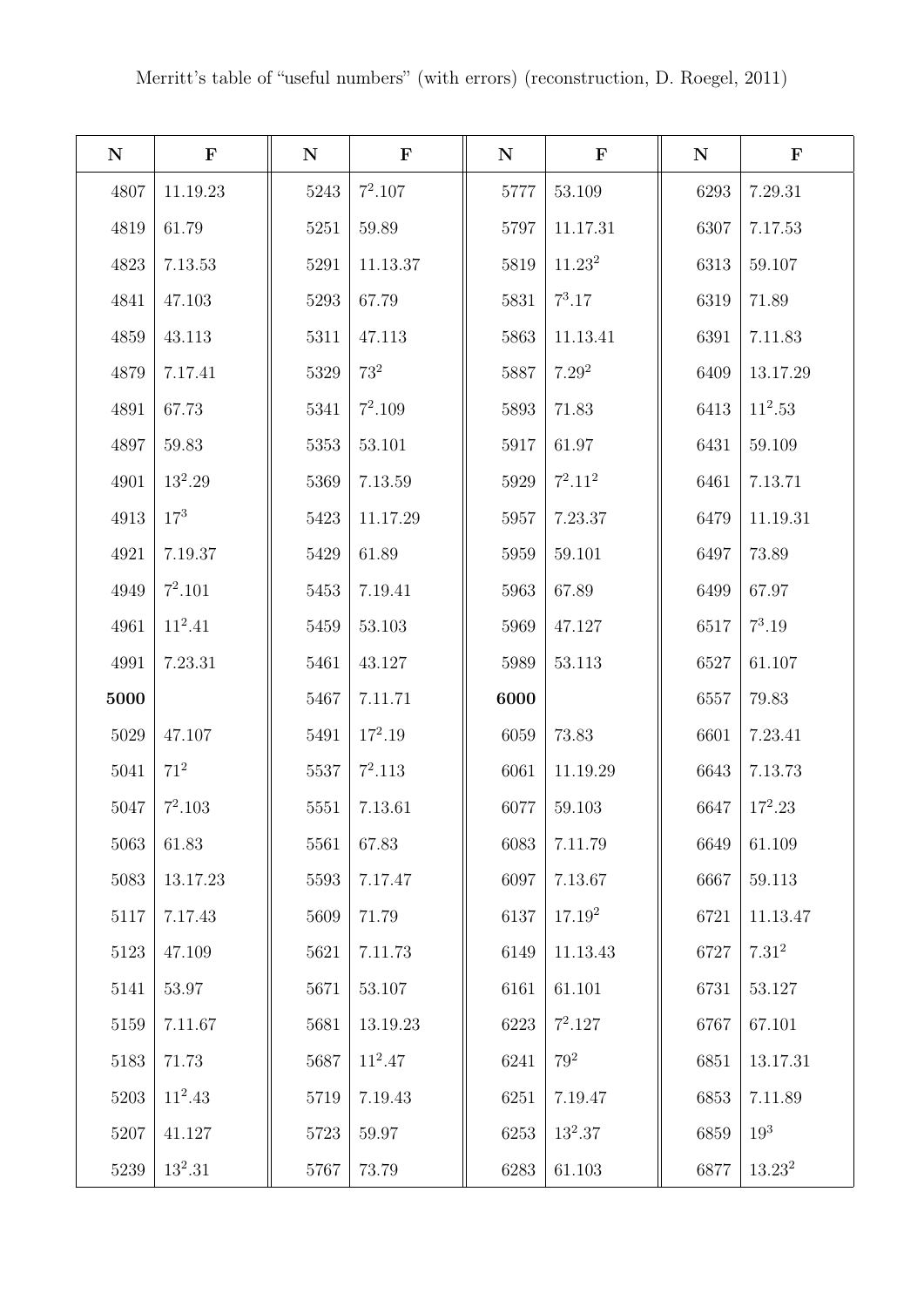| ${\bf N}$ | $\mathbf F$ | ${\bf N}$ | $\mathbf F$ | $\mathbf N$ | $\mathbf F$ | ${\bf N}$ | $\mathbf F$        |
|-----------|-------------|-----------|-------------|-------------|-------------|-----------|--------------------|
| 6887      | 71.97       | 7493      | 59.127      | 8041        | 11.17.43    | 8723      | 11.13.61           |
| 6889      | $83^2$      | 7511      | 7.29.37     | 8051        | 83.97       | 8729      | 7.29.43            |
| 6893      | 61.113      | 7519      | 73.103      | 8099        | 7.13.89     | 8789      | 11.17.47           |
| 6901      | 67.103      | 7553      | 7.13.83     | 8107        | $11^2.67$   | 8827      | 7.13.97            |
| 6919      | 11.17.37    | 7567      | 7.23.47     | 8113        | 7.19.61     | 8833      | $11^2.73$          |
| 6923      | 7.23.43     | 7571      | 67.113      | 8137        | 79.103      | 8881      | 83.107             |
| 6929      | $13^2.41$   | 7579      | 11.13.53    | 8177        | 13.17.37    | 8897      | 7.31.41            |
| 7000      |             | 7597      | 71.107      | 8239        | 7.11.107    | 8911      | 7.19.67            |
| 7007      | $7^2.11.13$ | 7657      | 13.19.31    | 8249        | 73.113      | 8927      | 79.113             |
| 7021      | 7.17.59     | 7663      | 79.97       | 8281        | $7^2.13^2$  | 8957      | $13^2.53$          |
| 7031      | 79.89       | 7667      | 11.17.41    | 8303        | $19^2.23$   | 8959      | $17^2.31$          |
| 7049      | 7.19.53     | 7733      | 11.19.37    | 8323        | 7.29.41     | 8987      | 11.19.43           |
| 7081      | 73.97       | 7739      | 71.109      | 8381        | $17^2.29$   | 8989      | 89.101             |
| 7139      | $11^2.59$   | 7747      | 61.127      | 8383        | 83.101      | 8993      | $17.23^2$          |
| 7163      | 13.19.29    | 7777      | 7.11.101    | 8393        | 7.11.109    | 9000      |                    |
| 7169      | 67.107      | 7811      | 73.107      | 8437        | 11.13.59    | 9017      | 71.127             |
| 7171      | 71.101      | 7843      | 11.23.31    | 8449        | 7.17.71     | 9047      | 83.109             |
| 7189      | 7.13.79     | 7847      | 7.19.59     | 8453        | 79.107      | 9061      | 13.17.41           |
| 7259      | 7.17.61     | 7889      | $7^3.23$    | 8509        | 67.127      | 9139      | 13.19.37           |
| 7267      | $13^2.43$   | 7921      | $89^2$      | 8533        | 7.23.53     | 9163      | $7^2.11.17$        |
| 7303      | 67.109      | 7931      | 7.11.103    | 8549        | 83.103      | 9167      | 89.103             |
| 7313      | 71.103      | 7943      | $13^2.47$   | 8569        | 11.19.41    | 9191      | 7.13.101           |
| 7337      | 11.23.29    | 7957      | 73.109      | 8591        | $11^2.71$   | 9251      | 11.29 <sup>2</sup> |
| 7373      | 73.101      | 7973      | 7.17.67     | 8611        | 79.109      | 9269      | 13.23.31           |
| 7381      | $11^2.61$   | 7979      | 79.101      | 8633        | 89.97       | 9271      | 73.127             |
| 7387      | 83.89       | 8000      |             | 8671        | 13.23.29    | 9317      | $7.11^{3}$         |
| 7429      | 17.19.23    | 8023      | 71.113      | 8687        | 7.17.73     | 9331      | 7.31.43            |
| 7469      | 7.11.97     | 8029      | 7.31.37     | 8701        | 7.11.113    | 9361      | 11.23.37           |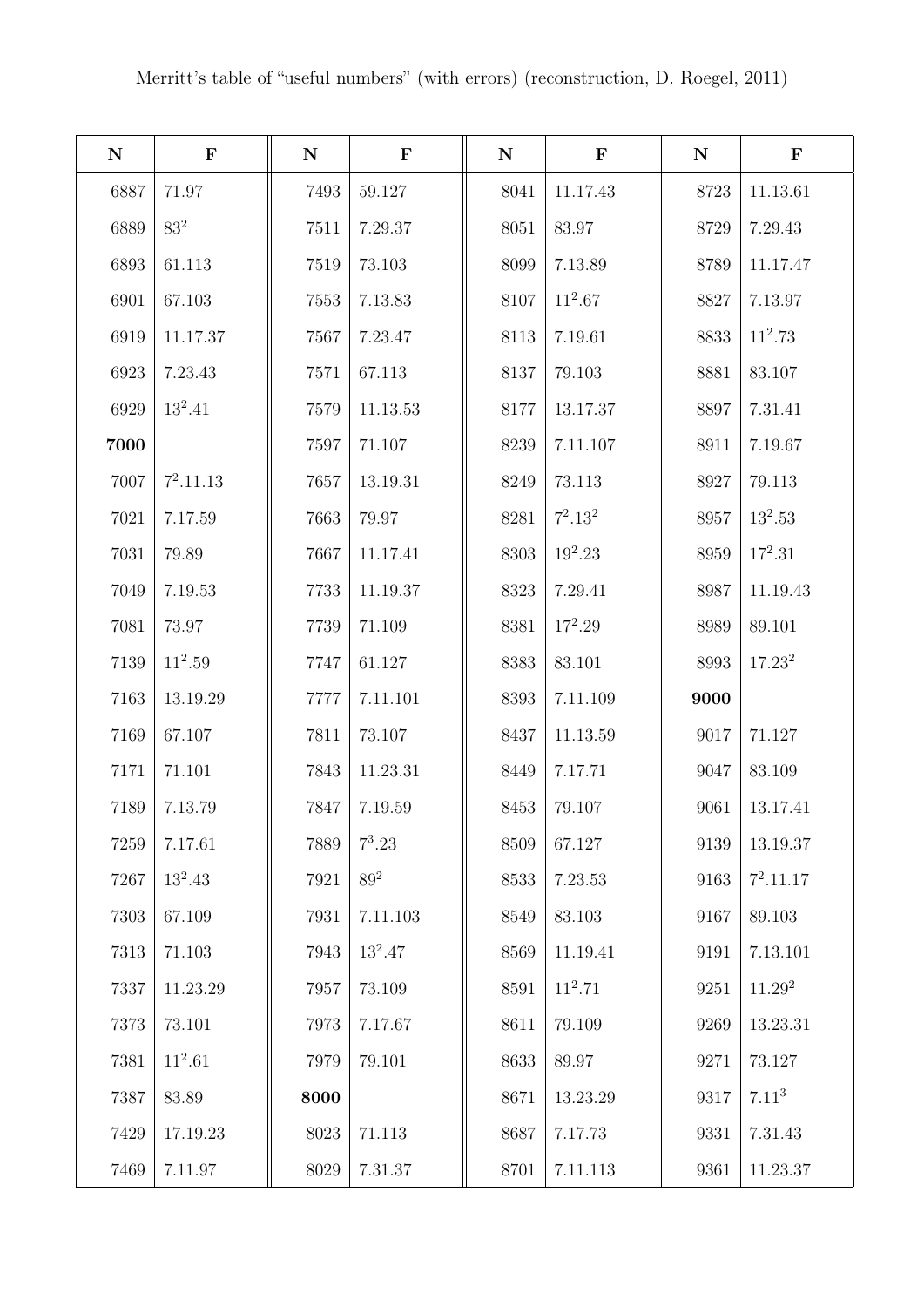| ${\bf N}$ | $\mathbf F$ | ${\bf N}$ | $\mathbf F$        | ${\bf N}$ | $\mathbf F$           | ${\bf N}$ | $\mathbf F$ |
|-----------|-------------|-----------|--------------------|-----------|-----------------------|-----------|-------------|
| 9367      | 17.19.29    | 10013     | 17.19.31           | 10759     | 7.29.53               | 11543     | 7.17.97     |
| 9373      | 7.13.103    | 10033     | 79.127             | 10769     | $11^2.89$             | 11557     | 7.13.127    |
| 9379      | 83.113      | 10043     | $11^2.83$          | 10787     | 7.23.67               | 11609     | 13.19.47    |
| 9401      | 7.17.79     | 10051     | 19.23 <sup>2</sup> | 10807     | 101.107               | 11639     | 103.113     |
| 9409      | $97^2$      | 10057     | 89.113             | 10829     | $7^2.13.17$           | 11663     | 107.109     |
| 9443      | 7.19.71     | 10127     | 13.19.41           | 10879     | 11.23.43              | 11687     | 13.29.31    |
| 9499      | 7.23.59     | 10153     | 11.13.71           | 10933     | $13.29^{2}$           | 11713     | 13.17.53    |
| 9503      | 13.17.43    | 10199     | 7.31.47            | 10961     | 97.113                | 11737     | $11^2.97$   |
| 9523      | 89.107      | 10201     | $101^2$            | 11000     |                       | 11753     | 7.23.73     |
| 9541      | 7.29.47     | 10241     | $7^2.11.19$        | 11009     | 101.109               | 11767     | $7.41^{2}$  |
| 9559      | $11^2.79$   | 10283     | 7.13.113           | 11011     | 7.11 <sup>2</sup> .13 | 11803     | 11.29.37    |
| 9581      | 11.13.67    | $10309\,$ | $13^2.61$          | 11021     | 103.107               | 11837     | 7.19.89     |
| 9583      | $7.37^{2}$  | 10373     | 11.23.41           | 11033     | 11.17.59              | 11849     | $17^2.41$   |
| 9701      | 89.109      | 10379     | 97.107             | 11039     | 7.19.83               | 11869     | 11.13.83    |
| 9709      | 7.19.73     | 10387     | 13.17.47           | 11063     | 13.23.37              | 11881     | $109^2$     |
| 9737      | 7.13.107    | 10403     | 101.103            | 11077     | 11.19.53              | 11891     | 11.23.47    |
| 9779      | 7.11.127    | 10439     | 11.13.73           | 11137     | 7.37.43               | 11951     | 17.19.37    |
| 9797      | 97.101      | 10469     | $19^2.29$          | 11191     | $19^2.31$             | 11977     | 7.29.59     |
| 9821      | 7.23.61     | 10507     | 7.19.79            | 11227     | 103.109               | 11999     | $13^2.71$   |
| 9823      | 11.19.47    | 10541     | 83.127             | 11297     | 11.13.79              | 12000     |             |
| 9877      | 7.17.83     | 10571     | 11.31 <sup>2</sup> | 11303     | 89.127                | 12019     | 7.17.101    |
| 9889      | 11.29.31    | 10573     | 97.109             | 11323     | $13^2.67$             | 12091     | 107.113     |
| 9911      | 11.17.53    | 10591     | 7.17.89            | 11339     | 17.23.29              | 12103     | $7^2.13.19$ |
| 9919      | 7.13.109    | 10609     | $103^2$            | 11407     | 11.17.61              | 12121     | 17.23.31    |
| 9947      | $7^3.29$    | 10619     | 7.37.41            | 11413     | 101.113               | 12167     | $23^{3}$    |
| 9971      | $13^2.59$   | 10621     | 13.19.43           | 11431     | 7.23.71               | 12173     | 7.37.47     |
| 9991      | 97.103      | 10633     | $7^3.31$           | 11449     | $107^2$               | 12221     | $11^2.101$  |
| 10000     |             | 10693     | $17^2.37$          | 11501     | $7.31.53\,$           | 12257     | 7.17.103    |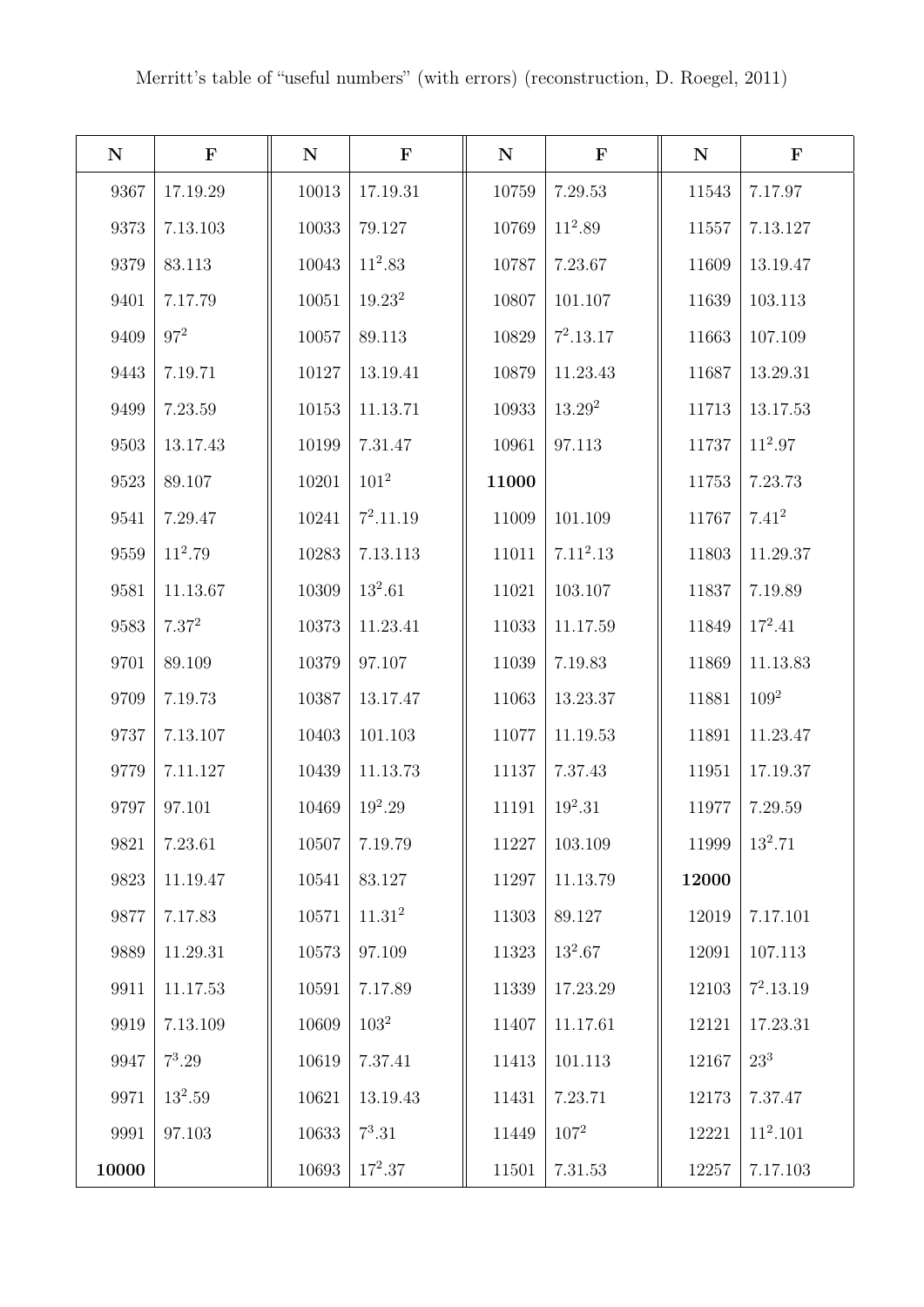| ${\bf N}$ | ${\bf F}$          | ${\bf N}$ | $\mathbf F$          | ${\bf N}$ | $\mathbf F$           | ${\bf N}$ | $\mathbf F$ |
|-----------|--------------------|-----------|----------------------|-----------|-----------------------|-----------|-------------|
| 12259     | 13.23.41           | 13013     | 7.11.13 <sup>2</sup> | 13889     | 17.19.43              | 14807     | 13.17.67    |
| 12317     | 109.113            | 13039     | 13.17.59             | 13949     | 13.29.37              | 14819     | 7.29.73     |
| 12319     | 97.127             | 13079     | 11.29.41             | 13981     | 11.31.41              | 14839     | 11.19.71    |
| 12331     | 11.19.59           | 13081     | 103.127              | 14000     |                       | 14911     | 13.31.37    |
| 12337     | $13^2.73$          | 13091     | 13.19.53             | 14003     | 11.19.67              | 14927     | 11.23.59    |
| 12341     | 7.41.43            | 13189     | $11^2.109$           | 14027     | $13^2.83$             | 14993     | 11.29.47    |
| 12383     | 7.29.61            | 13237     | 7.31.61              | 14053     | 13.23.47              | 15000     |             |
| 12397     | $7^2.11.23$        | 13243     | 17.19.41             | 14063     | $7^3.41$              | 15029     | 7.19.113    |
| 12427     | $17^2.43$          | 13277     | 11.17.71             | 14147     | 7.43.47               | 15041     | $13^2.89$   |
| 12463     | $11^2.103$         | 13351     | $13^2.79$            | 14161     | $7^2.17^2$            | 15059     | $11.37^{2}$ |
| 12493     | 13.31 <sup>2</sup> | 13357     | $19^2.37$            | 14231     | 7.19.107              | 15067     | 13.19.61    |
| 12529     | 11.17.67           | 13363     | 7.23.83              | 14297     | $17.29^{2}$           | 15113     | 7.17.127    |
| 12617     | 11.31.37           | 13409     | 11.23.53             | 14329     | 7.23.89               | 15181     | 17.19.47    |
| 12673     | 19.23.29           | 13433     | 7.19.101             | 14351     | 113.127               | 15211     | 7.41.53     |
| 12691     | $7^3.37$           | 13447     | 7.17.113             | 14399     | 7.11 <sup>2</sup> .17 | 15257     | 11.19.73    |
| 12719     | 7.23.79            | 13481     | 13.17.61             | 14413     | 7.29.71               | 15281     | $7.37.59\,$ |
| 12727     | 11.13.89           | 13489     | 7.41.47              | 14443     | 11.13.101             | 15283     | 17.29.31    |
| 12733     | 7.17.107           | 13547     | 19.23.31             | 14467     | 17.23.37              | 15301     | 11.13.107   |
| 12749     | 11.19.61           | 13583     | $17^2.47$            | 14497     | 7.19.109              | 15317     | $17^2.53$   |
| 12769     | $113^2$            | 13589     | 107.127              | 14539     | $7.31.67\,$           | 15341     | $23^2.29$   |
| 12803     | 7.31.59            | 13601     | 7.29.67              | 14573     | 13.19.59              | 15367     | $11^2.127$  |
| 12827     | 101.127            | 13651     | 11.17.73             | 14641     | $11^{4}$              | 15379     | $7.13^{3}$  |
| 12857     | 13.23.43           | 13673     | $11^2.113$           | 14651     | $7^2.13.23$           | 15407     | 7.31.71     |
| 12901     | 7.19.97            | 13699     | 7.19.103             | 14663     | 11.31.43              | 15433     | 11.23.61    |
| 12943     | $7.43^{2}$         | 13717     | 11.29.43             | 14729     | 11.13.103             | 15457     | 13.29.41    |
| 12947     | $11^2.107$         | 13727     | 7.37.53              | 14749     | $7^3.43$              | 15463     | $7.47^{2}$  |
| 12971     | 7.17.109           | 13843     | 109.127              | 14773     | 11.17.79              | 15521     | 11.17.83    |
| 13000     |                    | 13871     | 11.13.97             | 14801     | $19^2.41$             | 15523     | $19^2.43$   |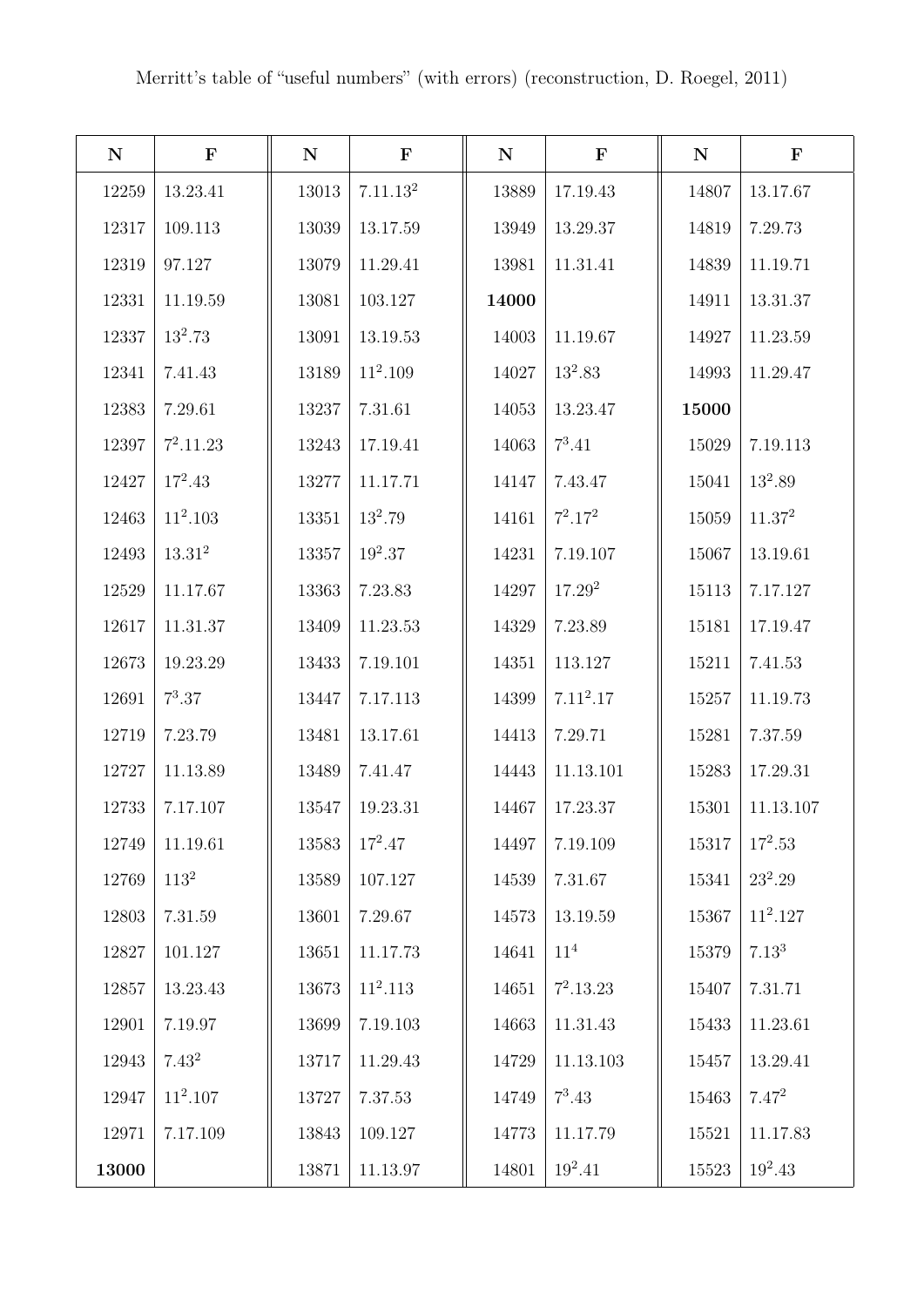| ${\bf N}$ | $\mathbf F$ | ${\bf N}$ | $\mathbf F$ | ${\bf N}$ | $\mathbf F$        | ${\bf N}$ | $\mathbf F$ |
|-----------|-------------|-----------|-------------|-----------|--------------------|-----------|-------------|
| 15587     | 11.13.109   | 16643     | 11.17.89    | 17549     | 7.23.109           | 18473     | $7^2.13.29$ |
| 15617     | 7.23.97     | 16687     | 11.37.41    | 17629     | $17^2.61$          | 18491     | $11.41^{2}$ |
| 15631     | $7^2.11.29$ | 16709     | $7^2.11.31$ | 17641     | 13.23.59           | 18601     | 11.19.89    |
| 15691     | 13.17.71    | 16807     | $7^5\,$     | 17689     | $7^2.19^2$         | 18791     | 19.23.43    |
| 15799     | 7.37.61     | 16813     | 17.23.43    | 17719     | 13.29.47           | 18821     | 11.29.59    |
| 15827     | $7^2.17.19$ | 16849     | 7.29.83     | 17759     | 7.43.59            | 18887     | 11.17.101   |
| 15841     | 7.31.73     | 16891     | 7.19.127    | 17797     | 13.37 <sup>2</sup> | 18907     | 7.37.73     |
| 15847     | 13.23.53    | 16907     | 11.29.53    | 17917     | 19.23.41           | 18941     | 13.31.47    |
| 15953     | 7.43.53     | 16933     | 7.41.59     | 17963     | 11.23.71           | 19000     |             |
| 15979     | $19.29^{2}$ | 16951     | 11.23.67    | 18000     |                    | 19019     | 7.11.13.19  |
| 16000     |             | 16967     | $19^2.47$   | 18011     | 7.31.83            | 19057     | 17.19.59    |
| 16027     | 11.31.47    | 17000     |             | 18031     | 13.19.73           | 19097     | $13^2.113$  |
| 16031     | 17.23.41    | 17017     | 7.11.13.17  | 18067     | 7.29.89            | 19129     | 11.37.47    |
| 16037     | 7.29.79     | 17051     | $17^2.59$   | 18073     | 11.31.53           | 19133     | $19^2.53$   |
| 16093     | $7.11^2.19$ | 17069     | $13^2.101$  | 18083     | $13^2.107$         | 19159     | $7^2.17.23$ |
| 16121     | $7^3.47$    | 17081     | 19.29.31    | 18139     | 11.17.97           | 19229     | 7.41.67     |
| 16129     | $127^2$     | 17119     | 17.19.53    | 18161     | 11.13.127          | 19261     | 11.17.103   |
| 16133     | 13.17.73    | 17143     | 7.31.79     | 18179     | $7^3.53$           | 19313     | 7.31.89     |
| 16169     | 19.23.37    | 17227     | 7.23.107    | 18193     | 7.23.113           | 19343     | $23.29^2$   |
| 16211     | 13.29.43    | 17329     | 13.31.43    | 18239     | 13.23.61           | 19363     | $17^2.67$   |
| 16261     | 7.23.101    | 17347     | 11.19.83    | 18241     | 17.29.37           | 19393     | 11.41.43    |
| 16337     | $17.31^{2}$ | 17353     | 7.37.67     | 18259     | $19.31^{2}$        | 19411     | 7.47.59     |
| 16393     | $13^2.97$   | 17407     | $13^2.103$  | 18343     | 13.17.83           | 19459     | 11.29.61    |
| 16399     | $23^2.31$   | 17437     | 7.47.53     | 18361     | 7.43.61            | 19481     | $7.11^2.23$ |
| 16511     | 11.19.79    | 17459     | 13.17.79    | 18377     | 17.23.47           | 19499     | 17.31.37    |
| 16523     | 13.31.41    | 17501     | 11.37.43    | 18389     | 7.37.71            | 19513     | 13.19.79    |
| 16549     | 13.19.67    | 17507     | 7.41.61     | 18421     | $13^2.109$         | 19573     | $23^2.37$   |
| 16583     | 7.23.103    | 17537     | 13.19.71    | 18469     | 11.23.73           | 19663     | $7.53^{2}$  |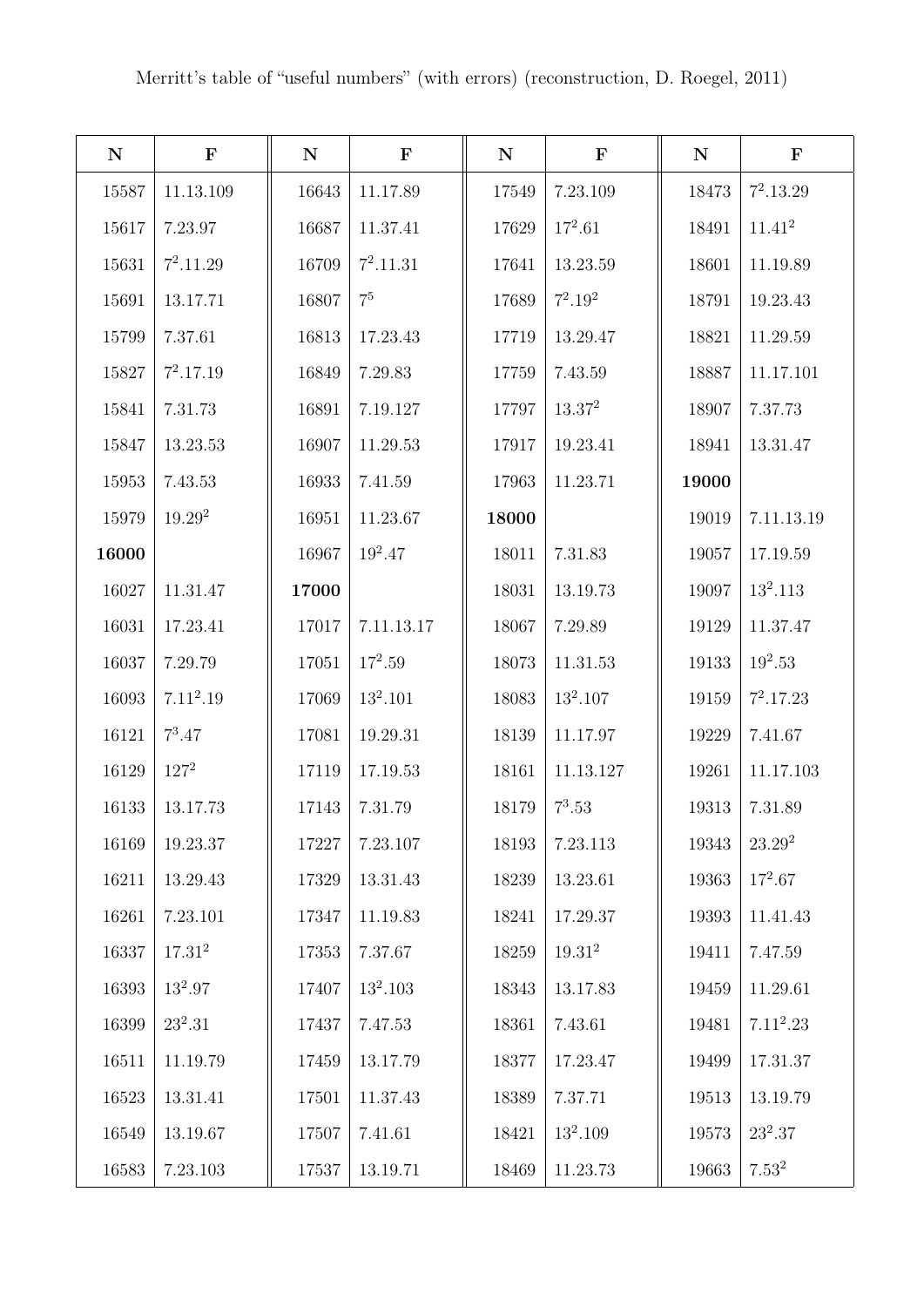| ${\bf N}$ | $\mathbf F$ | ${\bf N}$ | $\mathbf F$ | ${\bf N}$ | $\mathbf F$          | ${\bf N}$ | $\mathbf F$        |
|-----------|-------------|-----------|-------------|-----------|----------------------|-----------|--------------------|
| 19669     | 13.17.89    | 20539     | 19.23.47    | 21641     | 17.19.67             | 22649     | 11.29.71           |
| 19691     | 7.29.97     | 20677     | 23.29.31    | 21689     | $23^2.41$            | 22661     | 17.31.43           |
| 19703     | 17.19.61    | 20683     | 13.37.43    | 21721     | 7.29.107             | 22673     | 7.41.79            |
| 19721     | 13.37.41    | 20723     | 17.23.53    | 21793     | 19.31.37             | 22747     | $23^2.43$          |
| 19747     | $7^2.13.31$ | 20801     | 11.31.61    | 21827     | 13.23.73             | 22763     | 13.17.103          |
| 19943     | $7^2.11.37$ | 20909     | 7.29.103    | 21853     | $13.41^2$            | 22781     | 11.19.109          |
| 19981     | 13.29.53    | 20923     | $7^3.61$    | 21889     | 7.53.59              | 22831     | $17^2.79$          |
| 19987     | 11.23.79    | 20951     | 7.41.73     | 21917     | 7.31.101             | 22847     | 11.31.67           |
| 20000     |             | 20999     | 11.23.83    | 21973     | 7.43.73              | 22919     | 13.41.43           |
| 20009     | 11.17.107   | 21000     |             | 21983     | 13.19.89             | 22933     | 17.19.71           |
| 20033     | 13.23.67    | 21049     | 7.31.97     | 22000     |                      | 22939     | 7.29.113           |
| 20069     | 7.47.61     | 21097     | $17^2.73$   | 22021     | $19^2.61$            | 22981     | $7^3.67$           |
| 20111     | $7.13^2.17$ | 21109     | 11.19.101   | 22043     | 7.47.67              | 22997     | 13.29.61           |
| 20119     | 11.31.59    | 21131     | 11.17.113   | 22099     | $7^2.11.41$          | 23000     |                    |
| 20167     | 7.43.67     | 21197     | 11.41.47    | 22103     | 23.31 <sup>2</sup>   | 23023     | 7.11.13.23         |
| 20213     | 17.29.41    | 21199     | 17.29.43    | 22127     | 7.29.109             | 23051     | 7.37.89            |
| 20237     | $7^3.59$    | 21229     | 13.23.71    | 22231     | 11.43.47             | 23069     | 17.23.59           |
| 20273     | 11.19.97    | 21299     | $19^2.59$   | 22243     | 13.29.59             | 23161     | 19.23.53           |
| 20339     | $11.43^2$   | 21359     | 13.31.53    | 22253     | 7.11.17 <sup>2</sup> | 23171     | 17.29.47           |
| 20377     | 7.41.71     | 21371     | 7.43.71     | 22321     | 13.17.101            | 23177     | $7^2.11.43$        |
| 20383     | 11.17.109   | 21373     | 11.29.67    | 22351     | 7.31.103             | 23219     | 7.31.107           |
| 20387     | 19.29.37    | $21413\,$ | $7^2.19.23$ | 22363     | 11.19.107            | 23273     | 17.37 <sup>2</sup> |
| 20447     | 7.23.127    | 21437     | 13.17.97    | 22477     | $7.13^2.19$          | 23287     | 11.29.73           |
| 20449     | $11^2.13^2$ | 21463     | $13^2.127$  | 22517     | 11.23.89             | 23359     | 7.47.71            |
| 20461     | 7.37.79     | 21497     | 7.37.83     | 22591     | 19.29.41             | $23569\,$ | $7^2.13.37$        |
| 20501     | 13.19.83    | 21527     | 11.19.103   | 22607     | 13.37.47             | 23579     | 17.19.73           |
| 20503     | 7.29.101    | 21571     | 11.37.53    | 22627     | $11^3.17$            | 23617     | 11.19.113          |
| 20519     | $17^2.71$   | 21607     | 17.31.41    | 22631     | 7.53.61              | 23621     | 13.23.79           |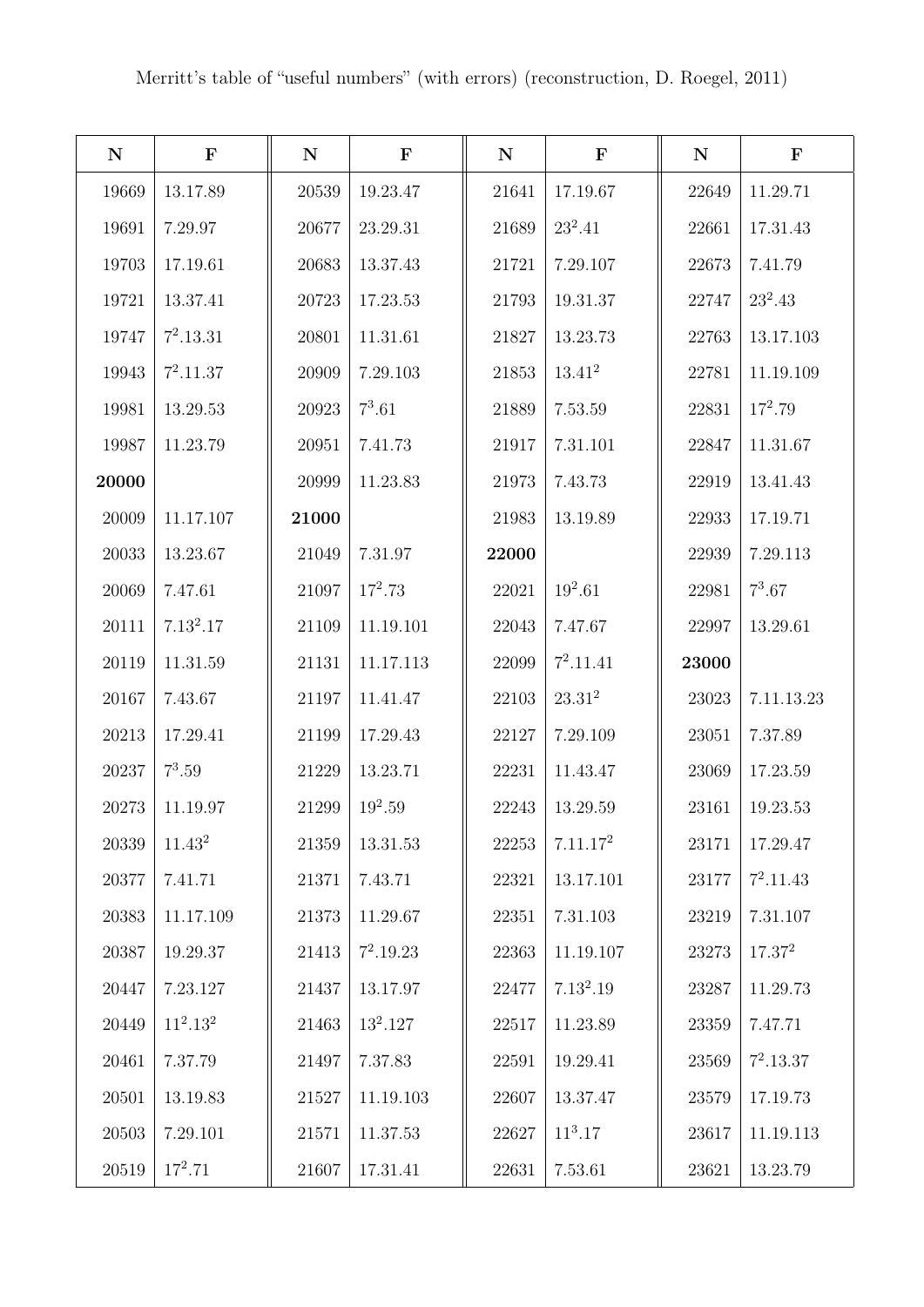| ${\bf N}$ | $\mathbf F$        | ${\bf N}$ | $\mathbf F$ | ${\bf N}$ | $\mathbf F$          | ${\bf N}$ | $\mathbf F$  |
|-----------|--------------------|-----------|-------------|-----------|----------------------|-----------|--------------|
| 23647     | 13.17.107          | 24583     | 13.31.61    | 25631     | $19^2.71$            | 26609     | 11.41.59     |
| 23653     | 7.31.109           | 24679     | 23.29.37    | 25721     | $17^2.89$            | 26611     | 13.23.89     |
| 23693     | 19.29.43           | 24769     | 17.31.47    | 25781     | 7.29.127             | 26657     | 19.23.61     |
| 23749     | 11.17.127          | 24817     | 13.23.83    | 25783     | 19.23.59             | 26677     | 7.37.103     |
| 23777     | 13.31.59           | 24827     | 11.37.61    | 25789     | 17.37.41             | 26741     | $11^2.13.17$ |
| 23779     | 7.43.79            | 24857     | 7.53.67     | 25823     | $7^2.17.31$          | 26767     | 13.29.71     |
| 23821     | 7.41.83            | 24863     | $23^2.47$   | 25897     | 19.29.47             | 26789     | 7.43.89      |
| 23851     | 17.23.61           | 24871     | 7.11.17.19  | 25921     | $7^2.23^2$           | 26809     | 17.19.83     |
| 23903     | 11.41.53           | 24893     | 11.31.73    | 25991     | 7.47.79              | 26923     | 13.19.109    |
| 23959     | 13.19.97           | 24947     | 13.19.101   | 26000     |                      | 26939     | 11.31.79     |
| 23987     | $17^2.83$          | 24973     | 13.17.113   | 26011     | 19.37 <sup>2</sup>   | 26999     | $7^2.19.29$  |
| 24000     |                    | 24983     | 7.43.83     | 26047     | $7.61^2$             | 27000     |              |
| 24013     | 11.37.59           | 25000     |             | 26059     | 11.23.103            | 27001     | 13.31.67     |
| 24017     | 7.47.73            | 25039     | $7^3.73$    | 26071     | $29^2.31$            | 27047     | 17.37.43     |
| 24037     | $13.43^{2}$        | 25051     | 13.41.47    | 26117     | $7^2.13.41$          | 27071     | 11.23.107    |
| 24089     | 13.17.109          | 25069     | 11.43.53    | 26129     | 17.29.53             | 27083     | 7.53.73      |
| 24149     | 19.31.41           | 25123     | 7.37.97     | 26159     | 7.37.101             | 27097     | $7^3.79$     |
| 24157     | $7^2.17.29$        | 25193     | 7.59.61     | 26197     | 17.23.67             | 27209     | $7.13^2.23$  |
| 24167     | 11.13 <sup>3</sup> | 25201     | 11.29.79    | 26257     | $7.11^2.31$          | 27269     | 11.37.67     |
| 24187     | $19^2.67$          | 25259     | 13.29.67    | 26273     | 13.43.47             | 27307     | 7.47.83      |
| 24211     | 11.31.71           | 25289     | $11^3.19$   | 26299     | 7.13.17 <sup>2</sup> | 27347     | 23.29.41     |
| 24299     | $11.47^{2}$        | 25327     | 19.31.43    | 26341     | 7.53.71              | 27391     | $7^2.13.43$  |
| 24353     | $7^3.71$           | 25333     | $7^2.11.47$ | 26353     | $19^2.73$            | 27401     | 11.47.53     |
| 24367     | $7.59^{2}$         | 25441     | 13.19.103   | 26381     | 23.31.37             | 27511     | 11.41.61     |
| 24389     | $29^{3}$           | 25493     | 13.37.53    | 26411     | $7^4.11$             | 27521     | 13.29.73     |
| 24521     | 7.31.113           | 25517     | 17.19.79    | 26429     | 13.19.107            | $27559\,$ | 7.31.127     |
| 24541     | 11.23.97           | 25543     | 7.41.89     | 26477     | 11.29.83             | 27577     | 11.23.109    |
| 24563     | $7.11^2.29$        | 25553     | 11.23.101   | 26543     | 11.19.127            | 27671     | 7.59.67      |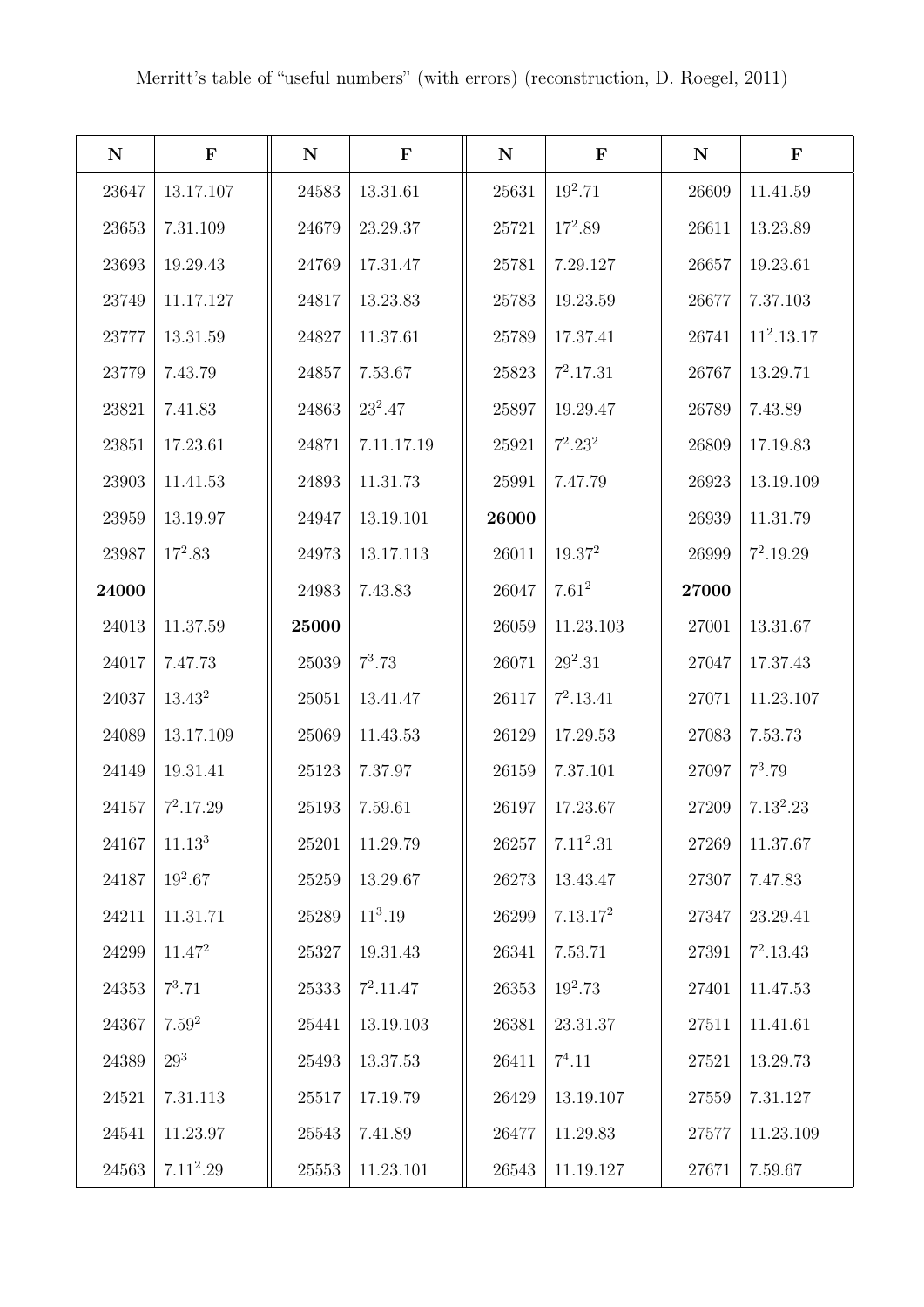| ${\bf N}$ | $\mathbf F$          | ${\bf N}$ | $\mathbf F$ | ${\bf N}$ | $\mathbf F$     | ${\bf N}$ | $\mathbf F$  |
|-----------|----------------------|-----------|-------------|-----------|-----------------|-----------|--------------|
| 27683     | 19.31.47             | 28747     | 17.19.89    | 29791     | 31 <sup>3</sup> | 31027     | 19.23.71     |
| 27713     | 7.37.107             | 28823     | 19.37.41    | 29887     | $11^2.13.19$    | 31031     | 7.11.13.31   |
| 27761     | 17.23.71             | 28853     | 11.43.61    | 29939     | $7^2.13.47$     | 31093     | 17.31.59     |
| 27797     | 7.11.19 <sup>2</sup> | 28861     | $7^2.19.31$ | 29963     | $19^2.83$       | 31171     | 7.61.73      |
| 27839     | 7.41.97              | 28897     | 11.37.71    | 29971     | 17.41.43        | 31211     | $23^2.59$    |
| 27869     | $29.31^{2}$          | 28987     | 7.41.101    | 30000     |                 | 31213     | $7^4.13$     |
| 27907     | 11.43.59             | 29000     |             | 30073     | 17.29.61        | 31217     | 19.31.53     |
| 27911     | 13.19.113            | 29003     | 13.23.97    | 30107     | 7.11.17.23      | 31283     | 7.41.109     |
| 27931     | 17.31.53             | 29029     | 7.11.13.29  | 30149     | 7.59.73         | 31291     | 13.29.83     |
| 28000     |                      | 29087     | 17.29.59    | 30199     | 13.23.101       | 31331     | 17.19.97     |
| 28033     | $17^2.97$            | 29189     | $17^2.101$  | 30217     | 11.41.67        | 31339     | $7.11^2.37$  |
| 28067     | 13.17.127            | 29197     | 7.43.97     | 30229     | 19.37.43        | 31349     | 23.29.47     |
| 28231     | 7.37.109             | 29203     | 19.29.53    | 30317     | 7.61.71         | 31369     | 13.19.127    |
| 28249     | 13.41.53             | 29233     | 23.31.41    | 30349     | 11.31.89        | 31423     | $7.67^2$     |
| 28303     | 11.31.83             | 29267     | 7.37.113    | 30401     | 7.43.101        | $31433\,$ | $17.43^2$    |
| 28379     | 13.37.59             | 29279     | 19.23.67    | 30503     | 11.47.59        | 31447     | 13.41.59     |
| 28391     | 11.29.89             | 29281     | 7.47.89     | 30527     | $7^3.89$        | 31487     | $23.37^2$    |
| 28469     | $7^3.83$             | 29309     | 7.53.79     | 30613     | $11^3.23$       | 31501     | $17^2.109$   |
| 28519     | $19^2.79$            | 29323     | 7.59.71     | 30659     | 23.31.43        | 31537     | 11.47.61     |
| 28543     | 17.23.73             | 29341     | 13.37.61    | 30709     | 7.41.107        | 31603     | $11.13^2.17$ |
| 28561     | 13 <sup>4</sup>      | 29393     | 7.13.17.19  | 30793     | 7.53.83         | 31691     | 11.43.67     |
| 28567     | $7^2.11.53$          | 29419     | 13.31.73    | 30797     | 13.23.103       | 31801     | $7^2.11.59$  |
| 28577     | $17.41^{2}$          | 29561     | 7.41.103    | 30821     | $7^2.17.37$     | 31837     | 13.31.79     |
| 28589     | 11.23.113            | 29563     | 17.37.47    | 30899     | $11.53^2$       | 31901     | 19.23.73     |
| 28609     | 7.61.67              | 29627     | 13.43.53    | 30923     | $17^2.107$      | 31913     | 7.47.97      |
| 28613     | 13.31.71             | 29711     | 11.37.73    | 30943     | 11.29.97        | 31939     | $19.41^{2}$  |
| 28681     | 23.29.43             | 29767     | $17^2.103$  | 31000     |                 | 31993     | 13.23.107    |
| 28717     | $13.47^2$            | 29783     | 13.29.79    | 31003     | 7.43.103        | 32000     |              |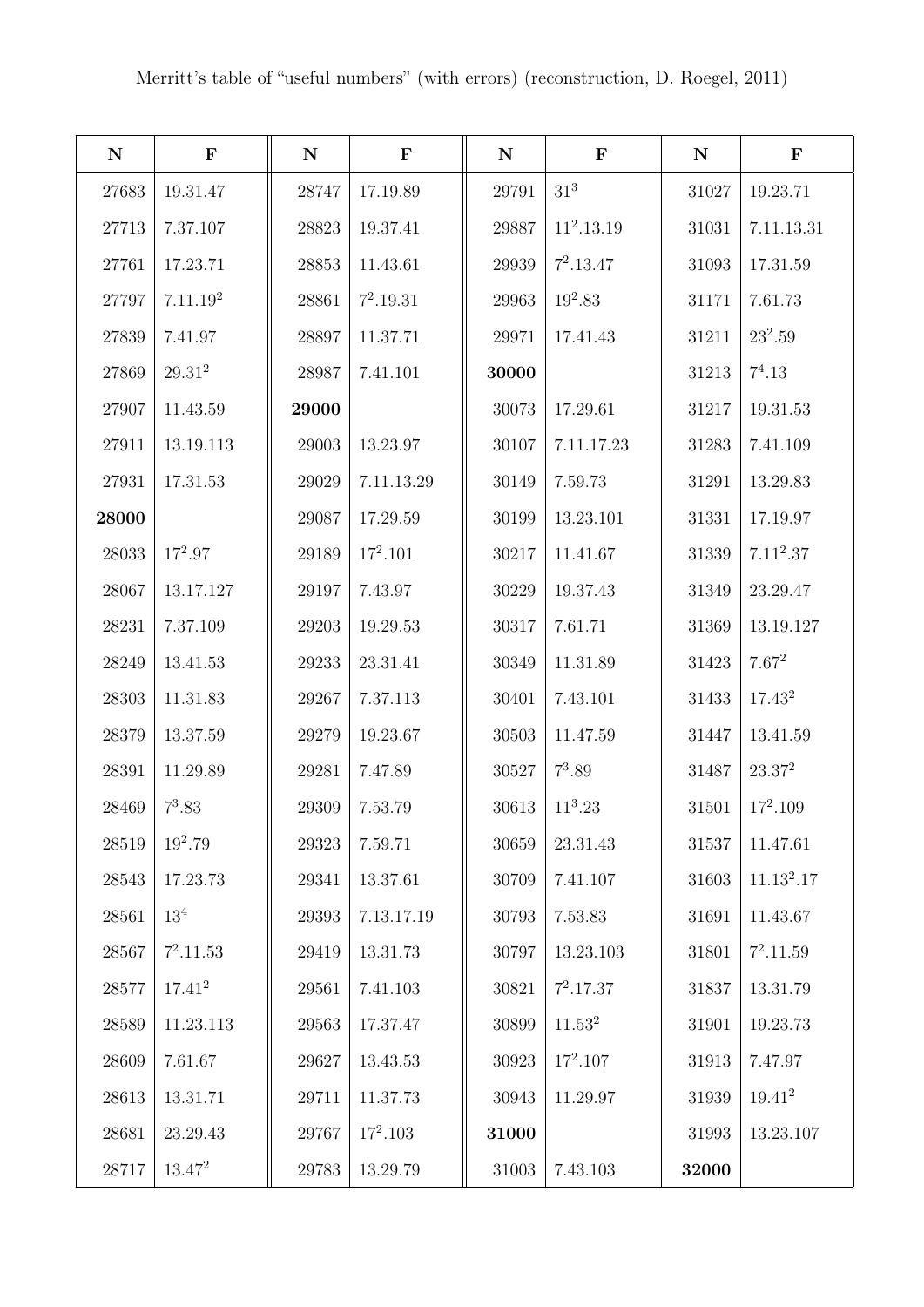| ${\bf N}$ | $\mathbf F$          | ${\bf N}$ | $\mathbf F$ | ${\bf N}$ | $\mathbf F$ | ${\bf N}$ | $\mathbf F$            |
|-----------|----------------------|-----------|-------------|-----------|-------------|-----------|------------------------|
| 32021     | 11.41.71             | 33031     | 17.29.67    | 34307     | $7.13^2.29$ | 35309     | 17.31.67               |
| 32131     | 11.23.127            | 33041     | 19.37.47    | 34357     | 17.43.47    | 35321     | 11.13 <sup>2</sup> .19 |
| 32147     | 17.31.61             | 33077     | 11.31.97    | 34391     | $7.17^{3}$  | 35329     | $7^3.103$              |
| 32153     | 11.37.79             | 33229     | 7.47.101    | 34397     | 11.53.59    | 35351     | 23.29.53               |
| 32207     | 7.43.107             | 33263     | 29.31.37    | 34441     | 11.31.101   | 35441     | 7.61.83                |
| 32219     | 11.29.101            | 33269     | 17.19.103   | 34447     | $7^2.19.37$ | 35443     | $23^2.67$              |
| 32227     | 13.37.67             | 33271     | $7^3.97$    | 34481     | $29^2.41$   | 35563     | 11.53.61               |
| 32269     | $23^2.61$            | 33299     | 7.67.71     | 34523     | 19.23.79    | 35581     | 7.13.17.23             |
| 32383     | 13.47.53             | 33337     | 17.37.53    | 34529     | 11.43.73    | 35629     | 11.41.79               |
| 32431     | 7.41.113             | 33449     | 13.31.83    | 34561     | 17.19.107   | 35711     | 13.41.67               |
| 32453     | 17.23.83             | 33497     | 19.41.43    | 34639     | 11.47.67    | 35819     | $7^2.17.43$            |
| 32509     | 19.29.59             | 33511     | 23.31.47    | 34643     | $7^3.101$   | 35861     | 7.47.109               |
| 32513     | 13.41.61             | 33583     | 11.43.71    | 34727     | $7.11^2.41$ | 35867     | 13.31.89               |
| 32591     | 13.23.109            | 33611     | 19.29.61    | 34751     | 19.31.59    | 35929     | 19.31.61               |
| 32623     | 17.19.101            | 33649     | 7.11.19.23  | 34771     | 11.29.109   | 35987     | 7.53.97                |
| 32627     | 7.59.79              | 33733     | 7.61.79     | 34799     | 17.23.89    | 35989     | 17.29.73               |
| 32657     | $17^2.113$           | 33761     | $7^2.13.53$ | 34891     | 23.37.41    | 36000     |                        |
| 32683     | $7^2.23.29$          | 33781     | 11.37.83    | 34937     | $7^2.23.31$ | 36047     | 11.29.113              |
| 32759     | 17.41.47             | 33787     | 13.23.113   | 34969     | $11^2.17^2$ | 36049     | 13.47.59               |
| 32809     | 7.43.109             | 33887     | 7.47.103    | 35000     |             | 36113     | $7^2.11.67$            |
| 32851     | 7.13.19 <sup>2</sup> | 34000     |             | 35003     | 17.29.71    | 36163     | $29^2.43$              |
| 32857     | 11.29.103            | 34013     | 7.43.113    | 35017     | $19^2.97$   | 36179     | $11^2.13.23$           |
| 32879     | $7^2.11.61$          | 34099     | 13.43.61    | 35113     | 13.37.73    | 36223     | 11.37.89               |
| 32893     | 7.37.127             | 34133     | 11.29.107   | 35123     | 11.31.103   | 36271     | 19.23.83               |
| 32923     | 11.41.73             | 34151     | 13.37.71    | 35131     | $19.43^{2}$ | 36281     | 7.71.73                |
| 32981     | 13.43.59             | 34153     | $7^2.17.41$ | 35203     | 7.47.107    | 36421     | $7.11^2.43$            |
| 33000     |                      | 34237     | 7.67.73     | 35207     | 17.19.109   | 36449     | 7.41.127               |
| 33019     | 7.53.89              | 34279     | 7.59.83     | 35287     | $7.71^2$    | 36461     | $19^2.101$             |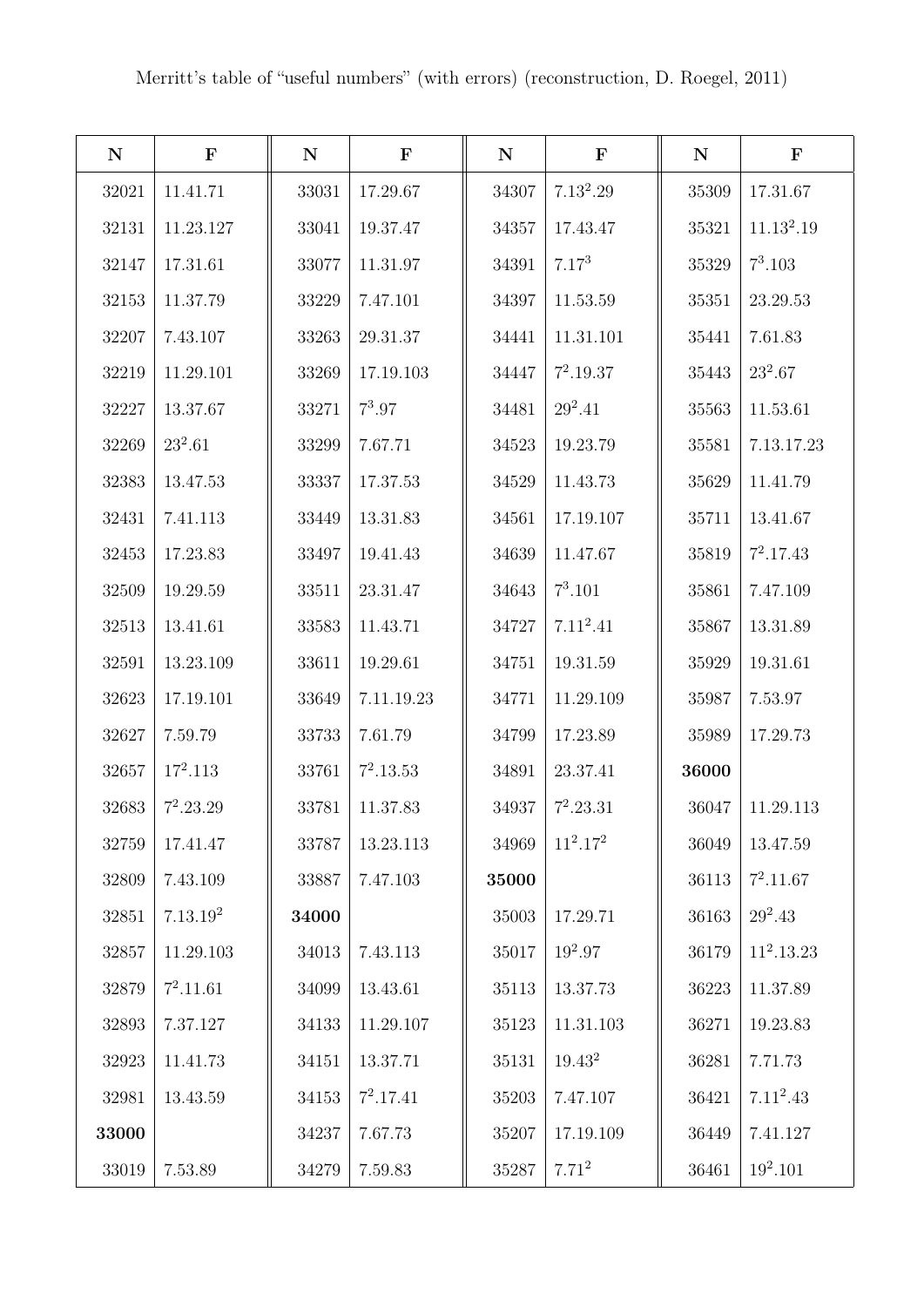| ${\bf N}$ | $\mathbf F$ | $\mathbf N$ | $\mathbf F$        | ${\bf N}$ | $\mathbf F$  | ${\bf N}$ | $\mathbf F$          |
|-----------|-------------|-------------|--------------------|-----------|--------------|-----------|----------------------|
| 36487     | 11.31.107   | 37433       | 11.41.83           | 38627     | $19^2.107$   | 39689     | 13.43.71             |
| 36499     | 17.19.113   | 37453       | 13.43.67           | 38657     | 29.31.43     | 39697     | 7.53.107             |
| 36517     | $13.53^2$   | 37471       | 7.53.101           | 38663     | $23.41^{2}$  | 39701     | $29.37^{2}$          |
| 36569     | 13.29.97    | 37553       | $17.47^{2}$        | 38743     | 17.43.53     | 39809     | $7.11^2.47$          |
| 36593     | 23.37.43    | 37559       | $23^2.71$          | 38759     | $7^3.113$    | 39923     | 13.37.83             |
| 36613     | 19.41.47    | 37583       | $7^2.13.59$        | 38831     | 13.29.103    | 39997     | 23.37.47             |
| 36673     | $7.13^2.31$ | 37741       | 11.47.73           | 38857     | $7^2.13.61$  | 40000     |                      |
| 36701     | $7^3.107$   | 37789       | 23.31.53           | 38893     | 19.23.89     | 40033     | $7^2.19.43$          |
| 36703     | $17^2.127$  | 37843       | 13.41.71           | 38909     | 13.41.73     | 40061     | 7.59.97              |
| 36707     | 11.47.71    | 37927       | 17.23.97           | 38927     | 7.67.83      | 40139     | 11.41.89             |
| 36757     | 7.59.89     | 37961       | 7.11.17.29         | 38947     | 17.29.79     | 40223     | 19.29.73             |
| 36859     | 29.31.41    | 37973       | 13.23.127          | 39000     |              | 40273     | 17.23.103            |
| 36917     | 19.29.67    | 37999       | 13.37.79           | 39061     | 11.53.67     | 40339     | 13.29.107            |
| 36941     | 17.41.53    | 38000       |                    | 39083     | $11^2.17.19$ | 40369     | 7.73.79              |
| 37000     |             | 38003       | 7.61.89            | 39091     | 13.31.97     | 40439     | 7.53.109             |
| 37037     | 7.11.13.37  | 38077       | 13.29.101          | 39121     | 19.29.71     | 40513     | 11.29.127            |
| 37051     | 7.67.79     | 38171       | $7^2.19.41$        | 39151     | $7^2.17.47$  | 40549     | 23.41.43             |
| 37111     | 17.37.59    | 38213       | 7.53.103           | 39259     | 11.43.83     | 40579     | 7.11.17.31           |
| 37169     | 11.31.109   | 38227       | 7.43.127           | 39263     | 7.71.79      | 40651     | 13.53.59             |
| 37177     | 7.47.113    | 38269       | $7^2.11.71$        | 39347     | $7^2.11.73$  | 40687     | 23.29.61             |
| 37183     | $19^2.103$  | 38291       | 11.59 <sup>2</sup> | 39349     | $19^2.109$   | 40703     | 13.31.101            |
| 37259     | 19.37.53    | 38369       | 17.37.61           | 39353     | 23.29.59     | $40733\,$ | 7.11.23 <sup>2</sup> |
| 37271     | 13.47.61    | 38399       | 19.43.47           | 39401     | $31^2.41$    | 40793     | $19^2.113$           |
| 37303     | $7.73^{2}$  | 38437       | $7.17^2.19$        | 39463     | 19.31.67     | 40807     | 13.43.73             |
| 37349     | $13^3.17$   | 38471       | 17.31.73           | 39479     | 11.37.97     | 40817     | $7^4.17$             |
| 37367     | 11.43.79    | 38533       | 11.31.113          | 39491     | 17.23.101    | 40843     | 11.47.79             |
| 37387     | $7^3.109$   | 38599       | $11^3.29$          | 39527     | $29^2.47$    | 40919     | 17.29.83             |
| 37417     | 17.31.71    | 38617       | $23^2.73$          | 39589     | 11.59.61     | 40931     | $11.61^2$            |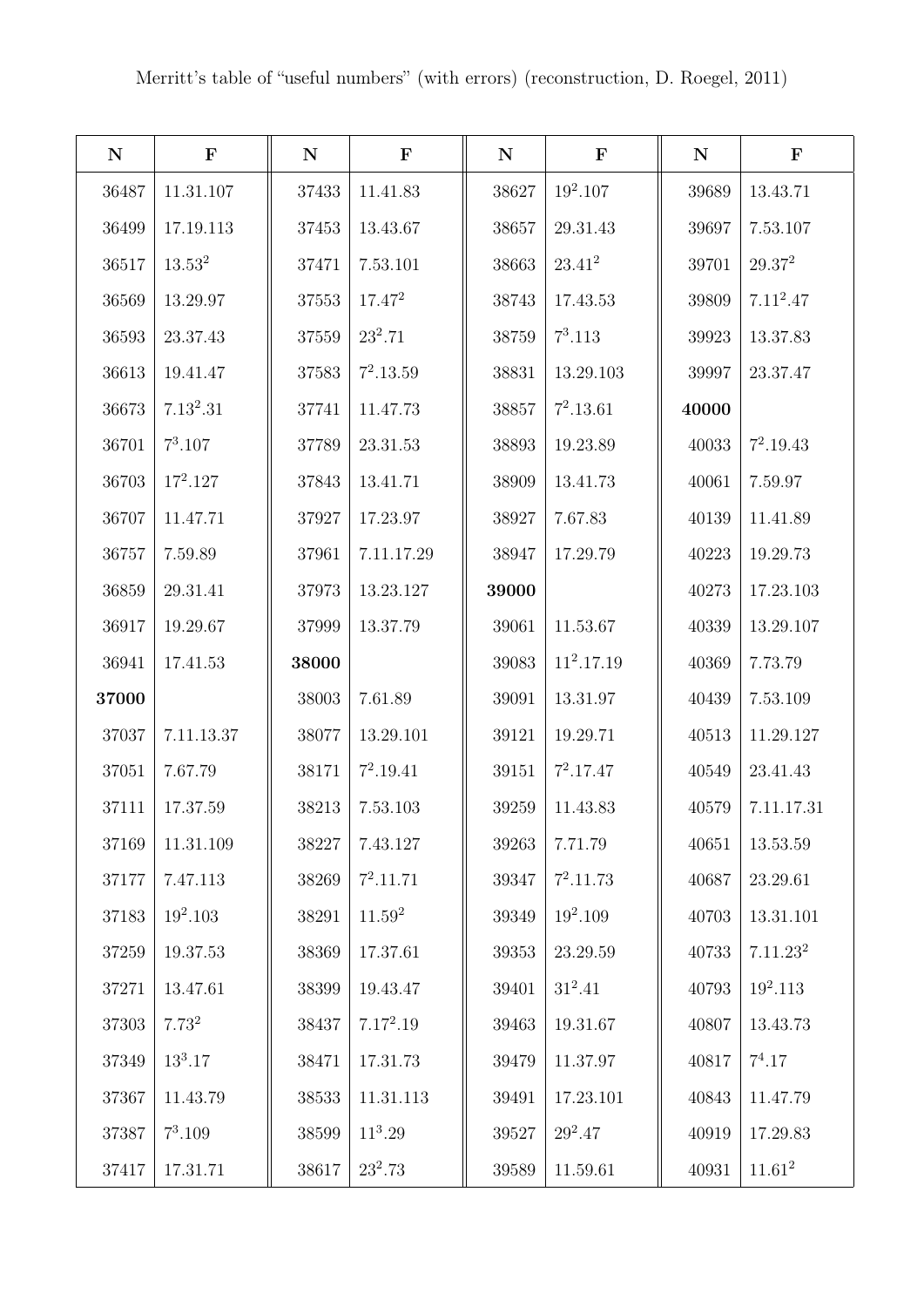| ${\bf N}$ | $\mathbf F$           | ${\bf N}$ | $\mathbf F$          | ${\bf N}$ | $\mathbf F$ | ${\bf N}$ | $\mathbf F$  |
|-----------|-----------------------|-----------|----------------------|-----------|-------------|-----------|--------------|
| 40937     | 13.47.67              | 41923     | 7.53.113             | 43000     |             | 44161     | 13.43.79     |
| 41000     |                       | 41971     | $19.47^2$            | 43043     | 7.11.13.43  | 44183     | 17.23.113    |
| 41021     | 17.19.127             | 42000     |                      | 43121     | 13.31.107   | 44191     | 7.59.107     |
| 41041     | 7.11.13.41            | 42029     | 13.53.61             | 43127     | 7.61.101    | 44233     | 7.71.89      |
| 41093     | 13.29.109             | 42067     | 23.31.59             | 43129     | 17.43.59    | 44239     | 13.41.83     |
| 41107     | 11.37.101             | 42097     | 11.43.89             | 43301     | 19.43.53    | 44321     | 23.41.47     |
| 41123     | 17.41.59              | 42107     | 13.41.79             | 43307     | 11.31.127   | 44363     | 11.37.109    |
| 41209     | $7^2.29^2$            | 42143     | 17.37.67             | 43381     | 13.47.71    | 44591     | 17.43.61     |
| 41251     | 7.71.83               | 42253     | 29.31.47             | 43483     | 11.59.67    | 44603     | 13.47.73     |
| 41261     | $11^3.31$             | 42347     | 17.47.53             | 43493     | 23.31.61    | 44659     | 17.37.71     |
| 41287     | 19.41.53              | 42389     | 19.23.97             | 43529     | 19.29.79    | 44689     | 23.29.67     |
| 41323     | $31^2.43$             | 42413     | 7.73.83              | 43549     | 11.37.107   | 44737     | $7^2.11.83$  |
| 41327     | 11.13.17 <sup>2</sup> | 42427     | 7.11.19.29           | 43561     | $7^3.127$   | 44863     | 7.13.17.29   |
| 41393     | 11.53.71              | 42439     | $31.37^2$            | 43681     | $11^2.19^2$ | 44891     | $7.11^2.53$  |
| 41419     | 7.61.97               | 42517     | 17.41.61             | 43687     | $7.79^{2}$  | 44957     | 11.61.67     |
| 41477     | 19.37.59              | 42527     | $23.43^2$            | 43741     | 17.31.83    | 45000     |              |
| 41503     | $7^3.11^2$            | 42539     | 7.59.103             | 43747     | 11.41.97    | 45011     | 19.23.103    |
| 41509     | 13.31.103             | 42559     | 11.53.73             | 43757     | $7^2.19.47$ | 45017     | 7.59.109     |
| 41633     | 17.31.79              | 42581     | $7^2.11.79$          | 43771     | $7.13^2.37$ | 45103     | 23.37.53     |
| 41699     | $7^2.23.37$           | 42601     | 13.29.113            | 43877     | 17.29.89    | 45227     | $7^2.13.71$  |
| 41713     | 7.59.101              | 42619     | 17.23.109            | 43907     | $23^2.83$   | 45253     | $13.59^2$    |
| 41741     | 7.67.89               | 42679     | $7^2.13.67$          | 43927     | 13.31.109   | 45353     | 7.11.19.31   |
| 41743     | $13^3.19$             | 42757     | $11.13^2.23$         | 43981     | 7.61.103    | 45479     | 7.73.89      |
| 41783     | 7.47.127              | 42809     | 13.37.89             | 43993     | 29.37.41    | 45493     | 7.67.97      |
| 41791     | $23^2.79$             | 42883     | 19.37.61             | 44000     |             | 45539     | 13.31.113    |
| 41819     | 19.31.71              | 42911     | 11.47.83             | 44051     | $7^2.29.31$ | 45551     | 11.41.101    |
| 41837     | 17.23.107             | 42959     | 7.17.19 <sup>2</sup> | 44137     | 19.23.101   | 45617     | $11^2.13.29$ |
| 41921     | 11.37.103             | 42997     | 19.31.73             | 44149     | $7^2.17.53$ | 45619     | $7^4.19$     |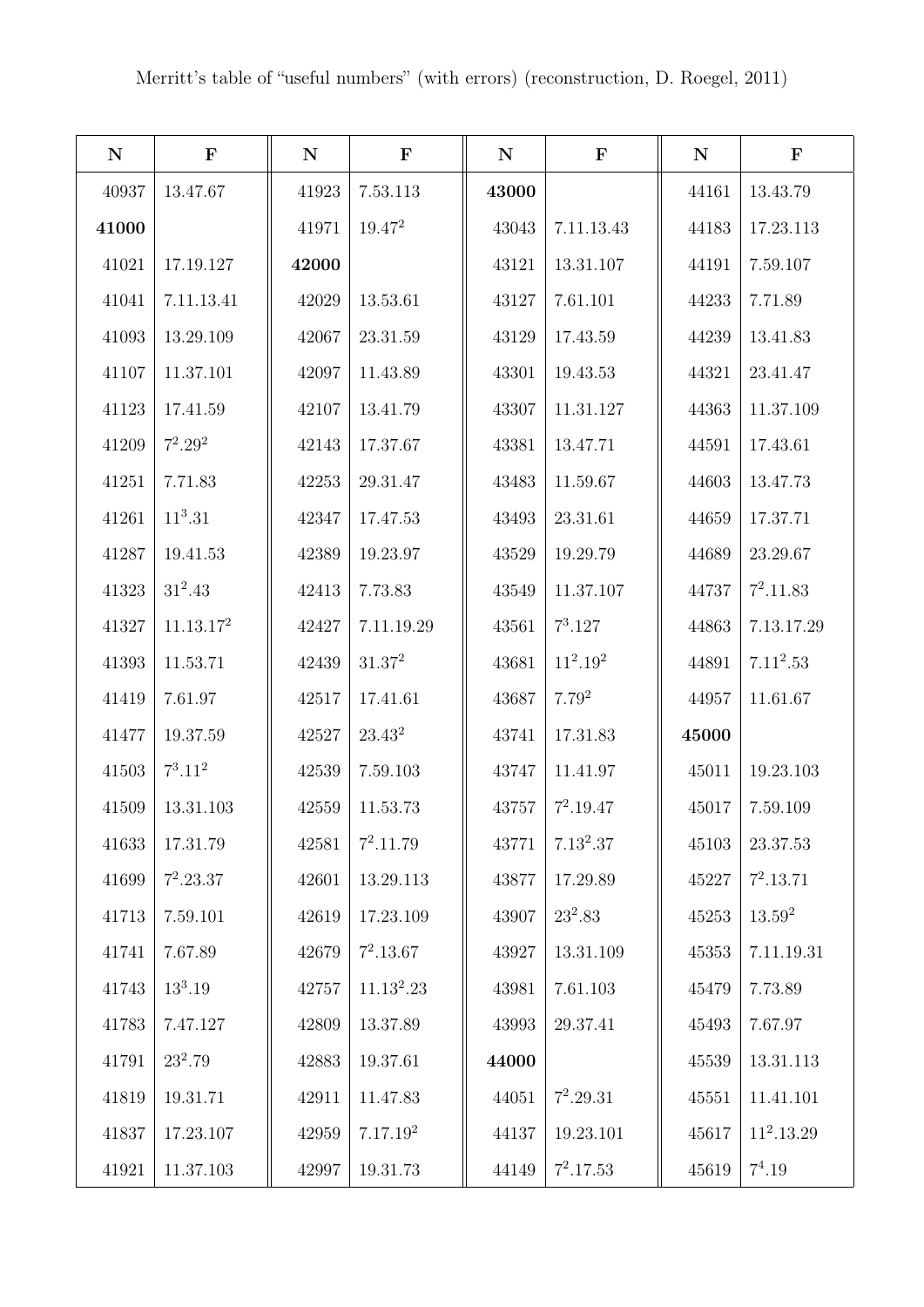| ${\bf N}$ | $\mathbf F$ | ${\bf N}$ | $\mathbf F$          | ${\bf N}$ | $\mathbf F$       | ${\bf N}$ | $\mathbf F$ |
|-----------|-------------|-----------|----------------------|-----------|-------------------|-----------|-------------|
| 45689     | 7.61.107    | 47000     |                      | 48223     | 7.83 <sup>2</sup> | 49321     | 31.37.43    |
| 45733     | 19.29.83    | 47027     | 31.37.41             | 48251     | 7.61.113          | 49343     | $7^2.19.53$ |
| 45847     | $19^2.127$  | 47047     | 7.11.13.47           | 48257     | 11.41.107         | 49379     | $11.67^2$   |
| 45881     | 11.43.97    | 47081     | $23^2.89$            | 48269     | 13.47.79          | 49381     | 19.23.113   |
| 45899     | 7.79.83     | 47089     | $7^2.31^2$           | 48307     | 7.67.103          | 49487     | 17.41.71    |
| 45961     | 19.41.59    | 47101     | 19.37.67             | 48373     | $13.61^2$         | 49543     | 13.37.103   |
| 45991     | 11.37.113   | 47117     | 7.53.127             | 48389     | 11.53.83          | 49567     | 7.73.97     |
| 46000     |             | 47141     | 17.47.59             | 48433     | 7.11.17.37        | 49619     | $29^2.59$   |
| 46013     | 11.47.89    | 47311     | $11^2.17.23$         | 48461     | $7^2.23.43$       | 49657     | 17.23.127   |
| 46057     | 11.53.79    | 47329     | 19.47.53             | 48503     | $7.13^2.41$       | 49691     | 17.37.79    |
| 46079     | 11.59.71    | 47369     | 7.67.101             | 48581     | 13.37.101         | 49751     | 13.43.89    |
| 46139     | 29.37.43    | 47377     | 11.59.73             | 48691     | 23.29.73          | 49793     | 17.29.101   |
| 46163     | 13.53.67    | 47437     | 13.41.89             | 48719     | 11.43.103         | 49837     | 19.43.61    |
| 46189     | 11.13.17.19 | 47519     | 19.41.61             | 48739     | 17.47.61          | 49913     | 19.37.71    |
| 46207     | $7^2.23.41$ | 47633     | 19.23.109            | 48749     | $29.41^2$         | 49973     | $7.11^2.59$ |
| 46397     | 13.43.83    | 47641     | 11.61.71             | 48763     | $11^2.13.31$      | 49979     | 23.41.53    |
| 46453     | 11.41.103   | 47647     | 29.31.53             | 48841     | $13^2.17^2$       | 50000     |             |
| 46483     | 23.43.47    | 47753     | 17.53 <sup>2</sup>   | 48887     | 19.31.83          | 50141     | 7.13.19.29  |
| 46501     | $7^2.13.73$ | 47771     | 23.31.67             | 48919     | 13.53.71          | 50149     | 11.47.97    |
| 46529     | $7.17^2.23$ | 47773     | 11.43.101            | 48977     | 17.43.67          | 50183     | 7.67.107    |
| 46531     | 19.31.79    | 47821     | 17.29.97             | 48983     | 11.61.73          | 50197     | 7.71.101    |
| 46543     | 7.61.109    | 47957     | 7.13.17.31           | 49000     |                   | 50209     | 23.37.59    |
| 46657     | 13.37.97    | 47971     | $7^2.11.89$          | 49039     | 19.29.89          | 50297     | 13.53.73    |
| 46669     | 7.59.113    | 48000     |                      | 49049     | $7^3.11.13$       | $50323\,$ | $7^2.13.79$ |
| 46699     | 17.41.67    | 48013     | $7.19^{3}$           | 49147     | $7^2.17.59$       | 50431     | 29.37.47    |
| 46759     | 19.23.107   | 48139     | 7.13.23 <sup>2</sup> | 49159     | 11.41.109         | $50531\,$ | $13^3.23$   |
| 46787     | 13.59.61    | 48203     | 19.43.59             | 49217     | 7.79.89           | 50611     | 11.43.107   |
| 46903     | 17.31.89    | 48209     | 7.71.97              | 49247     | $11^3.37$         | 50623     | 23.31.71    |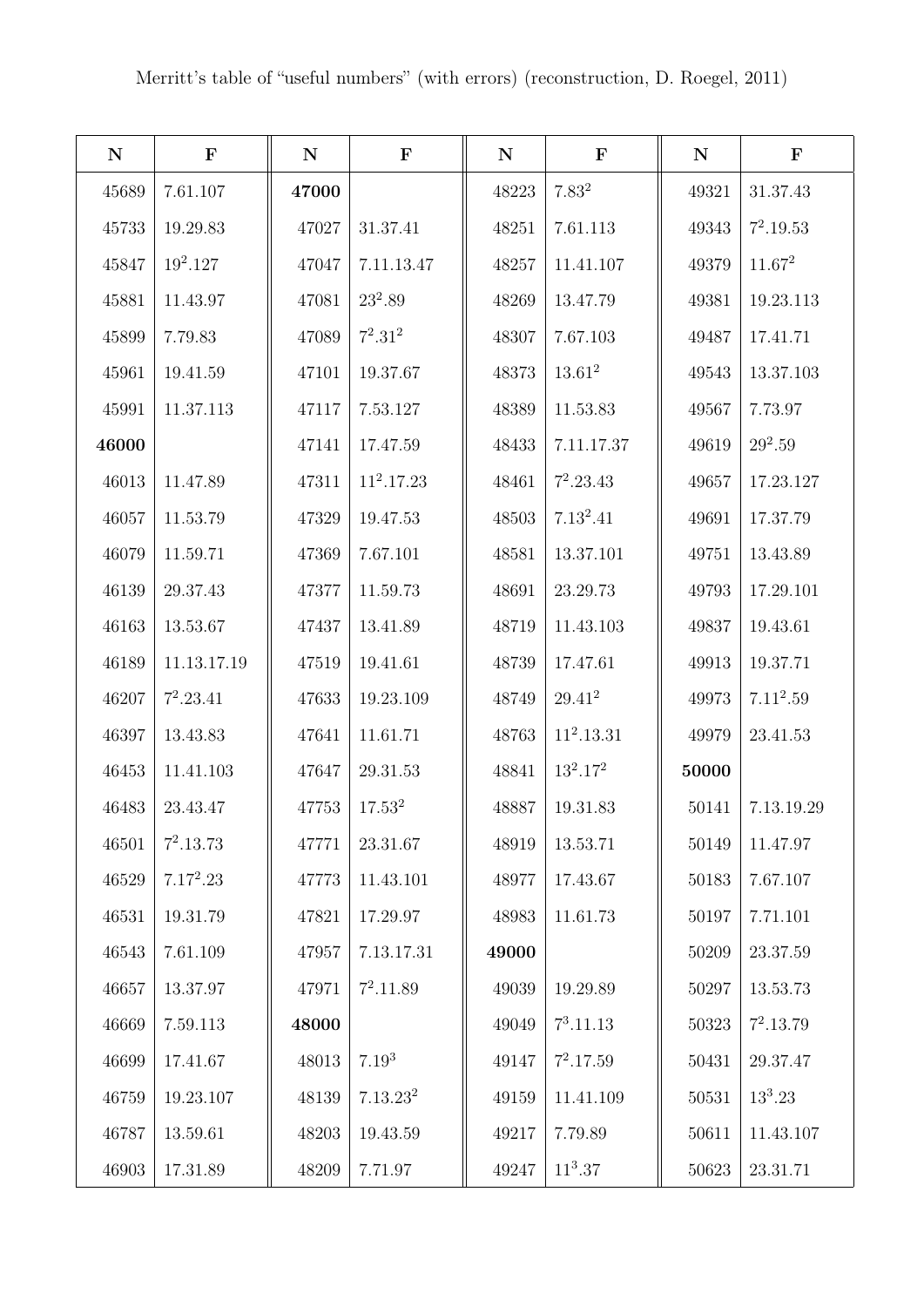| ${\bf N}$ | $\mathbf F$           | ${\bf N}$ | $\mathbf F$  | ${\bf N}$ | $\mathbf F$  | ${\bf N}$ | $\mathbf F$  |
|-----------|-----------------------|-----------|--------------|-----------|--------------|-----------|--------------|
| 50713     | 13.47.83              | 52000     |              | 53179     | 7.71.107     | 54439     | $7^2.11.101$ |
| 50779     | 17.29.103             | 52003     | 7.17.19.23   | 53227     | 17.31.101    | 54457     | 13.59.71     |
| 50807     | $23.47^2$             | 52049     | 23.31.73     | 53251     | 11.47.103    | 54473     | 19.47.61     |
| 50813     | $7^2.17.61$           | 52111     | $31.41^2$    | 53363     | 17.43.73     | 54487     | $23^2.103$   |
| 50869     | $7.13^2.43$           | 52193     | 19.41.67     | 53429     | $23^2.101$   | 54571     | $11^3.41$    |
| 50881     | 17.41.73              | 52207     | 17.37.83     | 53447     | 19.29.97     | 54587     | $13^2.17.19$ |
| 50963     | 11.41.113             | 52217     | 11.47.101    | 53449     | 11.43.113    | 54653     | 31.41.43     |
| 51000     |                       | 52283     | $7^2.11.97$  | 53533     | 17.47.67     | 54677     | 7.73.107     |
| 51119     | 17.31.97              | 52327     | 11.67.71     | 53599     | 7.13.19.31   | 54739     | 19.43.67     |
| 51121     | 7.67.109              | 52417     | 23.43.53     | 53621     | $29.43^2$    | 54839     | 29.31.61     |
| 51127     | 29.41.43              | 52421     | 19.31.89     | 53641     | 7.79.97      | 54899     | 13.41.103    |
| 51181     | 13.31.127             | 52429     | 13.37.109    | 53669     | 7.11.17.41   | 54901     | 7.11.23.31   |
| 51191     | 7.71.103              | 52451     | 7.59.127     | 53737     | 17.29.109    | 54929     | $7^2.19.59$  |
| 51271     | 11.59.79              | 52577     | $7^2.29.37$  | 53801     | 11.67.73     | 54961     | 17.53.61     |
| 51313     | $23^2.97$             | 52633     | 7.73.103     | 53833     | 13.41.101    | 55000     |              |
| 51319     | 19.37.73              | 52687     | 19.47.59     | 53867     | 11.59.83     | 55063     | 17.41.79     |
| 51389     | 13.59.67              | 52693     | 23.29.79     | 53909     | 31.37.47     | 55223     | $7^4.23$     |
| 51467     | 13.37.107             | $52751\,$ | 17.29.107    | 53911     | $11.13^2.29$ | 55309     | 19.41.71     |
| 51557     | 11.43.109             | 52871     | $7^2.13.83$  | 54000     |              | 55319     | 11.47.107    |
| 51611     | 7.73.101              | 52877     | $11^2.19.23$ | 54043     | $11.17^{3}$  | 55361     | 23.29.83     |
| 51623     | 11.13.19 <sup>2</sup> | 52969     | $7^2.23.47$  | 54131     | 7.11.19.37   | 55447     | $7.89^{2}$   |
| 51667     | $7.11^2.61$           | 52997     | 7.67.113     | 54173     | 7.71.109     | $55451\,$ | $11.71^2$    |
| 51689     | 11.37.127             | 53000     |              | 54223     | 13.43.97     | 55499     | 19.23.127    |
| 51701     | 13.41.97              | 53009     | 11.61.79     | 54229     | 7.61.127     | $55517\,$ | $7^2.11.103$ |
| 51709     | 7.83.89               | 53041     | 29.31.59     | 54281     | 17.31.103    | 55537     | 19.37.79     |
| 51887     | 11.53.89              | 53053     | 7.11.13.53   | 54353     | 13.37.113    | $55601\,$ | $7.13^2.47$  |
| 51901     | 17.43.71              | 53131     | 13.61.67     | 54379     | 13.47.89     | 55637     | 23.41.59     |
| 51911     | 23.37.61              | 53159     | 17.53.59     | 54431     | 13.53.79     | 55651     | 19.29.101    |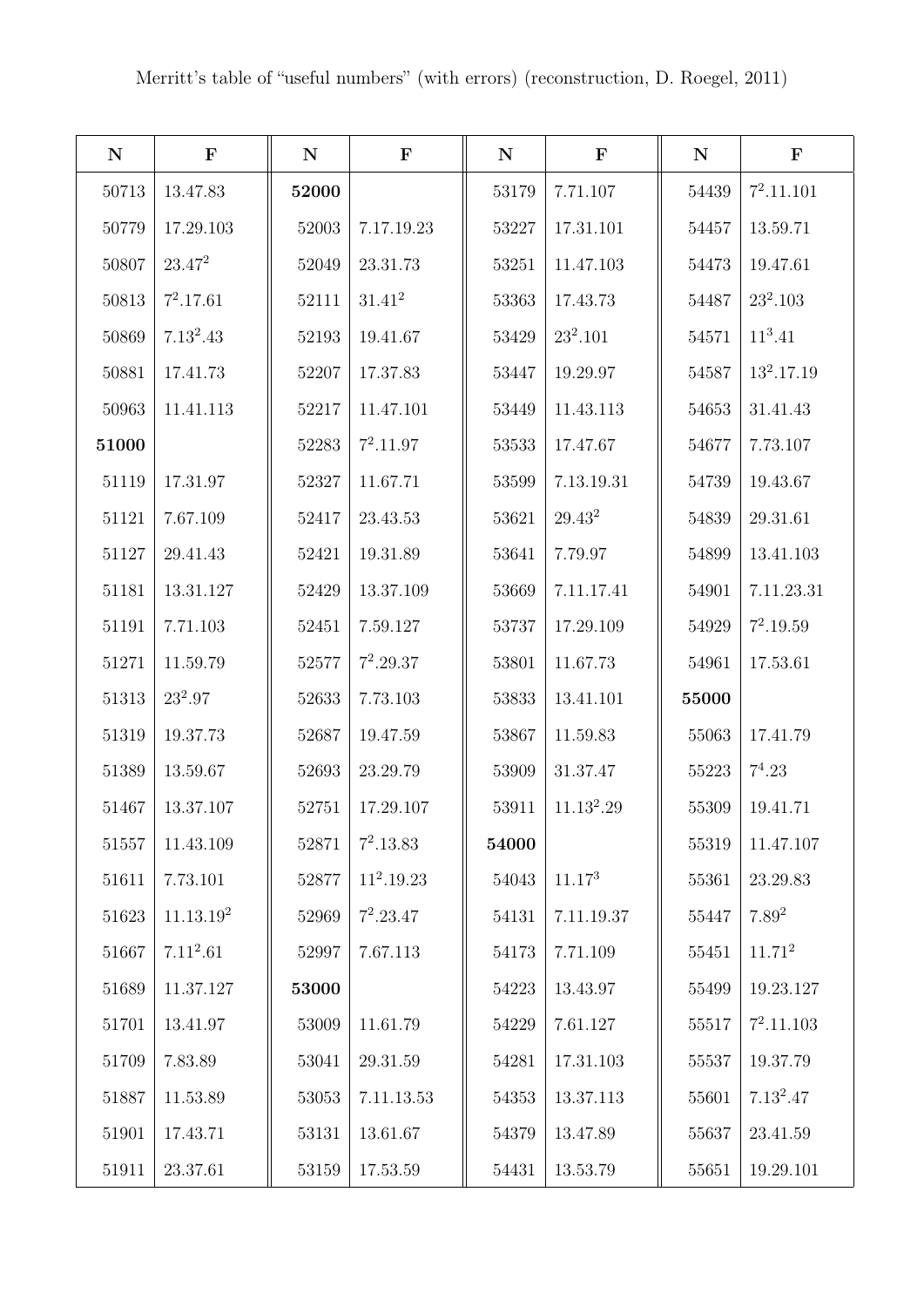| ${\bf N}$ | $\mathbf F$ | ${\bf N}$ | $\mathbf F$            | ${\bf N}$ | $\mathbf F$        | ${\bf N}$ | $\mathbf F$  |
|-----------|-------------|-----------|------------------------|-----------|--------------------|-----------|--------------|
| 55693     | 11.61.83    | 56791     | $7^2.19.61$            | 58007     | 19.43.71           | 59413     | 19.53.59     |
| 55699     | 7.73.109    | 56867     | 19.41.73               | 58097     | 13.41.109          | 59489     | 19.31.101    |
| 55709     | 17.29.113   | 56869     | 29.37.53               | 58121     | $7.19^2.23$        | 59551     | 17.31.113    |
| 55811     | $7^2.17.67$ | 56959     | 7.79.103               | 58201     | $11^2.13.37$       | 59563     | 7.67.127     |
| 55853     | 7.79.101    | 57000     |                        | 58223     | 11.67.79           | 59641     | 19.43.73     |
| 55883     | 29.41.47    | 57013     | 11.71.73               | 58261     | $7^2.29.41$        | 59653     | $11^2.17.29$ |
| 55913     | 11.13.17.23 | 57017     | 23.37.67               | 58327     | 17.47.73           | 59711     | $29^2.71$    |
| 55981     | 17.37.89    | 57031     | 13.41.107              | 58349     | 19.37.83           | 59719     | 11.61.89     |
| 55991     | 13.59.73    | 57133     | 19.31.97               | 58351     | 23.43.59           | 59731     | $7^2.23.53$  |
| 56000     |             | 57187     | 13.53.83               | 58357     | $13.67^2$          | 59737     | 31.41.47     |
| 56129     | $37^2.41$   | 57233     | $11^3.43$              | 58421     | 11.47.113          | 59777     | $23^2.113$   |
| 56161     | 7.71.113    | 57239     | 7.13.17.37             | 58609     | 29.43.47           | 59813     | 13.43.107    |
| 56203     | $7^2.31.37$ | 57277     | 11.41.127              | 58619     | 11.73 <sup>2</sup> | 59831     | 19.47.67     |
| 56287     | 7.11.17.43  | 57293     | 23.47.53               | 58621     | $31^2.61$          | 59843     | 7.83.103     |
| 56303     | 13.61.71    | 57319     | $31.43^2$              | 58667     | $7.17^2.29$        | 59983     | 7.11.19.41   |
| 56327     | 23.31.79    | 57443     | 17.31.109              | 58681     | 7.83.101           | 60000     |              |
| 56347     | $29^2.67$   | 57523     | 23.41.61               | 58751     | $7^2.11.109$       | 60049     | 11.53.103    |
| 56353     | 11.47.109   | 57577     | 13.43.103              | 58867     | $37^2.43$          | 60059     | 19.29.109    |
| 56357     | 7.83.97     | 57629     | 11.13 <sup>2</sup> .31 | 58883     | 11.53.101          | 60071     | 11.43.127    |
| 56389     | 17.31.107   | 57661     | $23^2.109$             | 58957     | 19.29.107          | 60137     | $7.11^2.71$  |
| 56459     | 13.43.101   | 57673     | $7^2.11.107$           | 59000     |                    | 60229     | 13.41.113    |
| 56551     | 11.53.97    | 57743     | 7.73.113               | $59059\,$ | 7.11.13.59         | 60233     | 29.31.67     |
| 56603     | $23^2.107$  | 57749     | 17.43.79               | 59143     | $7^2.17.71$        | 60277     | 7.79.109     |
| 56693     | $7^2.13.89$ | 57761     | 11.59.89               | 59171     | 7.79.107           | 60329     | 23.43.61     |
| 56699     | $31^2.59$   | 57851     | 17.41.83               | 59177     | $17.59^{2}$        | 60367     | 17.53.67     |
| 56729     | 17.47.71    | 57889     | 13.61.73               | 59179     | 23.31.83           | 60401     | $11.17^2.19$ |
| 56749     | $7.11^2.67$ | 57967     | $7^3.13^2$             | 59267     | 13.47.97           | 60421     | 23.37.71     |
| 56753     | 19.29.103   | 58000     |                        | 59363     | 23.29.89           | 60431     | 7.89.97      |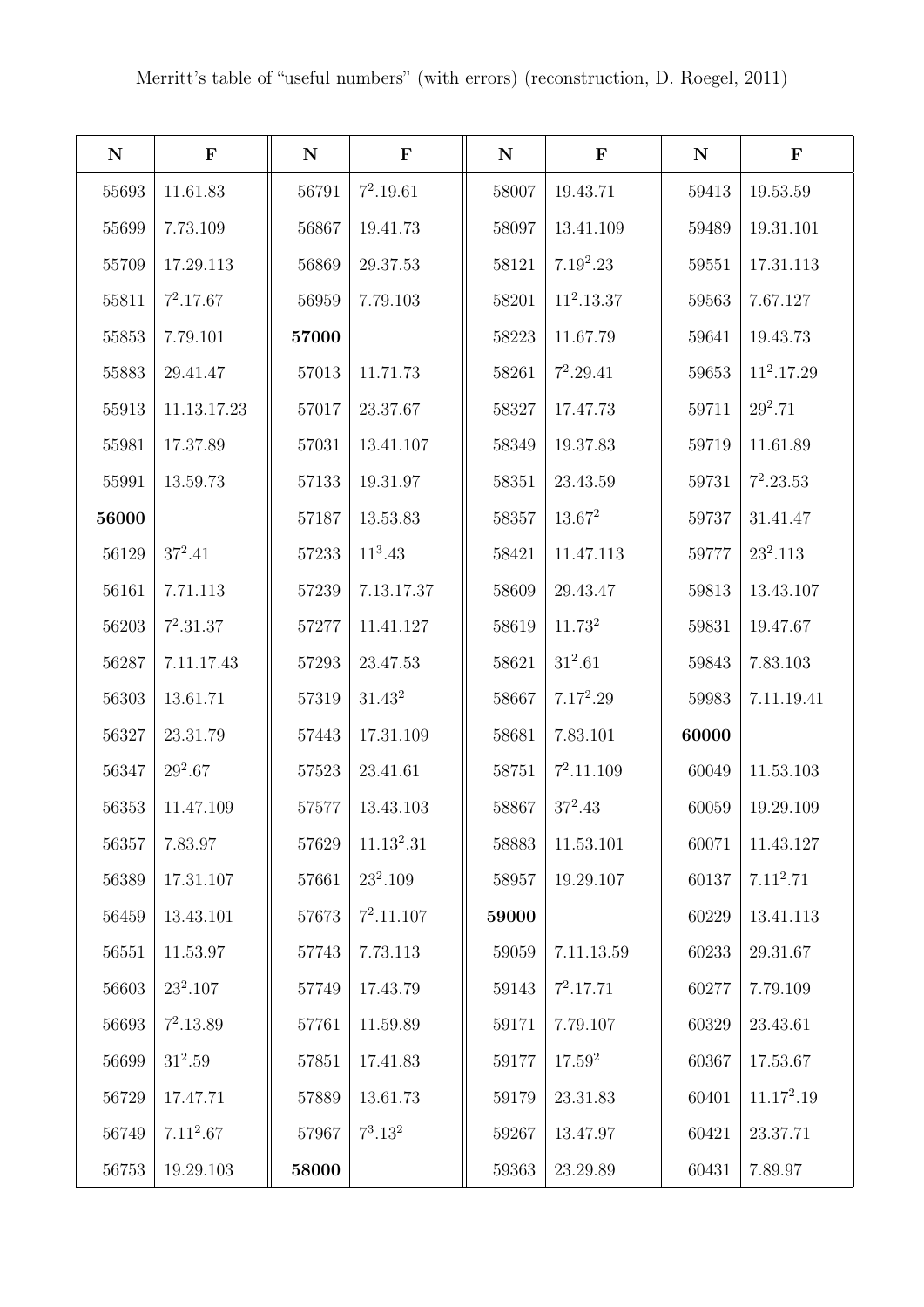| ${\bf N}$ | $\mathbf F$  | $\mathbf N$ | $\mathbf F$          | ${\bf N}$ | $\mathbf F$  | ${\bf N}$   | $\mathbf F$          |
|-----------|--------------|-------------|----------------------|-----------|--------------|-------------|----------------------|
| 60593     | 13.59.79     | 62123       | 23.37.73             | 63307     | 29.37.59     | 64607       | $23.53^{2}$          |
| 60667     | 19.31.103    | 62167       | 7.83.107             | 63329     | 7.83.109     | 64657       | 19.41.83             |
| 60673     | 17.43.83     | 62197       | $37.41^{2}$          | 63403     | 19.47.71     | 64699       | 23.29.97             |
| 60697     | 7.13.23.29   | 62263       | 19.29.113            | 63427     | 7.13.17.41   | 64757       | 7.11.29 <sup>2</sup> |
| 60791     | 31.37.53     | 62279       | $7^2.31.41$          | 63437     | 11.73.79     | 64787       | 17.37.103            |
| 60809     | $7^2.17.73$  | 62377       | $7^2.19.67$          | 63457     | 23.31.89     | 64823       | 11.71.83             |
| 60907     | $7^2.11.113$ | 62381       | 11.53.107            | 63529     | 17.37.101    | 64883       | 7.13.23.31           |
| 60931     | 13.43.109    | 62489       | 7.79.113             | 63547     | 11.53.109    | 64897       | 7.73.127             |
| 61000     |              | 62491       | 11.13.19.23          | 63583     | 13.67.73     | 65000       |                      |
| 61009     | $13^2.19^2$  | 62557       | $11^3.47$            | 63661     | 13.59.83     | 65059       | 17.43.89             |
| 61013     | 17.37.97     | 62567       | 19.37.89             | 63713     | $13^3.29$    | 65087       | 11.61.97             |
| 61061     | 7.11.13.61   | 62611       | 17.29.127            | 63767     | $11^2.17.31$ | 65189       | 19.47.73             |
| 61087     | 13.37.127    | 62647       | 13.61.79             | 63779     | 23.47.59     | 65219       | $7^2.11^3$           |
| 61103     | $7^2.29.43$  | 62651       | 31.43.47             | 63829     | 29.31.71     | 65231       | 37.41.43             |
| 61171     | 11.67.83     | 62699       | $7.13^2.53$          | 63869     | $13.17^{3}$  | 65317       | $7^2.31.43$          |
| 61183     | 17.59.61     | 62713       | $7.17^2.31$          | 63971     | 17.53.71     | 65377       | 13.47.107            |
| 61321     | 13.53.89     | 62909       | 7.11.19.43           | 63973     | 7.13.19.37   | 65453       | 29.37.61             |
| 61393     | $29^2.73$    | 62933       | 13.47.103            | 64000     |              | 65527       | 7.11.23.37           |
| 61427     | 19.53.61     | 62951       | 7.17.23 <sup>2</sup> | 64009     | $11^2.23^2$  | $65533\,$   | $13.71^2$            |
| 61523     | 7.11.17.47   | 62953       | 11.59.97             | 64061     | $29.47^2$    | $\,65549\,$ | 11.59.101            |
| 61541     | 19.41.79     | 63000       |                      | 64141     | $7^3.11.17$  | 65569       | 7.17.19.29           |
| 61699     | 11.71.79     | 63017       | $29.41.53\,$         | 64169     | 7.89.103     | 65593       | 11.67.89             |
| 61711     | 13.47.101    | 63023       | 19.31.107            | 64201     | 19.31.109    | 65611       | $7^2.13.103$         |
| 61789     | $7^2.13.97$  | 63119       | 7.71.127             | 64337     | $7^2.13.101$ | 65627       | 29.31.73             |
| 61831     | $7.11^2.73$  | 63121       | 17.47.79             | 64343     | $37^2.47$    | 65653       | 7.83.113             |
| 61841     | 13.67.71     | 63167       | 13.43.113            | 64387     | $31^2.67$    | 65659       | 11.47.127            |
| 62000     |              | 63181       | 23.41.67             | 64493     | $11^2.13.41$ | 65773       | 17.53.73             |
| 62033     | 17.41.89     | 63257       | $17.61^2$            | 64543     | 19.43.79     | 65807       | $7^2.17.79$          |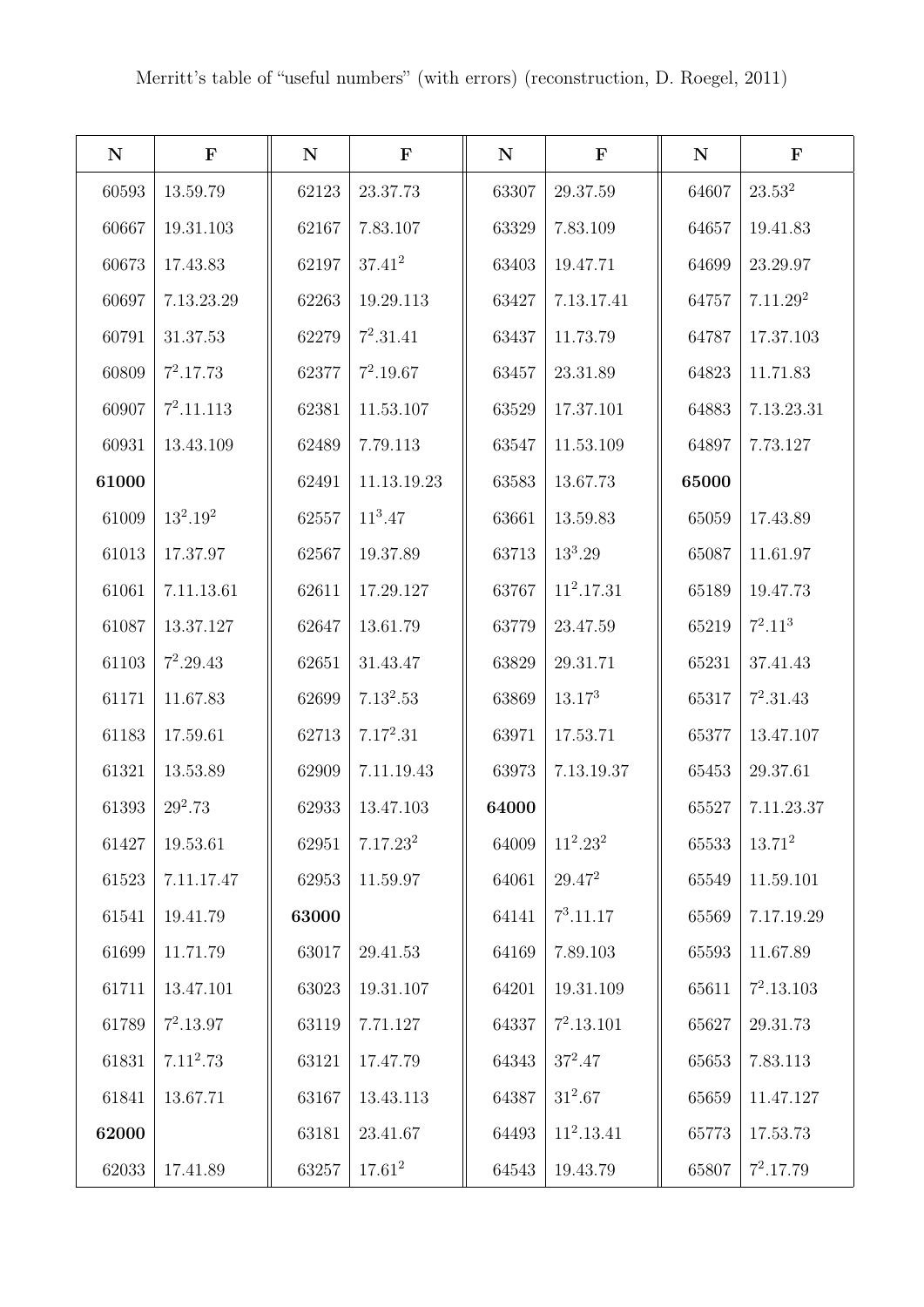| ${\bf N}$ | $\mathbf F$        | ${\bf N}$ | $\mathbf F$           | ${\bf N}$ | $\mathbf F$  | ${\bf N}$ | $\mathbf F$          |
|-----------|--------------------|-----------|-----------------------|-----------|--------------|-----------|----------------------|
| 65819     | 13.61.83           | 67183     | $23^2.127$            | 68579     | 7.97.101     | 69977     | 19.29.127            |
| 65863     | $7.97^{2}$         | 67201     | 17.59.67              | 68651     | $11.79^2$    | 70000     |                      |
| 65879     | 11.53.113          | 67229     | 23.37.79              | 68701     | 23.29.103    | 70091     | 7.17.19.31           |
| 65941     | 23.47.61           | 67303     | 17.37.107             | 68747     | $7^2.23.61$  | 70151     | 29.41.59             |
| 66000     |                    | 67363     | 31.41.53              | 68761     | 7.11.19.47   | 70153     | $31^2.73$            |
| 66079     | $13^2.17.23$       | 67367     | 23.29.101             | 68783     | $11.13^2.37$ | 70219     | 23.43.71             |
| 66091     | 29.43.53           | 67379     | 13.71.73              | 68809     | 13.67.79     | 70231     | 7.79.127             |
| 66101     | $7^2.19.71$        | 67469     | 19.53.67              | 68839     | 23.41.73     | 70301     | $7.11^2.83$          |
| 66139     | 19.59 <sup>2</sup> | 67507     | 11.17.19 <sup>2</sup> | 68921     | $41^{3}$     | 70357     | 7.19.23 <sup>2</sup> |
| 66263     | 23.43.67           | 67609     | 17.41.97              | 69000     |              | 70397     | 17.41.101            |
| 66317     | 17.47.83           | 67639     | $11^2.13.43$          | 69043     | 13.47.113    | 70399     | 7.89.113             |
| 66439     | $29^2.79$          | 67673     | 31.37.59              | 69113     | 11.61.103    | 70499     | 11.13.17.29          |
| 66493     | $7^2.23.59$        | 67691     | 13.41.127             | 69139     | $7^2.17.83$  | 70543     | $11^3.53$            |
| 66521     | 7.13.17.43         | 67771     | 11.61.101             | 69161     | 23.31.97     | 70547     | 19.47.79             |
| 66557     | 19.31.113          | 67811     | 19.43.83              | 69223     | 7.11.29.31   | 70577     | 13.61.89             |
| 66599     | 13.47.109          | 67907     | 7.89.109              | 69277     | $13.73^2$    | 70633     | 23.37.83             |
| 66649     | 11.73.83           | 67963     | $7^2.19.73$           | 69331     | 19.41.89     | 70649     | 31.43.53             |
| 66661     | 7.89.107           | 68000     |                       | 69377     | 7.11.17.53   | 70699     | $19.61^{2}$          |
| 66671     | $11^2.19.29$       | 68107     | $13^3.31$             | 69433     | $7^2.13.109$ | 70741     | 11.59.109            |
| 66787     | $7^2.29.47$        | 68159     | $7^2.13.107$          | 69443     | 11.59.107    | 70889     | 7.13.19.41           |
| 66833     | 13.53.97           | 68191     | 19.37.97              | 69479     | 17.61.67     | 70907     | 17.43.97             |
| 66847     | 11.59.103          | 68231     | $31^2.71$             | 69509     | 11.71.89     | 70967     | 13.53.103            |
| 66913     | $7.11^2.79$        | 68263     | 13.59.89              | 69589     | 13.53.101    | 70993     | 13.43.127            |
| 66929     | 17.31.127          | 68381     | 19.59.61              | 69629     | $7^4.29$     | 71000     |                      |
| 66953     | 23.41.71           | 68413     | $37.43^2$             | 69797     | $7.13^2.59$  | 71003     | 19.37.101            |
| 67000     |                    | 68453     | $7^2.11.127$          | 69803     | $29^2.83$    | 71021     | 29.31.79             |
| 67067     | 7.11.13.67         | 68479     | $31.47^2$             | 69937     | 7.97.103     | 71071     | 7.11.13.71           |
| 67081     | $7^2.37^2$         | 68561     | 17.37.109             | 69967     | 31.37.61     | 71077     | 17.37.113            |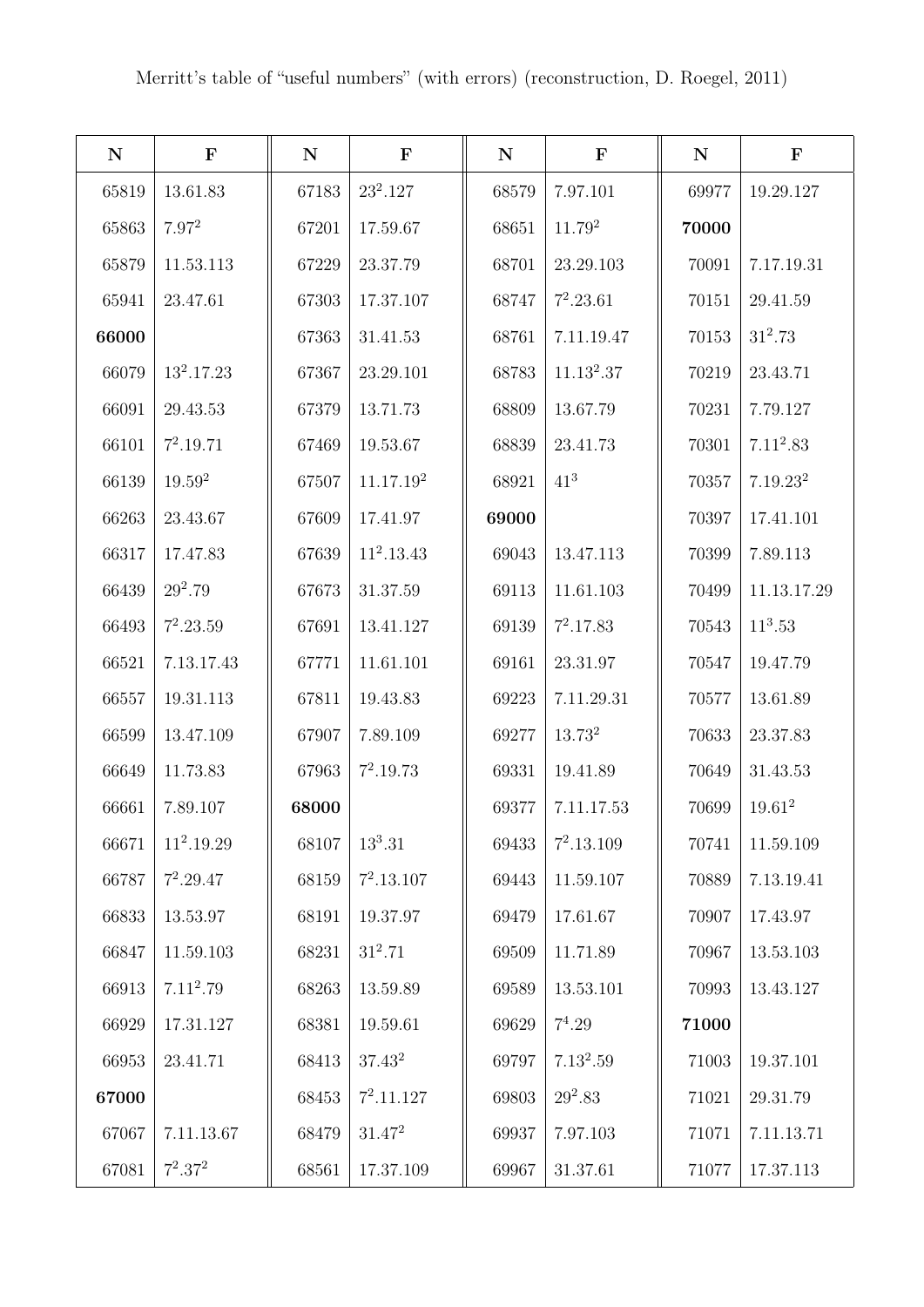| ${\bf N}$ | $\mathbf F$        | ${\bf N}$ | $\mathbf F$          | ${\bf N}$ | $\mathbf F$        | ${\bf N}$ | $\mathbf F$           |
|-----------|--------------------|-----------|----------------------|-----------|--------------------|-----------|-----------------------|
| 71111     | 17.47.89           | 72529     | 29.41.61             | 74041     | 11.53.127          | 75383     | $7.11^2.89$           |
| 71179     | 17.53.79           | 72557     | $37^2.53$            | 74119     | 19.47.83           | 75449     | 11.19 <sup>3</sup>    |
| 71213     | 17.59.71           | 72611     | 7.11.23.41           | 74137     | $7^2.17.89$        | 75509     | $7^2.23.67$           |
| 71269     | $11^2.19.31$       | 72653     | 7.97.107             | 74263     | 7.103 <sup>2</sup> | 75563     | 19.41.97              |
| 71299     | 37.41.47           | 72703     | 23.29.109            | 74333     | $7^2.37.41$        | 75647     | 11.13.23 <sup>2</sup> |
| 71369     | 23.29.107          | 72709     | 7.13.17.47           | 74347     | 7.13.19.43         | 75649     | 7.101.107             |
| 71383     | $13.17^2.19$       | 72713     | 19.43.89             | 74359     | 23.53.61           | 75701     | 17.61.73              |
| 71393     | $7^2.31.47$        | 72821     | 7.101.103            | 74399     | 13.59.97           | 75739     | 23.37.89              |
| 71407     | 7.101 <sup>2</sup> | 72917     | 13.71.79             | 74431     | $7^4.31$           | 75757     | 11.71.97              |
| 71467     | 11.73.89           | 73000     |                      | 74437     | 11.67.101          | 75779     | 11.83 <sup>2</sup>    |
| 71489     | 11.67.97           | 73073     | 7.11.13.73           | 74497     | 23.41.79           | 75803     | $7^3.13.17$           |
| 71497     | 19.53.71           | 73117     | $11.17^2.23$         | 74579     | 17.41.107          | 75809     | $41.43^2$             |
| 71687     | $7^3.11.19$        | 73139     | 11.61.109            | 74617     | 29.31.83           | 75823     | 11.61.113             |
| 71791     | 17.41.103          | 73219     | 17.59.73             | 74777     | 37.43.47           | 75911     | 11.67.103             |
| 71797     | 11.61.107          | 73283     | $7.19^2.29$          | 74783     | 17.53.83           | 75919     | $31^2.79$             |
| 71891     | 29.37.67           | 73337     | 11.59.113            | 74803     | 19.31.127          | 75973     | 17.41.109             |
| 71921     | 23.53.59           | 73439     | 23.31.103            | 74849     | $29^2.89$          | 76000     |                       |
| 71981     | $7^2.13.113$       | 73511     | 19.53.73             | 74851     | $7.17^2.37$        | 76067     | 29.43.61              |
| 72000     |                    | $73549\,$ | $7^2.19.79$          | 74971     | 13.73.79           | 76109     | $11^2.17.37$          |
| 72013     | 23.31.101          | 73627     | 17.61.71             | 74989     | 31.41.59           | 76153     | 7.11.23.43            |
| 72127     | 11.79.83           | 73723     | 13.53.107            | 75000     |                    | 76183     | 29.37.71              |
| 72163     | $7.13^2.61$        | 73787     | 7.83.127             | 75101     | 13.53.109          | 76219     | $11.13^2.41$          |
| 72197     | 23.43.73           | 73831     | 17.43.101            | 75107     | 19.59.67           | 76291     | 23.31.107             |
| 72239     | 29.47.53           | 73853     | $13^2.19.23$         | 75221     | 19.37.107          | 76313     | $17.67^2$             |
| 72283     | $41^2.43$          | 73931     | $11^2.13.47$         | 75293     | 17.43.103          | 76531     | 7.13.29 <sup>2</sup>  |
| 72293     | 13.67.83           | 73997     | 7.11.31 <sup>2</sup> | 75313     | $7^2.29.53$        | 76609     | 13.71.83              |
| 72409     | 19.37.103          | 74000     |                      | 75361     | 11.13.17.31        | 76627     | 19.37.109             |
| 72427     | 23.47.67           | 74011     | 7.97.109             | 75371     | 23.29.113          | 76727     | 7.97.113              |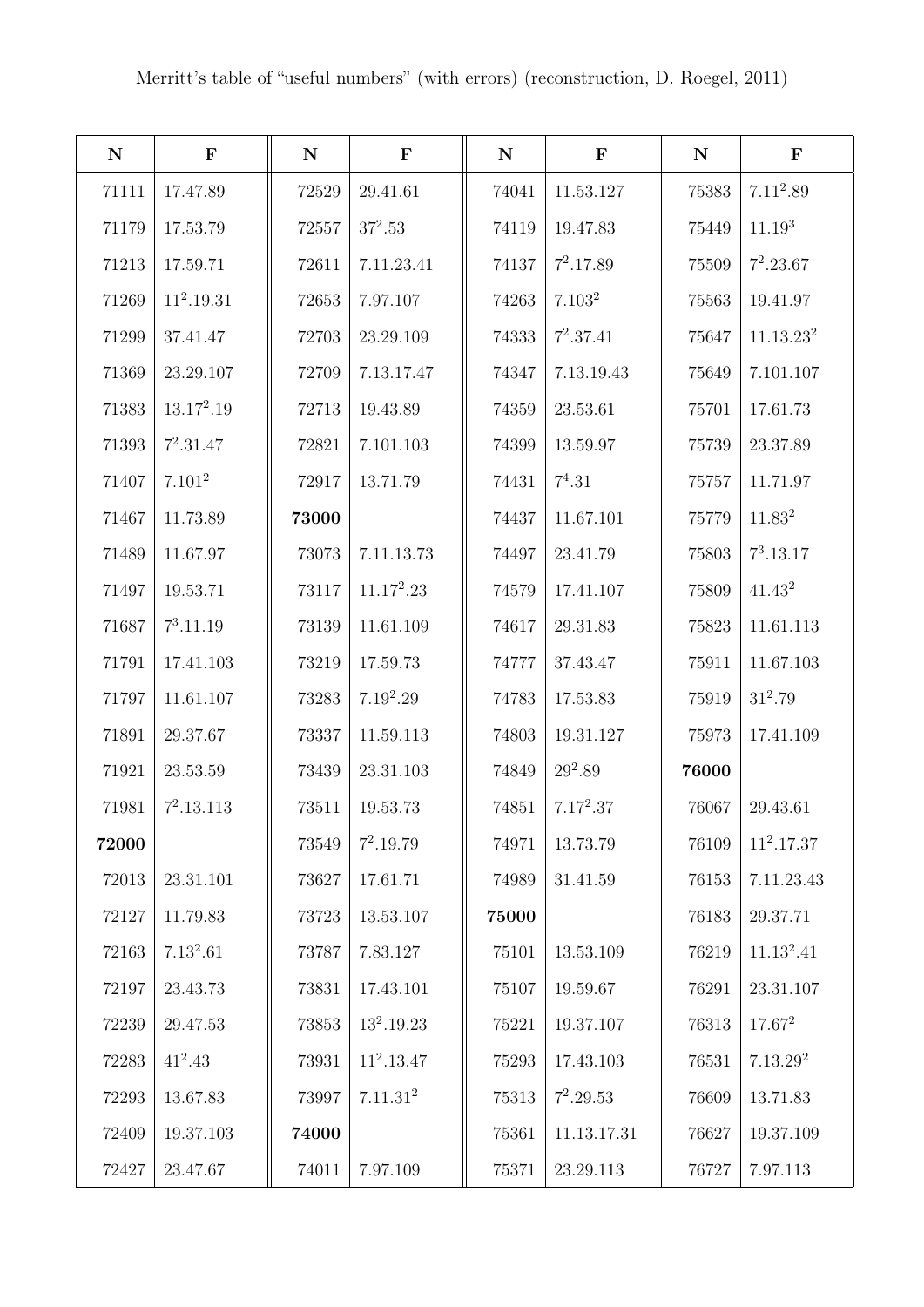| ${\bf N}$ | $\mathbf F$   | ${\bf N}$ | $\mathbf F$ | ${\bf N}$ | $\mathbf F$           | ${\bf N}$ | $\mathbf F$ |
|-----------|---------------|-----------|-------------|-----------|-----------------------|-----------|-------------|
| 76751     | 23.47.71      | 78337     | $7.19^2.31$ | 79781     | 13.17.19 <sup>2</sup> | 81191     | $11^3.61$   |
| 76849     | 31.37.67      | 78529     | $11^3.59$   | 79849     | 7.11.17.61            | 81257     | 11.83.89    |
| 76921     | 13.61.97      | 78589     | 7.103.109   | 79883     | 17.37.127             | 81263     | 7.13.19.47  |
| 77000     |               | 78647     | 31.43.59    | 79891     | 7.101.113             | 81289     | $13^3.37$   |
| 77063     | 7.101.109     | 78679     | 19.41.101   | 79937     | $11.13^2.43$          | 81313     | 31.43.61    |
| 77077     | $7^2.11^2.13$ | 78761     | 17.41.113   | 80000     |                       | 81437     | 31.37.71    |
| 77147     | 7.103.107     | 78767     | 13.73.83    | 80011     | 29.31.89              | 81461     | $29.53^2$   |
| 77221     | 31.47.53      | 78793     | 11.13.19.29 | 80017     | $7^2.23.71$           | 81473     | 7.103.113   |
| 77231     | 7.11.17.59    | 78859     | 11.67.107   | 80063     | $23.59^2$             | 81577     | $29^2.97$   |
| 77273     | $7^2.19.83$   | 78881     | 11.71.101   | 80093     | 13.61.101             | 81641     | 7.107.109   |
| 77341     | 11.79.89      | 78913     | 23.47.73    | 80143     | 7.107 <sup>2</sup>    | 81673     | 23.53.67    |
| 77441     | 7.13.23.37    | 79000     |             | 80189     | 17.53.89              | 81679     | 13.61.103   |
| 77467     | 13.59.101     | 79001     | 13.59.103   | 80237     | 19.41.103             | 81719     | 11.17.19.23 |
| 77503     | 17.47.97      | 79007     | $41^2.47$   | 80333     | 11.67.109             | 81733     | $37.47^{2}$ |
| 77519     | 13.67.89      | 79079     | 7.11.13.79  | 80401     | 37.41.53              | 81809     | 7.13.29.31  |
| 77531     | 31.41.61      | 79121     | 7.89.127    | 80417     | 29.47.59              | 81833     | 19.59.73    |
| 77539     | 7.11.19.53    | 79237     | 17.59.79    | 80443     | 11.71.103             | 81923     | 17.61.79    |
| 77597     | 13.47.127     | 79249     | 19.43.97    | 80507     | $7^2.31.53$           | 81991     | 7.13.17.53  |
| 77653     | 19.61.67      | 79261     | $7.13^2.67$ | 80569     | 23.31.113             | 82000     |             |
| 77717     | 23.31.109     | 79373     | 7.17.23.29  | 80699     | 17.47.101             | 82069     | 13.59.107   |
| 77857     | 13.53.113     | 79439     | 19.37.113   | 80707     | $11^2.23.29$          | 82087     | 23.43.83    |
| 77891     | 11.73.97      | 79477     | 19.47.89    | 80771     | $37^2.59$             | 82147     | 13.71.89    |
| 77959     | $7^2.37.43$   | 79507     | $43^{3}$    | 80801     | $7^2.17.97$           | 82159     | $7.11^2.97$ |
| 78000     |               | 79553     | 19.53.79    | 80869     | 17.67.71              | 82271     | $7^2.23.73$ |
| 78131     | 23.43.79      | 79591     | 19.59.71    | 80899     | $7^2.13.127$          | 82289     | 19.61.71    |
| 78217     | 17.43.107     | 79663     | 29.41.67    | 81000     |                       | 82297     | 17.47.103   |
| 78269     | 23.41.83      | 79679     | 17.43.109   | 81103     | 11.73.101             | 82369     | $7^2.41^2$  |
| 78329     | 29.37.73      | 79763     | $31^2.83$   | 81133     | $13.79^{2}$           | 82423     | 11.59.127   |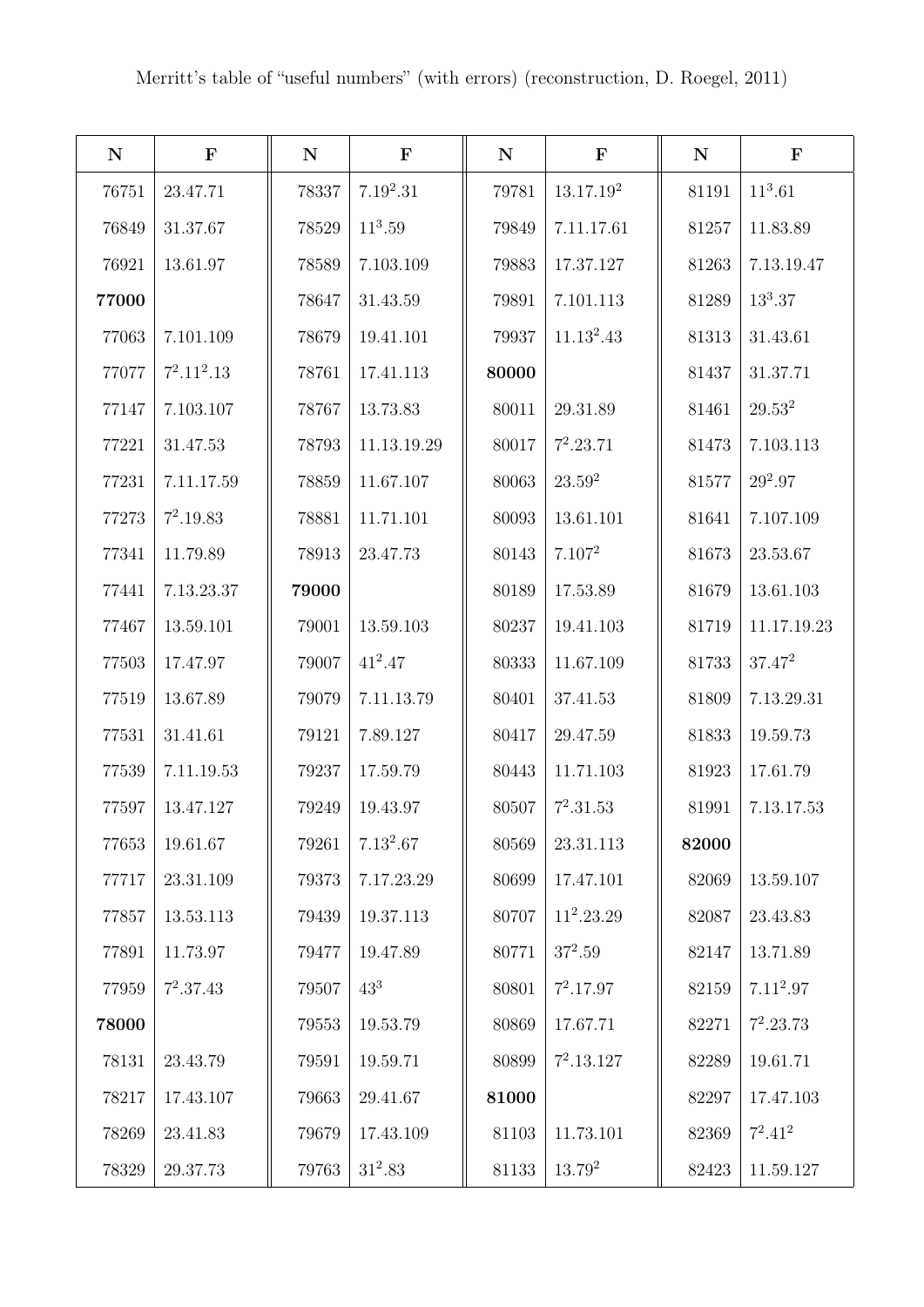| ${\bf N}$ | $\mathbf F$        | ${\bf N}$ | $\mathbf F$  | ${\bf N}$ | $\mathbf{F}$ | ${\bf N}$ | $\mathbf F$          |
|-----------|--------------------|-----------|--------------|-----------|--------------|-----------|----------------------|
| 82517     | 19.43.101          | 83839     | $7^2.29.59$  | 85291     | $19.67^2$    | 86903     | $43^2.47$            |
| 82547     | 23.37.97           | 83927     | 23.41.89     | 85399     | 23.47.79     | 86989     | $7.17^2.43$          |
| 82603     | 17.43.113          | 83993     | $7.13^2.71$  | 85493     | 17.47.107    | 87000     |                      |
| 82621     | 7.11.29.37         | 84000     |              | 85529     | $31^2.89$    | 87079     | 31.53 <sup>2</sup>   |
| 82709     | 11.73.103          | 84133     | $7^2.17.101$ | 85547     | $7.11^2.101$ | 87091     | 17.47.109            |
| 82777     | 23.59.61           | 84151     | 19.43.103    | 85583     | $23.61^2$    | 87131     | 11.89 <sup>2</sup>   |
| 82859     | $7^2.19.89$        | 84227     | 11.13.19.31  | 85697     | $17.71^2$    | 87203     | 29.31.97             |
| 82861     | 41.43.47           | 84293     | 11.79.97     | 85799     | $7^2.17.103$ | 87241     | $7.11^2.103$         |
| 82943     | $7.17^2.41$        | 84337     | $11^2.17.41$ | 85813     | 7.13.23.41   | 87373     | $11.13^2.47$         |
| 83000     |                    | 84419     | 29.41.71     | 85921     | 11.73.107    | 87397     | 17.53.97             |
| 83083     | 7.11.13.83         | 84461     | 13.73.89     | 85951     | 23.37.101    | 87419     | 19.43.107            |
| 83143     | 29.47.61           | 84487     | 13.67.97     | 86000     |              | 87451     | 7.13.31 <sup>2</sup> |
| 83147     | 17.67.73           | 84607     | 19.61.73     | 86071     | 17.61.83     | 87503     | 13.53.127            |
| 83167     | 7.109 <sup>2</sup> | 84637     | 7.107.113    | 86219     | 7.109.113    | 87527     | 11.73.109            |
| 83237     | 7.11.23.47         | 84709     | 23.29.127    | 86233     | 7.97.127     | 87653     | 23.37.103            |
| 83249     | 17.59.83           | 84721     | $7^3.13.19$  | 86273     | $11^2.23.31$ | 87703     | 7.11.17.67           |
| 83281     | 11.67.113          | 84767     | 29.37.79     | 86317     | 7.11.19.59   | 87769     | 11.79.101            |
| 83317     | $13^2.17.29$       | 84847     | 7.17.23.31   | 86359     | $7.13^2.73$  | 87971     | 13.67.101            |
| 83353     | 19.41.107          | 84851     | 13.61.107    | 86387     | $7^2.41.43$  | 88000     |                      |
| 83369     | $11^2.13.53$       | 84911     | 19.41.109    | 86411     | $13.17^2.23$ | 88021     | 23.43.89             |
| 83509     | $37^2.61$          | 85000     |              | 86437     | 13.61.109    | 88027     | 19.41.113            |
| 83521     | $17^{4}$           | 85063     | $11^2.19.37$ | 86549     | 23.53.71     | 88111     | 17.71.73             |
| 83549     | 29.43.67           | 85129     | 11.71.109    | 86621     | 19.47.97     | 88253     | 11.71.113            |
| 83567     | 11.71.107          | 85157     | 31.41.67     | 86623     | $29^2.103$   | 88319     | 7.11.31.37           |
| 83581     | 19.53.83           | 85169     | $7.23^{3}$   | 86671     | 13.59.113    | 88451     | $11^2.17.43$         |
| 83603     | 13.59.109          | 85211     | $7^2.37.47$  | 86681     | $7^2.29.61$  | 88519     | 17.41.127            |
| 83657     | 7.17.19.37         | 85217     | 11.61.127    | 86779     | $7^3.11.23$  | 88537     | 29.43.71             |
| 83731     | 31.37.73           | 85241     | 13.79.83     | 86797     | 29.41.73     | 88559     | 19.59.79             |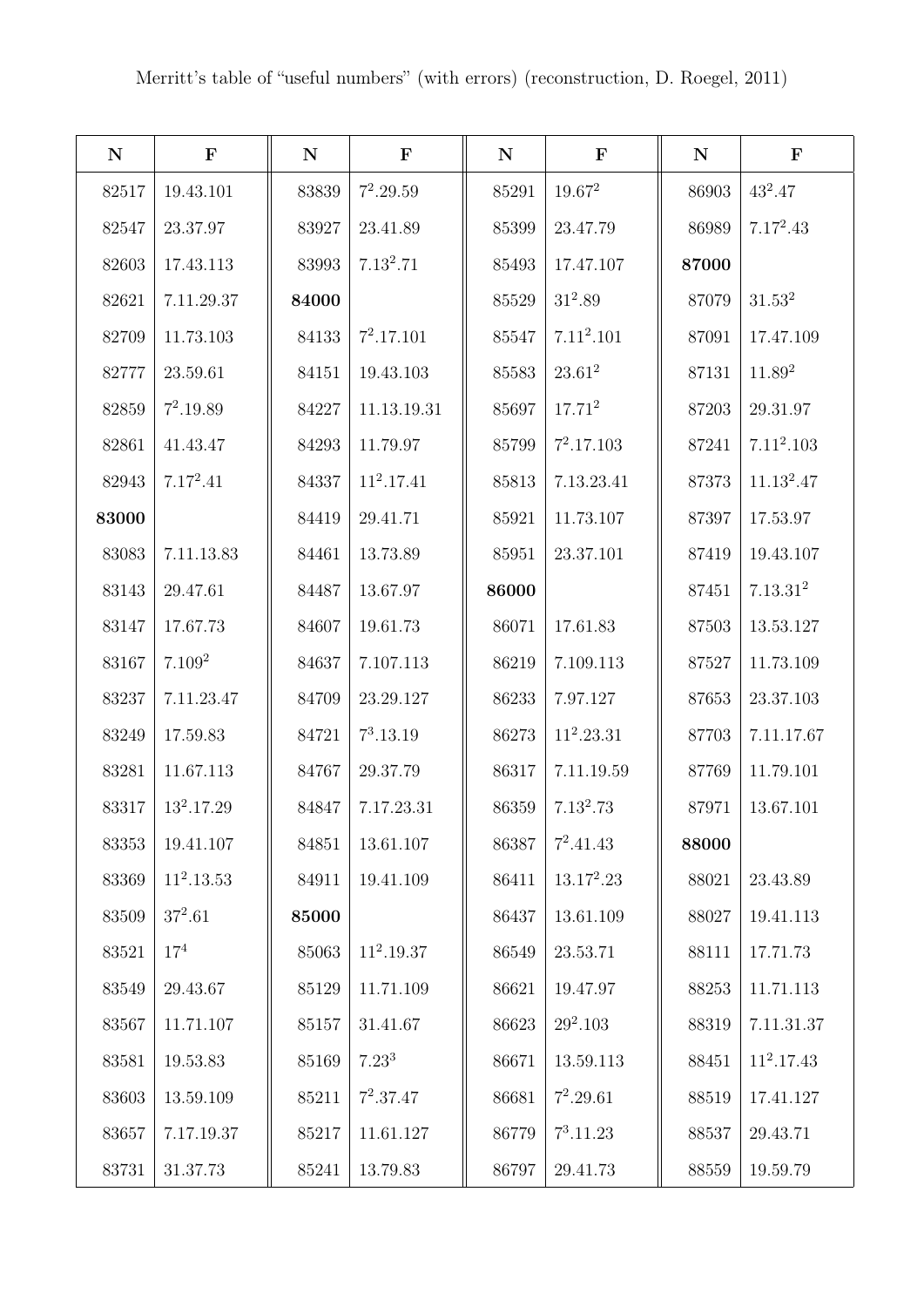| ${\bf N}$ | $\mathbf F$        | $\mathbf N$ | $\mathbf F$        | ${\bf N}$ | $\mathbf F$   | ${\bf N}$ | $\mathbf F$  |
|-----------|--------------------|-------------|--------------------|-----------|---------------|-----------|--------------|
| 88561     | 11.83.97           | 89723       | 23.47.83           | 91091     | $7^2.11.13^2$ | 92807     | $11^2.13.59$ |
| 88711     | 7.19.23.29         | 89789       | 7.101.127          | 91273     | 7.13.17.59    | 92837     | 17.43.127    |
| 88837     | $7^4.37$           | 89947       | 11.13.17.37        | 91321     | 29.47.67      | 92929     | 19.67.73     |
| 88877     | 31.47.61           | 89981       | 17.67.79           | 91333     | $11.19^2.23$  | 92939     | 7.11.17.71   |
| 88987     | 23.53.73           | 89987       | $29^2.107$         | 91403     | 13.79.89      | 92983     | 11.79.107    |
| 89000     |                    | 89999       | 7.13.23.43         | 91471     | 23.41.97      | 93000     |              |
| 89033     | $7^2.23.79$        | 90000       |                    | 91553     | 7.11.29.41    | 93043     | 19.59.83     |
| 89053     | 19.43.109          | 90077       | $13^3.41$          | 91561     | 19.61.79      | 93119     | $13^2.19.29$ |
| 89059     | 29.37.83           | 90193       | 19.47.101          | 91567     | 7.103.127     | 93197     | 13.67.107    |
| 89063     | $13^2.17.31$       | 90241       | 31.41.71           | 91637     | 7.13.19.53    | 93217     | $31^2.97$    |
| 89089     | 7.11.13.89         | 90287       | 17.47.113          | 91669     | $29^2.109$    | 93223     | 13.71.101    |
| 89093     | $41^2.53$          | 90307       | $7^2.19.97$        | 91723     | $37^2.67$     | 93347     | $17^3.19$    |
| 89131     | $7^2.17.107$       | 90383       | 19.67.71           | 91979     | 19.47.103     | 93439     | 41.43.53     |
| 89167     | $13.19^{3}$        | 90551       | 23.31.127          | 92000     |               | 93457     | $7.13^2.79$  |
| 89177     | $11^3.67$          | 90569       | $41.47^2$          | 92053     | 13.73.97      | 93499     | $7.19^2.37$  |
| 89243     | 7.11.19.61         | 90593       | 17.73 <sup>2</sup> | 92167     | 37.47.53      | 93541     | $7^2.23.83$  |
| 89267     | 17.59.89           | 90601       | $7^2.43^2$         | 92191     | $11.17^2.29$  | 93599     | 11.67.127    |
| 89281     | 19.37.127          | 90613       | 31.37.79           | 92213     | 11.83.101     | 93757     | 29.53.61     |
| 89383     | 7.113 <sup>2</sup> | 90629       | $7.11^2.107$       | 92293     | 17.61.89      | 93863     | 7.11.23.53   |
| 89401     | $13^2.23^2$        | 90683       | 29.53.59           | 92321     | 19.43.113     | 93869     | 37.43.59     |
| 89503     | 37.41.59           | 90739       | 11.73.113          | 92323     | $7.11^2.109$  | 93931     | 29.41.79     |
| 89507     | 11.79.103          | 90797       | $7^2.17.109$       | 92537     | 37.41.61      | 94000     |              |
| 89531     | 13.71.97           | 90799       | 29.31.101          | 92597     | 29.31.103     | 94001     | 23.61.67     |
| 89557     | $13.83^{2}$        | 90919       | 23.59.67           | 92659     | $7^2.31.61$   | 94031     | $7^2.19.101$ |
| 89609     | 13.61.113          | 91000       |                    | 92701     | 7.17.19.41    | 94039     | 11.83.103    |
| 89621     | $7^2.31.59$        | 91001       | 17.53.101          | 92759     | 23.37.109     | 94129     | $7^2.17.113$ |
| 89623     | 19.53.89           | 91031       | 29.43.73           | 92783     | 31.41.73      | 94259     | $11^2.19.41$ |
| 89713     | 13.67.103          | 91057       | 23.37.107          | 92803     | 17.53.103     | 94367     | 7.13.17.61   |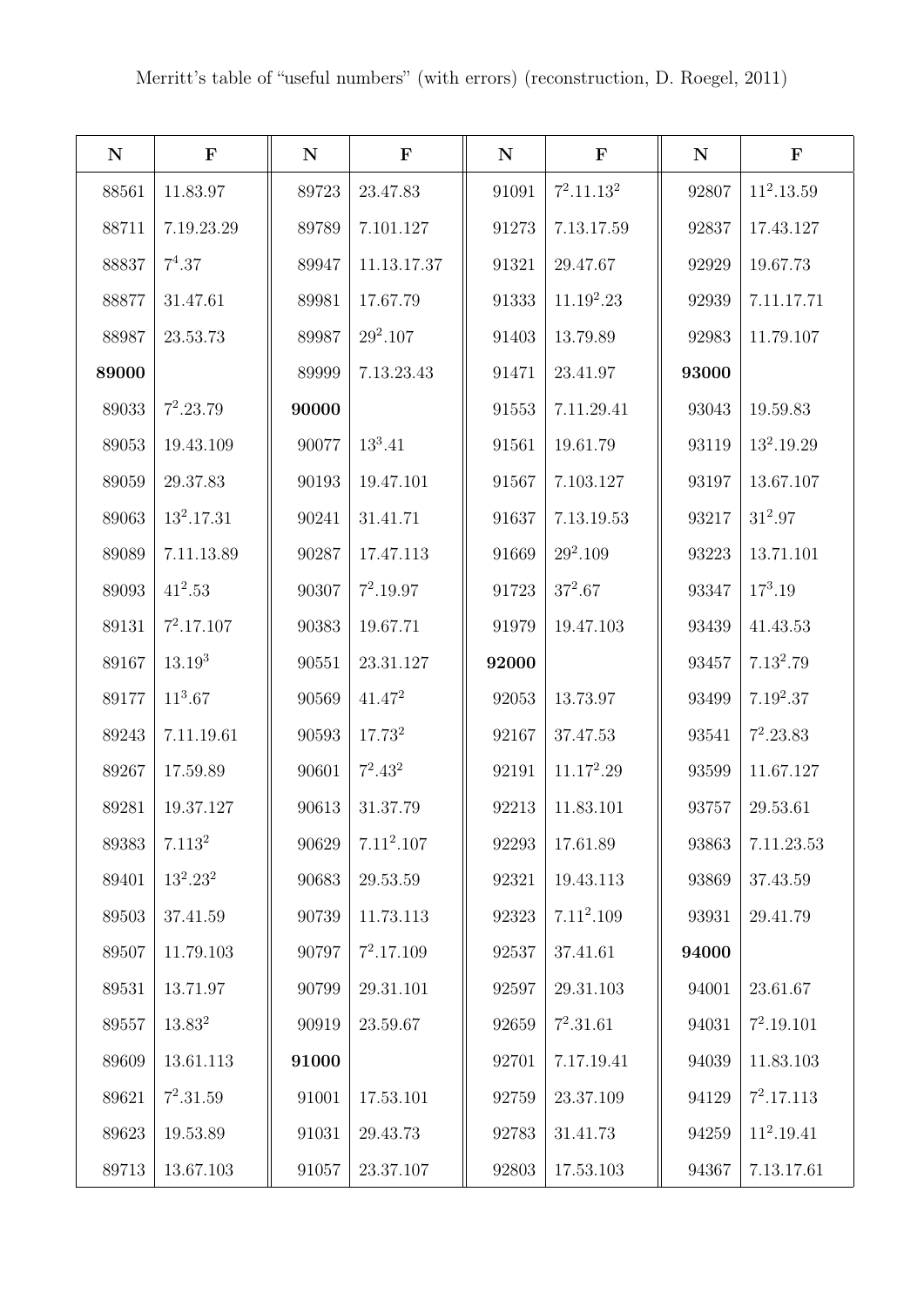| ${\bf N}$ | $\mathbf F$  | ${\bf N}$ | $\mathbf F$  | ${\bf N}$ | $\mathbf F$           | ${\bf N}$  | $\mathbf F$          |
|-----------|--------------|-----------|--------------|-----------|-----------------------|------------|----------------------|
| 94423     | $7^2.41.47$  | 95953     | $11^2.13.61$ | 97409     | 13.59.127             | 98933      | 19.41.127            |
| 94471     | $13^3.43$    | 96000     |              | 97619     | 31.47.67              | 98983      | $31^2.103$           |
| 94501     | $11^3.71$    | 96019     | 7.11.29.43   | 97643     | 7.13.29.37            | 99000      |                      |
| 94537     | 17.67.83     | 96031     | 13.83.89     | 97679     | 19.53.97              | 99029      | $7^2.43.47$          |
| 94643     | 31.43.71     | 96089     | $7^2.37.53$  | 97681     | 23.31.137             | 99061      | 23.59.73             |
| 94721     | 11.79.109    | 96163     | 23.37.113    | 97691     | 11.83.107             | 99127      | $7^3.17^2$           |
| 94829     | 7.19.23.31   | 96193     | 29.31.107    | 97747     | 13.73.103             | 99179      | $41^2.59$            |
| 94939     | 13.67.109    | 96197     | 19.61.83     | 97867     | 7.11.31.41            | 99187      | 11.71.127            |
| 94963     | 11.89.97     | 96209     | 23.47.89     | 97991     | 29.31.109             | 99499      | 29.47.73             |
| 94987     | $43.47^2$    | 96301     | 23.53.79     | 97997     | $43^2.53$             | 99517      | 11.83.109            |
| 95000     |              | 96347     | 23.59.71     | 98000     |                       | 99541      | $13^2.19.31$         |
| 95033     | $29^2.113$   | 96407     | 17.53.107    | 98021     | 7.11.19.67            | 99613      | 23.61.71             |
| 95069     | 13.71.103    | 96577     | 13.17.19.23  | 98039     | 17.73.79              | 99617      | $7^2.19.107$         |
| 95081     | $7.17^2.47$  | 96679     | $11^2.17.47$ | 98189     | $7.13^2.83$           | 99619      | 13.79.97             |
| 95123     | 7.107.127    | 96773     | 29.47.71     | 98197     | 11.79.113             | 99671      | 11.13.17.41          |
| 95201     | 31.37.83     | 96901     | 7.109.127    | 98209     | 17.53.109             | 99769      | 19.59.89             |
| 95207     | $7^2.29.67$  | 96937     | 31.53.59     | 98371     | 7.13.23.47            | 99889      | 23.43.101            |
| 95243     | 23.41.101    | 97000     |              | 98423     | 13.67.113             | 99937      | $37^2.73$            |
| 95353     | 17.71.79     | 97051     | 37.43.61     | 98441     | $7^4.41$              | 100000     |                      |
| 95381     | 11.13.23.29  | 97061     | $31^2.101$   | 98477     | 19.71.73              | 100079     | 7.17.29 <sup>2</sup> |
| 95497     | 29.37.89     | 97097     | 7.11.13.97   | 98513     | 29.43.79              | 100181     | 17.71.83             |
| 95551     | 19.47.107    | 97129     | 23.41.103    | 98527     | $11.13^2.53$          | $100223\,$ | 31.53.61             |
| 95557     | 7.11.17.73   | 97163     | $11^3.73$    | 98549     | $11.17^2.31$          | 100303     | $7^2.23.89$          |
| 95711     | $7.11^2.113$ | 97199     | $37^2.71$    | 98687     | 29.41.83              | 100409     | 31.41.79             |
| 95779     | $19.71^2$    | 97223     | 7.17.19.43   | 98761     | 13.71.107             | 100457     | 7.113.127            |
| 95849     | 13.73.101    | 97291     | 17.59.97     | 98857     | $11^2.19.43$          | $100529\,$ | 11.13.19.37          |
| 95893     | $7^2.19.103$ | 97309     | 31.43.73     | 98879     | 11.89.101             | 100567     | 19.67.79             |
| 95933     | 23.43.97     | 97337     | 19.47.109    | 98923     | 11.17.23 <sup>2</sup> | 100589     | 17.61.97             |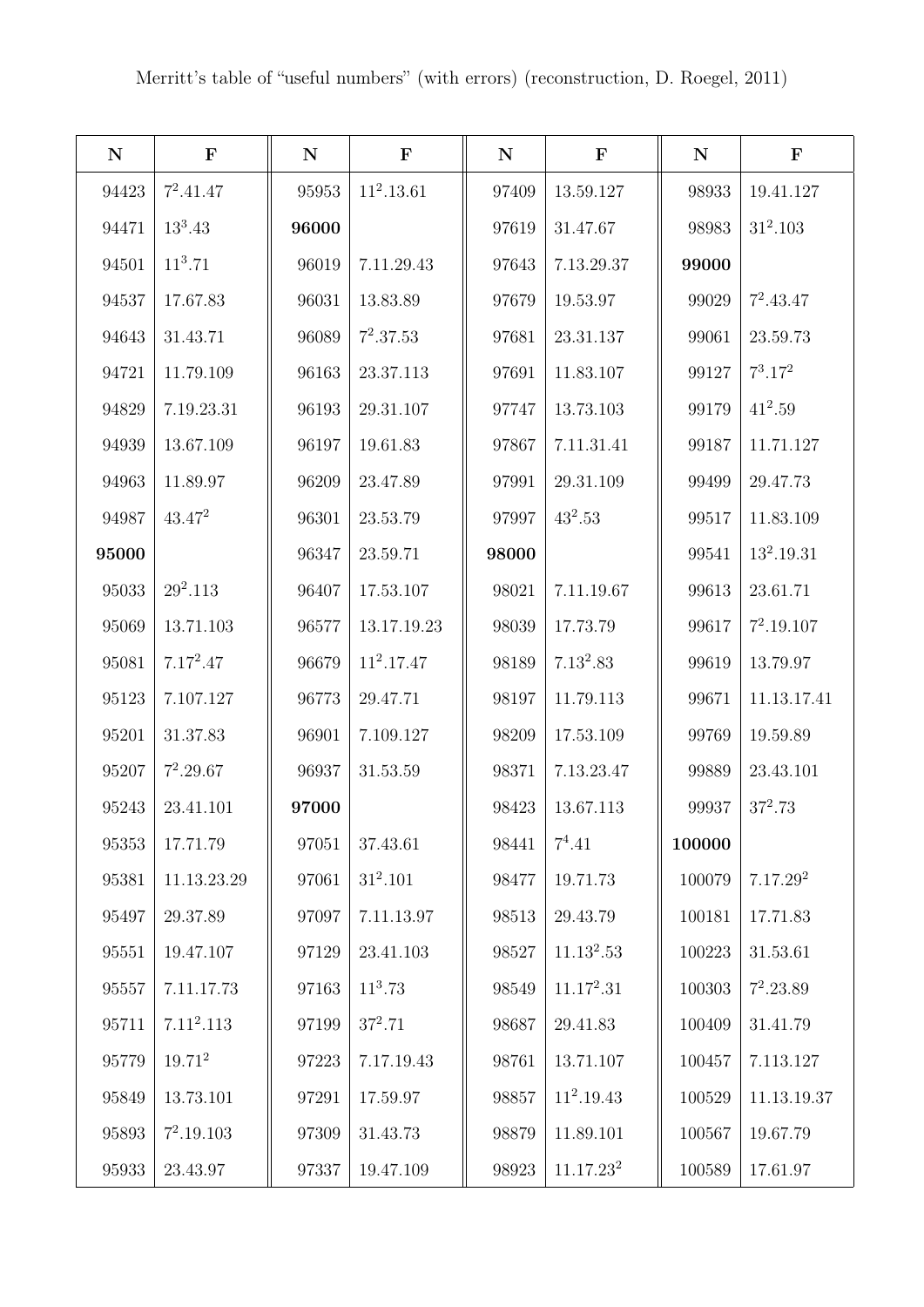| ${\bf N}$ | $\mathbf F$        | ${\bf N}$ | $\mathbf F$       | ${\bf N}$ | $\mathbf F$  | ${\bf N}$ | $\mathbf F$          |
|-----------|--------------------|-----------|-------------------|-----------|--------------|-----------|----------------------|
| 100607    | 13.71.109          | 102011    | 7.13.19.59        | 103501    | 29.43.83     | 105287    | $7.13^2.89$          |
| 100711    | 13.61.127          | 102083    | 31.37.89          | 103607    | $7.19^2.41$  | 105307    | 31.43.79             |
| 100793    | $7^2.11^2.17$      | 102131    | 41.47.53          | 103649    | 7.13.17.67   | 105391    | $11^2.13.67$         |
| 100837    | 11.89.103          | 102419    | 23.61.73          | 103721    | 19.53.103    | 105413    | 7.11.37 <sup>2</sup> |
| 100891    | $7^2.29.71$        | 102487    | 7.11 <sup>4</sup> | 103727    | 13.79.101    | 105469    | 7.13.19.61           |
| 100901    | 23.41.107          | 102541    | $41^2.61$         | 103733    | $7^2.29.73$  | 105493    | 31.41.83             |
| 100909    | 19.47.113          | 102557    | $7^3.13.23$       | 103759    | 19.43.127    | 105659    | 19.67.83             |
| 100949    | $29.59^{2}$        | 102601    | 37.47.59          | 103823    | $47^{3}$     | 105781    | 13.79.103            |
| 101000    |                    | 102641    | 7.11.31.43        | 103873    | 7.11.19.71   | 105791    | $7^2.17.127$         |
| 101101    | 7.11.13.101        | 102787    | 23.41.109         | 103933    | $37.53^{2}$  | 105821    | 29.41.89             |
| 101177    | 23.53.83           | 102827    | $31^2.107$        | 104000    |              | 105823    | 23.43.107            |
| 101251    | 19.73 <sup>2</sup> | 102971    | $11^2.23.37$      | 104017    | 41.43.59     | 106000    |                      |
| 101269    | 7.17.23.37         | 102973    | $13.89^2$         | 104081    | 29.37.97     | 106079    | 37.47.61             |
| 101303    | 17.59.101          | 102979    | 29.53.67          | 104299    | 13.71.113    | 106097    | $17.79^{2}$          |
| 101371    | 17.67.89           | 103000    |                   | 104329    | $17^2.19^2$  | 106267    | 7.17.19.47           |
| 101473    | 17.47.127          | 103003    | 17.73.83          | 104371    | 29.59.61     | 106301    | $13^2.17.37$         |
| 101479    | $7^2.19.109$       | 103037    | 11.17.19.29       | 104377    | 7.13.31.37   | 106361    | 31.47.73             |
| 101543    | 13.73.107          | 103103    | 7.11.13.103       | 104489    | 7.11.23.59   | 106477    | $7^2.41.53$          |
| 101587    | 29.31.113          | 103151    | 19.61.89          | 104533    | 11.13.17.43  | 106559    | 23.41.113            |
| 101639    | 37.41.67           | 103169    | 11.83.113         | 104663    | 13.83.97     | 106571    | 19.71.79             |
| 101707    | 19.53.101          | 103243    | $7^4.43$          | 104737    | 17.61.101    | 106597    | 37.43.67             |
| 101761    | $11^2.29^2$        | 103247    | $23.67^2$         | 104749    | $31^2.109$   | 106711    | 11.89.109            |
| 101773    | $7^2.31.67$        | 103259    | $13^3.47$         | 104753    | 11.89.107    | 106799    | 7.11.19.73           |
| 101813    | 17.53.113          | 103309    | 17.59.103         | 104857    | 23.47.97     | 106807    | $29^2.127$           |
| 101867    | 23.43.103          | 103411    | 7.11.17.79        | 104951    | 7.11.29.47   | 106811    | 17.61.103            |
| 101959    | 11.13.23.31        | 103441    | 13.73.109         | 105000    |              | 106967    | $7^2.37.59$          |
| 101981    | 11.73.127          | 103447    | 31.47.71          | 105149    | $11^3.79$    | 106981    | 7.17.29.31           |
| 102000    |                    | 103499    | $11.97^2$         | 105203    | $7^2.19.113$ | 107000    |                      |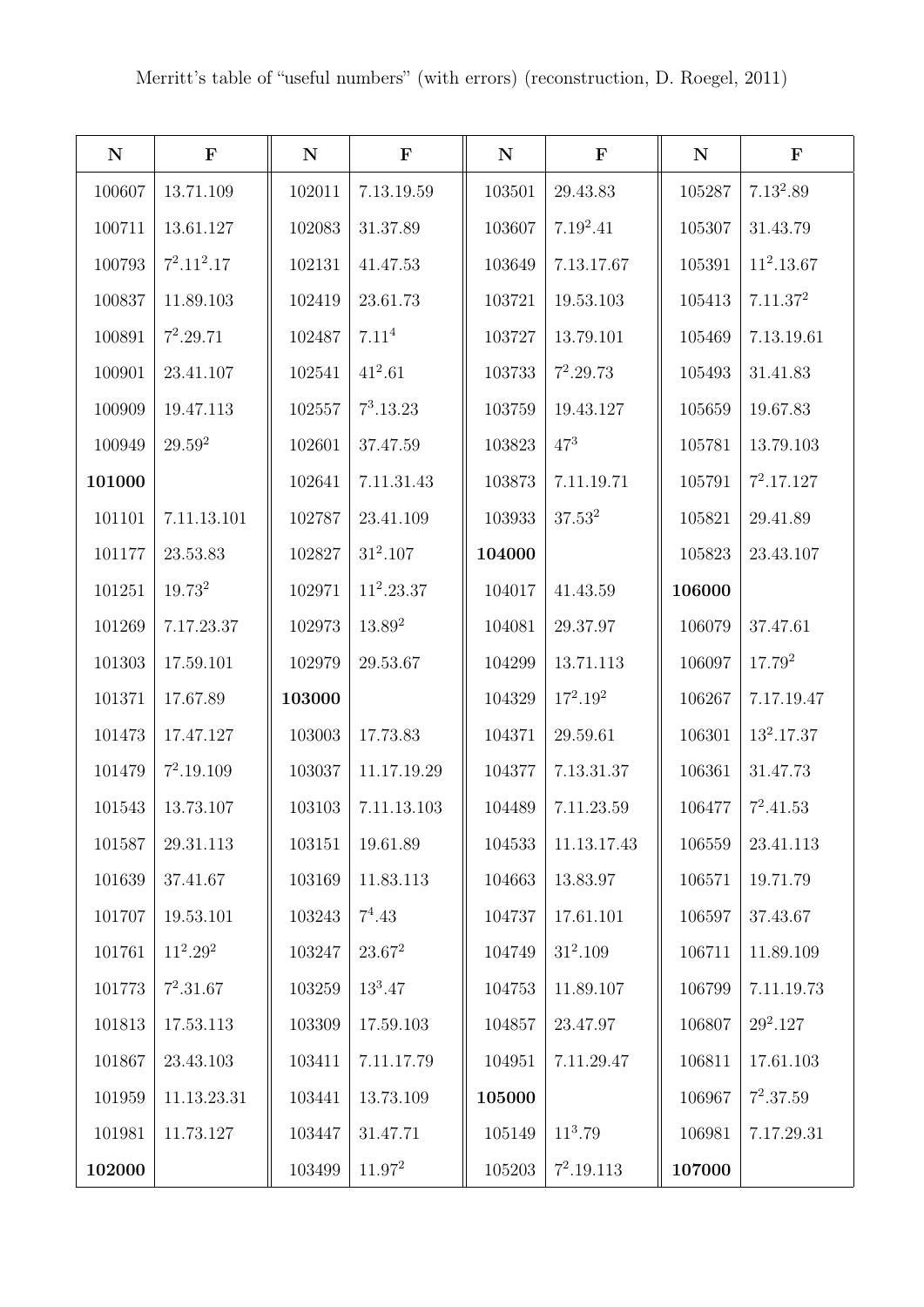| ${\bf N}$ | $\mathbf F$  | ${\bf N}$ | $\mathbf F$  | ${\bf N}$ | $\mathbf F$           | ${\bf N}$ | $\mathbf F$         |
|-----------|--------------|-----------|--------------|-----------|-----------------------|-----------|---------------------|
| 107107    | 7.11.13.107  | 108491    | 23.53.89     | 110449    | 17.73.89              | 111967    | 19.71.83            |
| 107113    | 43.47.53     | 108593    | $31^2.113$   | 110473    | $11^3.83$             | 112000    |                     |
| 107203    | 23.59.79     | 108647    | 7.11.17.83   | 110483    | 17.67.97              | 112189    | 7.11.31.47          |
| 107219    | $7.17^2.53$  | 108661    | $7.19^2.43$  | 110519    | 29.37.103             | 112201    | 29.53.73            |
| 107237    | 13.73.113    | 108737    | 19.59.97     | 110561    | 11.19.23 <sup>2</sup> | 112211    | 11.101 <sup>2</sup> |
| 107321    | 17.59.107    | 108779    | $11^2.29.31$ | 110593    | $7^2.37.61$           | 112217    | 7.17.23.41          |
| 107387    | $7.23^2.29$  | 108953    | $13.17^2.29$ | 110617    | 13.67.127             | 112229    | 13.89.97            |
| 107423    | 17.71.89     | 108979    | 13.83.101    | 110627    | 11.89.113             | 112259    | $7^2.29.79$         |
| 107543    | 41.43.61     | 109000    |              | 110639    | 31.43.83              | 112423    | 19.61.97            |
| 107569    | $7.11^2.127$ | 109021    | $11^2.17.53$ | 110741    | 37.41.73              | 112493    | 23.67.73            |
| 107653    | $7^2.13^3$   | 109091    | $43^2.59$    | 110789    | $7^3.17.19$           | 112627    | $41^2.67$           |
| 107677    | 29.47.79     | 109109    | 7.11.13.109  | 110837    | 23.61.79              | 112631    | 23.59.83            |
| 107707    | 37.41.71     | 109127    | 29.53.71     | 110887    | $7^2.31.73$           | 112651    | $7^2.11^2.19$       |
| 107749    | 19.53.107    | 109181    | 23.47.101    | 110929    | 7.13.23.53            | 112723    | $13^2.23.29$        |
| 107767    | 11.97.101    | 109319    | $7^2.23.97$  | 110959    | 17.61.107             | 112789    | $43^2.61$           |
| 107801    | 23.43.109    | 109327    | 17.59.109    | 110983    | 29.43.89              | 112847    | $7^4.47$            |
| 107849    | $7^2.31.71$  | 109411    | 23.67.71     | 111000    |                       | 112903    | 7.127 <sup>2</sup>  |
| 107909    | $29.61^2$    | 109417    | $7^3.11.29$  | 111137    | 13.83.103             | 112931    | 7.13.17.73          |
| 107911    | $31.59^2$    | 109573    | 19.73.79     | 111259    | 31.37.97              | 112961    | 37.43.71            |
| 107939    | $13.19^2.23$ | 109681    | $11.13^2.59$ | 111343    | 23.47.103             | 112999    | $17^3.23$           |
| 108000    |              | 109763    | 19.53.109    | 111397    | 11.13.19.41           | 113000    |                     |
| 108031    | 7.11.23.61   | 109837    | 7.13.17.71   | 111469    | 17.79.83              | 113033    | 17.61.109           |
| 108053    | $11^2.19.47$ | 109889    | 13.79.107    | 111569    | 31.59.61              | 113113    | 7.11.13.113         |
| 108077    | 23.37.127    | 109901    | 11.97.103    | 111671    | $7^2.43.53$           | 113119    | 31.41.89            |
| 108151    | $37^2.79$    | 110000    |              | 111683    | $11^2.13.71$          | 113129    | 29.47.83            |
| 108199    | 7.13.29.41   | 110081    | 31.53.67     | 111757    | 23.43.113             | 113183    | 7.19.23.37          |
| 108241    | $7^2.47^2$   | 110143    | 11.17.19.31  | 111853    | 7.19.29 <sup>2</sup>  | 113221    | 19.59.101           |
| 108373    | 29.37.101    | 110363    | 11.79.127    | 111943    | 13.79.109             | 113297    | 19.67.89            |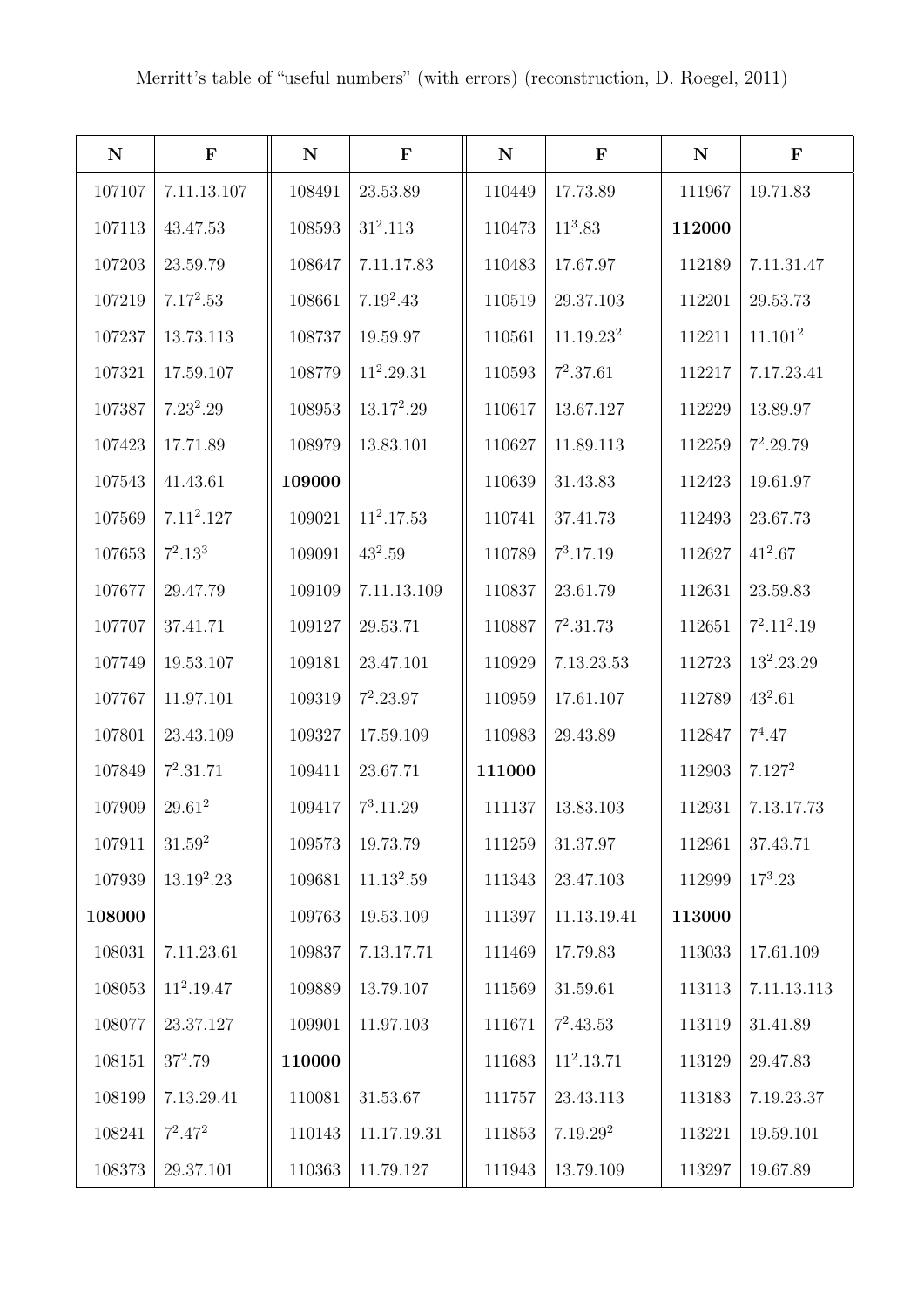| ${\bf N}$ | $\mathbf F$          | ${\bf N}$ | $\mathbf F$         | ${\bf N}$ | $\mathbf F$    | ${\bf N}$ | $\mathbf F$    |
|-----------|----------------------|-----------|---------------------|-----------|----------------|-----------|----------------|
| 113339    | 17.59.113            | 115351    | $31.61^2$           | 116909    | $13.17.23^2$   | 118579    | $19.79^{2}$    |
| 113399    | $11.13^2.61$         | 115453    | 13.83.107           | 116957    | 29.37.109      | 118637    | 31.43.89       |
| 113411    | 19.47.127            | 115463    | 19.59.103           | 116963    | $7^3.11.31$    | 118657    | 7.11.23.67     |
| 113477    | 7.13.29.43           | 115577    | 7.11.19.79          | 117000    |                | 118769    | $7.19^2.47$    |
| 113627    | $37^2.83$            | 115661    | 7.13.31.41          | 117059    | 19.61.101      | 118807    | $13^2.19.37$   |
| 113693    | 41.47.59             | 115667    | 23.47.107           | 117077    | $47^2.53$      | 118877    | 11.101.107     |
| 113791    | 19.53.113            | 115699    | 37.53.59            | 117079    | 17.71.97       | 119000    |                |
| 113827    | $7^2.23.101$         | 115843    | 7.13.19.67          | 117113    | $17.83^{2}$    | 119119    | $7^2.11.13.17$ |
| 114000    |                      | 115847    | 31.37.101           | 117181    | 17.61.113      | 119171    | 13.89.103      |
| 114103    | $11^2.23.41$         | 115943    | $23.71^2$           | 117221    | 13.71.127      | 119209    | 23.71.73       |
| 114169    | 11.97.107            | 115951    | 11.83.127           | 117317    | 17.67.103      | 119239    | 43.47.59       |
| 114173    | 29.31.127            | 116000    |                     | 117547    | 41.47.61       | 119351    | $41^2.71$      |
| 114257    | 11.13.17.47          | 116051    | 13.79.113           | 117611    | 13.83.109      | 119357    | $7.17^2.59$    |
| 114359    | 7.17.31 <sup>2</sup> | 116081    | $7^2.23.103$        | 117623    | $11.17^2.37$   | 119377    | 19.61.103      |
| 114427    | 17.53.127            | 116143    | 37.43.73            | 117649    | 7 <sup>6</sup> | 119483    | $7.13^2.101$   |
| 114433    | 11.101.103           | 116281    | $11^2.31^2$         | 117691    | 7.17.23.43     | 119527    | 17.79.89       |
| 114637    | 29.59.67             | 116303    | 11.97.109           | 117793    | $13^2.17.41$   | 119567    | 7.19.29.31     |
| 114751    | $7.13^2.97$          | 116441    | $13^3.53$           | 117829    | 23.47.109      | 119621    | 37.53.61       |
| 114793    | $7.23^2.31$          | 116449    | 23.61.83            | 117943    | $7^2.29.83$    | 119669    | $11^2.23.43$   |
| 114811    | 29.37.107            | 116467    | $13.17^2.31$        | 118000    |                | 119761    | 23.41.127      |
| 114829    | $11^2.13.73$         | 116501    | 7.11.17.89          | 118121    | 41.43.67       | 119833    | 7.17.19.53     |
| 115000    |                      | 116513    | 37.47.67            | 118141    | 31.37.103      | 119843    | 37.41.79       |
| 115039    | 17.67.101            | 116603    | $17.19^{3}$         | 118237    | $7^2.19.127$   | 119939    | 31.53.73       |
| 115103    | 31.47.79             | 116653    | 31.53.71            | 118243    | 23.53.97       | 119947    | 19.59.107      |
| 115121    | 19.73.83             | 116699    | 11.103 <sup>2</sup> | 118349    | 7.11.29.53     | 120000    |                |
| 115159    | $11.19^2.29$         | 116809    | 7.11.37.41          | 118459    | $11^3.89$      | 120001    | $7^2.31.79$    |
| 115169    | $41.53^2$            | 116831    | 11.13.19.43         | 118523    | 29.61.67       | 120061    | 19.71.89       |
| 115333    | 29.41.97             | 116857    | 13.89.101           | 118531    | $7^2.41.59$    | 120089    | 29.41.101      |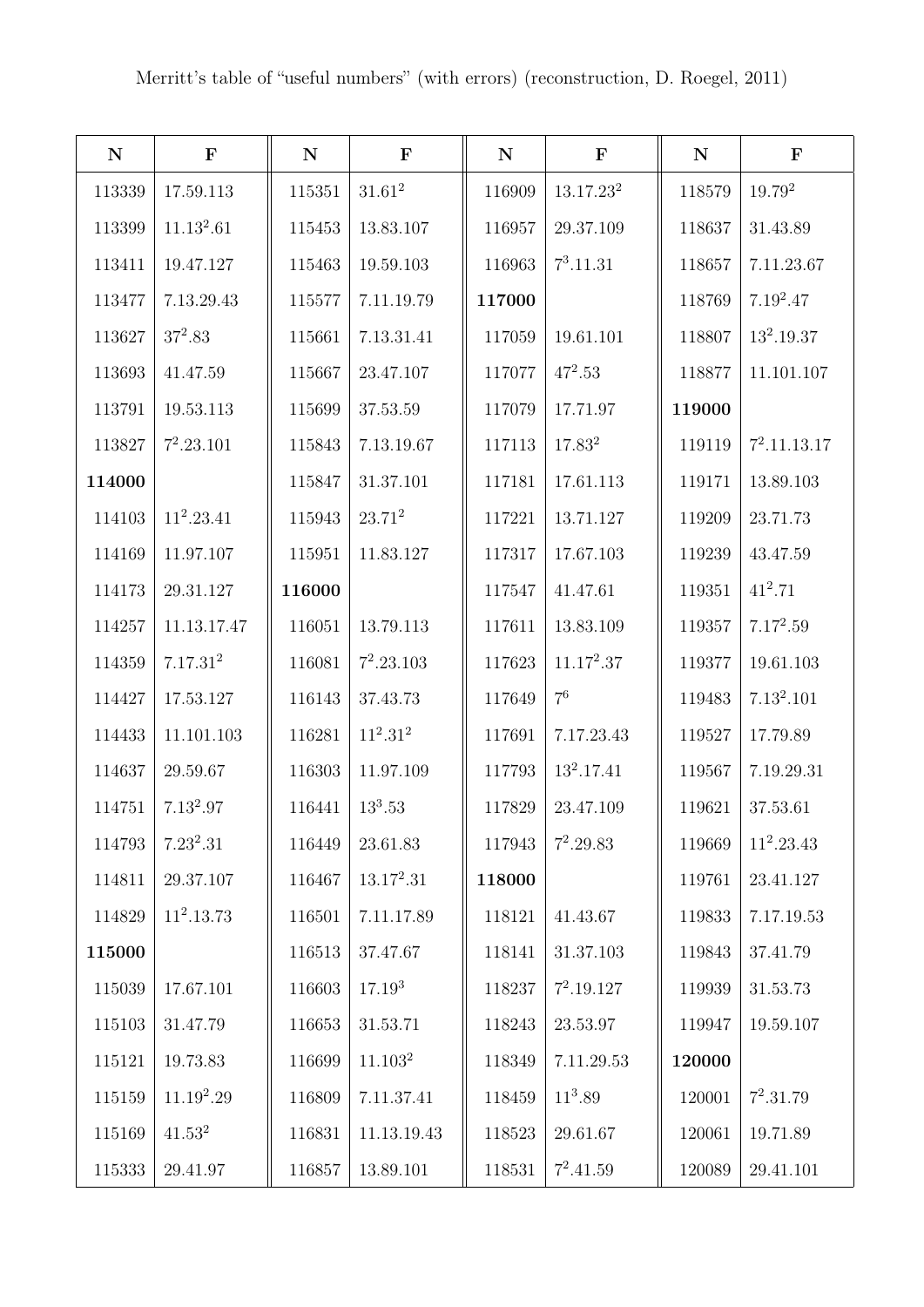| ${\bf N}$ | $\mathbf F$           | ${\bf N}$ | $\mathbf F$  | ${\bf N}$ | $\mathbf F$          | ${\bf N}$ | $\mathbf F$         |
|-----------|-----------------------|-----------|--------------|-----------|----------------------|-----------|---------------------|
| 120263    | 11.13.29 <sup>2</sup> | 121873    | 17.67.107    | 123487    | 7.13.23.59           | 125579    | 17.83.89            |
| 120377    | 17.73.97              | 121907    | 17.71.101    | 123497    | 11.103.109           | 125599    | 29.61.71            |
| 120497    | $13^2.23.31$          | 121927    | 13.83.113    | 123539    | $13^2.17.43$         | 125603    | 23.43.127           |
| 120523    | 13.73.127             | 122000    |              | 123799    | 13.89.107            | 125689    | 37.43.79            |
| 120571    | 11.97.113             | 122047    | $31^2.127$   | 123823    | $7^3.19^2$           | 125741    | 7.11.23.71          |
| 120589    | $7^2.23.107$          | 122059    | $7^2.47.53$  | 123883    | $43^2.67$            | 125911    | 37.41.83            |
| 120773    | 23.59.89              | 122153    | 23.47.113    | 124000    |                      | 125939    | 11.107 <sup>2</sup> |
| 120787    | $43.53^2$             | 122189    | 19.59.109    | 124013    | 19.61.107            | 125947    | 29.43.101           |
| 120931    | 31.47.83              | 122213    | 7.13.17.79   | 124033    | 7.13.29.47           | 126000    |                     |
| 120959    | 29.43.97              | 122317    | $13.97^2$    | 124151    | 17.67.109            | 126077    | $7^2.31.83$         |
| 121000    |                       | 122467    | 29.41.103    | 124267    | $11^2.13.79$         | 126113    | 13.89.109           |
| 121099    | 11.101.109            | 122507    | 7.11.37.43   | 124313    | $7^2.43.59$          | 126217    | 7.13.19.73          |
| 121121    | 7.11 <sup>3</sup> .13 | 122543    | 31.59.67     | 124321    | 17.71.103            | 126293    | $17^2.19.23$        |
| 121231    | 11.103.107            | 122549    | $7^2.41.61$  | 124333    | 11.89.127            | 126331    | 19.61.109           |
| 121249    | 29.37.113             | 122567    | $23.73^2$    | 124553    | $11.13^2.67$         | 126469    | $7^2.29.89$         |
| 121303    | 7.13.31.43            | 122713    | $41^2.73$    | 124579    | 7.13.37 <sup>2</sup> | 126511    | 7.11.31.53          |
| 121307    | 29.47.89              | 122729    | 31.37.107    | 124583    | 19.79.83             | 126581    | $7.13^2.107$        |
| 121363    | $11^2.17.59$          | 122759    | 7.13.19.71   | 124729    | 11.17.23.29          | 126673    | 19.59.113           |
| 121423    | 29.53.79              | 122843    | $7^2.23.109$ | 124867    | 23.61.89             | 126697    | 31.61.67            |
| 121429    | 7.11.19.83            | 123000    |              | 124903    | 29.59.73             | 126947    | 37.47.73            |
| 121471    | $7^2.37.67$           | 123101    | $11.19^2.31$ | 125000    |                      | 126973    | 7.11.17.97          |
| 121481    | 29.59.71              | 123119    | 23.53.101    | 125023    | 31.37.109            | 127000    |                     |
| 121693    | 11.13.23.37           | 123281    | 43.47.61     | 125173    | 41.43.71             | 127127    | 7.11.13.127         |
| 121739    | 23.67.79              | 123287    | 31.41.97     | 125341    | 17.73.101            | 127223    | 29.41.107           |
| 121771    | 13.17.19.29           | 123403    | $7.17^2.61$  | 125419    | 7.19.23.41           | 127253    | $7^4.53$            |
| 121841    | $37^2.89$             | 123443    | 19.73.89     | 125477    | $11^2.17.61$         | 127351    | $7^2.23.113$        |
| 121847    | $11^2.19.53$          | 123469    | 37.47.71     | 125543    | 11.101.113           | 127361    | 13.97.101           |
| 121849    | $7.13^2.103$          | 123481    | 19.67.97     | 125557    | 23.53.103            | 127381    | 17.59.127           |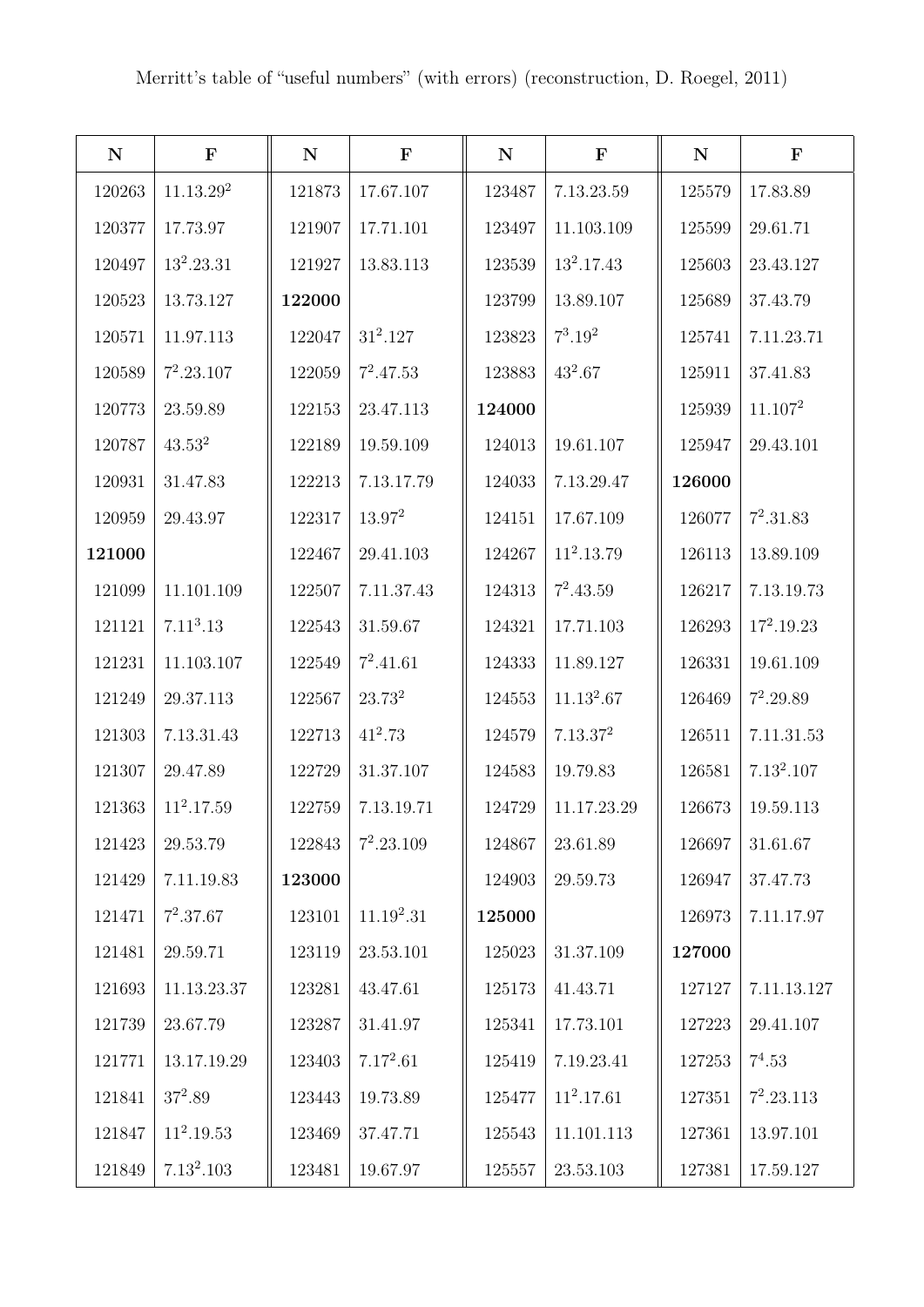| ${\bf N}$ | $\mathbf F$          | $\mathbf N$ | $\mathbf F$           | ${\bf N}$ | $\mathbf F$            | ${\bf N}$ | $\mathbf F$    |
|-----------|----------------------|-------------|-----------------------|-----------|------------------------|-----------|----------------|
| 127571    | 29.53.83             | 129109      | 41.47.67              | 130741    | 13.89.113              | 132787    | 17.73.107      |
| 127673    | 7.13.23.61           | 129137      | 29.61.73              | 130801    | $11^2.23.47$           | 132793    | $37^2.97$      |
| 127687    | 7.17.29.37           | 129149      | 17.71.107             | 130853    | 19.71.97               | 132799    | $41^2.79$      |
| 127699    | 11.13.19.47          | 129283      | 7.11.23.73            | 130891    | 19.83 <sup>2</sup>     | 132871    | 23.53.109      |
| 127813    | 7.19.31 <sup>2</sup> | 129301      | 31.43.97              | 130913    | 31.41.103              | 133000    |                |
| 127823    | 17.73.103            | 129311      | $7^3.13.29$           | 130967    | 19.61.113              | 133001    | 11.107.113     |
| 127889    | 19.53.127            | 129437      | 7.11.41 <sup>2</sup>  | 131000    |                        | 133133    | $7^2.11.13.19$ |
| 127903    | 23.67.83             | 129601      | 29.41.109             | 131119    | 19.67.103              | 133163    | 37.59.61       |
| 128000    |                      | 129611      | 31.37.113             | 131279    | $43^2.71$              | 133331    | 11.17.23.31    |
| 128029    | 11.103.113           | 129623      | $13^3.59$             | 131387    | 37.53.67               | 133399    | 7.17.19.59     |
| 128207    | 41.53.59             | 129673      | 31.47.89              | 131461    | 11.17.19.37            | 133429    | 29.43.107      |
| 128293    | 11.107.109           | 129797      | 31.53.79              | 131537    | 7.19.23.43             | 133517    | 31.59.73       |
| 128371    | 31.41.101            | 129833      | $11^2.29.37$          | 131563    | 17.71.109              | 133589    | 19.79.89       |
| 128401    | 7.13.17.83           | 129859      | 31.59.71              | 131629    | 23.59.97               | 133679    | $7.13^2.113$   |
| 128441    | 29.43.103            | 129883      | 13.97.103             | 131651    | $13^2.19.41$           | 133837    | $11.23^{3}$    |
| 128527    | $7^2.43.61$          | 130000      |                       | 131699    | 17.61.127              | 133903    | 7.11.37.47     |
| 128557    | 11.13.29.31          | 130169      | 13.17.19.31           | 131747    | 7.11.29.59             | 133931    | $7.19^2.53$    |
| 128573    | 19.67.101            | 130181      | $29.67^2$             | 131989    | 11.13 <sup>2</sup> .71 | 134000    |                |
| 128639    | 7.17.23.47           | 130207      | 7.11.19.89            | 132000    |                        | 134017    | $13^3.61$      |
| 128699    | 41.43.73             | 130271      | 17.79.97              | 132023    | $47.53^2$              | 134113    | $7^3.17.23$    |
| 128707    | 17.67.113            | 130321      | 19 <sup>4</sup>       | 132053    | 37.43.83               | 134261    | 31.61.71       |
| 128723    | $7^2.37.71$          | 130331      | $47^2.59$             | 132209    | 7.11.17.101            | 134357    | 29.41.113      |
| 128797    | $37.59^{2}$          | 130339      | $11.17^2.41$          | 132211    | 29.47.97               | 134431    | $11^3.101$     |
| 128843    | 11.13.17.53          | 130429      | 13.79.127             | 132349    | $7^2.37.73$            | 134461    | 43.53.59       |
| 128947    | $7.13^2.109$         | 130433      | 23.53.107             | 132553    | 41.53.61               | 134539    | 19.73.97       |
| 129000    |                      | 130559      | $11^2.13.83$          | 132587    | 7.13.31.47             | 134603    | $7^2.41.67$    |
| 129007    | 23.71.79             | 130663      | 13.19.23 <sup>2</sup> | 132613    | 13.101 <sup>2</sup>    | 134633    | 31.43.101      |
| 129107    | $11^3.97$            | 130691      | 11.109 <sup>2</sup>   | 132641    | 23.73.79               | 134657    | $17.89^{2}$    |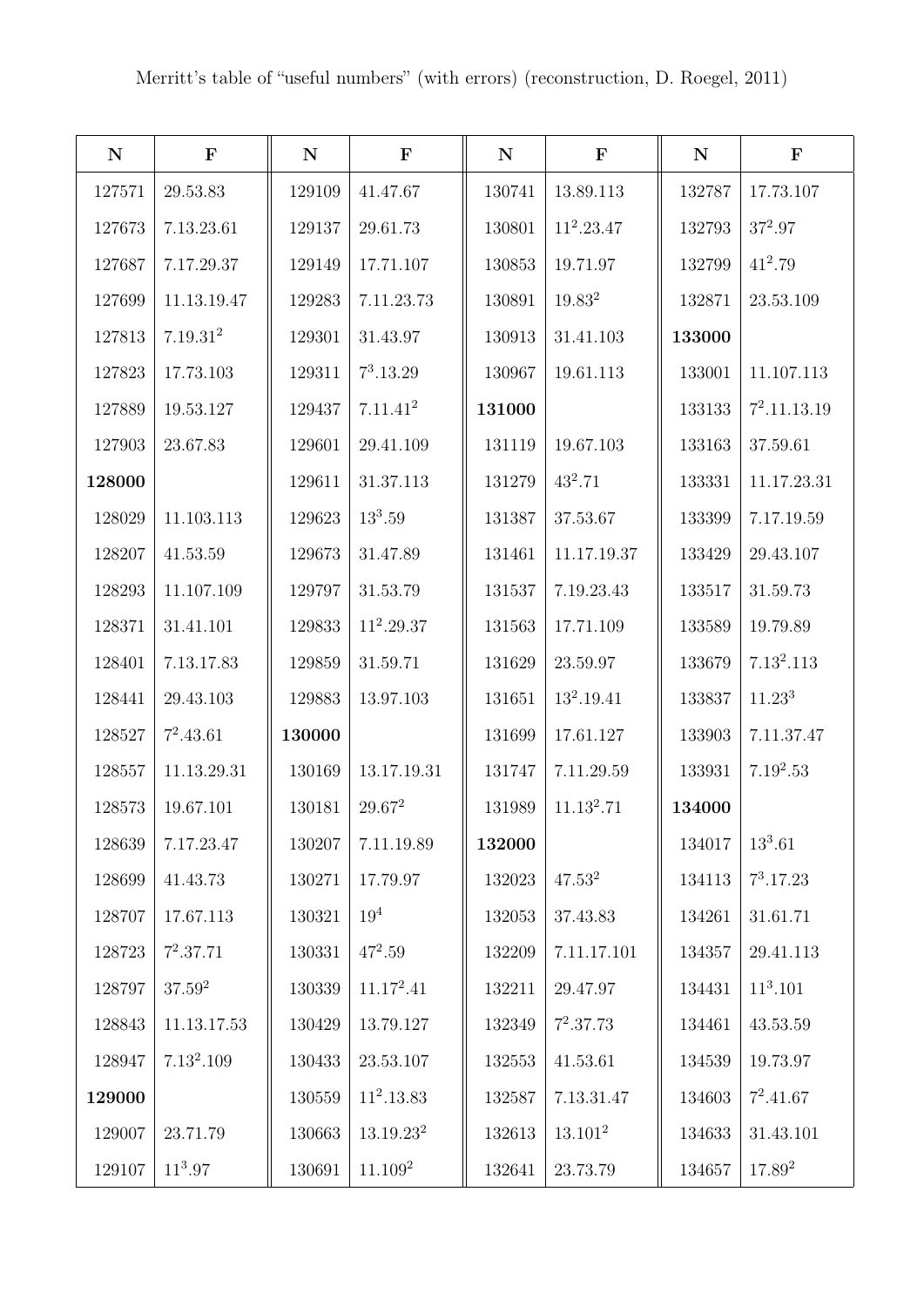| ${\bf N}$ | $\mathbf F$          | ${\bf N}$ | $\mathbf F$           | ${\bf N}$ | $\mathbf F$         | ${\bf N}$ | $\mathbf F$         |
|-----------|----------------------|-----------|-----------------------|-----------|---------------------|-----------|---------------------|
| 134749    | $47^2.61$            | 136211    | 19.67.107             | 137747    | 23.53.113           | 139867    | 7.13.29.53          |
| 134827    | 7.11.17.103          | 136213    | 7.11.29.61            | 137819    | $11^2.17.67$        | 139909    | 7.11.23.79          |
| 134849    | 11.13.23.41          | 136249    | 19.71.101             | 137837    | $7^2.29.97$         | 139997    | $11^2.13.89\,$      |
| 134927    | 13.97.107            | 136271    | 29.37.127             | 137917    | 13.103 <sup>2</sup> | 140000    |                     |
| 134977    | $43^2.73$            | 136367    | $7^2.11^2.23$         | 137921    | 7.17.19.61          | 140063    | 7.11.17.107         |
| 135000    |                      | 136369    | 31.53.83              | 137953    | 29.67.71            | 140087    | 19.73.101           |
| 135013    | 37.41.89             | 136391    | 17.71.113             | 138000    |                     | 140231    | 7.13.23.67          |
| 135031    | $13^2.17.47$         | 136493    | 7.17.31.37            | 138043    | 31.61.73            | 140233    | 17.73.113           |
| 135169    | 29.59.79             | 136591    | 7.13.19.79            | 138047    | 7.13.37.41          | 140239    | $11^2.19.61$        |
| 135191    | $7^2.31.89$          | 136697    | $11.17^2.43$          | 138073    | $13^2.19.43$        | 140353    | 19.83.89            |
| 135239    | 13.101.103           | 136793    | 29.53.89              | 138229    | $7^3.13.31$         | 140389    | 29.47.103           |
| 135269    | 17.73.109            | 136817    | 41.47.71              | 138329    | 17.79.103           | 140459    | 11.113 <sup>2</sup> |
| 135401    | 7.23.29 <sup>2</sup> | 136867    | 17.83.97              | 138539    | 31.41.109           | 140483    | $7^2.47.61$         |
| 135407    | 43.47.67             | 137000    |                       | 138757    | 19.67.109           | 140491    | 13.101.107          |
| 135487    | 11.109.113           | 137011    | $7.23^2.37$           | 138787    | $11^2.31.37$        | 140671    | 41.47.73            |
| 135509    | 11.97.127            | 137033    | 13.83.127             | 138947    | 19.71.103           | 140777    | $7^2.13^2.17$       |
| 135539    | 23.71.83             | 137057    | 23.59.101             | 139000    |                     | 140833    | 7.11.31.59          |
| 135541    | $7.17^2.67$          | 137093    | $11^3.103$            | 139009    | $13.17^2.37$        | 140911    | 29.43.113           |
| 135641    | $11^2.19.59$         | 137149    | 23.67.89              | 139019    | 43.53.61            | 141000    |                     |
| 135643    | 17.79.101            | 137287    | 23.47.127             | 139159    | $31.67^2$           | 141007    | $37^2.103$          |
| 135707    | $11.13^2.73$         | 137299    | 31.43.103             | 139231    | 37.53.71            | 141097    | 11.101.127          |
| 135751    | 7.11.41.43           | 137381    | 37.47.79              | 139277    | 41.43.79            | 141151    | $17.19^2.23$        |
| 135877    | $7^2.47.59$          | 137423    | 11.13.31 <sup>2</sup> | 139357    | 23.73.83            | 141169    | $7^2.43.67$         |
| 135923    | 29.43.109            | 137449    | 13.97.109             | 139403    | 11.19.23.29         | 141329    | 31.47.97            |
| 135997    | 31.41.107            | 137641    | $7^2.53^2$            | 139523    | $41^2.83$           | 141427    | 11.13.23.43         |
| 136000    |                      | 137663    | 29.47.101             | 139601    | $7^3.11.37$         | 141491    | 7.17.29.41          |
| 136091    | 23.61.97             | 137677    | $37.61^2$             | 139751    | 29.61.79            | 141599    | 37.43.89            |
| 136097    | $13.19^2.29$         | 137683    | 7.13.17.89            | 139771    | 23.59.103           | 141659    | $7^4.59$            |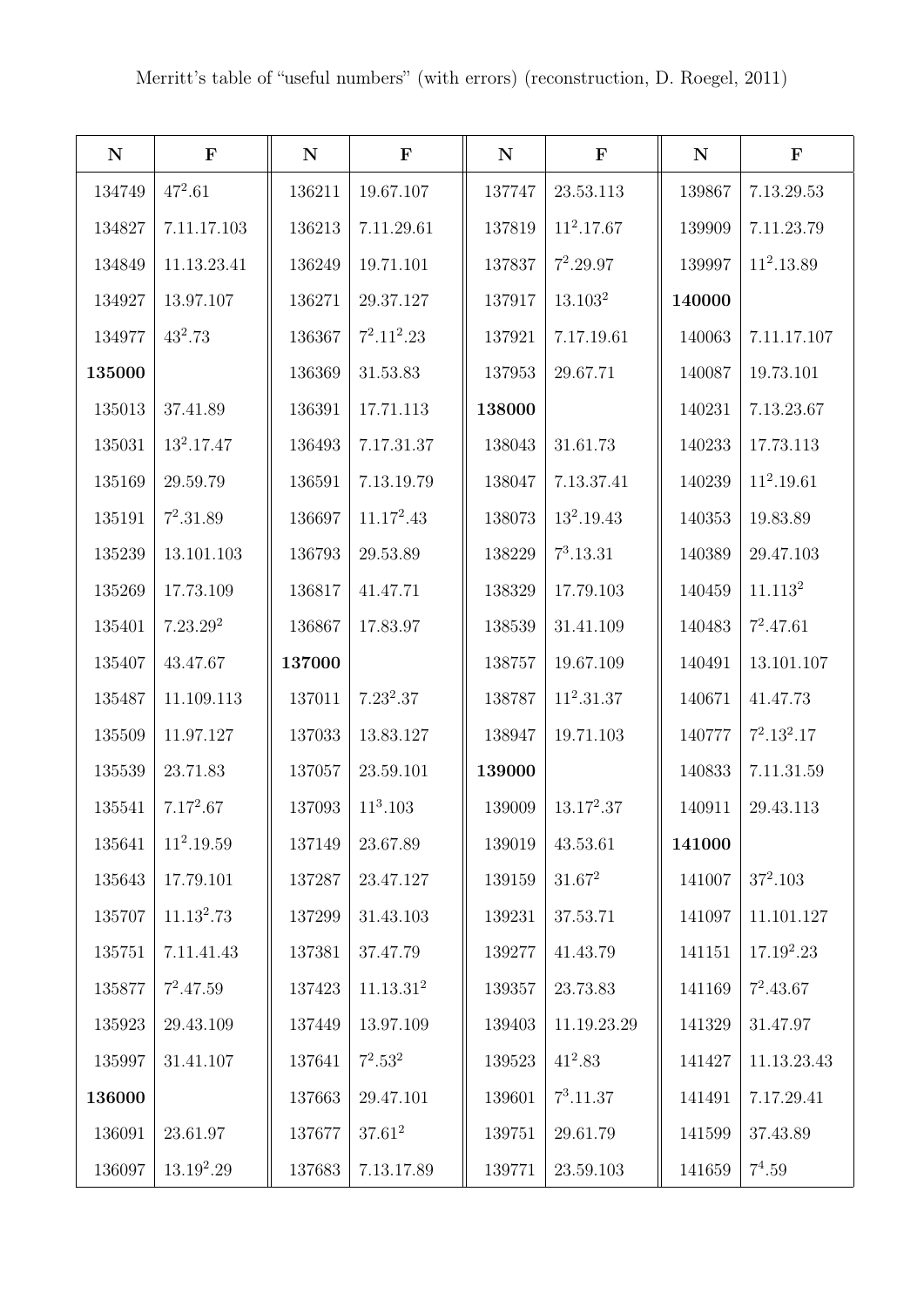| ${\bf N}$ | $\mathbf F$          | ${\bf N}$ | $\mathbf F$  | ${\bf N}$ | $\mathbf F$  | ${\bf N}$ | $\mathbf F$         |
|-----------|----------------------|-----------|--------------|-----------|--------------|-----------|---------------------|
| 141703    | 23.61.101            | 143521    | $7^2.29.101$ | 145607    | 7.11.31.61   | 147199    | $13^3.67$           |
| 141839    | 29.67.73             | 143543    | $23.79^2$    | 145669    | 31.37.127    | 147343    | $7^2.31.97$         |
| 141911    | 7.11.19.97           | 143623    | 31.41.113    | 145673    | 11.17.19.41  | 147407    | 13.17.23.29         |
| 142000    |                      | 143633    | $7.17^2.71$  | 145841    | 29.47.107    | 147467    | 31.67.71            |
| 142013    | 29.59.83             | 143701    | 17.79.107    | 145951    | 13.103.109   | 147499    | $11^2.23.53$        |
| 142129    | $13^2.29^2$          | 143773    | 7.19.23.47   | 146000    |              | 147533    | 43.47.73            |
| 142367    | 19.59.127            | 143819    | $13^2.23.37$ | 146047    | $11^2.17.71$ | 147559    | 41.59.61            |
| 142373    | 7.11.43 <sup>2</sup> | 143849    | 19.67.113    | 146071    | $43^2.79$    | 147679    | $7.17^2.73$         |
| 142417    | $11^3.107$           | 143869    | $11^2.29.41$ | 146189    | $29.71^2$    | 147763    | 7.11.19.101         |
| 142477    | $17^3.29$            | 143891    | 11.103.127   | 146227    | 31.53.89     | 147913    | 23.59.109           |
| 142493    | 13.97.113            | 144000    |              | 146261    | 37.59.67     | 147917    | 7.11.17.113         |
| 142511    | 17.83.101            | 144001    | 11.13.19.53  | 146363    | $7^2.29.103$ | 148000    |                     |
| 142631    | 31.43.107            | 144337    | 37.47.83     | 146387    | 17.79.109    | 148003    | $47^2.67$           |
| 142639    | $7^2.41.71$          | 144343    | 19.71.107    | 146461    | $7^4.61$     | 148291    | 11.13.17.61         |
| 142681    | 7.11.17.109          | 144491    | 31.59.79     | 146483    | $37^2.107$   | 148369    | 13.101.113          |
| 142709    | 7.19.29.37           | 144509    | 23.61.103    | 146657    | $7^2.41.73$  | 148379    | 7.11.41.47          |
| 142721    | $41.59^2$            | 144653    | 17.67.127    | 146761    | 17.89.97     | 148393    | 7.17.29.43          |
| 142861    | 19.73.103            | 144739    | 7.23.29.31   | 146827    | 29.61.83     | 148409    | 19.73.107           |
| 143000    |                      | 144781    | 7.13.37.43   | 146861    | $11.13^2.79$ | 148567    | 29.47.109           |
| 143117    | 13.101.109           | 145000    |              | 146927    | $11.19^2.37$ | 148603    | 7.13.23.71          |
| 143129    | $7^2.23.127$         | 145061    | 7.17.23.53   | 146939    | 13.89.127    | 148837    | 13.107 <sup>2</sup> |
| 143143    | $7.11^2.13^2$        | 145199    | 23.59.107    | 146969    | 47.53.59     | 148877    | 53 <sup>3</sup>     |
| 143153    | 37.53.73             | 145297    | 31.43.109    | 146993    | 7.11.23.83   | 149000    |                     |
| 143227    | $7^2.37.79$          | 145333    | 17.83.103    | 147000    |              | 149017    | 11.19.23.31         |
| 143273    | 13.103.107           | 145337    | 23.71.89     | 147041    | 19.71.109    | 149089    | 29.53.97            |
| 143429    | 11.13.17.59          | 145483    | $13.19^2.31$ | 147149    | 37.41.97     | 149093    | $7.19^2.59$         |
| 143491    | 43.47.71             | 145591    | 41.53.67     | 147157    | 31.47.101    | 149221    | $37^2.109$          |
| 143507    | 7.13.19.83           | 145597    | 19.79.97     | 147193    | 19.61.127    | 149389    | 31.61.79            |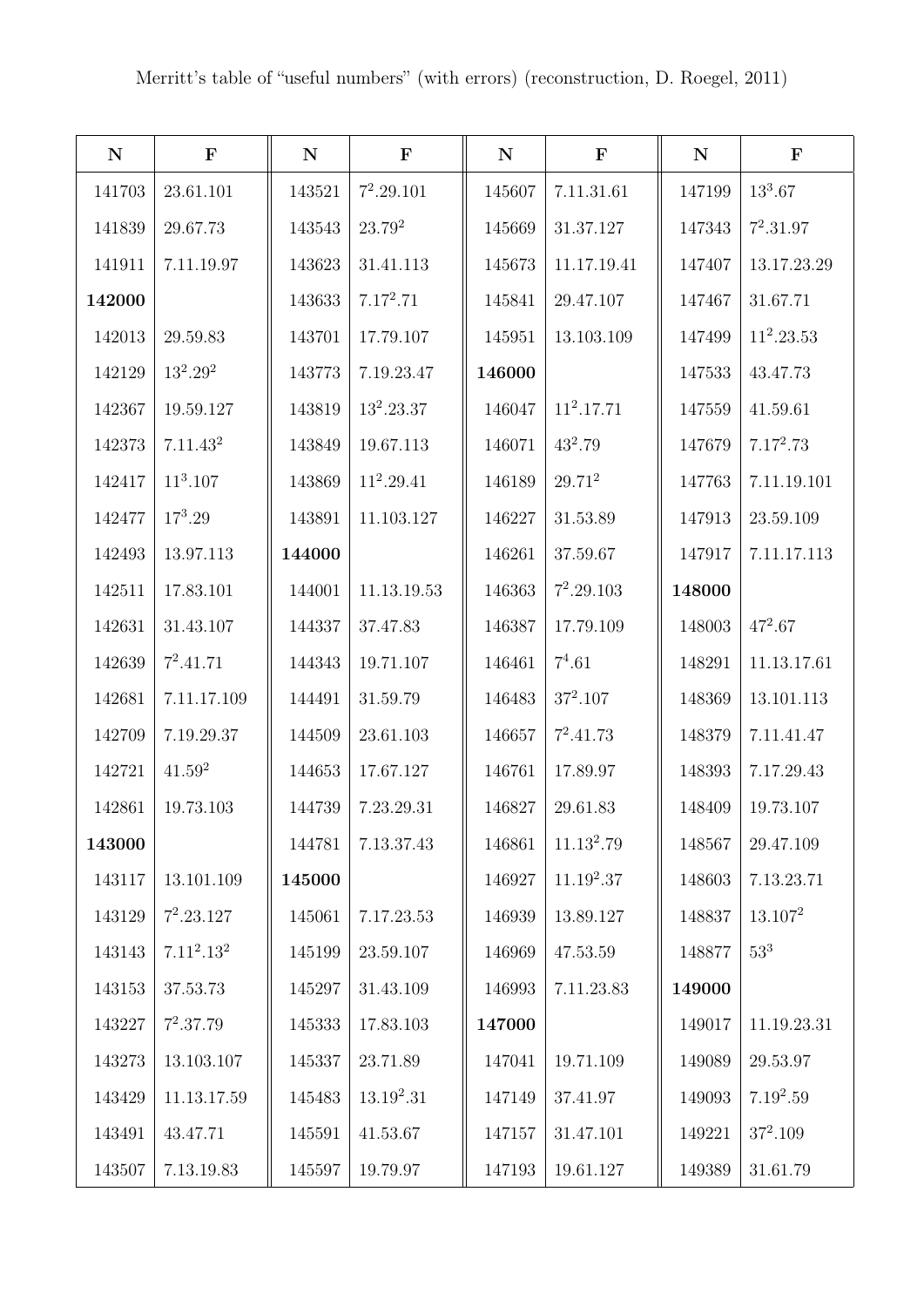| ${\bf N}$ | $\mathbf F$  | ${\bf N}$  | $\mathbf F$  | ${\bf N}$ | $\mathbf F$          | ${\bf N}$  | $\mathbf F$          |
|-----------|--------------|------------|--------------|-----------|----------------------|------------|----------------------|
| 149413    | $11.17^2.47$ | 151003     | 29.41.127    | 152813    | 17.89.101            | 154541     | $29.73^{\mathrm{2}}$ |
| 149431    | 23.73.89     | 151183     | 19.73.109    | 152881    | $17^2.23^2$          | 154583     | 11.13.23.47          |
| 149477    | 23.67.97     | 151219     | 37.61.67     | 152927    | 23.61.109            | 154603     | 19.79.103            |
| 149479    | 11.107.127   | 151249     | 7.17.31.41   | 152969    | 19.83.97             | 154693     | $7^3.11.41$          |
| 149513    | 7.13.31.53   | 151307     | 13.103.113   | 152971    | 7.13.41 <sup>2</sup> | 154697     | $37^2.113$           |
| 149597    | $7^2.43.71$  | 151487     | 7.17.19.67   | 153000    |                      | 154721     | 7.23.31 <sup>2</sup> |
| 149609    | $41^2.89$    | 151601     | 19.79.101    | 153217    | 37.41.101            | 154757     | 43.59.61             |
| 149611    | 7.11.29.67   | 151619     | 13.107.109   | 153223    | $7^2.53.59$          | 154771     | 37.47.89             |
| 149683    | $43.59^2$    | 151621     | 31.67.73     | 153289    | 17.71.127            | 154813     | 23.53.127            |
| 149891    | $7^3.19.23$  | $151759\,$ | 17.79.113    | 153341    | 23.59.113            | 154889     | $7^2.29.109$         |
| 150000    |              | 151807     | 31.59.83     | 153419    | $7^2.31.101$         | 154919     | 37.53.79             |
| 150059    | 7.13.17.97   | 151823     | $7.23^2.41$  | 153439    | 11.13.29.37          | 154993     | 37.59.71             |
| 150071    | 31.47.103    | 151931     | $13^2.29.31$ | 153467    | $43^2.83$            | 155000     |                      |
| 150121    | 23.61.107    | 151951     | 47.53.61     | 153497    | 29.67.79             | 155237     | 29.53.101            |
| 150161    | $11^2.17.73$ | 152000     |              | 153791    | $11^2.31.41$         | 155363     | 13.17.19.37          |
| 150241    | $7.13^2.127$ | 152047     | $7^2.29.107$ | 153799    | 17.83.109            | 155617     | 7.11.43.47           |
| 150307    | 29.71.73     | 152233     | 41.47.79     | 153811    | $7^2.43.73$          | 155641     | 23.67.101            |
| 150403    | $11^3.113$   | 152269     | $13^2.17.53$ | 153881    | 7.13.19.89           | 155701     | 7.13.29.59           |
| 150479    | $7^2.37.83$  | 152273     | 11.109.127   | 154000    |                      | 155771     | $7^2.11.17^2$        |
| 150499    | $19.89^{2}$  | 152279     | 29.59.89     | 154019    | 29.47.113            | 155839     | 17.89.103            |
| 150629    | 31.43.113    | 152303     | $17^3.31$    | 154033    | $11^2.19.67$         | $155899\,$ | 31.47.107            |
| 150689    | 7.11.19.103  | 152437     | 19.71.113    | 154037    | $13.17^2.41$         | 155987     | $13^3.71$            |
| 150811    | 23.79.83     | 152551     | 7.19.31.37   | 154147    | $7.19^2.61$          | 156000     |                      |
| 150887    | $11^2.29.43$ | 152561     | $41.61^2$    | 154283    | 41.53.71             | 156247     | 7.13.17.101          |
| 150917    | $13^2.19.47$ | 152581     | $11^2.13.97$ | 154297    | $11.13^2.83$         | 156251     | 37.41.103            |
| 150977    | 17.83.107    | 152693     | 43.53.67     | 154301    | $7^2.47.67$          | 156271     | $31.71^2$            |
| 150997    | 7.11.37.53   | $152779\,$ | 11.17.19.43  | 154327    | 37.43.97             | 156457     | $7^2.31.103$         |
| 151000    |              | 152789     | 7.13.23.73   | 154453    | 13.109 <sup>2</sup>  | 156541     | 7.11.19.107          |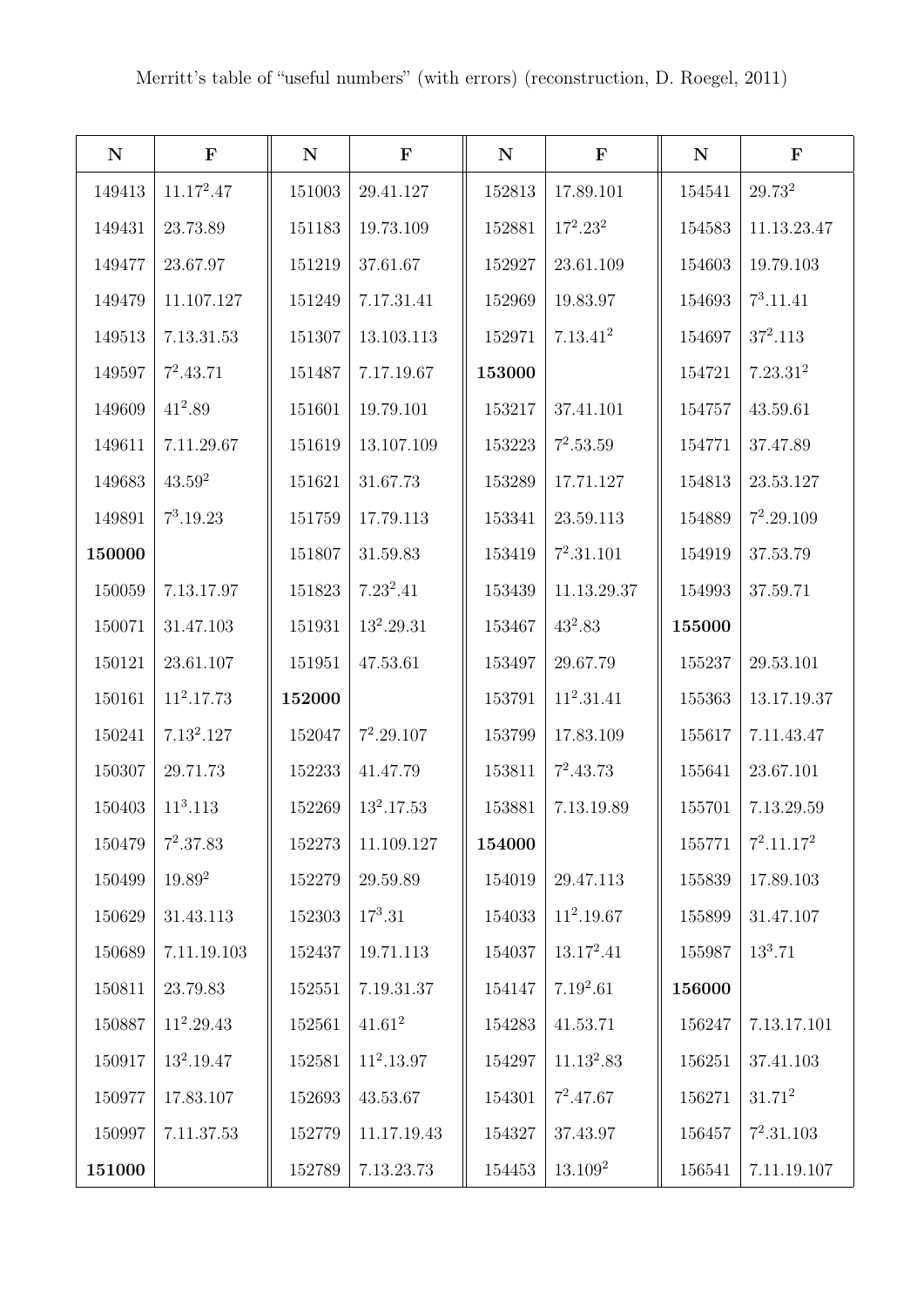| ${\bf N}$ | $\mathbf F$           | ${\bf N}$ | $\mathbf F$        | ${\bf N}$ | $\mathbf F$     | ${\bf N}$ | $\mathbf F$          |
|-----------|-----------------------|-----------|--------------------|-----------|-----------------|-----------|----------------------|
| 156731    | 19.73.113             | 158723    | 23.67.103          | 160573    | $7^2.29.113$    | 162503    | $11^2.17.79$         |
| 156839    | $47^2.71$             | 158813    | 31.47.109          | 160607    | 19.79.107       | 162533    | $7^2.31.107$         |
| 156907    | 41.43.89              | 158873    | $11^2.13.101$      | 160673    | 31.71.73        | 162661    | 29.71.79             |
| 156953    | 31.61.83              | 159000    |                    | 160691    | 37.43.101       | 162763    | 37.53.83             |
| 157000    |                       | 159137    | 11.17.23.37        | 160867    | $7^4.67$        | 162781    | 31.59.89             |
| 157183    | 13.107.113            | 159229    | $7.23^2.43$        | 160979    | 7.13.29.61      | 162811    | $11.19^2.41$         |
| 157267    | 11.17.29 <sup>2</sup> | 159239    | $17^2.19.29$       | 161000    |                 | 162863    | 23.73.97             |
| 157339    | $7^2.13^2.19$         | 159277    | 19.83.101          | 161051    | 11 <sup>5</sup> | 162877    | 11.13.17.67          |
| 157441    | 29.61.89              | 159341    | 7.13.17.103        | 161161    | $7^2.11.13.23$  | 162911    | 7.17.37 <sup>2</sup> |
| 157573    | 13.17.23.31           | 159359    | 37.59.73           | 161257    | $47^2.73$       | 163000    |                      |
| 157607    | 17.73.127             | 159367    | $13^2.23.41$       | 161269    | 29.67.83        | 163009    | 7.11.29.73           |
| 157619    | 7.11.23.89            | 159371    | 31.53.97           | 161293    | $11^2.31.43$    | 163057    | $41^2.97$            |
| 157757    | $19^3.23$             | 159443    | 17.83.113          | 161357    | $7^2.37.89$     | 163229    | $11^2.19.71$         |
| 157861    | 11.113.127            | 159467    | 7.11.19.109        | 161417    | 31.41.127       | 163513    | $7^2.47.71$          |
| 158000    |                       | 159659    | 43.47.79           | 161483    | 7.17.23.59      | 163607    | $47.59^{2}$          |
| 158137    | 7.19.29.41            | 159817    | $7.17^2.79$        | 161551    | $13.17^2.43$    | 163609    | 19.79.109            |
| 158249    | 7.13.37.47            | 159929    | 7.11.31.67         | 161671    | 19.67.127       | 163873    | 37.43.103            |
| 158311    | 29.53.103             | 159941    | 41.47.83           | 161809    | 43.53.71        | 164000    |                      |
| 158369    | 29.43.127             | 159953    | 17.97 <sup>2</sup> | 161891    | 17.89.107       | 164021    | 11.13.31.37          |
| 158389    | 7.11 <sup>3</sup> .17 | 160000    |                    | 162000    |                 | 164027    | 19.89.97             |
| 158401    | 23.71.97              | 160003    | $43.61^2$          | 162019    | $11^2.13.103$   | 164083    | 31.67.79             |
| 158417    | $7^2.53.61$           | 160121    | 13.109.113         | 162073    | 41.59.67        | 164197    | $11^2.23.59$         |
| 158447    | $23.83^{2}$           | 160147    | 13.97.127          | 162127    | 7.19.23.53      | 164459    | 29.53.107            |
| 158539    | 23.61.113             | 160247    | 37.61.71           | 162197    | 7.17.29.47      | 164561    | $43^2.89$            |
| 158543    | 7.11.29.71            | 160303    | 11.13.19.59        | 162239    | $7^3.11.43$     | 164641    | 31.47.113            |
| 158627    | 7.17.31.43            | 160381    | $13^3.73$          | 162319    | 37.41.107       | 164749    | 13.19.23.29          |
| 158629    | 41.53.73              | 160433    | 7.13.41.43         | 162409    | $13^2.31^2$     | 164761    | 37.61.73             |
| 158711    | $7^2.41.79$           | 160531    | 7.17.19.71         | 162431    | 19.83.103       | 164887    | 23.67.107            |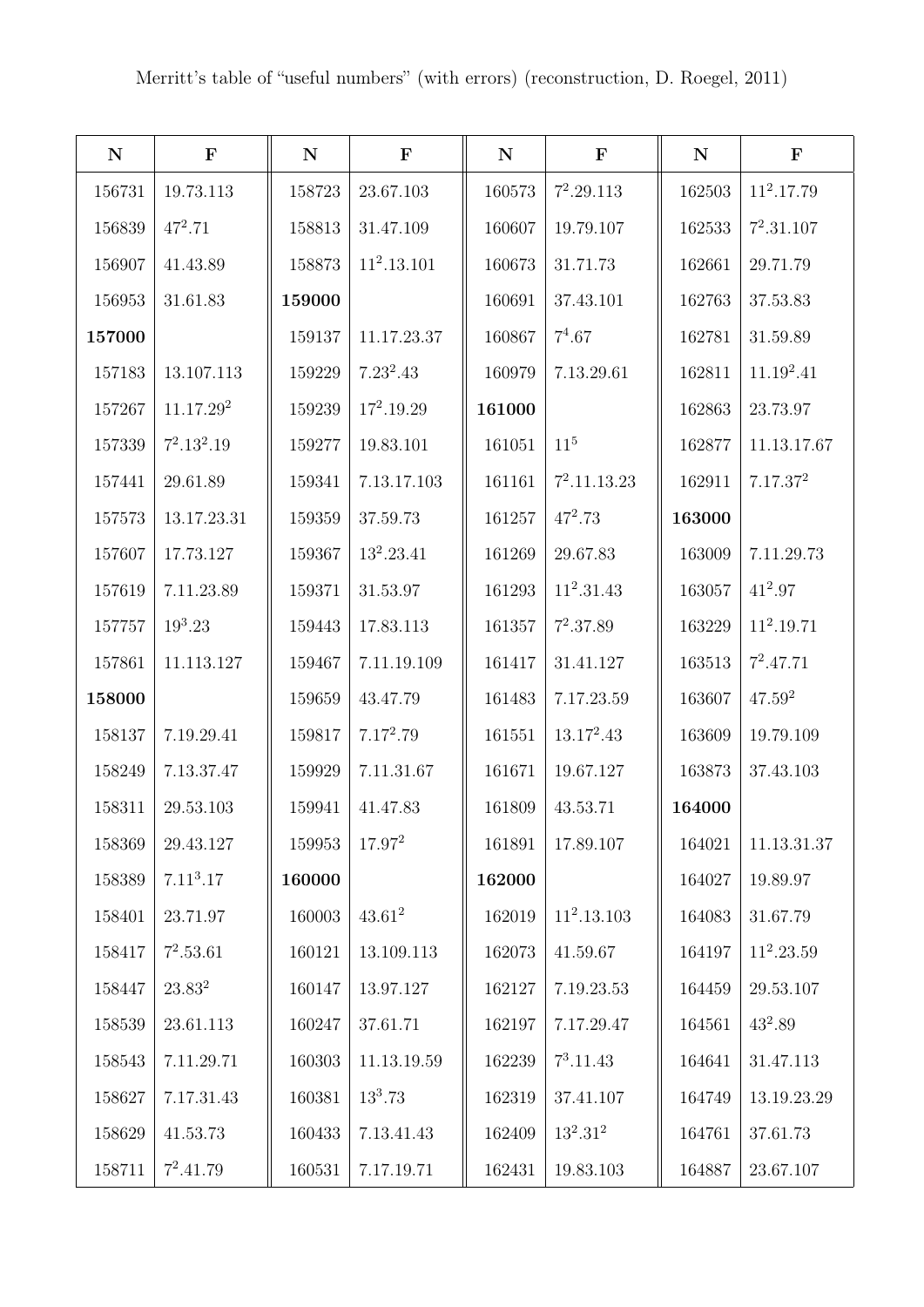| ${\bf N}$ | $\mathbf F$            | ${\bf N}$ | $\mathbf F$          | ${\bf N}$ | $\mathbf F$          | ${\bf N}$ | $\mathbf F$           |
|-----------|------------------------|-----------|----------------------|-----------|----------------------|-----------|-----------------------|
| 164917    | 17.89.109              | 166897    | 47.53.67             | 169043    | 7.19.31.41           | 170753    | $11.19^2.43$          |
| 164923    | $11^2.29.47$           | 166957    | 7.17.23.61           | 169099    | $7^3.17.29$          | 170791    | 19.89.101             |
| 164933    | 23.71.101              | 166991    | 11.17.19.47          | 169153    | 47.59.61             | 170867    | 17.19.23 <sup>2</sup> |
| 164983    | $7^3.13.37$            | 167000    |                      | 169169    | 7.11.13 <sup>3</sup> | 170897    | 29.71.83              |
| 165000    |                        | 167141    | $13^2.23.43$         | 169229    | 31.53.103            | 170969    | 17.89.113             |
| 165053    | 7.17.19.73             | 167243    | 29.73.79             | 169291    | 31.43.127            | 171000    |                       |
| 165199    | 31.73 <sup>2</sup>     | 167321    | 7.11.41.53           | 169309    | $7.19^2.67$          | 171011    | 41.43.97              |
| 165319    | 7.11.19.113            | 167533    | 29.53.109            | 169477    | 7.11.31.71           | 171323    | 19.71.127             |
| 165347    | 7.13.23.79             | 167567    | 41.61.67             | 169507    | $13^2.17.59$         | 171349    | $53^2.61$             |
| 165353    | 37.41.109              | 167713    | 7.13.19.97           | 169579    | 23.73.101            | 171421    | 37.41.113             |
| 165451    | 11.13 <sup>2</sup> .89 | 167743    | 43.47.83             | 169613    | 19.79.113            | 171457    | $11^2.13.109$         |
| 165529    | 7.13.17.107            | 167827    | $11^2.19.73$         | 169763    | $11^2.23.61$         | 171503    | 41.47.89              |
| 165571    | $7^2.31.109$           | 167909    | $7.17^2.83$          | 169781    | $41^2.101$           | 171593    | 29.61.97              |
| 165649    | $11^2.37^2$            | 167969    | 23.67.109            | 169847    | 17.97.103            | 171647    | $7^2.31.113$          |
| 165737    | 11.13.19.61            | 168000    |                      | 169901    | 23.83.89             | 171667    | 41.53.79              |
| 165851    | 7.19.29.43             | 168091    | 7.11.37.59           | 169979    | 43.59.67             | 171787    | 7.11.23.97            |
| 165943    | 31.53.101              | 168113    | 11.17.29.31          | 170000    |                      | 171893    | 19.83.109             |
| 165967    | 29.59.97               | 168119    | $7^2.47.73$          | 170027    | 11.13.29.41          | 171941    | $7^2.11^2.29$         |
| 165997    | 13.113 <sup>2</sup>    | 168199    | 23.71.103            | 170053    | 13.103.127           | 172000    |                       |
| 166000    |                        | 168259    | 7.13.43 <sup>2</sup> | 170093    | 7.11.47 <sup>2</sup> | 172081    | 7.13.31.61            |
| 166093    | $37.67^2$              | 168299    | 31.61.89             | 170183    | $13^2.19.53$         | 172159    | 13.17.19.41           |
| 166243    | 7.11.17.127            | 168311    | $11^2.13.107$        | 170221    | $17^2.19.31$         | 172339    | 23.59.127             |
| 166367    | 43.53.73               | 168487    | $11.17^2.53$         | 170237    | 37.43.107            | 172391    | 31.67.83              |
| 166439    | 7.13.31.59             | 168623    | 7.13.17.109          | 170471    | $7^4.71$             | 172457    | 37.59.79              |
| 166453    | $7^2.43.79$            | 168683    | 37.47.97             | 170561    | 17.79.127            | 172601    | 11.13.17.71           |
| 166549    | 17.97.101              | 168739    | 19.83.107            | 170569    | $7^2.59^2$           | 172753    | 7.23.29.37            |
| 166747    | $7^2.41.83$            | 168751    | $11.23^2.29$         | 170723    | $7.29^{3}$           | 172811    | 29.59.101             |
| 166751    | 13.101.127             | 169000    |                      | 170731    | $11^2.17.83$         | 172927    | 29.67.89              |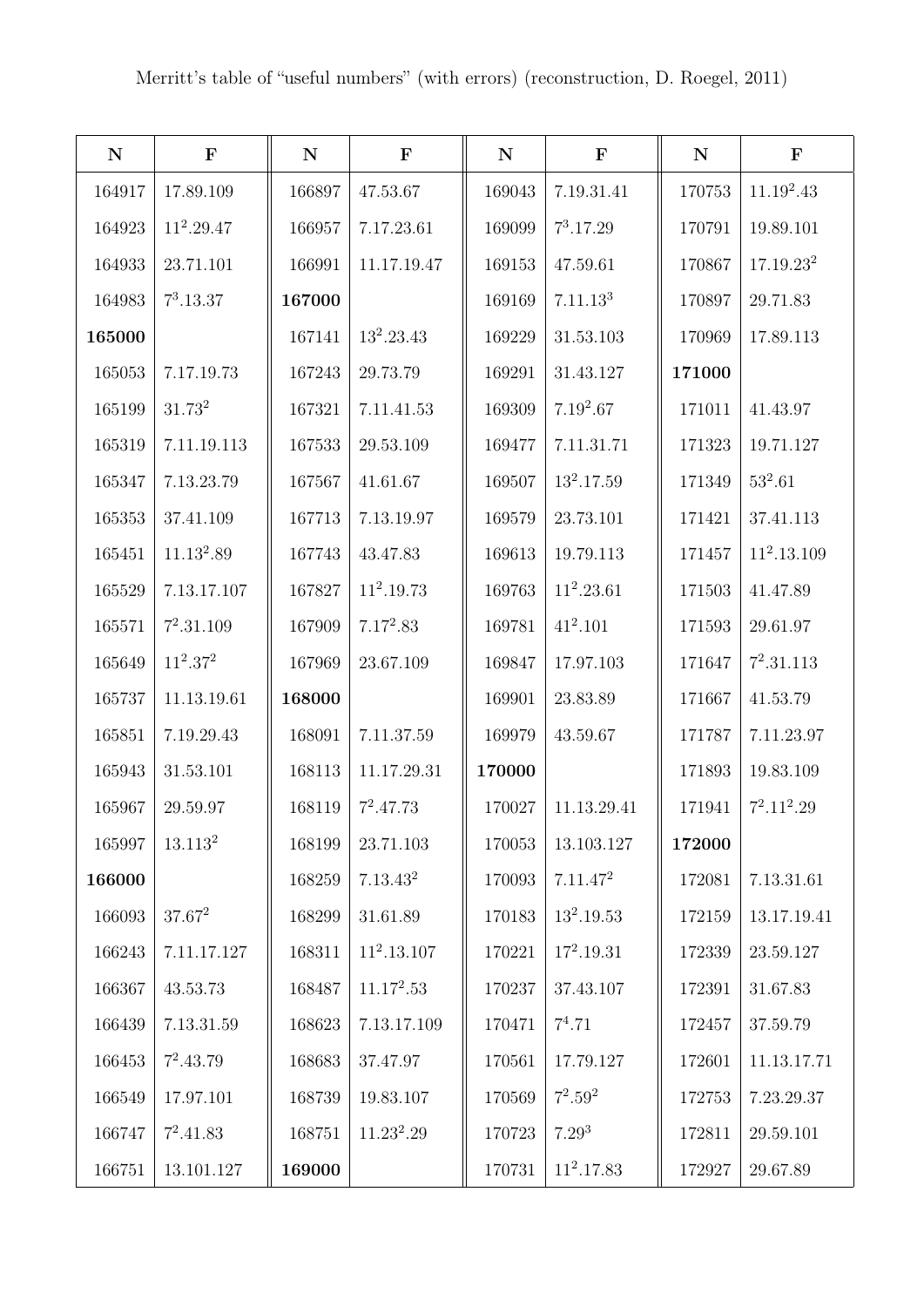| ${\bf N}$ | $\mathbf F$         | ${\bf N}$ | $\mathbf F$           | ${\bf N}$ | $\mathbf F$           | ${\bf N}$ | $\mathbf F$           |
|-----------|---------------------|-----------|-----------------------|-----------|-----------------------|-----------|-----------------------|
| 172937    | 23.73.103           | 175000    |                       | 177000    |                       | 179117    | 37.47.103             |
| 173000    |                     | 175253    | $13^2.17.61$          | 177023    | 7.11 <sup>3</sup> .19 | 179197    | 17.83.127             |
| 173101    | 29.47.127           | 175273    | $7^4.73$              | 177289    | 7.19.31.43            | 179353    | $43^2.97$             |
| 173143    | $41^2.103$          | 175357    | 7.13.41.47            | 177331    | $7^3.11.47$           | 179417    | 7.192.71              |
| 173383    | 7.17.31.47          | 175483    | 7.11.43.53            | 177413    | 31.59.97              | 179653    | 23.73.107             |
| 173417    | 17.101 <sup>2</sup> | 175639    | 37.47.101             | 177419    | 11.127 <sup>2</sup>   | 179707    | 11.17.31 <sup>2</sup> |
| 173419    | 37.43.109           | 175711    | 29.73.83              | 177463    | 11.13.17.73           | 179741    | 17.97.109             |
| 173563    | $13^3.79$           | 175741    | 43.61.67              | 177571    | 41.61.71              | 179783    | 37.43.113             |
| 173641    | $13.19^2.37$        | 175769    | 11.19.29 <sup>2</sup> | 177749    | $11^2.13.113$         | 179867    | $41^2.107$            |
| 173681    | 29.53.113           | 175801    | 31.53.107             | 177859    | 11.19.23.37           | 179869    | 43.47.89              |
| 173719    | 7.13.23.83          | 175861    | $7^2.37.97$           | 177973    | $17.19^2.29$          | 179959    | 13.109.127            |
| 173789    | 7.11.37.61          | 176000    |                       | 177997    | 23.71.109             | 180000    |                       |
| 173863    | $37^2.127$          | 176009    | 37.67.71              | 178000    |                       | 180041    | 43.53.79              |
| 173879    | 31.71.79            | 176111    | 13.19.23.31           | 178063    | 41.43.101             | 180047    | $7.17^2.89$           |
| 173999    | $7^2.53.67$         | 176149    | 19.73.127             | 178087    | 7.13.19.103           | 180127    | 43.59.71              |
| 174000    |                     | 176233    | 29.59.103             | 178181    | 23.61.127             | 180323    | $11.13^{2}.97$        |
| 174041    | $7.23^2.47$         | 176249    | 23.79.97              | 178201    | 19.83.113             | 180353    | 17.103 <sup>2</sup>   |
| 174097    | $7^2.11.17.19$      | 176297    | $11^2.31.47$          | 178303    | 37.61.79              | 180359    | 41.53.83              |
| 174133    | 23.67.113           | 176341    | 11.17.23.41           | 178321    | 11.13.29.43           | 180389    | $11.23^2.31$          |
| 174251    | 7.11.31.73          | 176351    | $7^2.59.61$           | 178451    | 7.13.37.53            | 180467    | $7^2.29.127$          |
| 174317    | 11.13.23.53         | 176407    | 7.11.29.79            | 178619    | 7.17.19.79            | 180481    | 7.19.23.59            |
| 174511    | $47^2.79$           | 176443    | 17.97.107             | 178669    | 29.61.101             | 180523    | 7.17.37.41            |
| 174529    | 37.53.89            | 176579    | $13.17^2.47$          | 178771    | $19.97^2$             | 180557    | 13.17.19.43           |
| 174629    | 7.13.19.101         | 176587    | 41.59.73              | 178777    | 31.73.79              | 180761    | $7^3.17.31$           |
| 174731    | 23.71.107           | 176657    | 13.107.127            | 178801    | $7^2.41.89$           | 180937    | 19.89.107             |
| 174811    | 7.13.17.113         | 176813    | 7.13.29.67            | 178871    | 7.11.23.101           | 180967    | 37.67.73              |
| 174881    | $7^2.43.83$         | 176851    | 17.101.103            | 179000    |                       | 180989    | $29.79^{2}$           |
| 174887    | $47.61^2$           | 176861    | 47.53.71              | 179087    | 31.53.109             | 181000    |                       |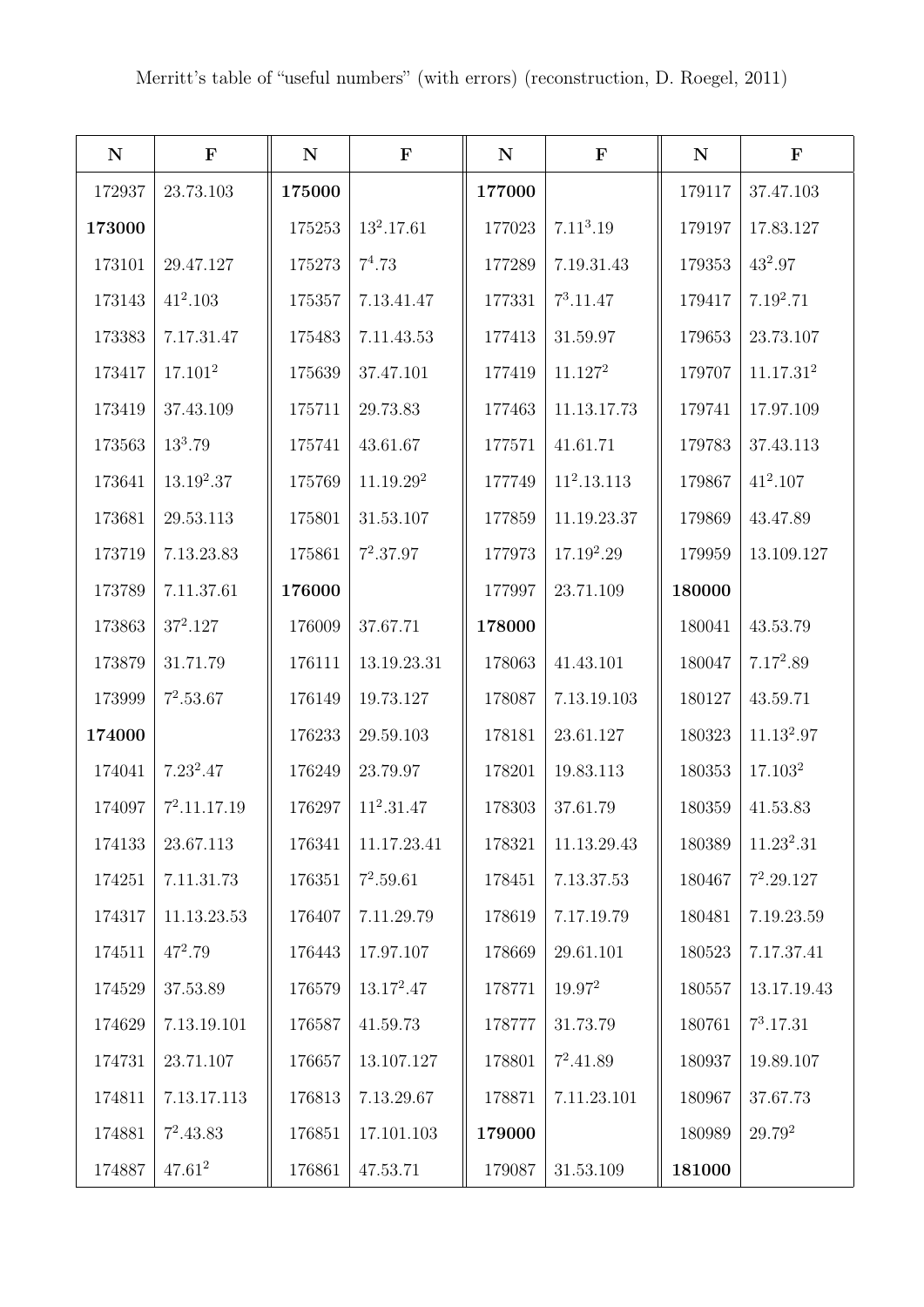| ${\bf N}$ | $\mathbf F$          | ${\bf N}$ | $\mathbf F$   | ${\bf N}$ | $\mathbf F$           | $\mathbf N$ | $\mathbf F$             |
|-----------|----------------------|-----------|---------------|-----------|-----------------------|-------------|-------------------------|
| 181189    | 37.59.83             | 183113    | $7^2.37.101$  | 185339    | 7.11.29.83            | 187369      | 7.13.29.71              |
| 181279    | 7.19.29.47           | 183251    | 29.71.89      | 185659    | 31.53.113             | 187523      | $7^2.43.89$             |
| 181337    | $13^2.29.37$         | 183347    | $47^2.83$     | 185791    | 47.59.67              | 187561      | $11.17^2.59$            |
| 181447    | $7^3.23^2$           | 183379    | 7.17.23.67    | 185801    | 7.11.19.127           | 187663      | 7.17.19.83              |
| 181589    | 41.43.103            | 183427    | 31.61.97      | 185861    | 13.17.29 <sup>2</sup> | 187759      | 11.13 <sup>2</sup> .101 |
| 181621    | $11^2.19.79$         | 183517    | 23.79.101     | 185977    | $11^2.29.53$          | 187829      | 31.73.83                |
| 181753    | 11.13.31.41          | 183557    | $11^2.37.41$  | 186000    |                       | 187891      | 11.19.29.31             |
| 181781    | $17^3.37$            | 183719    | 17.101.107    | 186073    | 37.47.107             | 188000      |                         |
| 181843    | 47.53.73             | 183799    | $7^2.11^2.31$ | 186143    | 19.97.101             | 188071      | 13.17.23.37             |
| 181937    | $7^2.47.79$          | 183911    | 7.13.43.47    | 186233    | 43.61.71              | 188203      | $53^2.67$               |
| 182000    |                      | 184000    |               | 186263    | 7.11.41.59            | 188309      | 11.17.19.53             |
| 182039    | 11.13.19.67          | 184049    | $41.67^2$     | 186277    | 7.13.23.89            | 188387      | 31.59.103               |
| 182077    | 7.19.37 <sup>2</sup> | 184093    | $7^2.13.17^2$ | 186337    | 17.97.113             | 188413      | 29.73.89                |
| 182183    | $23.89^{2}$          | 184319    | 19.89.109     | 186461    | $11^2.23.67$          | 188461      | 7.13.19.109             |
| 182207    | 29.61.103            | 184387    | $7^2.53.71$   | 186499    | 29.59.109             | 188471      | 29.67.97                |
| 182329    | $7^2.61^2$           | 184471    | $7.19^2.73$   | 186517    | $37.71^2$             | 188573      | 7.11.31.79              |
| 182351    | $13^3.83$            | 184493    | $53.59^{2}$   | 186563    | 13.113.127            | 188641      | 41.43.107               |
| 182413    | 7.11.23.103          | 184529    | 23.71.113     | 186599    | 7.19.23.61            | 188993      | $7^3.19.29$             |
| 182497    | $7.29^2.31$          | 184667    | 7.23.31.37    | 186637    | $11.19^2.47$          | 189000      |                         |
| 182573    | 41.61.73             | 184729    | 31.59.101     | 186739    | $7^2.37.103$          | 189007      | 7.13.31.67              |
| 182683    | 31.71.83             | 184853    | 31.67.89      | 186749    | $43^2.101$            | 189157      | 43.53.83                |
| 182689    | $13^2.23.47$         | 184877    | $7^5.11$      | 186919    | 41.47.97              | 189283      | 29.61.107               |
| 182819    | $7^3.13.41$          | 184943    | 11.17.23.43   | 187000    |                       | 189329      | 7.17.37.43              |
| 182903    | 7.17.29.53           | 185000    |               | 187151    | 23.79.103             | 189449      | $13^2.19.59$            |
| 183000    |                      | 185003    | 7.13.19.107   | 187153    | 17.101.109            | 189497      | 7.11.23.107             |
| 183011    | 23.73.109            | 185039    | 31.47.127     | 187187    | $7.11^2.13.17$        | 189551      | 37.47.109               |
| 183073    | $11^2.17.89$         | 185173    | 23.83.97      | 187331    | 37.61.83              | 189581      | $7^2.53.73$             |
| 183077    | 29.59.107            | 185201    | 43.59.73      | 187357    | 17.103.107            | 189679      | $7^4.79$                |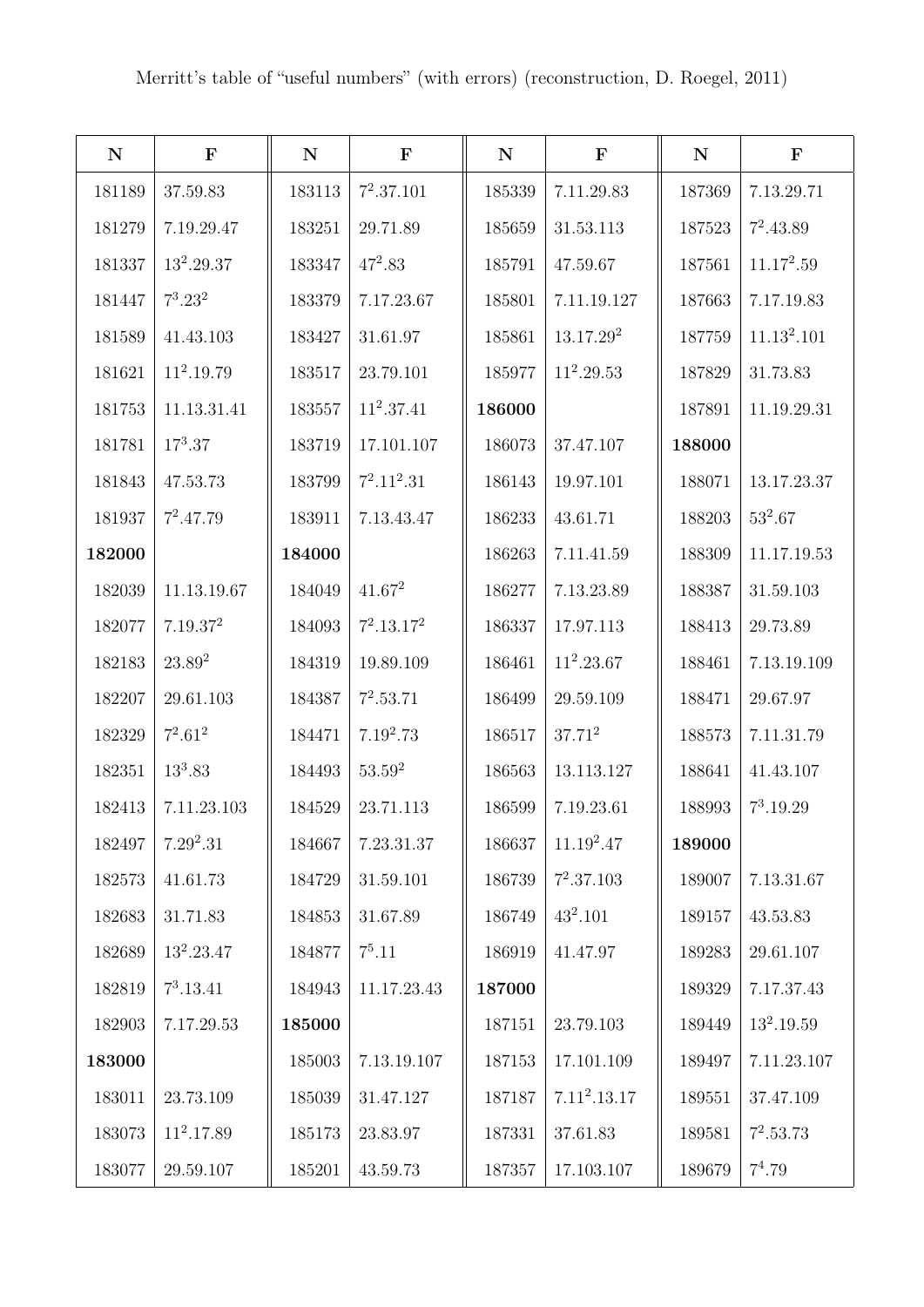| ${\bf N}$ | $\mathbf F$             | ${\bf N}$ | $\mathbf F$         | ${\bf N}$ | $\mathbf F$           | ${\bf N}$ | $\mathbf F$  |
|-----------|-------------------------|-----------|---------------------|-----------|-----------------------|-----------|--------------|
| 189727    | 23.73.113               | 192000    |                     | 194000    |                       | 196231    | $7.17^2.97$  |
| 189829    | 19.97.103               | 192049    | 11.13.17.79         | 194021    | 17.101.113            | 196243    | 29.67.101    |
| 189953    | $41^2.113$              | 192089    | 47.61.67            | 194051    | 11.13.23.59           | 196259    | $7.23^2.53$  |
| 190000    |                         | 192151    | 17.89.127           | 194287    | 37.59.89              | 196469    | 7.13.17.127  |
| 190153    | 29.79.83                | 192167    | 41.43.109           | 194327    | 7.17.23.71            | 196507    | 37.47.113    |
| 190217    | 37.53.97                | 192413    | $13.19^2.41$        | 194419    | 23.79.107             | 196601    | $47^2.89$    |
| 190247    | $17.19^2.31$            | 192491    | $13^2.17.67$        | 194579    | $7^2.11.19^2$         | 196627    | 23.83.103    |
| 190333    | $11^4.13$               | 192511    | $11^2.37.43$        | 194627    | 41.47.101             | 196789    | 47.53.79     |
| 190447    | $43^2.103$              | 192577    | 7.11.41.61          | 194633    | 17.107 <sup>2</sup>   | 196883    | 47.59.71     |
| 190463    | $7^2.13^2.23$           | 192647    | 7.13.29.73          | 194773    | 31.61.103             | 197000    |              |
| 190619    | 11.13.31.43             | 192659    | 37.41.127           | 194873    | $7^2.41.97$           | 197087    | 11.19.23.41  |
| 190627    | 19.79.127               | 192763    | $17^2.23.29$        | 194909    | 11.13.29.47           | 197173    | $37.73^{2}$  |
| 190747    | 53.59.61                | 192809    | 23.83.101           | 195000    |                       | 197201    | 19.97.107    |
| 190817    | $11^2.19.83$            | 192821    | 29.61.109           | 195037    | 41.67.71              | 197213    | $53.61^2$    |
| 190859    | 17.103.109              | 192907    | 11.13.19.71         | 195083    | 7.29.31 <sup>2</sup>  | 197353    | 13.17.19.47  |
| 190883    | 7.11.37.67              | 192913    | $7^2.31.127$        | 195199    | 29.53.127             | 197579    | 41.61.79     |
| 190969    | $19^2.23^2$             | 193000    |                     | 195349    | 7.11.43.59            | 197593    | $11^2.23.71$ |
| 190991    | 31.61.101               | 193027    | $43.67^2$           | 195377    | 7.13.19.113           | 197657    | 19.101.103   |
| 191000    |                         | 193039    | 7.11.23.109         | 195517    | 7.17.31.53            | 197743    | 7.13.41.53   |
| 191083    | 19.89.113               | 193343    | 29.59.113           | 195533    | $13^3.89$             | 197843    | $43^2.107$   |
| 191101    | 41.59.79                | 193397    | 41.53.89            | 195703    | 31.59.107             | 197863    | 17.103.113   |
| 191149    | $7^2.47.83$             | 193471    | $31.79^2$           | 195707    | 23.67.127             | 198000    |              |
| 191429    | 7.23.29.41              | 193697    | $7^2.59.67$         | 195767    | 11.13.37 <sup>2</sup> | 198053    | 23.79.109    |
| 191477    | 11.13 <sup>2</sup> .103 | 193781    | 7.19.31.47          | 195841    | 37.67.79              | 198061    | 37.53.101    |
| 191479    | 43.61.73                | 193819    | 19.101 <sup>2</sup> | 195871    | $13^2.19.61$          | 198121    | 7.11.31.83   |
| 191737    | $7^3.13.43$             | 193843    | $13^2.31.37$        | 195889    | 31.71.89              | 198271    | 17.107.109   |
| 191771    | 37.71.73                | 193919    | $11.17^2.61$        | 196000    |                       | 198341    | 11.13.19.73  |
| 191807    | 7.11.47.53              | 193991    | $7^2.37.107$        | 196037    | 43.47.97              | 198481    | 41.47.103    |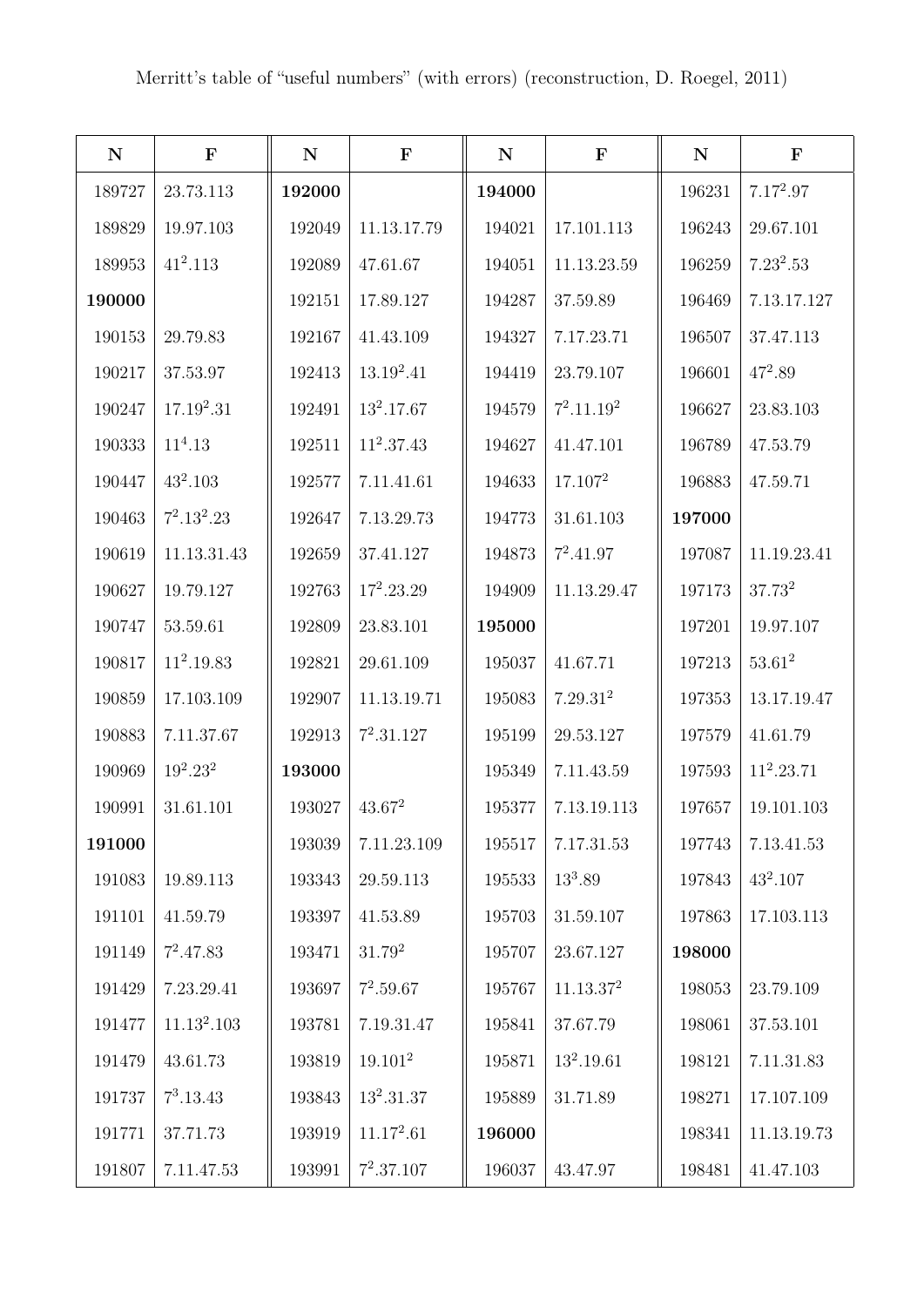| N      | $\mathbf F$  | N      | ${\bf F}$               | $\mathbf N$ | $\mathbf F$   | N      | F                 |
|--------|--------------|--------|-------------------------|-------------|---------------|--------|-------------------|
| 198559 | 23.89.97     | 198913 | 11.13 <sup>2</sup> .107 | 199433      | $13.23^2.29$  | 199781 | $29.83^2$         |
| 198653 | 7.13.37.59   | 199000 |                         | 199439      | $53^2.71$     | 199801 | 7.17.23.73        |
| 198679 | 13.17.29.31  | 199121 | $13.17^2.53$            | 199529      | $11^2.17.97$  | 199897 | 29.61.113         |
| 198737 | 7.11.29.89   | 199219 | 41.43.113               | 199633      | $7.19^2.79$   | 199927 | 7.13 <sup>4</sup> |
| 198803 | $11^2.31.53$ | 199283 | $7^4.83$                | 199723      | 29.71.97      | 199969 | $7^3.11.53$       |
| 198911 | $19^3.29$    | 199361 | 31.59.109               | 199771      | $11^2.13.127$ | 200000 |                   |

Merritt's table of "useful numbers" (with errors) (reconstruction, D. Roegel, 2011)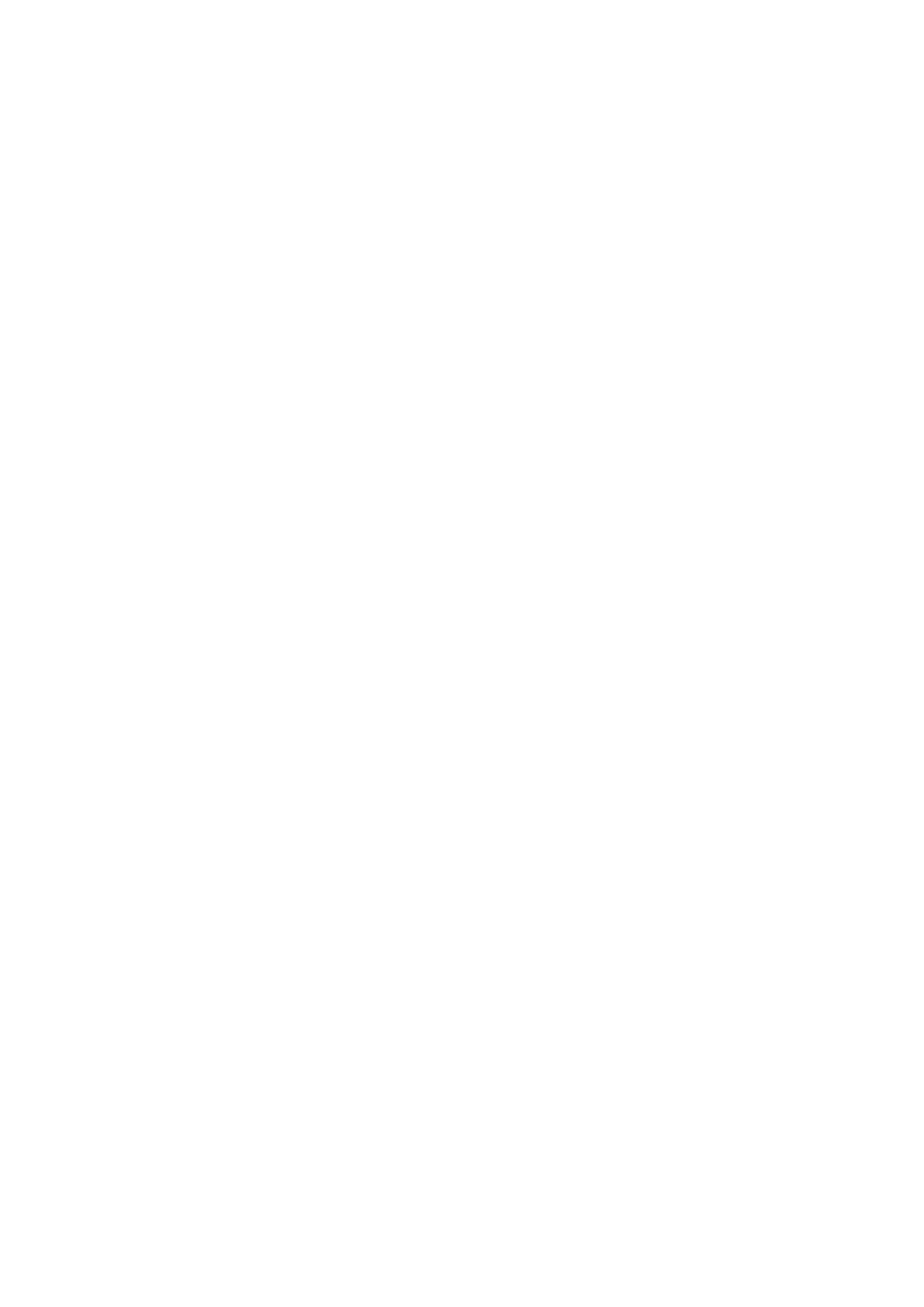## The table of useful numbers

(correct version)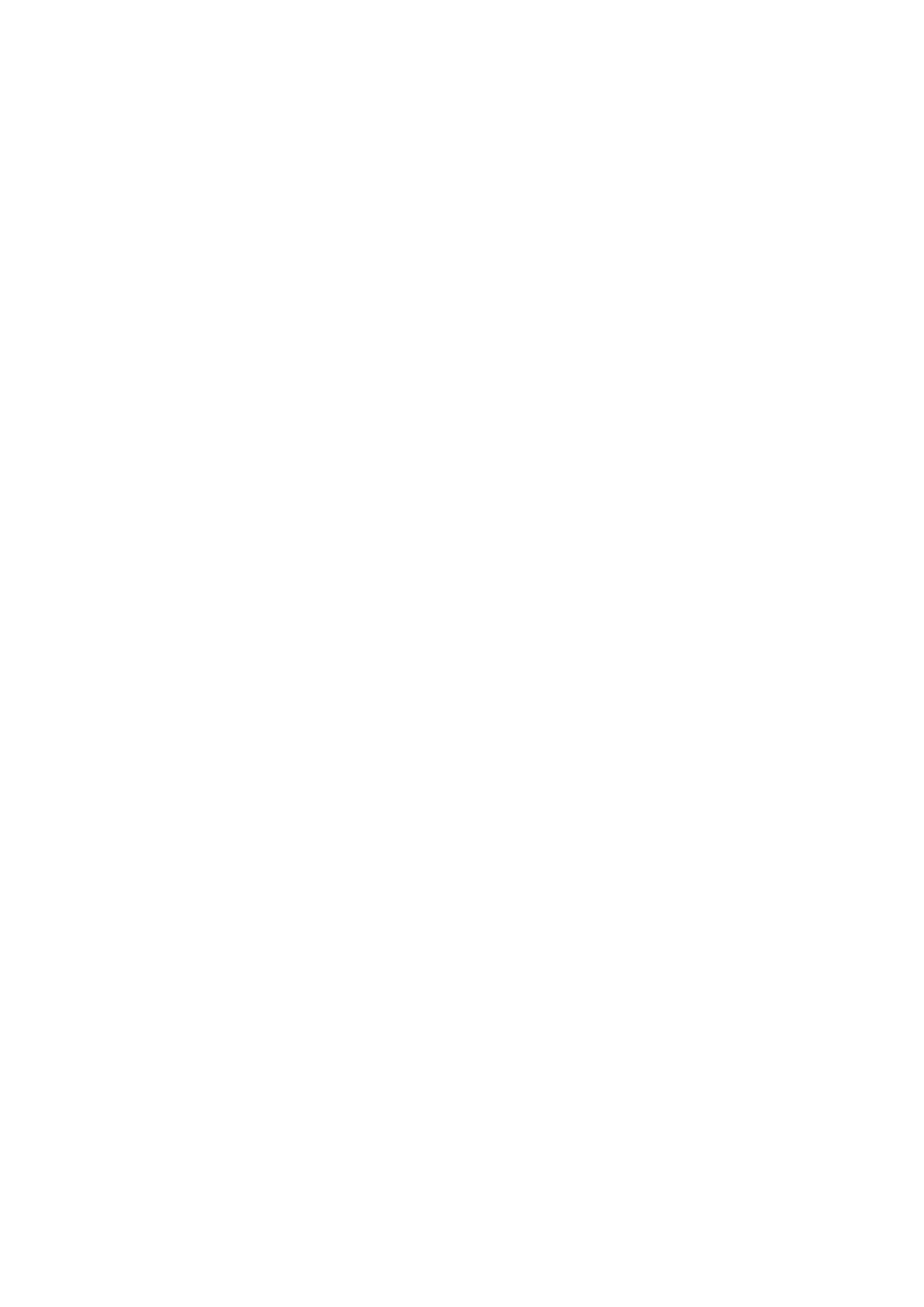| Merritt's table of "useful numbers" (correct) (reconstruction, D. Roegel, 2011) |  |  |  |  |
|---------------------------------------------------------------------------------|--|--|--|--|
|---------------------------------------------------------------------------------|--|--|--|--|

| ${\bf N}$      | $\mathbf F$ | ${\bf N}$ | $\mathbf F$     | ${\bf N}$ | $\mathbf F$     | ${\bf N}$ | $\mathbf F$     |
|----------------|-------------|-----------|-----------------|-----------|-----------------|-----------|-----------------|
| $\overline{7}$ | Prime       | $67\,$    | Prime           | 127       | Prime           | 301       | 7.43            |
| 11             | $, ,$       | $71\,$    | $, \,$          | 133       | $7.19\,$        | $319\,$   | $11.29\,$       |
| $13\,$         | $, \,$      | 73        | $, ,$           | 143       | $11.13\,$       | $323\,$   | 17.19           |
| 17             | , ,         | $77\,$    | 7.11            | 161       | 7.23            | 329       | 7.47            |
| 19             | $, \,$      | $79\,$    | Prime           | 169       | 13 <sup>2</sup> | $341\,$   | $11.31\,$       |
| $23\,$         | , ,         | 83        | $, \,$          | 187       | 11.17           | 343       | $7^3$           |
| $29\,$         | $, \,$      | 89        | $, \,$          | $203\,$   | 7.29            | $361\,$   | 19 <sup>2</sup> |
| 31             | $, \,$      | 91        | $7.13\,$        | 209       | $11.19\,$       | 371       | 7.53            |
| $37\,$         | $, \,$      | $97\,$    | Prime           | 217       | $7.31\,$        | $377\,$   | $13.29\,$       |
| 41             | $, \,$      | $101\,$   | $, \,$          | 221       | 13.17           | $391\,$   | 17.23           |
| 43             | $, \,$      | 103       | ,,              | 247       | 13.19           | 403       | 13.31           |
| $47\,$         | $, \,$      | $107\,$   | $, \,$          | 253       | 11.23           | 407       | $11.37\,$       |
| 49             | $7^2$       | 109       | ,,              | $259\,$   | $7.37\,$        | 413       | 7.59            |
| $53\,$         | Prime       | 113       | $, \,$          | $287\,$   | 7.41            | $427\,$   | 7.61            |
| 59             | $, \,$      | 119       | 7.17            | $289\,$   | $17^{2}$        | 437       | $19.23\,$       |
| $61\,$         | $, \,$      | 121       | 11 <sup>2</sup> | 299       | 13.23           | 451       | $11.41\,$       |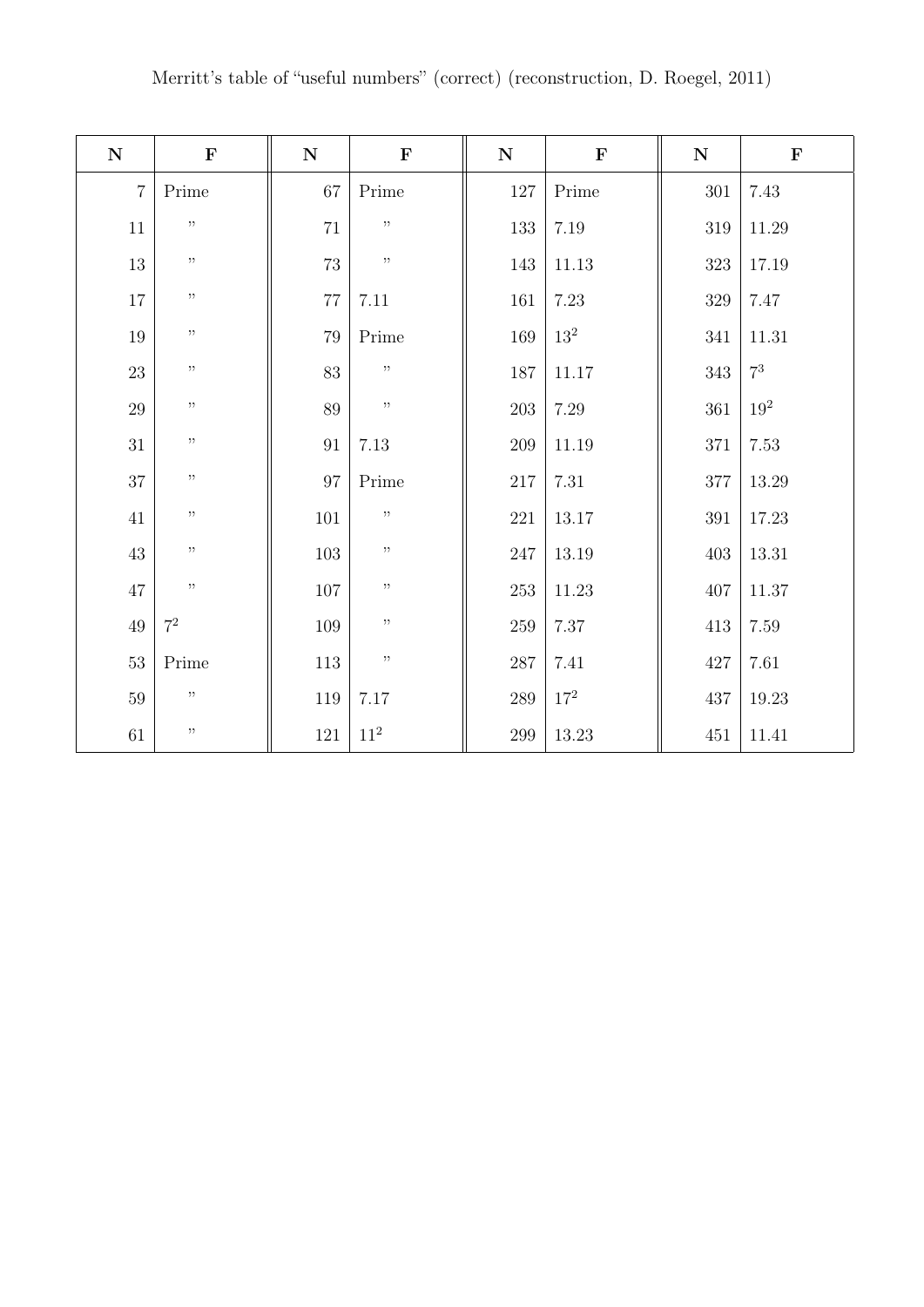| ${\bf N}$ | $\mathbf F$ | ${\bf N}$ | $\mathbf F$ | ${\bf N}$ | $\mathbf F$       | ${\bf N}$ | $\mathbf F$     |
|-----------|-------------|-----------|-------------|-----------|-------------------|-----------|-----------------|
| 469       | 7.67        | 707       | 7.101       | 943       | 23.41             | 1219      | 23.53           |
| 473       | 11.43       | 713       | 23.31       | 949       | 13.73             | 1241      | 17.73           |
| 481       | 13.37       | 721       | 7.103       | 961       | $31^2\,$          | 1243      | 11.113          |
| 493       | 17.29       | 731       | 17.43       | 979       | 11.89             | 1247      | 29.43           |
| 497       | 7.71        | 737       | 11.67       | 989       | 23.43             | 1261      | 13.97           |
| 511       | 7.73        | 749       | 7.107       | 1000      |                   | 1271      | 31.41           |
| 517       | 11.47       | 763       | 7.109       | 1001      | 7.11.13           | 1273      | 19.67           |
| 527       | 17.31       | 767       | 13.59       | 1003      | 17.59             | 1309      | 7.11.17         |
| 529       | $23^{2}$    | 779       | 19.41       | 1007      | 19.53             | 1313      | 13.101          |
| 533       | 13.41       | 781       | 11.71       | 1027      | 13.79             | 1331      | 11 <sup>3</sup> |
| 539       | $7^2.11$    | 791       | 7.113       | 1037      | 17.61             | 1333      | 31.43           |
| 551       | 19.29       | 793       | 13.61       | 1067      | 11.97             | 1339      | 13.103          |
| 553       | 7.79        | 799       | 17.47       | 1073      | 29.37             | 1343      | 17.79           |
| 559       | 13.43       | 803       | 11.73       | 1079      | 13.83             | 1349      | 19.71           |
| 581       | 7.83        | 817       | 19.43       | 1081      | 23.47             | 1357      | 23.59           |
| 583       | 11.53       | 833       | $7^2.17$    | 1111      | 11.101            | 1363      | 29.47           |
| 589       | 19.31       | 841       | $29^2\,$    | 1121      | 19.59             | 1369      | $37^2\,$        |
| 611       | 13.47       | 847       | $7.11^{2}$  | 1127      | $7^2.23$          | 1387      | 19.73           |
| 623       | 7.89        | 851       | 23.37       | 1133      | 11.103            | 1391      | 13.107          |
| 629       | 17.37       | 869       | 11.79       | 1139      | 17.67             | 1397      | 11.127          |
| 637       | $7^2.13$    | 871       | 13.67       | 1147      | 31.37             | 1403      | 23.61           |
| 649       | $11.59\,$   | 889       | 7.127       | 1157      | 13.89             | 1411      | 17.83           |
| 667       | 23.29       | 893       | 19.47       | 1159      | 19.61             | 1417      | 13.109          |
| 671       | 11.61       | 899       | 29.31       | 1177      | 11.107            | 1421      | $7^2.29$        |
| 679       | 7.97        | 901       | 17.53       | 1183      | 7.13 <sup>2</sup> | 1457      | 31.47           |
| 689       | 13.53       | 913       | 11.83       | 1189      | 29.41             | 1463      | 7.11.19         |
| 697       | 17.41       | 923       | 13.71       | 1199      | 11.109            | 1469      | 13.113          |
| 703       | 19.37       | 931       | $7^2.19$    | 1207      | 17.71             | 1501      | 19.79           |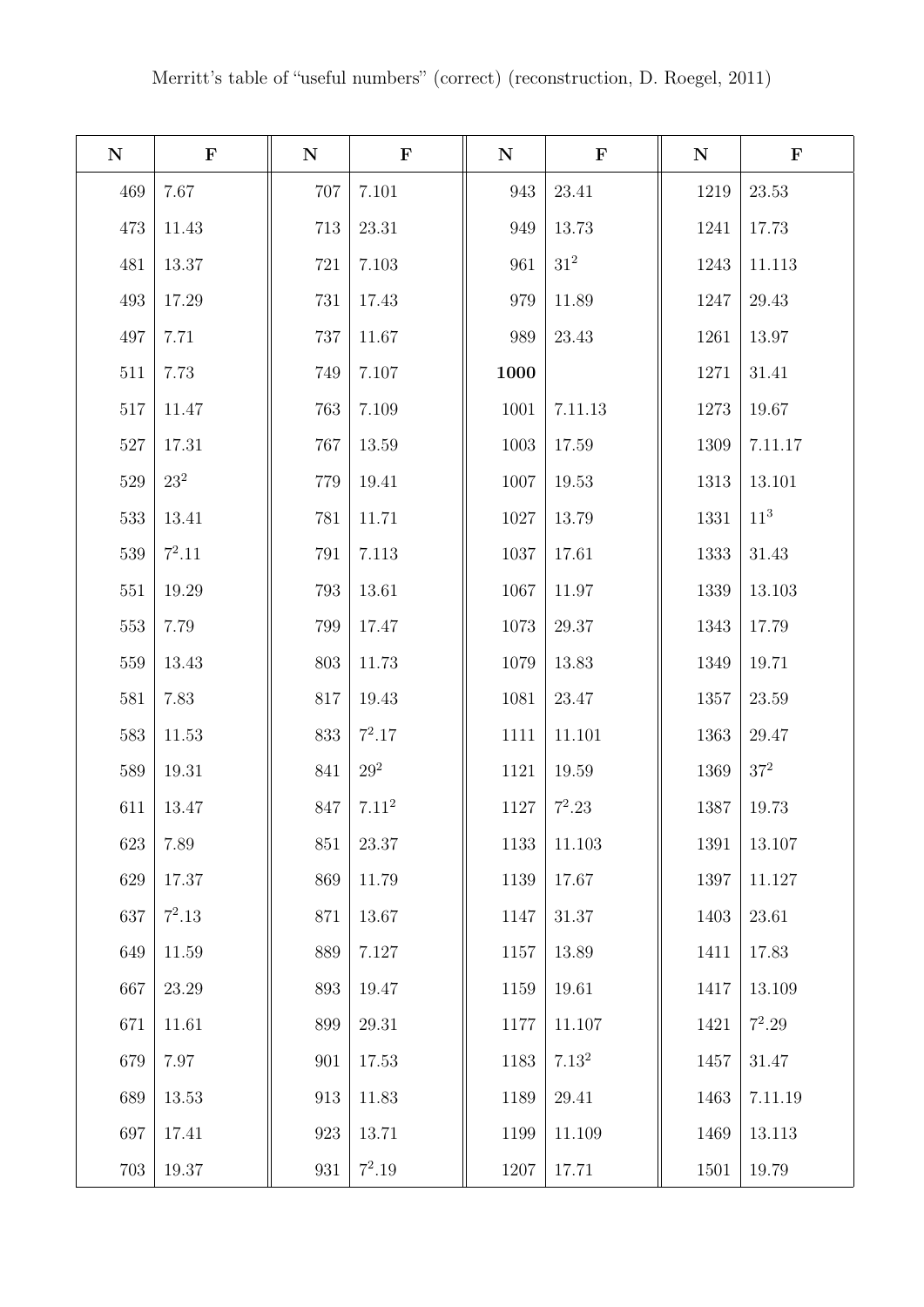| ${\bf N}$ | $\mathbf F$ | ${\bf N}$ | $\mathbf F$     | ${\bf N}$ | $\mathbf F$     | $\mathbf N$ | $\mathbf F$ |
|-----------|-------------|-----------|-----------------|-----------|-----------------|-------------|-------------|
| 1513      | 17.89       | 1843      | 19.97           | 2183      | 37.59           | 2537        | $43.59\,$   |
| 1517      | 37.41       | 1849      | $43^2$          | 2197      | 13 <sup>3</sup> | 2573        | 31.83       |
| 1519      | $7^2.31$    | 1853      | 17.109          | 2201      | 31.71           | 2581        | 29.89       |
| 1537      | $29.53\,$   | 1859      | $11.13^{\rm 2}$ | 2209      | $47^{2}$        | 2597        | $7^2.53$    |
| 1541      | 23.67       | 1891      | 31.61           | 2231      | 23.97           | 2599        | 23.113      |
| 1547      | 7.13.17     | 1909      | 23.83           | 2233      | 7.11.29         | 2623        | 43.61       |
| 1573      | $11^2.13$   | 1919      | 19.101          | 2257      | 37.61           | 2627        | 37.71       |
| 1577      | 19.83       | 1921      | 17.113          | 2261      | 7.17.19         | 2639        | 7.13.29     |
| 1591      | 37.43       | 1927      | 41.47           | 2263      | 31.73           | 2701        | 37.73       |
| 1633      | 23.71       | 1943      | 29.67           | 2279      | 43.53           | 2717        | 11.13.19    |
| 1643      | 31.53       | 1957      | 19.103          | 2291      | 29.79           | 2737        | 7.17.23     |
| 1649      | 17.97       | 1961      | $37.53\,$       | 2299      | $11^2.19$       | 2747        | 41.67       |
| 1651      | 13.127      | 2000      |                 | 2303      | $7^2.47$        | 2759        | 31.89       |
| 1679      | 23.73       | 2009      | $7^2.41$        | 2323      | 23.101          | 2773        | 47.59       |
| 1681      | $41^{2}$    | 2021      | 43.47           | 2369      | 23.103          | 2783        | $11^2.23$   |
| 1691      | 19.89       | 2023      | $7.17^{2}$      | 2387      | 7.11.31         | 2809        | $53^2$      |
| 1711      | $29.59\,$   | 2033      | 19.107          | 2401      | 7 <sup>4</sup>  | 2813        | 29.97       |
| 1717      | 17.101      | 2047      | 23.89           | 2407      | 29.83           | 2821        | 7.13.31     |
| 1729      | 7.13.19     | 2057      | $11^2.17$       | 2413      | 19.127          | 2849        | 7.11.37     |
| 1739      | 37.47       | 2059      | 29.71           | 2419      | 41.59           | 2867        | 47.61       |
| 1751      | 17.103      | 2071      | 19.109          | 2431      | 11.13.17        | 2873        | $13^2.17$   |
| 1763      | 41.43       | 2077      | 31.67           | 2449      | 31.79           | 2881        | 43.67       |
| 1769      | 29.61       | 2093      | 7.13.23         | 2461      | 23.107          | 2891        | $7^2.59$    |
| 1771      | 7.11.23     | 2107      | $7^2.43$        | 2479      | 37.67           | 2911        | 41.71       |
| 1813      | $7^2.37$    | 2117      | 29.73           | 2491      | 47.53           | 2921        | 23.127      |
| 1817      | 23.79       | 2147      | 19.113          | 2501      | 41.61           | 2923        | 37.79       |
| 1819      | 17.107      | 2159      | 17.127          | 2507      | 23.109          | 2929        | 29.101      |
| 1829      | 31.59       | 2173      | 41.53           | 2527      | $7.19^2$        | 2987        | 29.103      |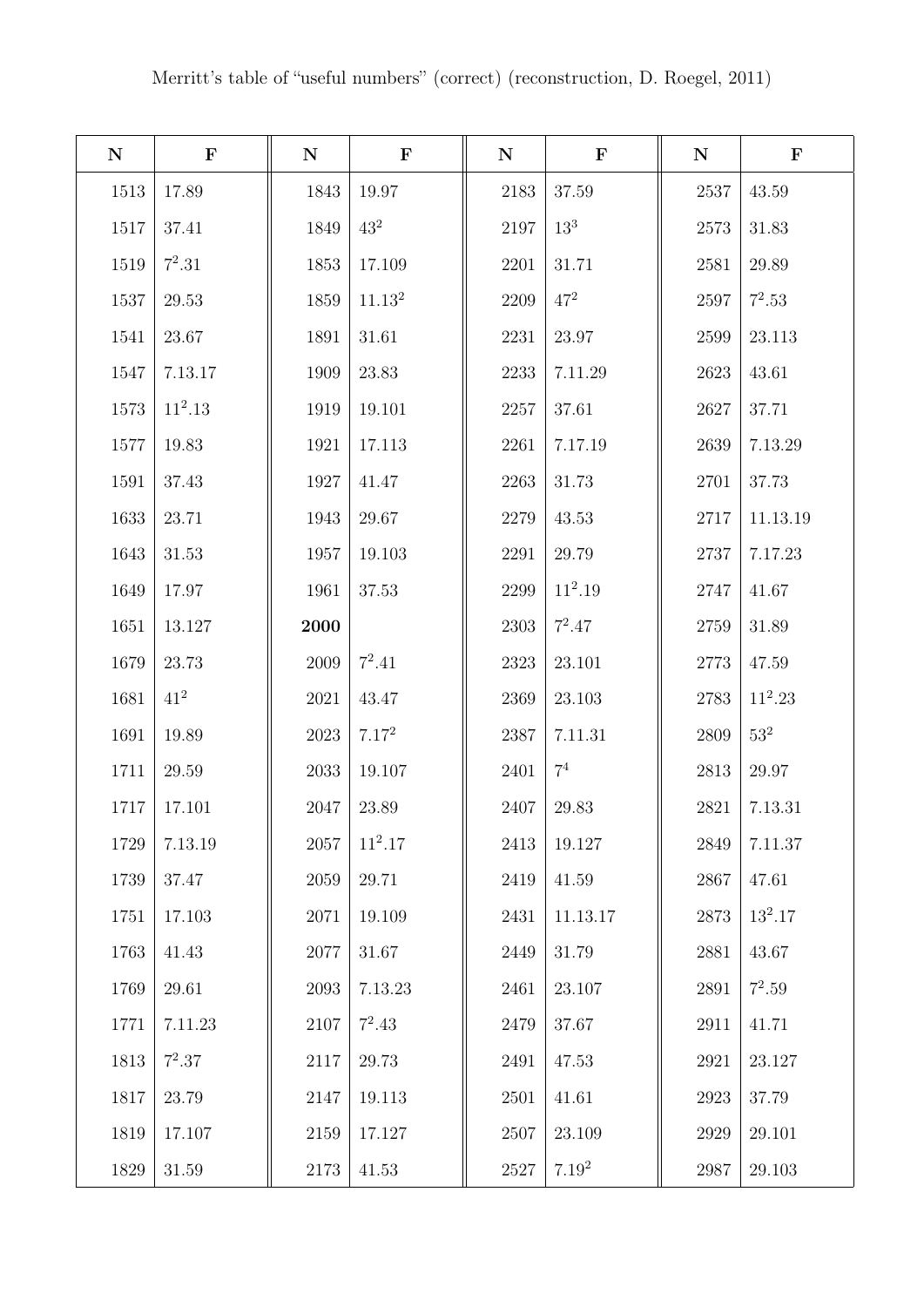| ${\bf N}$ | $\mathbf F$        | ${\bf N}$ | $\mathbf F$ | ${\bf N}$ | $\mathbf F$        | ${\bf N}$ | $\mathbf F$        |
|-----------|--------------------|-----------|-------------|-----------|--------------------|-----------|--------------------|
| 2989      | $7^2.61$           | 3397      | 43.79       | 3827      | 43.89              | 4301      | 11.17.23           |
| 2993      | 41.73              | 3403      | 41.83       | 3857      | 7.19.29            | 4307      | 59.73              |
| 3000      |                    | 3431      | 47.73       | 3869      | 53.73              | 4331      | 61.71              |
| 3007      | 31.97              | 3451      | 7.17.29     | 3871      | $7^2.79$           | 4343      | 43.101             |
| $3053\,$  | 43.71              | 3479      | $7^2.71$    | 3887      | $13^2.23$          | 4361      | $7^2.89$           |
| 3059      | 7.19.23            | 3481      | $59^2\,$    | 3901      | 47.83              | 4387      | 41.107             |
| 3071      | 37.83              | 3503      | 31.113      | 3913      | 7.13.43            | 4399      | 53.83              |
| 3103      | 29.107             | 3509      | $11^2.29$   | 3937      | 31.127             | 4403      | 7.17.37            |
| 3127      | 53.59              | 3551      | 53.67       | 3953      | 59.67              | 4429      | 43.103             |
| 3131      | 31.101             | $3553\,$  | 11.17.19    | 3959      | 37.107             | 4433      | 11.13.31           |
| 3139      | 43.73              | 3569      | 43.83       | 3971      | 11.19 <sup>2</sup> | 4453      | 61.73              |
| 3149      | 47.67              | 3577      | $7^2.73$    | 3977      | 41.97              | 4459      | $7^3.13$           |
| 3157      | 7.11.41            | 3589      | 37.97       | 4000      |                    | 4469      | 41.109             |
| 3161      | 29.109             | 3599      | 59.61       | 4033      | 37.109             | 4477      | $11^2.37$          |
| 3179      | 11.17 <sup>2</sup> | 3619      | 7.11.47     | 4067      | $7^2.83$           | 4489      | $67^2$             |
| 3193      | 31.103             | 3649      | 41.89       | 4081      | 7.11.53            | 4543      | 7.11.59            |
| 3211      | $13^2.19$          | 3683      | 29.127      | 4087      | 61.67              | 4559      | 47.97              |
| 3233      | 53.61              | 3689      | 7.17.31     | 4123      | 7.19.31            | 4601      | 43.107             |
| 3239      | 41.79              | 3703      | $7.23^2$    | 4141      | 41.101             | 4633      | 41.113             |
| 3277      | 29.113             | 3713      | 47.79       | 4147      | 11.13.29           | 4661      | 59.79              |
| 3283      | $7^2.67$           | 3721      | $61^2$      | 4171      | 43.97              | 4669      | 7.23.29            |
| 3289      | 11.13.23           | 3731      | 7.13.41     | 4181      | 37.113             | 4687      | 43.109             |
| 3293      | 37.89              | 3737      | 37.101      | 4183      | 47.89              | 4693      | 13.19 <sup>2</sup> |
| 3311      | 7.11.43            | $3751\,$  | $11^2.31$   | 4187      | 53.79              | 4697      | 7.11.61            |
| 3317      | 31.107             | 3757      | $13.17^2$   | 4189      | 59.71              | 4699      | 37.127             |
| 3337      | 47.71              | 3763      | 53.71       | 4199      | 13.17.19           | 4717      | 53.89              |
| 3367      | 7.13.37            | 3773      | $7^3.11$    | 4223      | 41.103             | 4747      | 47.101             |
| 3379      | 31.109             | 3811      | 37.103      | 4277      | 7.13.47            | 4753      | $7^2.97$           |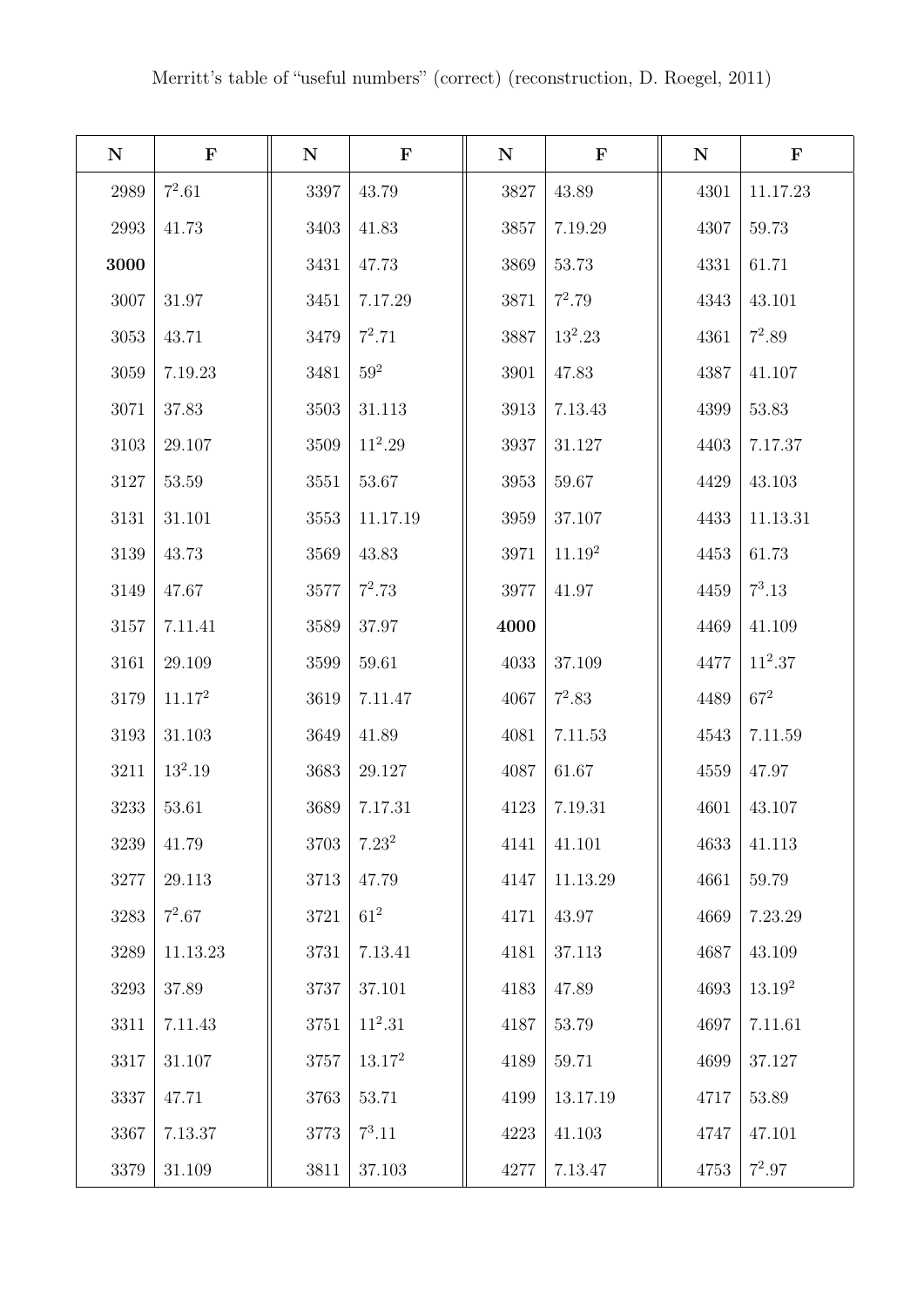| ${\bf N}$ | ${\bf F}$   | ${\bf N}$ | $\mathbf F$ | ${\bf N}$ | $\mathbf F$        | ${\bf N}$ | $\mathbf F$     |
|-----------|-------------|-----------|-------------|-----------|--------------------|-----------|-----------------|
| 4757      | 67.71       | 5239      | $13^2.31$   | 5767      | 73.79              | 6283      | 61.103          |
| 4807      | 11.19.23    | 5243      | $7^2.107$   | 5777      | 53.109             | 6293      | 7.29.31         |
| 4819      | 61.79       | 5251      | 59.89       | 5797      | 11.17.31           | 6307      | 7.17.53         |
| 4823      | $7.13.53\,$ | 5291      | 11.13.37    | 5819      | 11.23 <sup>2</sup> | 6313      | 59.107          |
| 4841      | 47.103      | 5293      | 67.79       | 5831      | $7^3.17$           | 6319      | 71.89           |
| 4859      | 43.113      | 5311      | 47.113      | 5863      | 11.13.41           | 6391      | 7.11.83         |
| 4879      | 7.17.41     | 5329      | $73^2$      | 5887      | 7.29 <sup>2</sup>  | 6409      | 13.17.29        |
| 4891      | 67.73       | 5341      | $7^2.109$   | 5893      | 71.83              | 6413      | $11^2.53$       |
| 4897      | 59.83       | 5353      | 53.101      | 5917      | 61.97              | 6431      | 59.109          |
| 4901      | $13^2.29$   | 5369      | 7.13.59     | 5929      | $7^2.11^2$         | 6461      | 7.13.71         |
| 4913      | $17^{3}$    | 5423      | 11.17.29    | 5957      | 7.23.37            | 6479      | 11.19.31        |
| 4921      | 7.19.37     | 5429      | 61.89       | 5959      | 59.101             | 6497      | 73.89           |
| 4949      | $7^2.101$   | 5453      | 7.19.41     | 5963      | 67.89              | 6499      | 67.97           |
| 4961      | $11^2.41$   | 5459      | 53.103      | 5969      | 47.127             | 6517      | $7^3.19$        |
| 4991      | 7.23.31     | 5461      | 43.127      | 5989      | 53.113             | 6527      | 61.107          |
| 5000      |             | 5467      | 7.11.71     | 6000      |                    | 6557      | 79.83           |
| 5029      | 47.107      | 5491      | $17^2.19$   | 6059      | 73.83              | 6601      | 7.23.41         |
| 5041      | $71^2$      | 5537      | $7^2.113$   | 6061      | 11.19.29           | 6643      | 7.13.73         |
| 5047      | $7^2.103$   | 5551      | 7.13.61     | 6077      | 59.103             | 6647      | $17^2.23$       |
| 5063      | 61.83       | 5561      | 67.83       | 6083      | 7.11.79            | 6649      | 61.109          |
| 5083      | 13.17.23    | 5593      | 7.17.47     | 6097      | 7.13.67            | 6667      | 59.113          |
| 5117      | 7.17.43     | 5609      | 71.79       | 6137      | $17.19^{2}$        | 6721      | 11.13.47        |
| 5123      | 47.109      | 5621      | 7.11.73     | 6149      | 11.13.43           | 6727      | $7.31^{2}$      |
| 5141      | 53.97       | 5671      | 53.107      | 6161      | 61.101             | 6731      | 53.127          |
| 5159      | 7.11.67     | 5681      | 13.19.23    | 6223      | $7^2.127$          | 6767      | 67.101          |
| 5183      | 71.73       | 5687      | $11^2.47$   | 6241      | $79^2$             | 6851      | 13.17.31        |
| 5203      | $11^2.43$   | 5719      | 7.19.43     | 6251      | 7.19.47            | 6853      | 7.11.89         |
| 5207      | 41.127      | 5723      | 59.97       | 6253      | $13^2.37$          | 6859      | 19 <sup>3</sup> |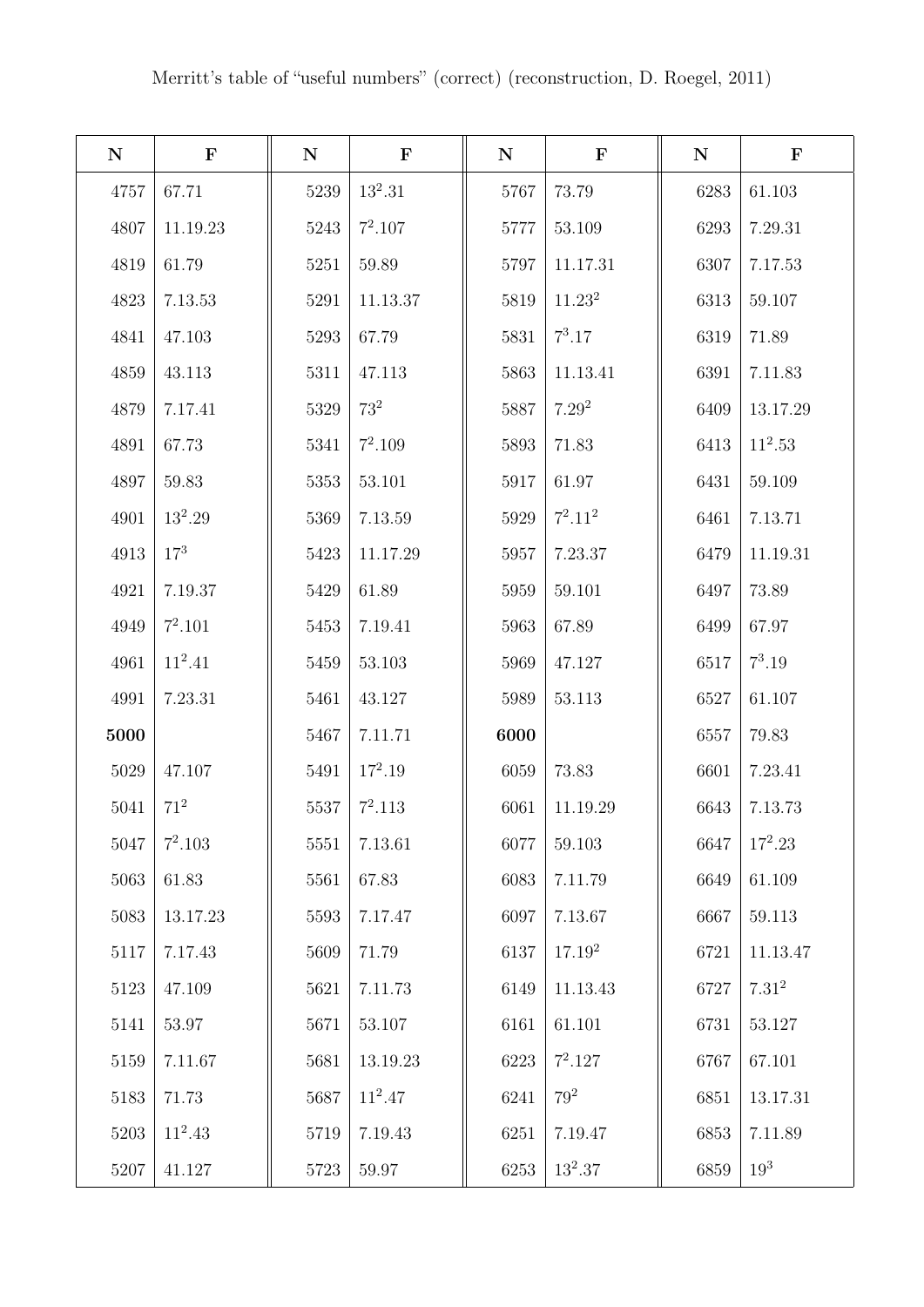| ${\bf N}$ | $\mathbf F$ | ${\bf N}$ | $\mathbf F$ | ${\bf N}$ | $\mathbf F$ | ${\bf N}$ | $\mathbf F$        |
|-----------|-------------|-----------|-------------|-----------|-------------|-----------|--------------------|
| 6877      | $13.23^{2}$ | 7469      | 7.11.97     | 8029      | 7.31.37     | 8701      | 7.11.113           |
| 6887      | 71.97       | 7493      | 59.127      | 8041      | 11.17.43    | 8723      | 11.13.61           |
| 6889      | $83^2$      | 7511      | 7.29.37     | 8051      | 83.97       | 8729      | 7.29.43            |
| 6893      | 61.113      | 7519      | 73.103      | 8099      | 7.13.89     | 8789      | 11.17.47           |
| 6901      | 67.103      | 7553      | 7.13.83     | 8107      | $11^2.67$   | 8827      | 7.13.97            |
| 6919      | 11.17.37    | 7567      | 7.23.47     | 8113      | 7.19.61     | 8833      | $11^2.73$          |
| 6923      | 7.23.43     | 7571      | 67.113      | 8137      | 79.103      | 8881      | 83.107             |
| 6929      | $13^2.41$   | 7579      | 11.13.53    | 8177      | 13.17.37    | 8897      | 7.31.41            |
| 7000      |             | 7597      | 71.107      | 8239      | 7.11.107    | 8911      | 7.19.67            |
| 7007      | $7^2.11.13$ | 7657      | 13.19.31    | 8249      | 73.113      | 8927      | 79.113             |
| 7021      | 7.17.59     | 7663      | 79.97       | 8281      | $7^2.13^2$  | 8957      | $13^2.53$          |
| 7031      | 79.89       | 7667      | 11.17.41    | 8303      | $19^2.23$   | 8959      | $17^2.31$          |
| 7049      | 7.19.53     | 7733      | 11.19.37    | 8323      | 7.29.41     | 8987      | 11.19.43           |
| 7081      | 73.97       | 7739      | 71.109      | 8381      | $17^2.29$   | 8989      | 89.101             |
| 7139      | $11^2.59$   | 7747      | 61.127      | 8383      | 83.101      | 8993      | 17.23 <sup>2</sup> |
| 7163      | 13.19.29    | 7777      | 7.11.101    | 8393      | 7.11.109    | 9000      |                    |
| 7169      | 67.107      | 7811      | 73.107      | 8437      | 11.13.59    | 9017      | 71.127             |
| 7171      | 71.101      | 7843      | 11.23.31    | 8449      | 7.17.71     | 9047      | 83.109             |
| 7189      | 7.13.79     | 7847      | 7.19.59     | 8453      | 79.107      | 9061      | 13.17.41           |
| 7259      | 7.17.61     | 7889      | $7^3.23$    | 8509      | 67.127      | 9139      | 13.19.37           |
| 7267      | $13^2.43$   | 7921      | $89^2$      | 8533      | 7.23.53     | 9163      | $7^2.11.17$        |
| 7303      | 67.109      | 7931      | 7.11.103    | 8549      | 83.103      | 9167      | 89.103             |
| 7313      | 71.103      | 7943      | $13^2.47$   | 8569      | 11.19.41    | 9191      | 7.13.101           |
| 7337      | 11.23.29    | 7957      | 73.109      | 8591      | $11^2.71$   | 9251      | 11.29 <sup>2</sup> |
| 7373      | 73.101      | 7973      | 7.17.67     | 8611      | 79.109      | 9269      | 13.23.31           |
| 7381      | $11^2.61$   | 7979      | 79.101      | 8633      | 89.97       | 9271      | 73.127             |
| 7387      | 83.89       | 8000      |             | 8671      | 13.23.29    | 9317      | $7.11^{3}$         |
| 7429      | 17.19.23    | 8023      | 71.113      | 8687      | 7.17.73     | 9331      | 7.31.43            |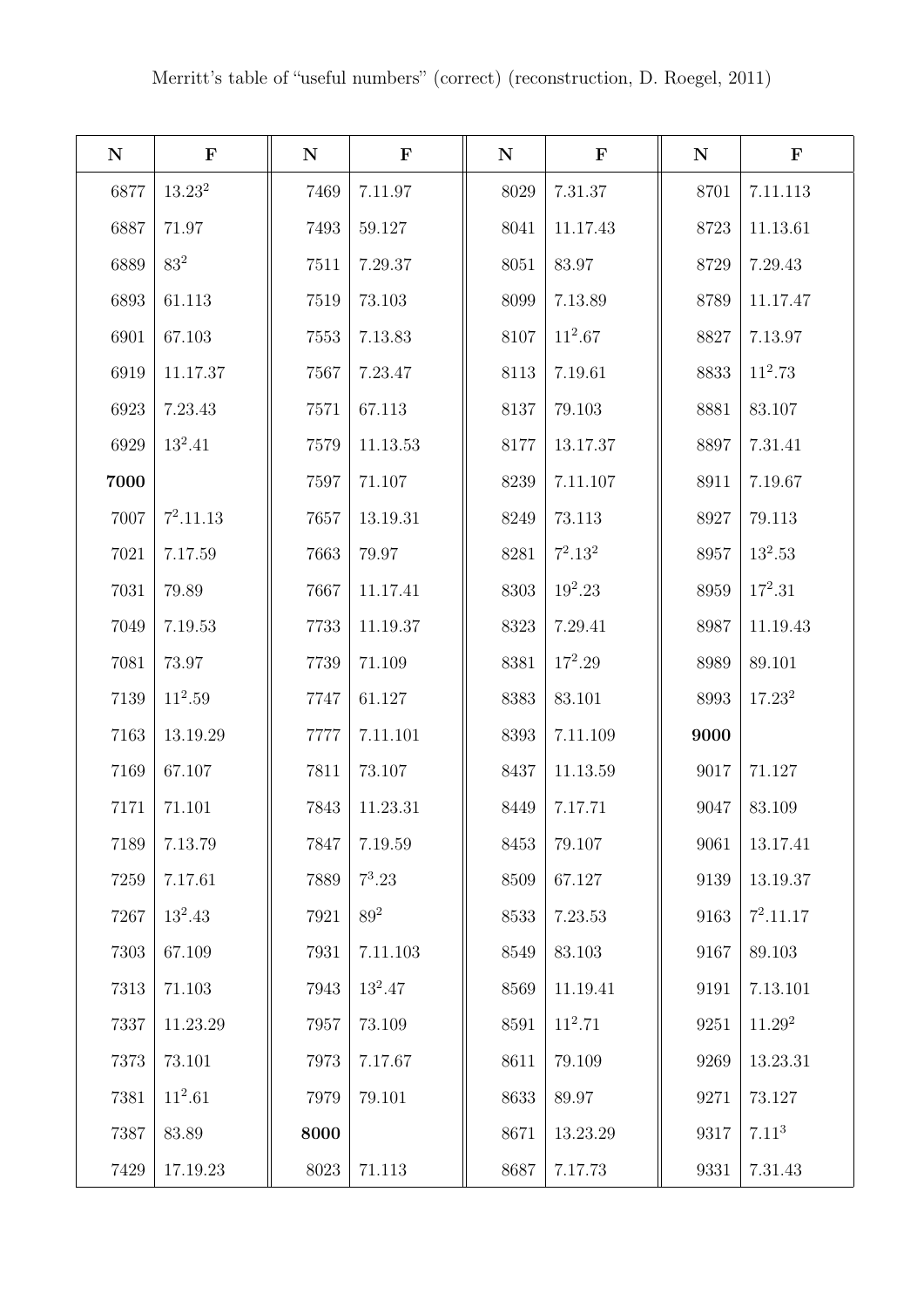| ${\bf N}$ | $\mathbf F$ | ${\bf N}$ | $\mathbf F$        | ${\bf N}$ | $\mathbf F$ | ${\bf N}$ | $\mathbf F$ |
|-----------|-------------|-----------|--------------------|-----------|-------------|-----------|-------------|
| 9361      | 11.23.37    | 10000     |                    | 10693     | $17^2.37$   | 11501     | 7.31.53     |
| 9367      | 17.19.29    | 10013     | 17.19.31           | 10759     | 7.29.53     | 11543     | 7.17.97     |
| 9373      | 7.13.103    | 10033     | 79.127             | 10769     | $11^2.89$   | 11557     | 7.13.127    |
| 9379      | 83.113      | 10043     | $11^2.83$          | 10787     | 7.23.67     | 11609     | 13.19.47    |
| 9401      | 7.17.79     | 10051     | 19.23 <sup>2</sup> | 10807     | 101.107     | 11639     | 103.113     |
| 9409      | $97^2$      | 10057     | 89.113             | 10829     | $7^2.13.17$ | 11663     | 107.109     |
| 9443      | 7.19.71     | 10127     | 13.19.41           | 10879     | 11.23.43    | 11687     | 13.29.31    |
| 9499      | 7.23.59     | 10153     | 11.13.71           | 10933     | $13.29^{2}$ | 11713     | 13.17.53    |
| 9503      | 13.17.43    | 10199     | 7.31.47            | 10961     | 97.113      | 11737     | $11^2.97$   |
| 9523      | 89.107      | 10201     | $101^2$            | 11000     |             | 11753     | 7.23.73     |
| 9541      | 7.29.47     | 10241     | $7^2.11.19$        | 11009     | 101.109     | 11767     | $7.41^{2}$  |
| 9559      | $11^2.79$   | 10283     | 7.13.113           | 11011     | $7.11^2.13$ | 11803     | 11.29.37    |
| 9581      | 11.13.67    | 10309     | $13^2.61$          | 11021     | 103.107     | 11837     | 7.19.89     |
| 9583      | $7.37^{2}$  | 10373     | 11.23.41           | 11033     | 11.17.59    | 11849     | $17^2.41$   |
| 9701      | 89.109      | 10379     | 97.107             | 11039     | 7.19.83     | 11869     | 11.13.83    |
| 9709      | 7.19.73     | 10387     | 13.17.47           | 11063     | 13.23.37    | 11881     | $109^2$     |
| 9737      | 7.13.107    | 10403     | 101.103            | 11077     | 11.19.53    | 11891     | 11.23.47    |
| 9779      | 7.11.127    | 10439     | 11.13.73           | 11137     | 7.37.43     | 11951     | 17.19.37    |
| 9797      | 97.101      | 10469     | $19^2.29$          | 11191     | $19^2.31$   | 11977     | 7.29.59     |
| 9821      | 7.23.61     | 10507     | 7.19.79            | 11227     | 103.109     | 11999     | $13^2.71$   |
| 9823      | 11.19.47    | 10541     | 83.127             | 11297     | 11.13.79    | 12000     |             |
| 9877      | 7.17.83     | 10571     | 11.31 <sup>2</sup> | 11303     | 89.127      | 12019     | 7.17.101    |
| 9889      | 11.29.31    | 10573     | 97.109             | 11323     | $13^2.67$   | 12091     | 107.113     |
| 9911      | 11.17.53    | 10591     | 7.17.89            | 11339     | 17.23.29    | 12103     | $7^2.13.19$ |
| 9919      | 7.13.109    | 10609     | $103^2$            | 11407     | 11.17.61    | 12121     | 17.23.31    |
| 9947      | $7^3.29$    | 10619     | 7.37.41            | 11413     | 101.113     | 12167     | $23^{3}$    |
| 9971      | $13^2.59$   | 10621     | 13.19.43           | 11431     | 7.23.71     | 12173     | 7.37.47     |
| 9991      | 97.103      | 10633     | $7^3.31$           | 11449     | $107^2$     | 12221     | $11^2.101$  |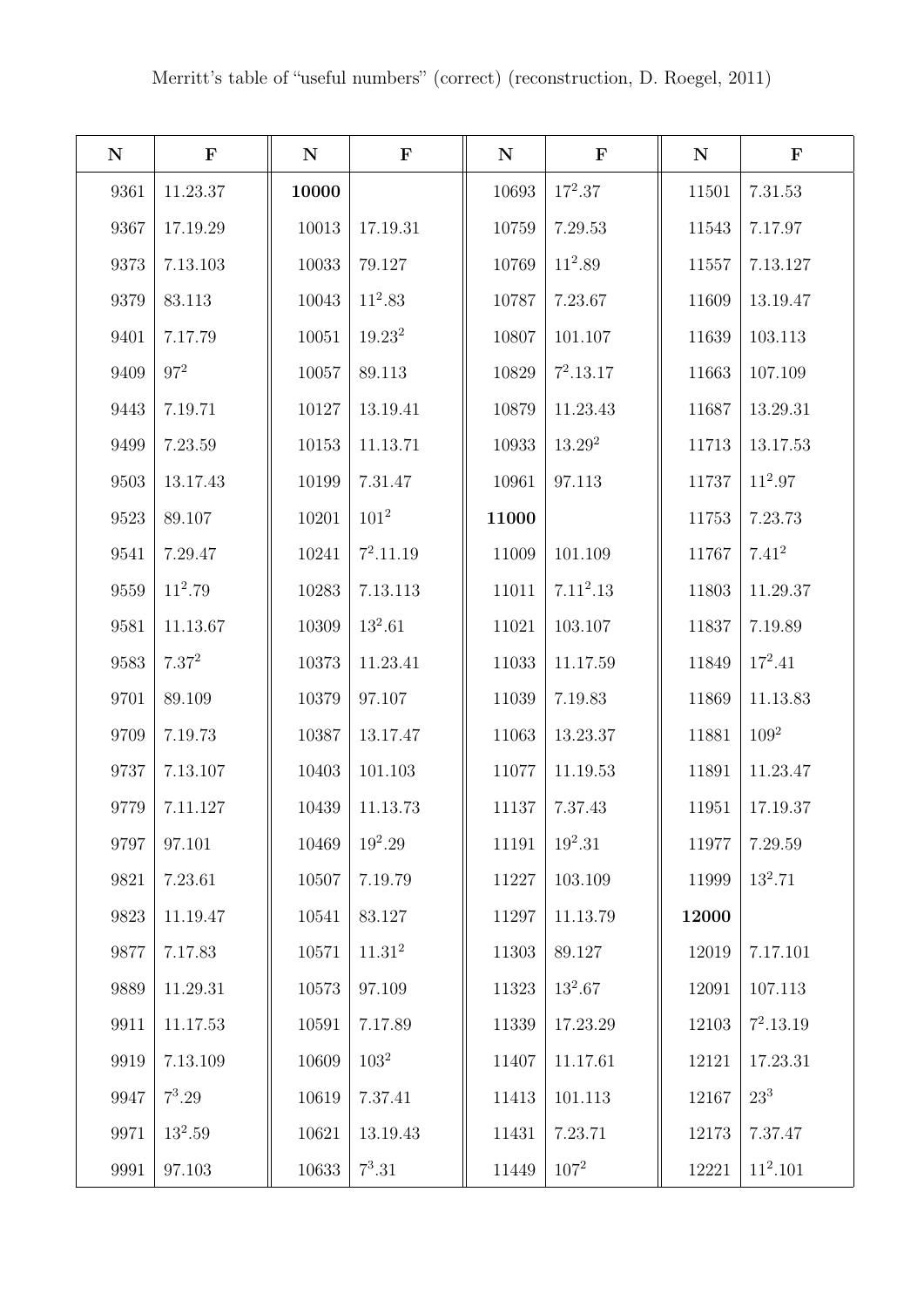| ${\bf N}$ | $\mathbf F$ | ${\bf N}$ | $\mathbf F$          | ${\bf N}$ | $\mathbf F$           | ${\bf N}$ | $\mathbf F$        |
|-----------|-------------|-----------|----------------------|-----------|-----------------------|-----------|--------------------|
| 12257     | 7.17.103    | 13000     |                      | 13871     | 11.13.97              | 14801     | $19^2.41$          |
| 12259     | 13.23.41    | 13013     | 7.11.13 <sup>2</sup> | 13889     | 17.19.43              | 14807     | 13.17.67           |
| 12317     | 109.113     | 13039     | 13.17.59             | 13949     | 13.29.37              | 14819     | 7.29.73            |
| 12319     | 97.127      | 13079     | 11.29.41             | 13981     | 11.31.41              | 14839     | 11.19.71           |
| 12331     | 11.19.59    | 13081     | 103.127              | 14000     |                       | 14911     | 13.31.37           |
| 12337     | $13^2.73$   | 13091     | 13.19.53             | 14003     | 11.19.67              | 14927     | 11.23.59           |
| 12341     | 7.41.43     | 13189     | $11^2.109$           | 14027     | $13^2.83$             | 14993     | 11.29.47           |
| 12383     | 7.29.61     | 13237     | 7.31.61              | 14053     | 13.23.47              | 15000     |                    |
| 12397     | $7^2.11.23$ | 13243     | 17.19.41             | 14063     | $7^3.41$              | 15029     | 7.19.113           |
| 12427     | $17^2.43$   | 13277     | 11.17.71             | 14147     | 7.43.47               | 15041     | $13^2.89$          |
| 12463     | $11^2.103$  | 13351     | $13^2.79$            | 14161     | $7^2.17^2$            | 15059     | 11.37 <sup>2</sup> |
| 12493     | $13.31^{2}$ | 13357     | $19^2.37$            | 14231     | 7.19.107              | 15067     | 13.19.61           |
| 12529     | 11.17.67    | 13363     | 7.23.83              | 14297     | 17.29 <sup>2</sup>    | 15113     | 7.17.127           |
| 12617     | 11.31.37    | 13409     | 11.23.53             | 14329     | 7.23.89               | 15181     | 17.19.47           |
| 12673     | 19.23.29    | 13433     | 7.19.101             | 14351     | 113.127               | 15211     | 7.41.53            |
| 12691     | $7^3.37$    | 13447     | 7.17.113             | 14399     | 7.11 <sup>2</sup> .17 | 15257     | 11.19.73           |
| 12719     | 7.23.79     | 13481     | 13.17.61             | 14413     | 7.29.71               | 15281     | 7.37.59            |
| 12727     | 11.13.89    | 13489     | 7.41.47              | 14443     | 11.13.101             | 15283     | 17.29.31           |
| 12733     | 7.17.107    | 13547     | 19.23.31             | 14467     | 17.23.37              | 15301     | 11.13.107          |
| 12749     | 11.19.61    | 13583     | $17^2.47$            | 14497     | 7.19.109              | 15317     | $17^2.53$          |
| 12769     | $113^2$     | 13589     | 107.127              | 14539     | 7.31.67               | 15341     | $23^2.29$          |
| 12803     | 7.31.59     | 13601     | 7.29.67              | 14573     | 13.19.59              | 15367     | $11^2.127$         |
| 12827     | 101.127     | 13651     | 11.17.73             | 14641     | 11 <sup>4</sup>       | 15379     | $7.13^{3}$         |
| 12857     | 13.23.43    | 13673     | $11^2.113$           | 14651     | $7^2.13.23$           | 15407     | 7.31.71            |
| 12901     | 7.19.97     | 13699     | 7.19.103             | 14663     | 11.31.43              | 15433     | 11.23.61           |
| 12943     | $7.43^{2}$  | 13717     | 11.29.43             | 14729     | 11.13.103             | 15457     | 13.29.41           |
| 12947     | $11^2.107$  | 13727     | 7.37.53              | 14749     | $7^3.43$              | 15463     | $7.47^{2}$         |
| 12971     | 7.17.109    | 13843     | 109.127              | 14773     | 11.17.79              | 15521     | 11.17.83           |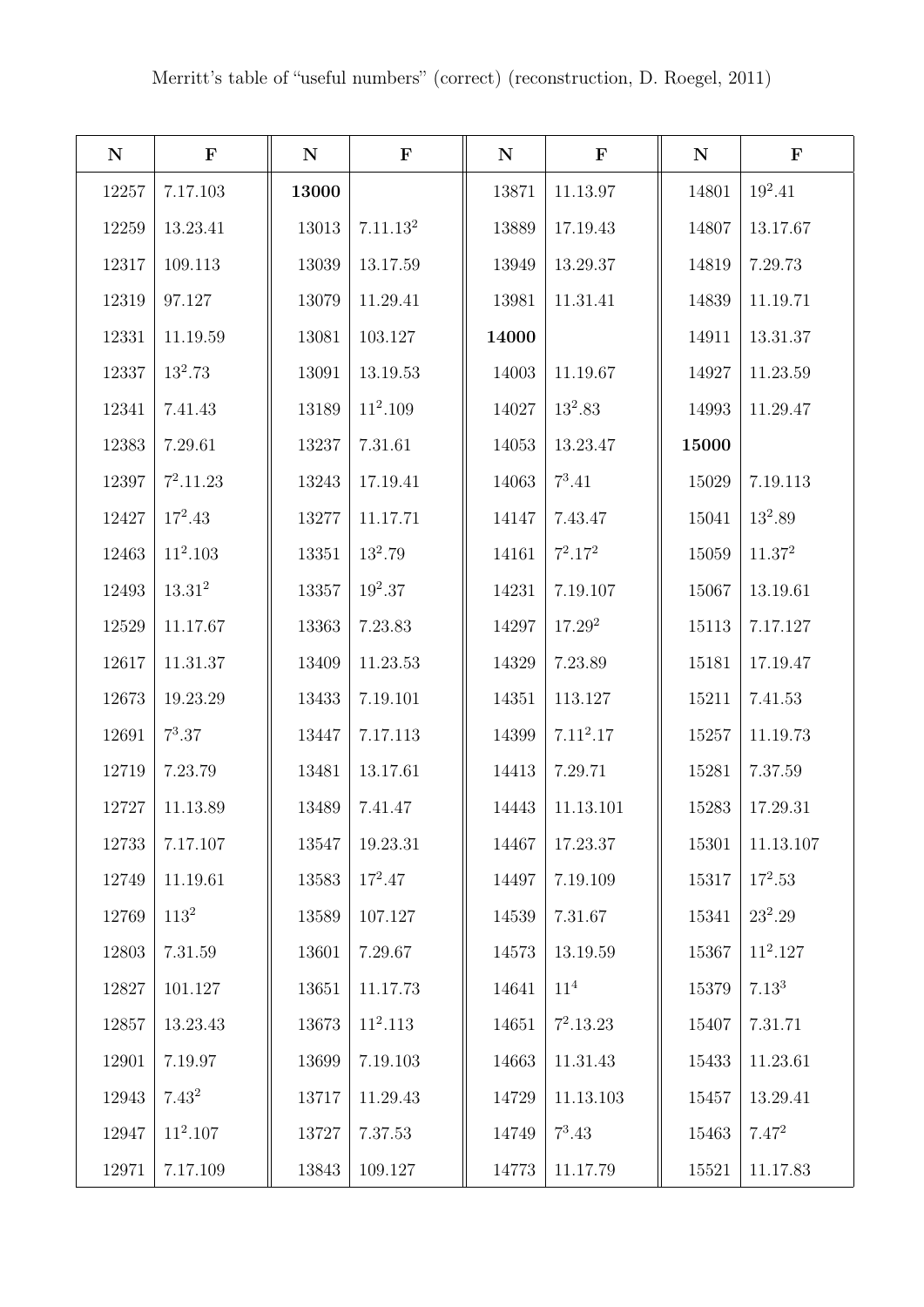| ${\bf N}$ | $\mathbf F$           | ${\bf N}$ | $\mathbf F$  | ${\bf N}$ | $\mathbf F$ | ${\bf N}$ | $\mathbf F$        |
|-----------|-----------------------|-----------|--------------|-----------|-------------|-----------|--------------------|
| 15523     | $19^2.43$             | 16549     | 13.19.67     | 17501     | 11.37.43    | 18389     | 7.37.71            |
| 15587     | 11.13.109             | 16583     | 7.23.103     | 17507     | 7.41.61     | 18421     | $13^2.109$         |
| 15617     | 7.23.97               | 16643     | 11.17.89     | 17537     | 13.19.71    | 18469     | 11.23.73           |
| 15631     | $7^2.11.29$           | 16687     | 11.37.41     | 17549     | 7.23.109    | 18473     | $7^2.13.29$        |
| 15691     | 13.17.71              | 16709     | $7^2.11.31$  | 17629     | $17^2.61$   | 18491     | $11.41^{2}$        |
| 15799     | 7.37.61               | 16807     | $\rm 7^5$    | 17641     | 13.23.59    | 18601     | 11.19.89           |
| 15827     | $7^2.17.19$           | 16813     | 17.23.43     | 17689     | $7^2.19^2$  | 18791     | 19.23.43           |
| 15841     | 7.31.73               | 16849     | 7.29.83      | 17719     | 13.29.47    | 18821     | 11.29.59           |
| 15847     | 13.23.53              | 16891     | 7.19.127     | 17759     | 7.43.59     | 18887     | 11.17.101          |
| 15953     | 7.43.53               | 16907     | 11.29.53     | 17797     | $13.37^2$   | 18907     | 7.37.73            |
| 15979     | $19.29^{2}$           | 16933     | 7.41.59      | 17917     | 19.23.41    | 18941     | 13.31.47           |
| 16000     |                       | 16951     | 11.23.67     | 17963     | 11.23.71    | 19000     |                    |
| 16027     | 11.31.47              | 16967     | $19^2.47$    | 18000     |             | 19019     | 7.11.13.19         |
| 16031     | 17.23.41              | 17000     |              | 18011     | 7.31.83     | 19057     | 17.19.59           |
| 16037     | 7.29.79               | 17017     | 7.11.13.17   | 18031     | 13.19.73    | 19097     | $13^2.113$         |
| 16093     | 7.11 <sup>2</sup> .19 | 17051     | $17^2.59$    | 18067     | 7.29.89     | 19129     | 11.37.47           |
| 16121     | $7^3.47$              | 17069     | $13^2.101\,$ | 18073     | 11.31.53    | 19133     | $19^2.53$          |
| 16129     | $127^2$               | 17081     | 19.29.31     | 18083     | $13^2.107$  | 19159     | $7^2.17.23$        |
| 16133     | 13.17.73              | 17119     | 17.19.53     | 18139     | 11.17.97    | 19229     | 7.41.67            |
| 16159     | 11.13.113             | 17143     | 7.31.79      | 18161     | 11.13.127   | 19261     | 11.17.103          |
| 16169     | 19.23.37              | 17227     | 7.23.107     | 18179     | $7^3.53$    | 19313     | 7.31.89            |
| 16211     | 13.29.43              | 17303     | $11^3.13$    | 18193     | 7.23.113    | 19343     | 23.29 <sup>2</sup> |
| 16261     | 7.23.101              | 17329     | 13.31.43     | 18239     | 13.23.61    | 19363     | $17^2.67$          |
| 16337     | $17.31^{2}$           | 17347     | 11.19.83     | 18241     | 17.29.37    | 19393     | 11.41.43           |
| 16393     | $13^2.97$             | 17353     | 7.37.67      | 18259     | $19.31^{2}$ | 19411     | 7.47.59            |
| 16399     | $23^2.31$             | 17407     | $13^2.103$   | 18343     | 13.17.83    | 19459     | 11.29.61           |
| 16511     | 11.19.79              | 17437     | 7.47.53      | 18361     | 7.43.61     | 19481     | $7.11^2.23$        |
| 16523     | 13.31.41              | 17459     | 13.17.79     | 18377     | 17.23.47    | 19499     | 17.31.37           |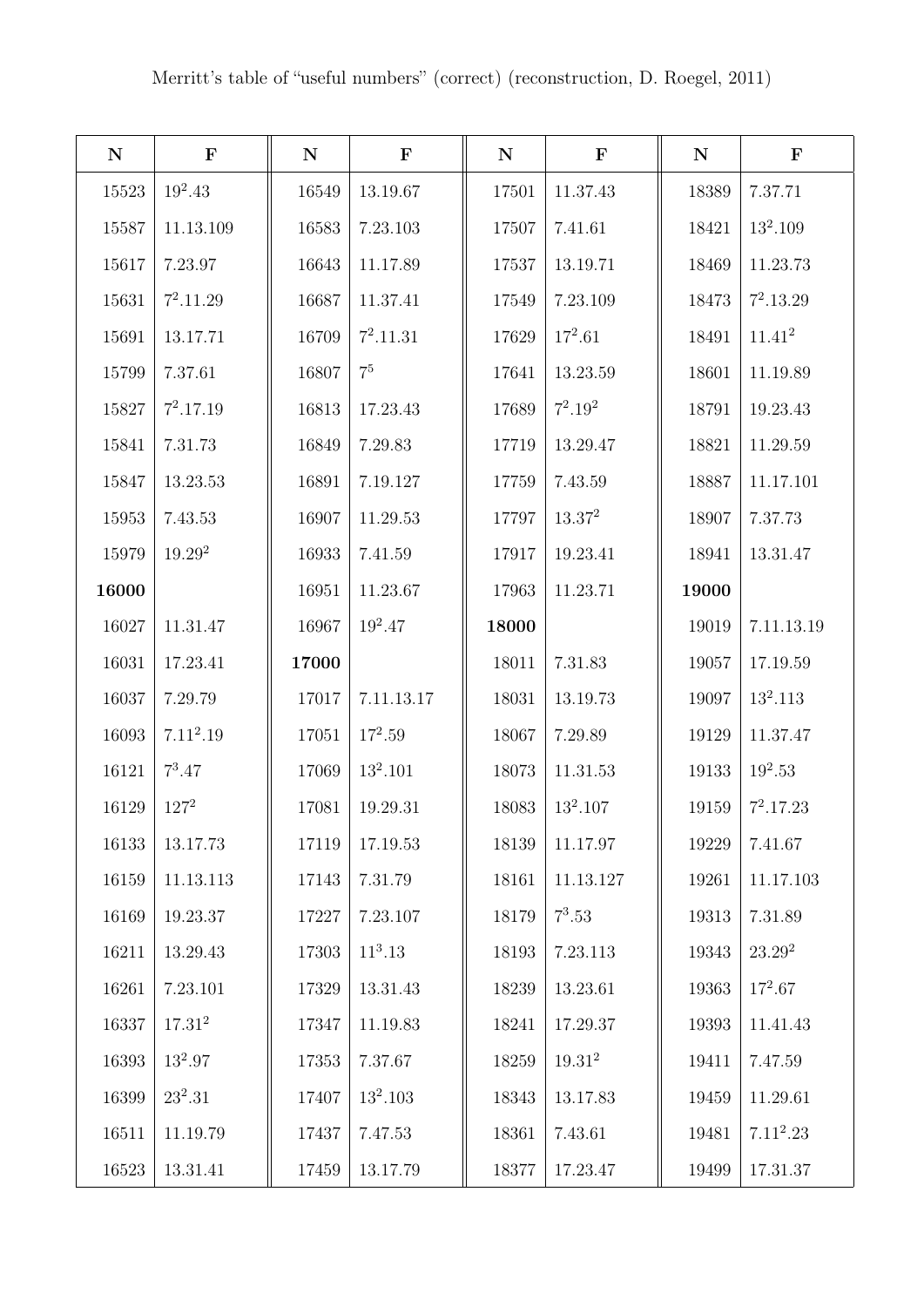| ${\bf N}$ | $\mathbf F$   | ${\bf N}$ | $\mathbf F$ | ${\bf N}$ | $\mathbf F$          | ${\bf N}$ | $\mathbf F$        |
|-----------|---------------|-----------|-------------|-----------|----------------------|-----------|--------------------|
| 19513     | 13.19.79      | 20501     | 13.19.83    | 21527     | 11.19.103            | 22607     | 13.37.47           |
| 19573     | $23^2.37$     | 20503     | 7.29.101    | 21571     | 11.37.53             | 22627     | $11^3.17$          |
| 19663     | $7.53^{2}$    | 20519     | $17^2.71$   | 21607     | 17.31.41             | 22631     | 7.53.61            |
| 19669     | 13.17.89      | 20539     | 19.23.47    | 21641     | 17.19.67             | 22649     | 11.29.71           |
| 19691     | 7.29.97       | 20677     | 23.29.31    | 21689     | $23^2.41$            | 22661     | 17.31.43           |
| 19703     | 17.19.61      | 20683     | 13.37.43    | 21721     | 7.29.107             | 22673     | 7.41.79            |
| 19721     | 13.37.41      | 20723     | 17.23.53    | 21793     | 19.31.37             | 22747     | $23^2.43$          |
| 19747     | $7^2.13.31$   | 20801     | 11.31.61    | 21827     | 13.23.73             | 22763     | 13.17.103          |
| 19943     | $7^2.11.37$   | 20909     | 7.29.103    | 21853     | $13.41^{2}$          | 22781     | 11.19.109          |
| 19981     | 13.29.53      | 20923     | $7^3.61$    | 21889     | 7.53.59              | 22831     | $17^2.79$          |
| 19987     | 11.23.79      | 20951     | 7.41.73     | 21917     | 7.31.101             | 22847     | 11.31.67           |
| 20000     |               | 20999     | 11.23.83    | 21973     | 7.43.73              | 22919     | 13.41.43           |
| 20009     | 11.17.107     | 21000     |             | 21983     | 13.19.89             | 22933     | 17.19.71           |
| 20033     | 13.23.67      | 21049     | 7.31.97     | 22000     |                      | 22939     | 7.29.113           |
| 20069     | 7.47.61       | 21097     | $17^2.73$   | 22021     | $19^2.61$            | 22981     | $7^3.67$           |
| 20111     | $7.13^{2}.17$ | 21109     | 11.19.101   | 22043     | 7.47.67              | 22997     | 13.29.61           |
| 20119     | 11.31.59      | 21131     | 11.17.113   | 22099     | $7^2.11.41$          | 23000     |                    |
| 20167     | 7.43.67       | 21197     | 11.41.47    | 22103     | $23.31^2$            | 23023     | 7.11.13.23         |
| 20213     | 17.29.41      | 21199     | 17.29.43    | 22127     | 7.29.109             | 23051     | 7.37.89            |
| 20237     | $7^3.59$      | 21229     | 13.23.71    | 22231     | 11.43.47             | 23069     | 17.23.59           |
| 20273     | 11.19.97      | 21299     | $19^2.59$   | 22243     | 13.29.59             | 23161     | 19.23.53           |
| 20339     | $11.43^2$     | 21359     | 13.31.53    | 22253     | 7.11.17 <sup>2</sup> | 23171     | 17.29.47           |
| 20377     | 7.41.71       | 21371     | 7.43.71     | 22321     | 13.17.101            | 23177     | $7^2.11.43$        |
| 20383     | 11.17.109     | 21373     | 11.29.67    | 22351     | 7.31.103             | 23219     | 7.31.107           |
| 20387     | 19.29.37      | 21413     | $7^2.19.23$ | 22363     | 11.19.107            | 23273     | 17.37 <sup>2</sup> |
| 20447     | 7.23.127      | 21437     | 13.17.97    | 22477     | $7.13^2.19$          | 23287     | 11.29.73           |
| 20449     | $11^2.13^2$   | 21463     | $13^2.127$  | $22517\,$ | 11.23.89             | 23359     | 7.47.71            |
| 20461     | 7.37.79       | 21497     | 7.37.83     | 22591     | 19.29.41             | 23569     | $7^2.13.37$        |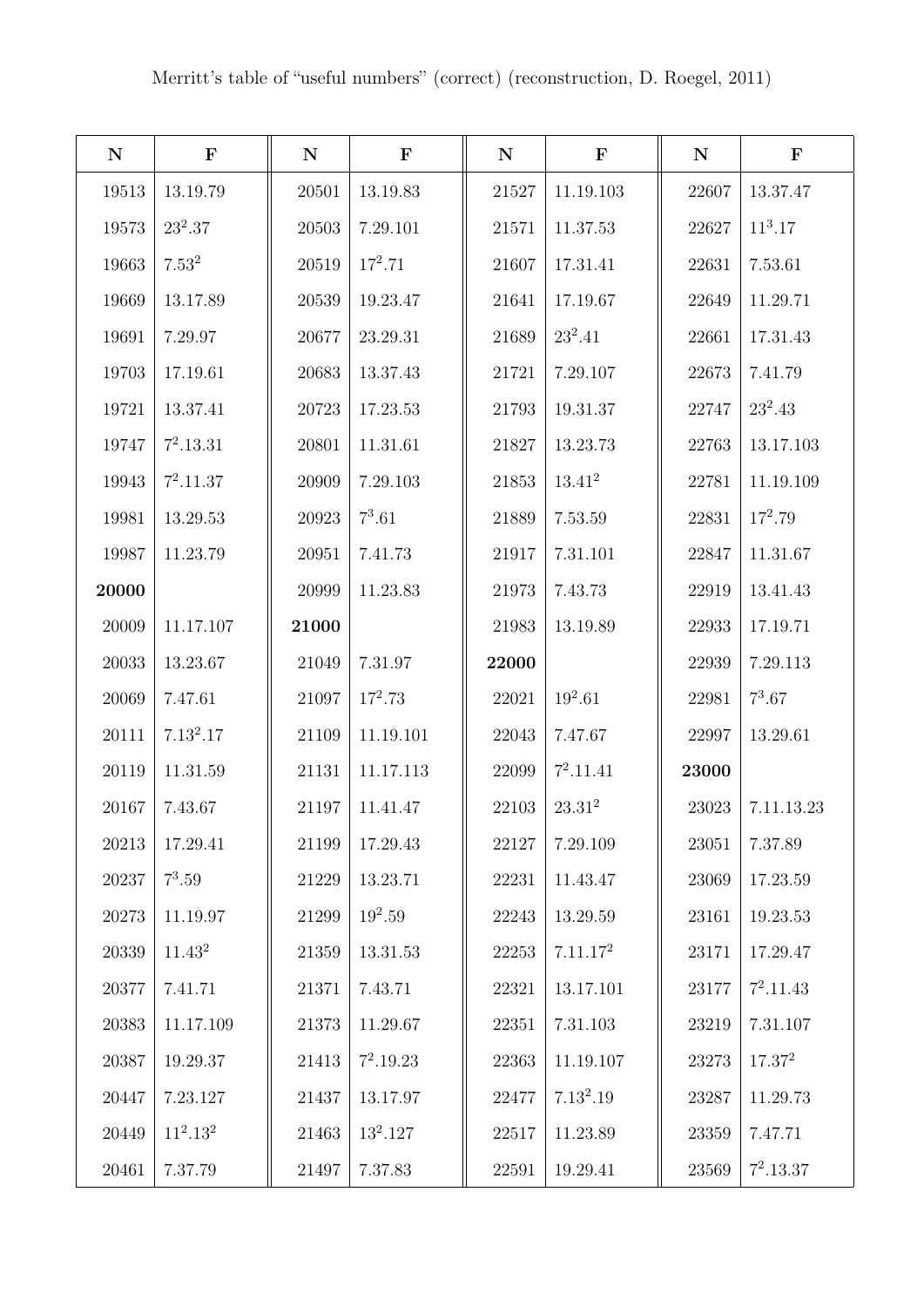| ${\bf N}$ | $\mathbf F$        | ${\bf N}$ | $\mathbf F$ | ${\bf N}$ | $\mathbf F$          | ${\bf N}$ | $\mathbf F$  |
|-----------|--------------------|-----------|-------------|-----------|----------------------|-----------|--------------|
| 23579     | 17.19.73           | 24521     | 7.31.113    | 25517     | 17.19.79             | 26429     | 13.19.107    |
| 23617     | 11.19.113          | 24541     | 11.23.97    | 25543     | 7.41.89              | 26477     | 11.29.83     |
| 23621     | 13.23.79           | 24563     | $7.11^2.29$ | 25553     | 11.23.101            | 26543     | 11.19.127    |
| 23647     | 13.17.107          | 24583     | 13.31.61    | 25631     | $19^2.71$            | 26609     | 11.41.59     |
| 23653     | 7.31.109           | 24679     | 23.29.37    | 25721     | $17^2.89$            | 26611     | 13.23.89     |
| 23693     | 19.29.43           | 24769     | 17.31.47    | 25781     | 7.29.127             | 26657     | 19.23.61     |
| 23749     | 11.17.127          | 24817     | 13.23.83    | 25783     | 19.23.59             | 26677     | 7.37.103     |
| 23777     | 13.31.59           | 24827     | 11.37.61    | 25789     | 17.37.41             | 26741     | $11^2.13.17$ |
| 23779     | 7.43.79            | 24857     | 7.53.67     | 25823     | $7^2.17.31$          | 26767     | 13.29.71     |
| 23821     | 7.41.83            | 24863     | $23^2.47$   | 25897     | 19.29.47             | 26789     | 7.43.89      |
| 23851     | 17.23.61           | 24871     | 7.11.17.19  | 25921     | $7^2.23^2$           | 26809     | 17.19.83     |
| 23903     | 11.41.53           | 24893     | 11.31.73    | 25991     | 7.47.79              | 26923     | 13.19.109    |
| 23959     | 13.19.97           | 24947     | 13.19.101   | 26000     |                      | 26939     | 11.31.79     |
| 23987     | $17^2.83$          | 24973     | 13.17.113   | 26011     | 19.37 <sup>2</sup>   | 26999     | $7^2.19.29$  |
| 24000     |                    | 24983     | 7.43.83     | 26047     | $7.61^2$             | 27000     |              |
| 24013     | 11.37.59           | 25000     |             | 26059     | 11.23.103            | 27001     | 13.31.67     |
| 24017     | 7.47.73            | 25039     | $7^3.73$    | 26071     | $29^2.31$            | 27047     | 17.37.43     |
| 24037     | $13.43^2$          | 25051     | 13.41.47    | 26117     | $7^2.13.41$          | 27071     | 11.23.107    |
| 24089     | 13.17.109          | 25069     | 11.43.53    | 26129     | 17.29.53             | 27083     | 7.53.73      |
| 24149     | 19.31.41           | 25123     | 7.37.97     | 26159     | 7.37.101             | 27097     | $7^3.79$     |
| 24157     | $7^2.17.29$        | 25193     | 7.59.61     | 26197     | 17.23.67             | 27209     | $7.13^2.23$  |
| 24167     | 11.13 <sup>3</sup> | 25201     | 11.29.79    | 26257     | $7.11^2.31$          | 27269     | 11.37.67     |
| 24187     | $19^2.67$          | 25259     | 13.29.67    | 26273     | 13.43.47             | 27307     | 7.47.83      |
| 24211     | 11.31.71           | 25289     | $11^3.19$   | 26299     | 7.13.17 <sup>2</sup> | 27347     | 23.29.41     |
| 24299     | $11.47^2$          | 25327     | 19.31.43    | 26341     | 7.53.71              | 27391     | $7^2.13.43$  |
| 24353     | $7^3.71$           | 25333     | $7^2.11.47$ | 26353     | $19^2.73$            | 27401     | 11.47.53     |
| 24367     | $7.59^{2}$         | 25441     | 13.19.103   | 26381     | 23.31.37             | 27511     | 11.41.61     |
| 24389     | $29^{3}$           | 25493     | 13.37.53    | 26411     | $7^4.11$             | 27521     | 13.29.73     |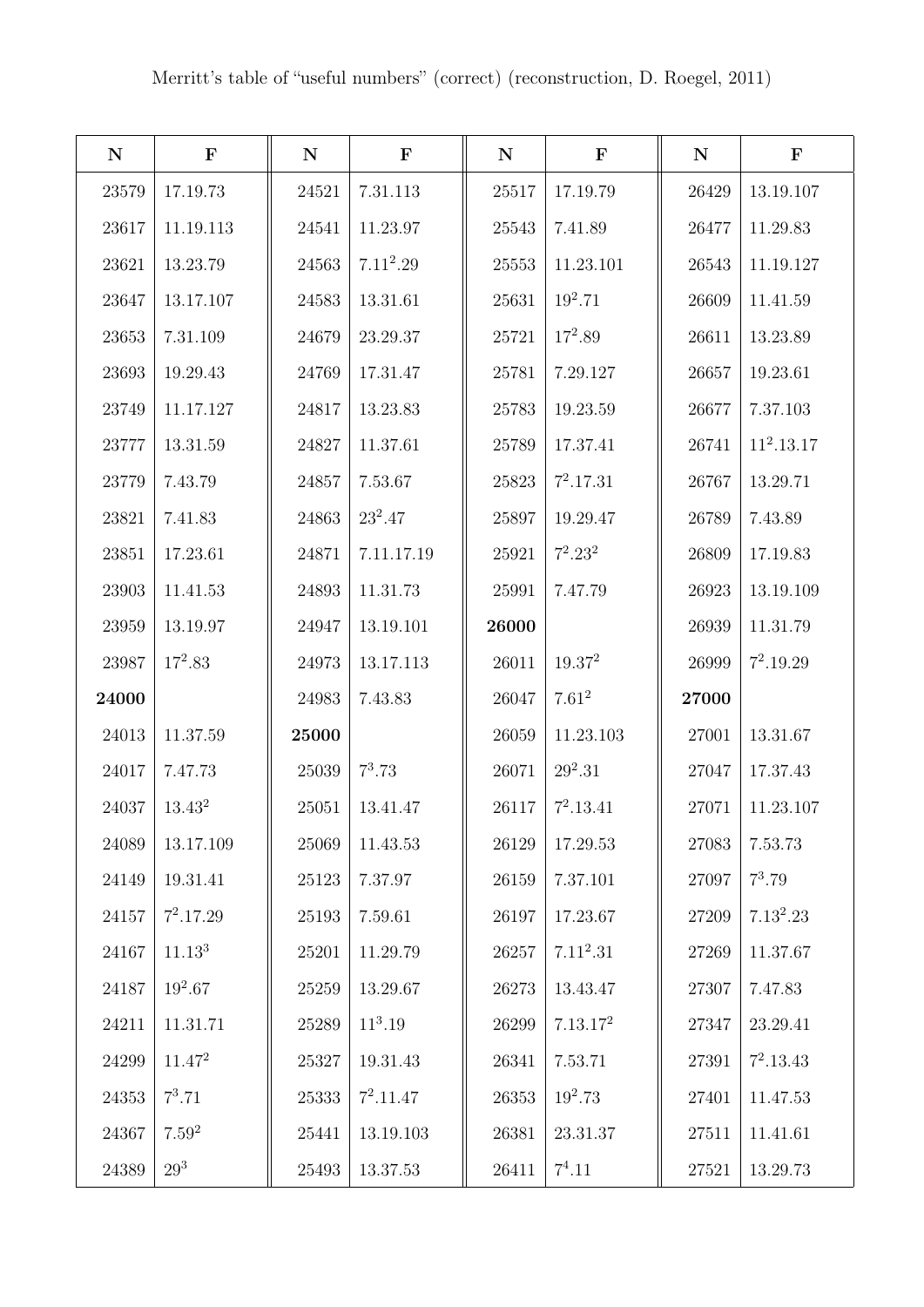| ${\bf N}$ | $\mathbf F$          | ${\bf N}$ | $\mathbf F$ | ${\bf N}$ | $\mathbf F$     | ${\bf N}$ | $\mathbf F$  |
|-----------|----------------------|-----------|-------------|-----------|-----------------|-----------|--------------|
| 27559     | 7.31.127             | 28609     | 7.61.67     | 29627     | 13.43.53        | 30899     | $11.53^2$    |
| 27577     | 11.23.109            | 28613     | 13.31.71    | 29711     | 11.37.73        | 30923     | $17^2.107$   |
| 27671     | 7.59.67              | 28681     | 23.29.43    | 29767     | $17^2.103$      | 30943     | 11.29.97     |
| 27683     | 19.31.47             | 28717     | $13.47^{2}$ | 29783     | 13.29.79        | 31000     |              |
| 27713     | 7.37.107             | 28747     | 17.19.89    | 29791     | 31 <sup>3</sup> | 31003     | 7.43.103     |
| 27761     | 17.23.71             | 28823     | 19.37.41    | 29887     | $11^2.13.19$    | 31027     | 19.23.71     |
| 27797     | 7.11.19 <sup>2</sup> | 28853     | 11.43.61    | 29939     | $7^2.13.47$     | 31031     | 7.11.13.31   |
| 27839     | 7.41.97              | 28861     | $7^2.19.31$ | 29963     | $19^2.83$       | 31093     | 17.31.59     |
| 27869     | $29.31^{2}$          | 28897     | 11.37.71    | 29971     | 17.41.43        | 31117     | $29^2.37$    |
| 27907     | 11.43.59             | 28987     | 7.41.101    | 30000     |                 | 31171     | 7.61.73      |
| 27911     | 13.19.113            | 29000     |             | 30073     | 17.29.61        | 31211     | $23^2.59$    |
| 27931     | 17.31.53             | 29003     | 13.23.97    | 30107     | 7.11.17.23      | 31213     | $7^4.13$     |
| 28000     |                      | 29029     | 7.11.13.29  | 30149     | 7.59.73         | 31217     | 19.31.53     |
| 28033     | $17^2.97$            | 29087     | 17.29.59    | 30199     | 13.23.101       | 31283     | 7.41.109     |
| 28037     | $23^2.53$            | 29189     | $17^2.101$  | 30217     | 11.41.67        | 31291     | 13.29.83     |
| 28067     | 13.17.127            | 29197     | 7.43.97     | 30229     | 19.37.43        | 31331     | 17.19.97     |
| 28231     | 7.37.109             | 29203     | 19.29.53    | 30317     | 7.61.71         | 31339     | $7.11^2.37$  |
| 28249     | 13.41.53             | 29233     | 23.31.41    | 30349     | 11.31.89        | 31349     | 23.29.47     |
| 28303     | 11.31.83             | 29267     | 7.37.113    | 30401     | 7.43.101        | 31369     | 13.19.127    |
| 28379     | 13.37.59             | 29279     | 19.23.67    | 30503     | 11.47.59        | $31423\,$ | $7.67^2$     |
| 28391     | 11.29.89             | 29281     | 7.47.89     | 30527     | $7^3.89$        | $31433\,$ | $17.43^{2}$  |
| 28469     | $7^3.83$             | 29309     | 7.53.79     | 30613     | $11^3.23$       | 31447     | 13.41.59     |
| 28519     | $19^2.79$            | 29323     | 7.59.71     | 30659     | 23.31.43        | 31487     | $23.37^2$    |
| 28543     | 17.23.73             | 29341     | 13.37.61    | 30709     | 7.41.107        | 31501     | $17^2.109$   |
| 28561     | $13^{4}$             | 29393     | 7.13.17.19  | 30793     | 7.53.83         | 31537     | 11.47.61     |
| 28567     | $7^2.11.53$          | 29419     | 13.31.73    | 30797     | 13.23.103       | 31603     | $11.13^2.17$ |
| 28577     | $17.41^{2}$          | 29561     | 7.41.103    | 30821     | $7^2.17.37$     | 31691     | 11.43.67     |
| 28589     | 11.23.113            | 29563     | 17.37.47    | 30889     | 17.23.79        | 31801     | $7^2.11.59$  |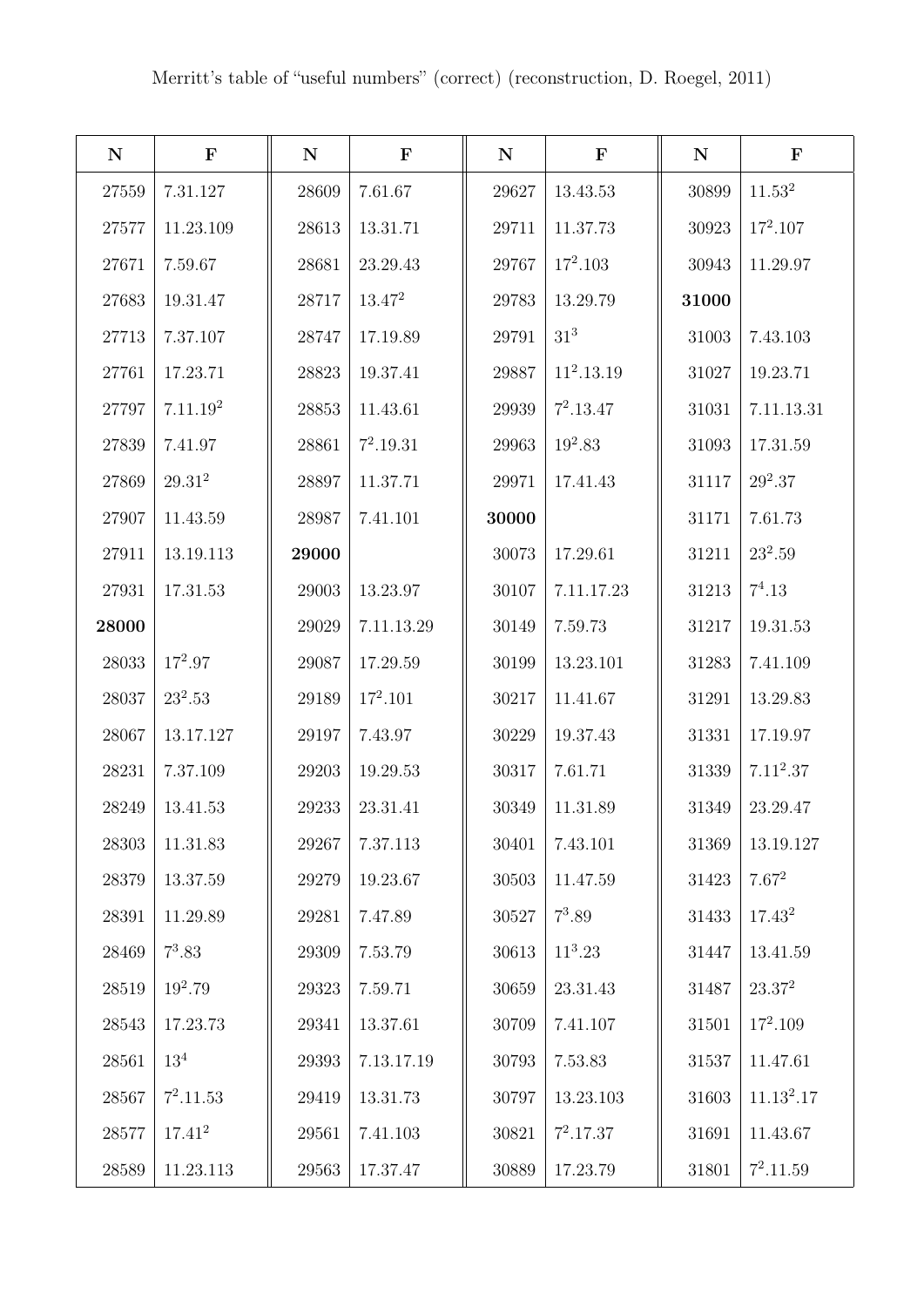| ${\bf N}$ | $\mathbf F$          | ${\bf N}$ | $\mathbf F$ | ${\bf N}$ | $\mathbf F$ | ${\bf N}$ | $\mathbf F$            |
|-----------|----------------------|-----------|-------------|-----------|-------------|-----------|------------------------|
| 31837     | 13.31.79             | 32857     | 11.29.103   | 34000     |             | 35003     | 17.29.71               |
| 31901     | 19.23.73             | 32879     | $7^2.11.61$ | 34013     | 7.43.113    | 35017     | $19^2.97$              |
| 31913     | 7.47.97              | 32893     | 7.37.127    | 34099     | 13.43.61    | 35113     | 13.37.73               |
| 31939     | $19.41^{2}$          | 32923     | 11.41.73    | 34133     | 11.29.107   | 35123     | 11.31.103              |
| 31993     | 13.23.107            | 32981     | 13.43.59    | 34151     | 13.37.71    | 35131     | $19.43^{2}$            |
| 32000     |                      | 33000     |             | 34153     | $7^2.17.41$ | 35203     | 7.47.107               |
| 32021     | 11.41.71             | 33019     | 7.53.89     | 34237     | 7.67.73     | 35207     | 17.19.109              |
| 32129     | $19^2.89$            | 33031     | 17.29.67    | 34279     | 7.59.83     | 35287     | 7.71 <sup>2</sup>      |
| 32131     | 11.23.127            | 33041     | 19.37.47    | 34307     | $7.13^2.29$ | 35309     | 17.31.67               |
| 32147     | 17.31.61             | 33077     | 11.31.97    | 34357     | 17.43.47    | 35321     | 11.13 <sup>2</sup> .19 |
| 32153     | 11.37.79             | 33229     | 7.47.101    | 34391     | $7.17^{3}$  | 35329     | $7^3.103$              |
| 32207     | 7.43.107             | 33263     | 29.31.37    | 34397     | 11.53.59    | 35351     | 23.29.53               |
| 32219     | 11.29.101            | 33269     | 17.19.103   | 34441     | 11.31.101   | 35441     | 7.61.83                |
| 32227     | 13.37.67             | 33271     | $7^3.97$    | 34447     | $7^2.19.37$ | $35443\,$ | $23^2.67$              |
| 32269     | $23^2.61$            | 33299     | 7.67.71     | 34481     | $29^2.41$   | 35557     | $31^2.37$              |
| 32383     | 13.47.53             | 33337     | 17.37.53    | 34523     | 19.23.79    | 35563     | 11.53.61               |
| 32431     | 7.41.113             | 33449     | 13.31.83    | 34529     | 11.43.73    | 35581     | 7.13.17.23             |
| 32453     | 17.23.83             | 33497     | 19.41.43    | 34561     | 17.19.107   | 35629     | 11.41.79               |
| 32509     | 19.29.59             | 33511     | 23.31.47    | 34639     | 11.47.67    | 35711     | 13.41.67               |
| 32513     | 13.41.61             | 33553     | 13.29.89    | 34643     | $7^3.101$   | 35819     | $7^2.17.43$            |
| 32591     | 13.23.109            | 33583     | 11.43.71    | 34727     | $7.11^2.41$ | 35861     | 7.47.109               |
| 32623     | 17.19.101            | 33611     | 19.29.61    | 34751     | 19.31.59    | 35867     | 13.31.89               |
| 32627     | 7.59.79              | 33649     | 7.11.19.23  | 34771     | 11.29.109   | 35929     | 19.31.61               |
| 32657     | $17^2.113$           | 33733     | 7.61.79     | 34799     | 17.23.89    | 35987     | 7.53.97                |
| 32683     | $7^2.23.29$          | 33761     | $7^2.13.53$ | 34891     | 23.37.41    | 35989     | 17.29.73               |
| 32759     | 17.41.47             | 33781     | 11.37.83    | 34937     | $7^2.23.31$ | 36000     |                        |
| 32809     | 7.43.109             | 33787     | 13.23.113   | 34969     | $11^2.17^2$ | 36047     | 11.29.113              |
| 32851     | 7.13.19 <sup>2</sup> | 33887     | 7.47.103    | 35000     |             | 36049     | 13.47.59               |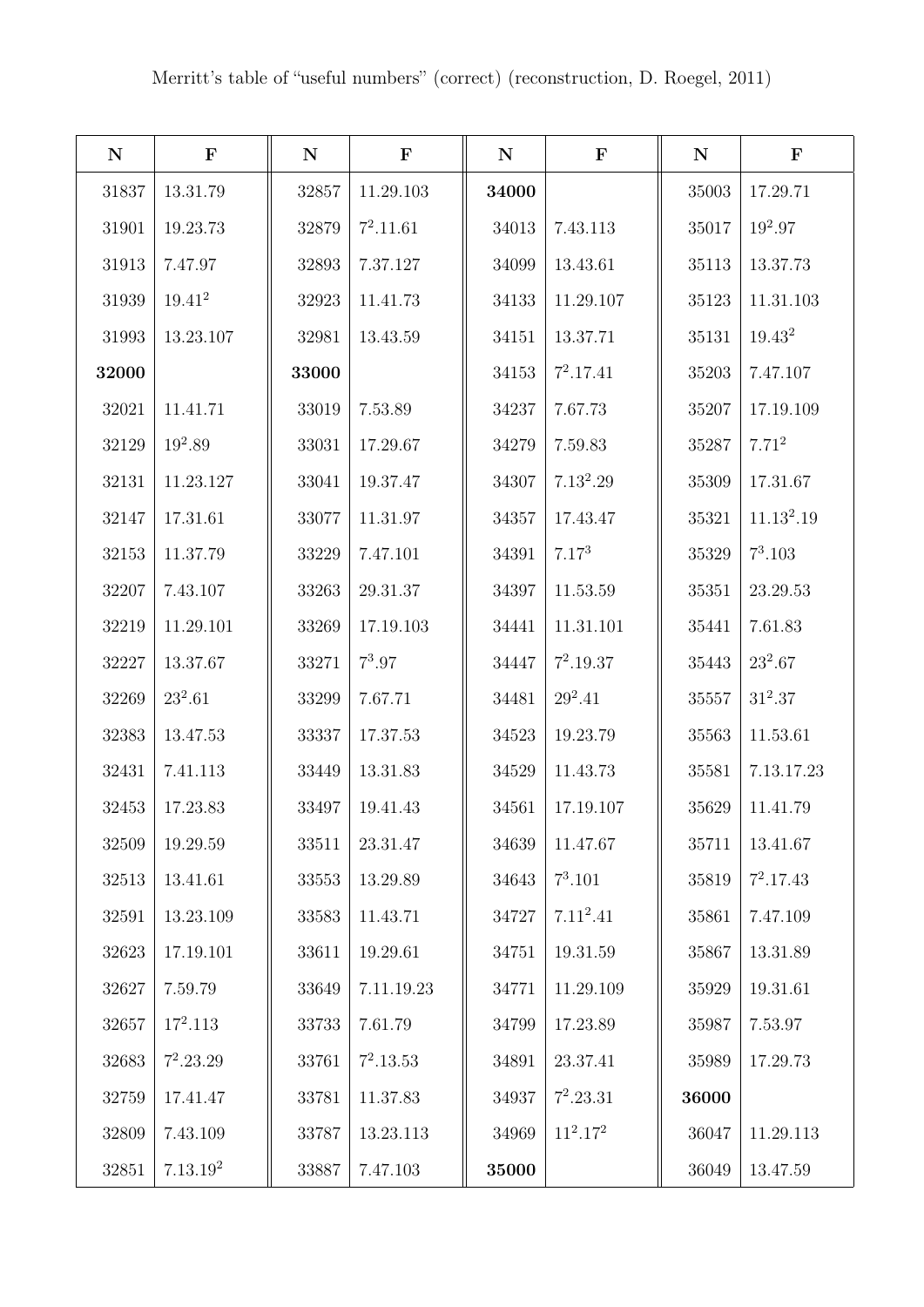| ${\bf N}$ | $\mathbf F$  | $\mathbf N$ | $\mathbf F$  | ${\bf N}$ | $\mathbf F$        | ${\bf N}$ | $\mathbf F$ |
|-----------|--------------|-------------|--------------|-----------|--------------------|-----------|-------------|
| 36113     | $7^2.11.67$  | 37177       | 7.47.113     | 38269     | $7^2.11.71$        | 39347     | $7^2.11.73$ |
| 36163     | $29^2.43$    | 37183       | $19^2.103\,$ | 38291     | 11.59 <sup>2</sup> | 39349     | $19^2.109$  |
| 36179     | $11^2.13.23$ | 37259       | 19.37.53     | 38369     | 17.37.61           | 39353     | 23.29.59    |
| 36223     | 11.37.89     | 37271       | 13.47.61     | 38399     | 19.43.47           | 39401     | $31^2.41$   |
| 36271     | 19.23.83     | 37303       | $7.73^{2}$   | 38437     | $7.17^2.19$        | 39463     | 19.31.67    |
| 36281     | 7.71.73      | 37349       | $13^3.17$    | 38471     | 17.31.73           | 39479     | 11.37.97    |
| 36421     | $7.11^2.43$  | 37367       | 11.43.79     | 38533     | 11.31.113          | 39491     | 17.23.101   |
| 36449     | 7.41.127     | 37387       | $7^3.109$    | 38599     | $11^3.29$          | 39527     | $29^2.47$   |
| 36461     | $19^2.101$   | 37417       | 17.31.71     | 38617     | $23^2.73$          | 39589     | 11.59.61    |
| 36487     | 11.31.107    | 37433       | 11.41.83     | 38627     | $19^2.107$         | 39689     | 13.43.71    |
| 36499     | 17.19.113    | 37453       | 13.43.67     | 38657     | 29.31.43           | 39697     | 7.53.107    |
| 36517     | $13.53^2$    | 37471       | 7.53.101     | 38663     | $23.41^{2}$        | 39701     | $29.37^{2}$ |
| 36569     | 13.29.97     | 37553       | $17.47^{2}$  | 38743     | 17.43.53           | 39767     | 7.13.19.23  |
| 36593     | 23.37.43     | 37559       | $23^2.71$    | 38759     | $7^3.113$          | 39809     | $7.11^2.47$ |
| 36613     | 19.41.47     | 37583       | $7^2.13.59$  | 38831     | 13.29.103          | 39923     | 13.37.83    |
| 36673     | $7.13^2.31$  | 37741       | 11.47.73     | 38857     | $7^2.13.61$        | 39997     | 23.37.47    |
| 36701     | $7^3.107$    | 37789       | 23.31.53     | 38893     | 19.23.89           | 40000     |             |
| 36703     | $17^2.127$   | 37843       | 13.41.71     | 38909     | 13.41.73           | 40033     | $7^2.19.43$ |
| 36707     | 11.47.71     | 37927       | 17.23.97     | 38927     | 7.67.83            | 40061     | 7.59.97     |
| 36757     | 7.59.89      | 37961       | 7.11.17.29   | 38947     | 17.29.79           | 40139     | 11.41.89    |
| 36859     | 29.31.41     | 37973       | 13.23.127    | 39000     |                    | 40223     | 19.29.73    |
| 36917     | 19.29.67     | 37999       | 13.37.79     | 39061     | 11.53.67           | 40273     | 17.23.103   |
| 36941     | 17.41.53     | 38000       |              | 39083     | $11^2.17.19$       | 40339     | 13.29.107   |
| 37000     |              | 38003       | 7.61.89      | 39091     | 13.31.97           | 40369     | 7.73.79     |
| 37037     | 7.11.13.37   | 38077       | 13.29.101    | 39121     | 19.29.71           | 40439     | 7.53.109    |
| 37051     | 7.67.79      | 38171       | $7^2.19.41$  | 39151     | $7^2.17.47$        | 40513     | 11.29.127   |
| 37111     | 17.37.59     | 38213       | 7.53.103     | 39259     | 11.43.83           | 40549     | 23.41.43    |
| 37169     | 11.31.109    | 38227       | 7.43.127     | 39263     | 7.71.79            | 40579     | 7.11.17.31  |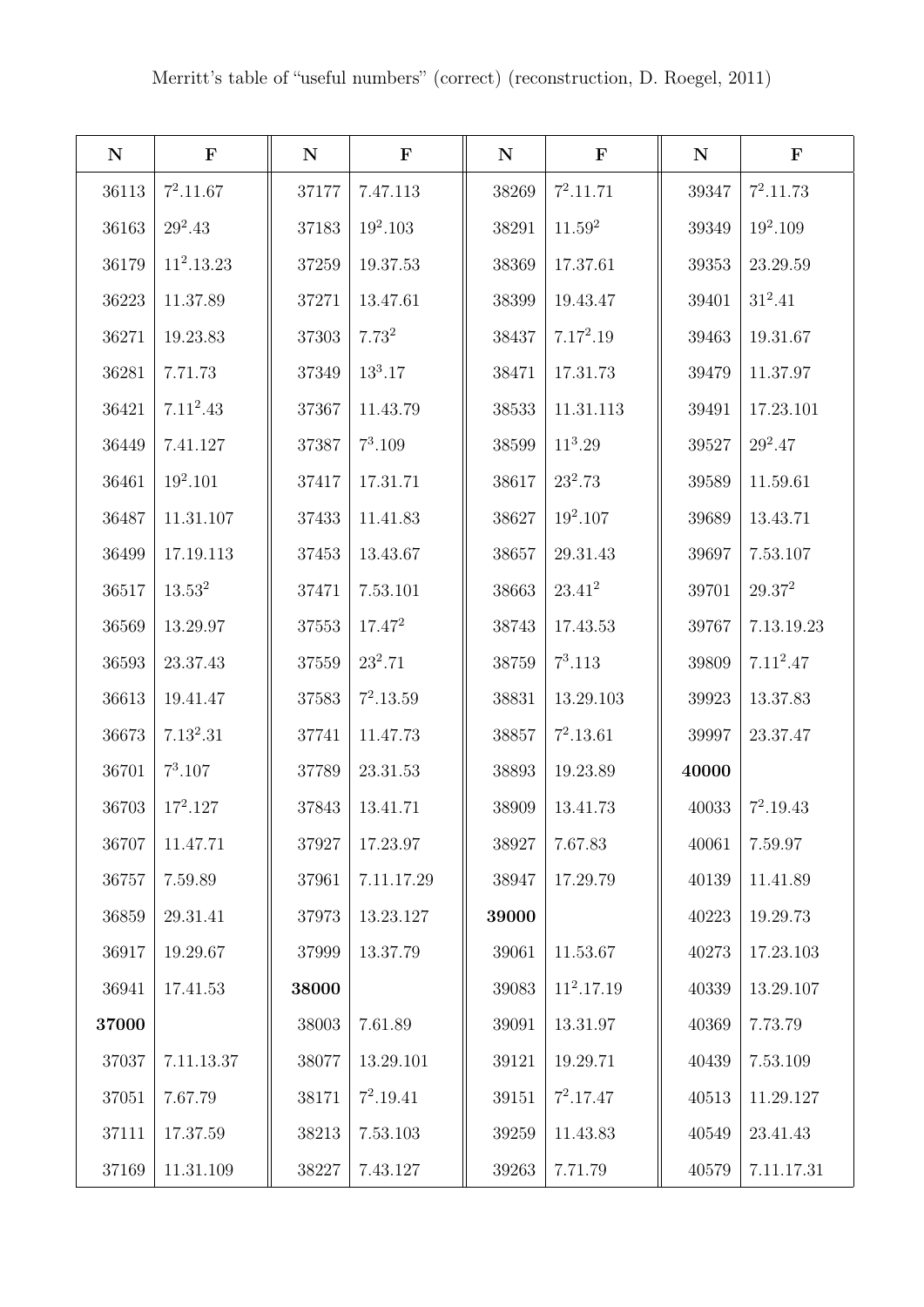| ${\bf N}$ | $\mathbf F$           | ${\bf N}$ | $\mathbf F$ | ${\bf N}$ | $\mathbf F$          | ${\bf N}$ | $\mathbf F$ |
|-----------|-----------------------|-----------|-------------|-----------|----------------------|-----------|-------------|
| 40651     | 13.53.59              | 41633     | 17.31.79    | 42581     | $7^2.11.79$          | 43771     | $7.13^2.37$ |
| 40687     | 23.29.61              | 41699     | $7^2.23.37$ | 42601     | 13.29.113            | 43877     | 17.29.89    |
| 40703     | 13.31.101             | 41713     | 7.59.101    | 42619     | 17.23.109            | 43907     | $23^2.83$   |
| 40733     | 7.11.23 <sup>2</sup>  | 41741     | 7.67.89     | 42679     | $7^2.13.67$          | 43927     | 13.31.109   |
| 40793     | $19^2.113$            | 41743     | $13^3.19$   | 42757     | $11.13^2.23$         | 43981     | 7.61.103    |
| 40807     | 13.43.73              | 41783     | 7.47.127    | 42809     | 13.37.89             | 43993     | 29.37.41    |
| 40817     | $7^4.17$              | 41791     | $23^2.79$   | 42883     | 19.37.61             | 44000     |             |
| 40843     | 11.47.79              | 41819     | 19.31.71    | 42911     | 11.47.83             | 44051     | $7^2.29.31$ |
| 40919     | 17.29.83              | 41837     | 17.23.107   | 42959     | 7.17.19 <sup>2</sup> | 44137     | 19.23.101   |
| 40931     | $11.61^2$             | 41921     | 11.37.103   | 42997     | 19.31.73             | 44149     | $7^2.17.53$ |
| 40937     | 13.47.67              | 41923     | 7.53.113    | 43000     |                      | 44161     | 13.43.79    |
| 41000     |                       | 41971     | $19.47^{2}$ | 43043     | 7.11.13.43           | 44183     | 17.23.113   |
| 41021     | 17.19.127             | 42000     |             | 43121     | 13.31.107            | 44191     | 7.59.107    |
| 41041     | 7.11.13.41            | 42029     | 13.53.61    | 43127     | 7.61.101             | 44233     | 7.71.89     |
| 41093     | 13.29.109             | 42067     | 23.31.59    | 43129     | 17.43.59             | 44239     | 13.41.83    |
| 41107     | 11.37.101             | 42097     | 11.43.89    | 43301     | 19.43.53             | 44321     | 23.41.47    |
| 41123     | 17.41.59              | 42107     | 13.41.79    | 43307     | 11.31.127            | 44363     | 11.37.109   |
| 41209     | $7^2.29^2$            | 42143     | 17.37.67    | 43381     | 13.47.71             | 44573     | $29^2.53$   |
| 41251     | 7.71.83               | 42253     | 29.31.47    | 43483     | 11.59.67             | 44591     | 17.43.61    |
| 41261     | $11^3.31$             | 42347     | 17.47.53    | $\!3493$  | 23.31.61             | 44603     | 13.47.73    |
| 41287     | 19.41.53              | 42389     | 19.23.97    | 43529     | 19.29.79             | 44659     | 17.37.71    |
| 41323     | $31^2.43$             | 42413     | 7.73.83     | 43549     | 11.37.107            | 44689     | 23.29.67    |
| 41327     | 11.13.17 <sup>2</sup> | 42427     | 7.11.19.29  | 43561     | $7^3.127$            | 44737     | $7^2.11.83$ |
| 41393     | 11.53.71              | 42439     | $31.37^2$   | 43681     | $11^2.19^2$          | 44863     | 7.13.17.29  |
| 41419     | 7.61.97               | 42517     | 17.41.61    | 43687     | $7.79^{2}$           | 44891     | $7.11^2.53$ |
| 41477     | 19.37.59              | 42527     | $23.43^2$   | 43741     | 17.31.83             | 44957     | 11.61.67    |
| 41503     | $7^3.11^2$            | 42539     | 7.59.103    | 43747     | 11.41.97             | 45000     |             |
| 41509     | 13.31.103             | 42559     | 11.53.73    | 43757     | $7^2.19.47$          | 45011     | 19.23.103   |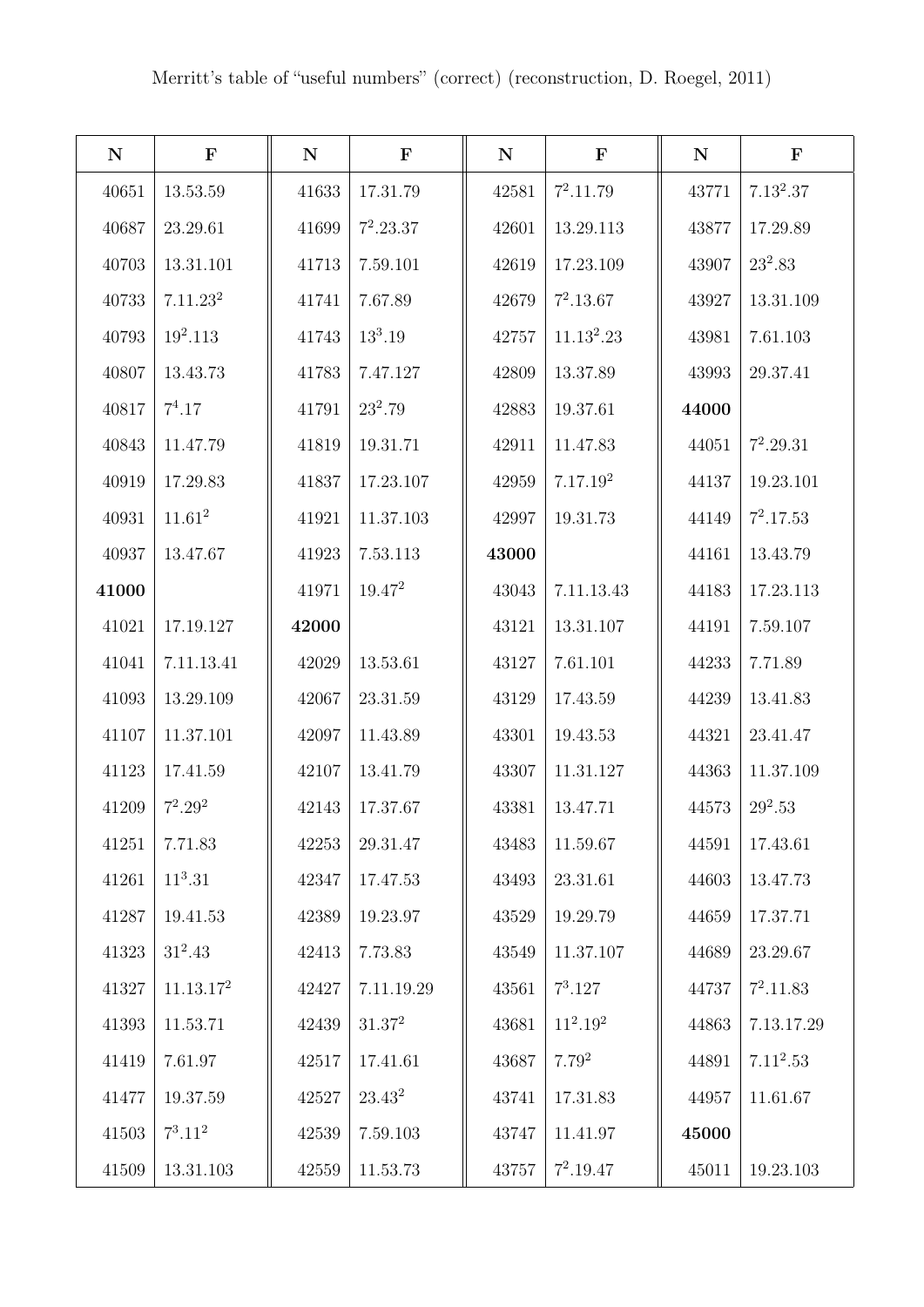| ${\bf N}$ | $\mathbf F$  | ${\bf N}$ | $\mathbf F$  | ${\bf N}$ | $\mathbf F$          | ${\bf N}$ | $\mathbf F$  |
|-----------|--------------|-----------|--------------|-----------|----------------------|-----------|--------------|
| 45017     | 7.59.109     | 46397     | 13.43.83     | 47633     | 19.23.109            | 48739     | 17.47.61     |
| 45103     | 23.37.53     | 46453     | 11.41.103    | 47641     | 11.61.71             | 48749     | $29.41^{2}$  |
| 45167     | $31^2.47$    | 46483     | 23.43.47     | 47647     | 29.31.53             | 48763     | $11^2.13.31$ |
| 45227     | $7^2.13.71$  | 46501     | $7^2.13.73$  | 47753     | 17.53 <sup>2</sup>   | 48841     | $13^2.17^2$  |
| 45253     | $13.59^2$    | 46529     | $7.17^2.23$  | 47771     | 23.31.67             | 48887     | 19.31.83     |
| 45353     | 7.11.19.31   | 46531     | 19.31.79     | 47773     | 11.43.101            | 48919     | 13.53.71     |
| 45479     | 7.73.89      | 46543     | 7.61.109     | 47821     | 17.29.97             | 48977     | 17.43.67     |
| 45493     | 7.67.97      | 46657     | 13.37.97     | 47879     | 13.29.127            | 48983     | 11.61.73     |
| 45539     | 13.31.113    | 46669     | 7.59.113     | 47957     | 7.13.17.31           | 49000     |              |
| 45551     | 11.41.101    | 46699     | 17.41.67     | 47971     | $7^2.11.89$          | 49039     | 19.29.89     |
| 45617     | $11^2.13.29$ | 46759     | 19.23.107    | 48000     |                      | 49049     | $7^3.11.13$  |
| 45619     | $7^4.19$     | 46787     | 13.59.61     | 48013     | $7.19^{3}$           | 49147     | $7^2.17.59$  |
| 45689     | 7.61.107     | 46903     | 17.31.89     | 48139     | 7.13.23 <sup>2</sup> | 49159     | 11.41.109    |
| 45733     | 19.29.83     | 47000     |              | 48203     | 19.43.59             | 49217     | 7.79.89      |
| 45847     | $19^2.127$   | 47027     | 31.37.41     | 48209     | 7.71.97              | 49247     | $11^3.37$    |
| 45881     | 11.43.97     | 47047     | 7.11.13.47   | 48223     | $7.83^{2}$           | 49321     | 31.37.43     |
| 45899     | 7.79.83      | 47081     | $23^2.89$    | 48251     | 7.61.113             | 49343     | $7^2.19.53$  |
| 45917     | 17.37.73     | 47089     | $7^2.31^2$   | 48257     | 11.41.107            | 49379     | $11.67^2$    |
| 45961     | 19.41.59     | 47101     | 19.37.67     | 48269     | 13.47.79             | 49381     | 19.23.113    |
| 45991     | 11.37.113    | 47117     | 7.53.127     | 48307     | 7.67.103             | 49487     | 17.41.71     |
| 46000     |              | 47141     | 17.47.59     | 48373     | $13.61^2$            | 49543     | 13.37.103    |
| 46013     | 11.47.89     | 47311     | $11^2.17.23$ | 48389     | 11.53.83             | 49567     | 7.73.97      |
| 46057     | 11.53.79     | 47329     | 19.47.53     | 48433     | 7.11.17.37           | 49619     | $29^2.59$    |
| 46079     | 11.59.71     | 47357     | 23.29.71     | 48461     | $7^2.23.43$          | 49657     | 17.23.127    |
| 46139     | 29.37.43     | 47369     | 7.67.101     | 48503     | $7.13^2.41$          | 49691     | 17.37.79     |
| 46163     | 13.53.67     | 47377     | 11.59.73     | 48581     | 13.37.101            | 49751     | 13.43.89     |
| 46189     | 11.13.17.19  | 47437     | 13.41.89     | 48691     | 23.29.73             | 49793     | 17.29.101    |
| 46207     | $7^2.23.41$  | 47519     | 19.41.61     | 48719     | 11.43.103            | 49837     | 19.43.61     |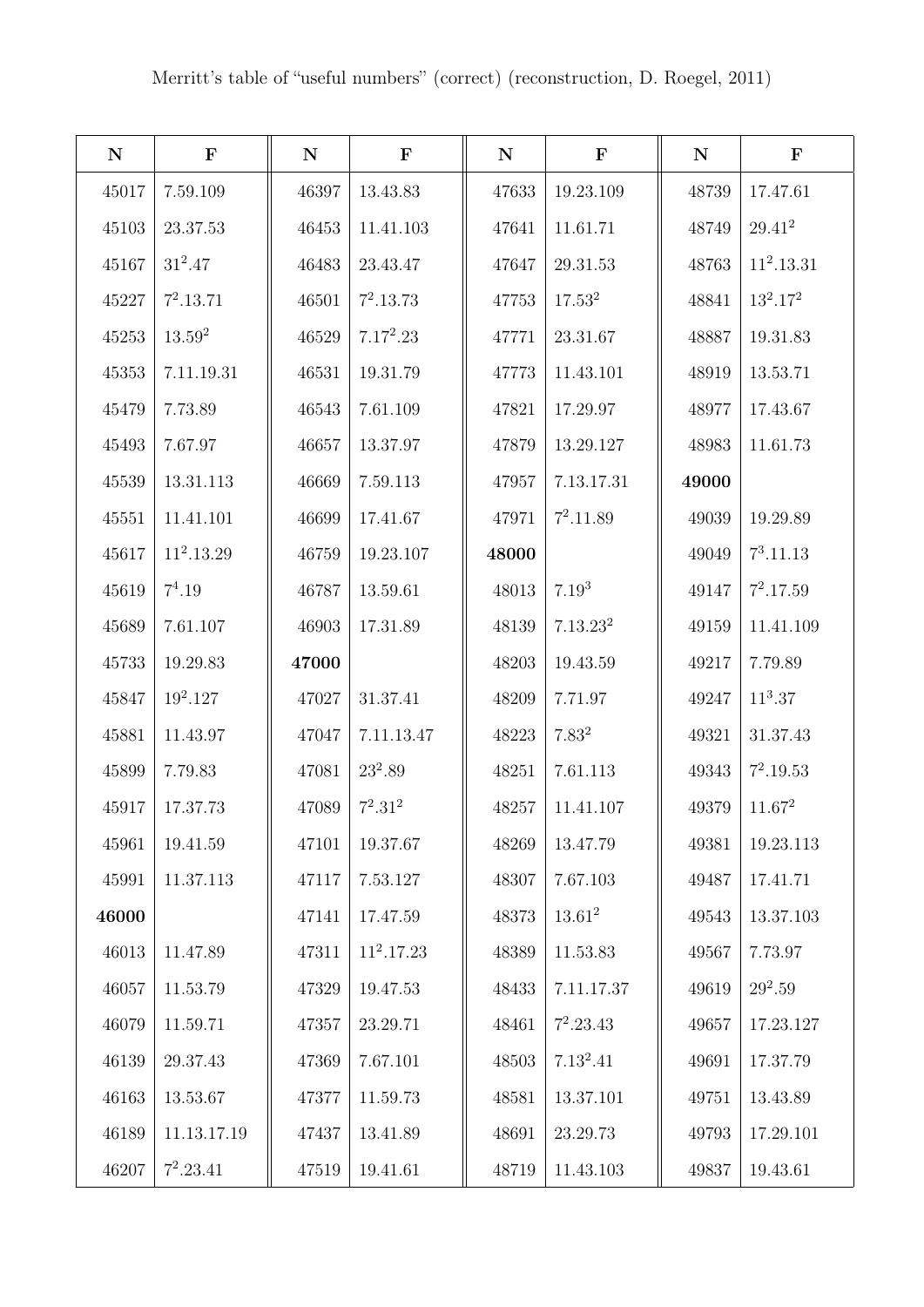| ${\bf N}$ | $\mathbf F$ | $\mathbf N$ | $\mathbf F$           | ${\bf N}$ | $\mathbf F$  | ${\bf N}$ | $\mathbf F$                 |
|-----------|-------------|-------------|-----------------------|-----------|--------------|-----------|-----------------------------|
| 49913     | 19.37.71    | 51181       | 13.31.127             | 52417     | 23.43.53     | 53599     | 7.13.19.31                  |
| 49973     | $7.11^2.59$ | 51191       | 7.71.103              | 52421     | 19.31.89     | 53621     | $29.43^{\mathrm{\small 2}}$ |
| 49979     | 23.41.53    | 51271       | 11.59.79              | 52429     | 13.37.109    | 53641     | 7.79.97                     |
| 50000     |             | 51301       | $29^2.61$             | 52451     | 7.59.127     | 53669     | 7.11.17.41                  |
| 50141     | 7.13.19.29  | 51313       | $23^2.97$             | 52577     | $7^2.29.37$  | 53737     | 17.29.109                   |
| 50149     | 11.47.97    | 51319       | 19.37.73              | 52633     | 7.73.103     | 53801     | 11.67.73                    |
| 50183     | 7.67.107    | 51359       | 7.11.23.29            | 52687     | 19.47.59     | 53833     | 13.41.101                   |
| 50197     | 7.71.101    | 51389       | 13.59.67              | 52693     | 23.29.79     | 53867     | 11.59.83                    |
| 50209     | 23.37.59    | 51467       | 13.37.107             | 52751     | 17.29.107    | 53909     | 31.37.47                    |
| 50297     | 13.53.73    | 51557       | 11.43.109             | 52871     | $7^2.13.83$  | 53911     | 11.13 <sup>2</sup> .29      |
| 50323     | $7^2.13.79$ | 51611       | 7.73.101              | 52877     | $11^2.19.23$ | 54000     |                             |
| 50431     | 29.37.47    | 51623       | 11.13.19 <sup>2</sup> | 52969     | $7^2.23.47$  | 54043     | $11.17^{3}$                 |
| 50531     | $13^3.23$   | 51667       | $7.11^2.61$           | 52997     | 7.67.113     | 54131     | 7.11.19.37                  |
| 50611     | 11.43.107   | 51689       | 11.37.127             | 53000     |              | $54173\,$ | 7.71.109                    |
| 50623     | 23.31.71    | $51701\,$   | 13.41.97              | 53009     | 11.61.79     | 54223     | 13.43.97                    |
| 50653     | $37^3\,$    | 51709       | 7.83.89               | 53041     | 29.31.59     | 54229     | 7.61.127                    |
| 50713     | 13.47.83    | 51887       | 11.53.89              | 53053     | 7.11.13.53   | 54281     | 17.31.103                   |
| 50779     | 17.29.103   | 51901       | 17.43.71              | 53131     | 13.61.67     | 54353     | 13.37.113                   |
| 50807     | $23.47^2$   | 51911       | 23.37.61              | 53159     | 17.53.59     | 54379     | 13.47.89                    |
| 50813     | $7^2.17.61$ | 52000       |                       | 53179     | 7.71.107     | 54431     | 13.53.79                    |
| 50869     | $7.13^2.43$ | 52003       | 7.17.19.23            | 53227     | 17.31.101    | $54439\,$ | $7^2.11.101$                |
| 50881     | 17.41.73    | $52049\,$   | 23.31.73              | 53251     | 11.47.103    | 54457     | 13.59.71                    |
| 50933     | $31^2.53$   | 52111       | $31.41^2$             | 53363     | 17.43.73     | 54473     | 19.47.61                    |
| 50963     | 11.41.113   | 52193       | 19.41.67              | 53371     | $19.53^2$    | 54487     | $23^2.103$                  |
| 51000     |             | 52207       | 17.37.83              | 53429     | $23^2.101$   | 54571     | $11^3.41$                   |
| 51119     | 17.31.97    | 52217       | 11.47.101             | 53447     | 19.29.97     | 54587     | $13^2.17.19$                |
| 51121     | 7.67.109    | 52283       | $7^2.11.97$           | 53449     | 11.43.113    | 54653     | 31.41.43                    |
| 51127     | 29.41.43    | 52327       | 11.67.71              | 53533     | 17.47.67     | 54677     | 7.73.107                    |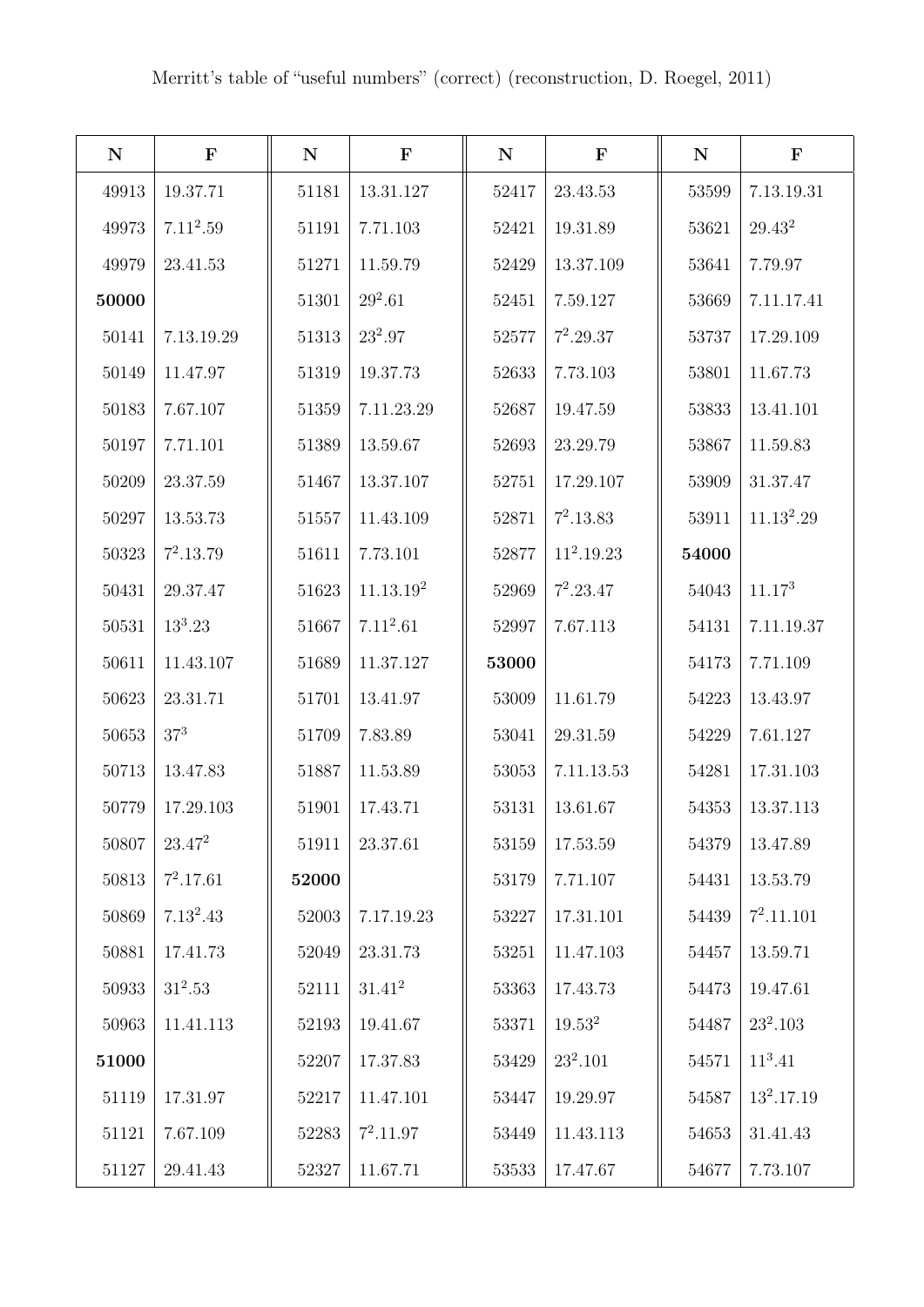| ${\bf N}$ | $\mathbf F$        | ${\bf N}$ | $\mathbf F$ | ${\bf N}$ | $\mathbf F$  | ${\bf N}$ | $\mathbf F$        |
|-----------|--------------------|-----------|-------------|-----------|--------------|-----------|--------------------|
| 54739     | 19.43.67           | 55991     | 13.59.73    | 57133     | 19.31.97     | 58351     | 23.43.59           |
| 54839     | 29.31.61           | 56000     |             | 57187     | 13.53.83     | 58357     | $13.67^2$          |
| 54899     | 13.41.103          | 56129     | $37^2.41$   | 57233     | $11^3.43$    | 58421     | 11.47.113          |
| 54901     | 7.11.23.31         | 56161     | 7.71.113    | 57239     | 7.13.17.37   | 58609     | 29.43.47           |
| 54929     | $7^2.19.59$        | 56203     | $7^2.31.37$ | 57277     | 11.41.127    | 58619     | 11.73 <sup>2</sup> |
| 54961     | 17.53.61           | 56287     | 7.11.17.43  | 57293     | 23.47.53     | 58621     | $31^2.61$          |
| 55000     |                    | 56303     | 13.61.71    | 57319     | $31.43^2$    | 58667     | $7.17^2.29$        |
| 55063     | 17.41.79           | 56327     | 23.31.79    | 57443     | 17.31.109    | 58681     | 7.83.101           |
| 55223     | $7^4.23$           | 56347     | $29^2.67$   | 57523     | 23.41.61     | 58751     | $7^2.11.109$       |
| 55309     | 19.41.71           | 56353     | 11.47.109   | 57577     | 13.43.103    | 58867     | $37^2.43$          |
| 55319     | 11.47.107          | 56357     | 7.83.97     | 57629     | $11.13^2.31$ | 58883     | 11.53.101          |
| 55361     | 23.29.83           | 56389     | 17.31.107   | 57661     | $23^2.109$   | 58957     | 19.29.107          |
| 55447     | $7.89^{2}$         | 56459     | 13.43.101   | 57673     | $7^2.11.107$ | 59000     |                    |
| 55451     | 11.71 <sup>2</sup> | 56551     | 11.53.97    | 57743     | 7.73.113     | 59059     | 7.11.13.59         |
| 55499     | 19.23.127          | 56603     | $23^2.107$  | 57749     | 17.43.79     | 59143     | $7^2.17.71$        |
| 55517     | $7^2.11.103$       | 56693     | $7^2.13.89$ | 57761     | 11.59.89     | 59171     | 7.79.107           |
| 55537     | 19.37.79           | 56699     | $31^2.59$   | 57851     | 17.41.83     | 59177     | $17.59^{2}$        |
| 55601     | $7.13^2.47$        | 56729     | 17.47.71    | 57889     | 13.61.73     | 59179     | 23.31.83           |
| 55637     | 23.41.59           | 56749     | $7.11^2.67$ | 57967     | $7^3.13^2$   | 59267     | 13.47.97           |
| 55651     | 19.29.101          | 56753     | 19.29.103   | 58000     |              | 59363     | 23.29.89           |
| 55693     | 11.61.83           | 56791     | $7^2.19.61$ | 58007     | 19.43.71     | $59413\,$ | 19.53.59           |
| 55699     | 7.73.109           | 56867     | 19.41.73    | 58097     | 13.41.109    | 59489     | 19.31.101          |
| 55709     | 17.29.113          | 56869     | 29.37.53    | 58121     | $7.19^2.23$  | 59551     | 17.31.113          |
| 55811     | $7^2.17.67$        | 56959     | 7.79.103    | 58201     | $11^2.13.37$ | 59563     | 7.67.127           |
| 55853     | 7.79.101           | 57000     |             | 58223     | 11.67.79     | 59641     | 19.43.73           |
| 55883     | 29.41.47           | 57013     | 11.71.73    | 58261     | $7^2.29.41$  | 59653     | $11^2.17.29$       |
| 55913     | 11.13.17.23        | 57017     | 23.37.67    | 58327     | 17.47.73     | 59711     | $29^2.71$          |
| 55981     | 17.37.89           | 57031     | 13.41.107   | 58349     | 19.37.83     | 59719     | 11.61.89           |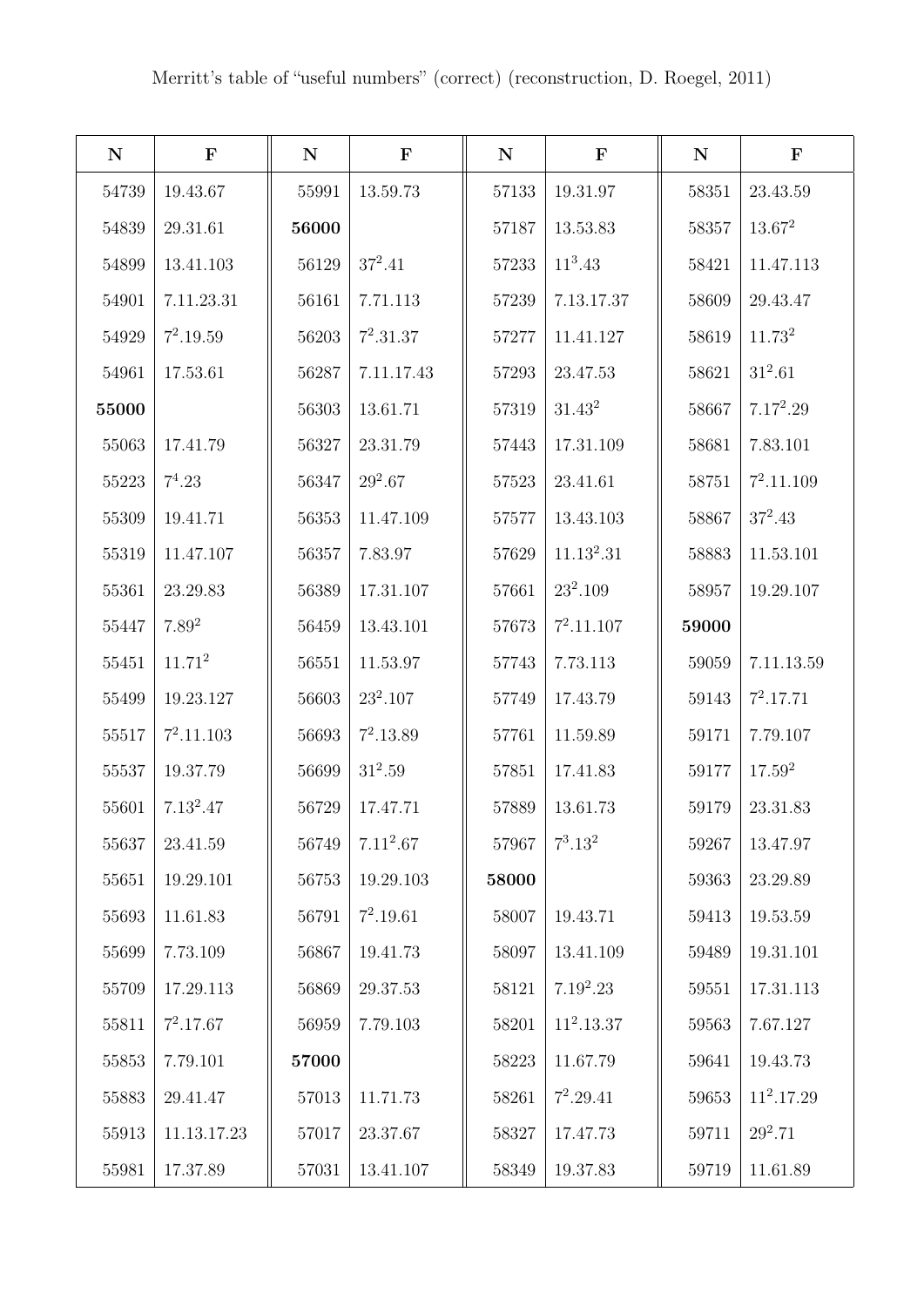| ${\bf N}$ | $\mathbf F$  | $\mathbf N$ | $\mathbf F$ | ${\bf N}$ | $\mathbf F$          | ${\bf N}$ | $\mathbf F$          |
|-----------|--------------|-------------|-------------|-----------|----------------------|-----------|----------------------|
| 59731     | $7^2.23.53$  | 61000       |             | 62491     | 11.13.19.23          | 63547     | 11.53.109            |
| 59737     | 31.41.47     | 61009       | $13^2.19^2$ | 62557     | $11^3.47$            | 63583     | 13.67.73             |
| 59777     | $23^2.113$   | 61013       | 17.37.97    | 62567     | 19.37.89             | 63661     | 13.59.83             |
| 59813     | 13.43.107    | 61061       | 7.11.13.61  | 62611     | 17.29.127            | 63713     | $13^3.29$            |
| 59831     | 19.47.67     | 61087       | 13.37.127   | 62647     | 13.61.79             | 63767     | $11^2.17.31$         |
| 59843     | 7.83.103     | 61103       | $7^2.29.43$ | 62651     | 31.43.47             | 63779     | 23.47.59             |
| 59983     | 7.11.19.41   | 61171       | 11.67.83    | 62699     | $7.13^2.53$          | 63829     | 29.31.71             |
| 60000     |              | 61183       | 17.59.61    | 62713     | $7.17^2.31$          | 63869     | 13.17 <sup>3</sup>   |
| 60049     | 11.53.103    | 61321       | 13.53.89    | 62909     | 7.11.19.43           | 63971     | 17.53.71             |
| 60059     | 19.29.109    | 61393       | $29^2.73$   | 62923     | 7.89.101             | 63973     | 7.13.19.37           |
| 60071     | 11.43.127    | 61427       | 19.53.61    | 62933     | 13.47.103            | 64000     |                      |
| 60137     | $7.11^2.71$  | 61523       | 7.11.17.47  | 62951     | 7.17.23 <sup>2</sup> | 64009     | $11^2.23^2$          |
| 60229     | 13.41.113    | 61541       | 19.41.79    | 62953     | 11.59.97             | 64061     | $29.47^{2}$          |
| 60233     | 29.31.67     | 61699       | 11.71.79    | 63000     |                      | 64141     | $7^3.11.17$          |
| 60277     | 7.79.109     | 61711       | 13.47.101   | 63017     | 29.41.53             | 64169     | 7.89.103             |
| 60329     | 23.43.61     | 61789       | $7^2.13.97$ | 63023     | 19.31.107            | 64201     | 19.31.109            |
| 60367     | 17.53.67     | 61831       | $7.11^2.73$ | 63119     | 7.71.127             | 64337     | $7^2.13.101$         |
| 60401     | $11.17^2.19$ | 61841       | 13.67.71    | 63121     | 17.47.79             | 64343     | $37^2.47$            |
| 60421     | 23.37.71     | 62000       |             | 63167     | 13.43.113            | 64387     | $31^2.67$            |
| 60431     | 7.89.97      | 62033       | 17.41.89    | 63181     | 23.41.67             | 64493     | $11^2.13.41$         |
| 60593     | 13.59.79     | 62123       | 23.37.73    | 63257     | $17.61^2$            | 64543     | 19.43.79             |
| 60667     | 19.31.103    | 62167       | 7.83.107    | 63307     | 29.37.59             | 64607     | $23.53^2$            |
| 60673     | 17.43.83     | 62197       | $37.41^2$   | 63329     | 7.83.109             | 64657     | 19.41.83             |
| 60697     | 7.13.23.29   | 62263       | 19.29.113   | 63403     | 19.47.71             | 64699     | 23.29.97             |
| 60791     | 31.37.53     | 62279       | $7^2.31.41$ | 63427     | 7.13.17.41           | 64757     | 7.11.29 <sup>2</sup> |
| 60809     | $7^2.17.73$  | 62377       | $7^2.19.67$ | 63437     | 11.73.79             | 64787     | 17.37.103            |
| 60907     | $7^2.11.113$ | 62381       | 11.53.107   | 63457     | 23.31.89             | 64823     | 11.71.83             |
| 60931     | 13.43.109    | 62489       | 7.79.113    | 63529     | 17.37.101            | 64883     | 7.13.23.31           |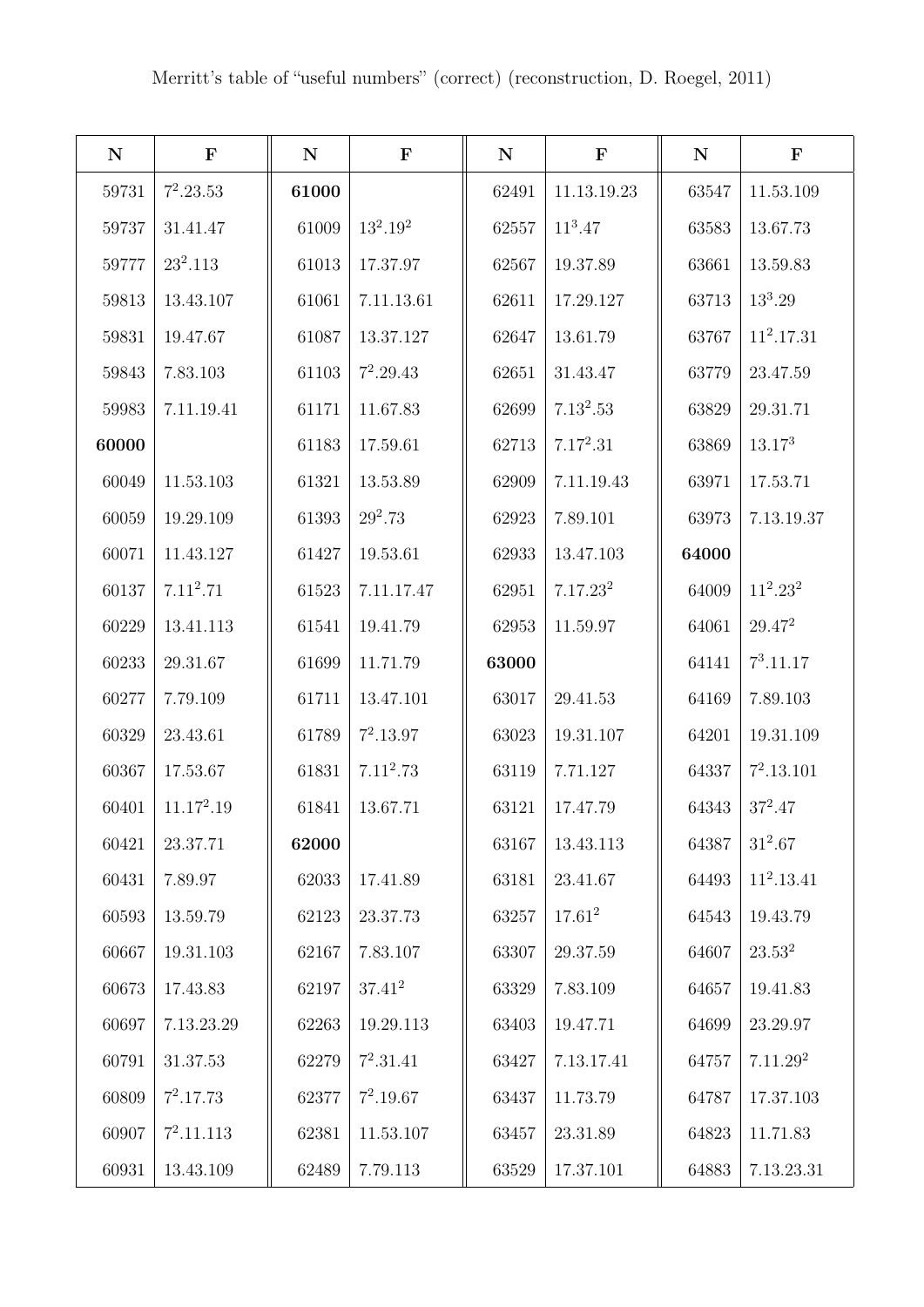| ${\bf N}$ | $\mathbf F$  | $\mathbf N$ | $\mathbf F$  | ${\bf N}$ | $\mathbf F$  | ${\bf N}$ | $\mathbf F$  |
|-----------|--------------|-------------|--------------|-----------|--------------|-----------|--------------|
| 64897     | 7.73.127     | 66101       | $7^2.19.71$  | 67469     | 19.53.67     | 68839     | 23.41.73     |
| 65000     |              | 66139       | $19.59^{2}$  | 67507     | 11.17.192    | 68921     | $41^{3}$     |
| 65059     | 17.43.89     | 66263       | 23.43.67     | 67609     | 17.41.97     | 69000     |              |
| 65087     | 11.61.97     | 66317       | 17.47.83     | 67639     | $11^2.13.43$ | 69043     | 13.47.113    |
| 65189     | 19.47.73     | 66439       | $29^2.79$    | 67673     | 31.37.59     | 69113     | 11.61.103    |
| 65219     | $7^2.11^3$   | 66493       | $7^2.23.59$  | 67691     | 13.41.127    | 69139     | $7^2.17.83$  |
| 65231     | 37.41.43     | 66521       | 7.13.17.43   | 67771     | 11.61.101    | 69161     | 23.31.97     |
| 65317     | $7^2.31.43$  | 66557       | 19.31.113    | 67811     | 19.43.83     | 69223     | 7.11.29.31   |
| 65377     | 13.47.107    | 66599       | 13.47.109    | 67907     | 7.89.109     | 69277     | $13.73^{2}$  |
| 65453     | 29.37.61     | 66649       | 11.73.83     | 67963     | $7^2.19.73$  | 69331     | 19.41.89     |
| 65527     | 7.11.23.37   | 66661       | 7.89.107     | 68000     |              | 69377     | 7.11.17.53   |
| 65533     | $13.71^2$    | 66671       | $11^2.19.29$ | 68107     | $13^3.31$    | 69433     | $7^2.13.109$ |
| 65549     | 11.59.101    | 66787       | $7^2.29.47$  | 68159     | $7^2.13.107$ | 69443     | 11.59.107    |
| 65569     | 7.17.19.29   | 66833       | 13.53.97     | 68191     | 19.37.97     | 69479     | 17.61.67     |
| 65593     | 11.67.89     | 66847       | 11.59.103    | 68231     | $31^2.71$    | 69509     | 11.71.89     |
| 65611     | $7^2.13.103$ | 66913       | $7.11^2.79$  | 68263     | 13.59.89     | 69589     | 13.53.101    |
| 65627     | 29.31.73     | 66929       | 17.31.127    | 68381     | 19.59.61     | 69629     | $7^4.29$     |
| 65653     | 7.83.113     | 66953       | 23.41.71     | 68413     | $37.43^{2}$  | 69797     | $7.13^2.59$  |
| 65659     | 11.47.127    | 67000       |              | 68453     | $7^2.11.127$ | 69803     | $29^2.83$    |
| 65773     | 17.53.73     | 67067       | 7.11.13.67   | 68479     | $31.47^2$    | 69937     | 7.97.103     |
| 65807     | $7^2.17.79$  | 67081       | $7^2.37^2$   | 68561     | 17.37.109    | 69967     | 31.37.61     |
| 65819     | 13.61.83     | 67183       | $23^2.127$   | 68579     | 7.97.101     | 69977     | 19.29.127    |
| 65863     | $7.97^{2}$   | 67201       | 17.59.67     | 68651     | $11.79^2$    | 70000     |              |
| 65879     | 11.53.113    | 67229       | 23.37.79     | 68701     | 23.29.103    | 70091     | 7.17.19.31   |
| 65941     | 23.47.61     | 67303       | 17.37.107    | 68747     | $7^2.23.61$  | 70151     | 29.41.59     |
| 66000     |              | 67363       | 31.41.53     | 68761     | 7.11.19.47   | 70153     | $31^2.73$    |
| 66079     | $13^2.17.23$ | 67367       | 23.29.101    | 68783     | $11.13^2.37$ | 70219     | 23.43.71     |
| 66091     | 29.43.53     | 67379       | 13.71.73     | 68809     | 13.67.79     | 70231     | 7.79.127     |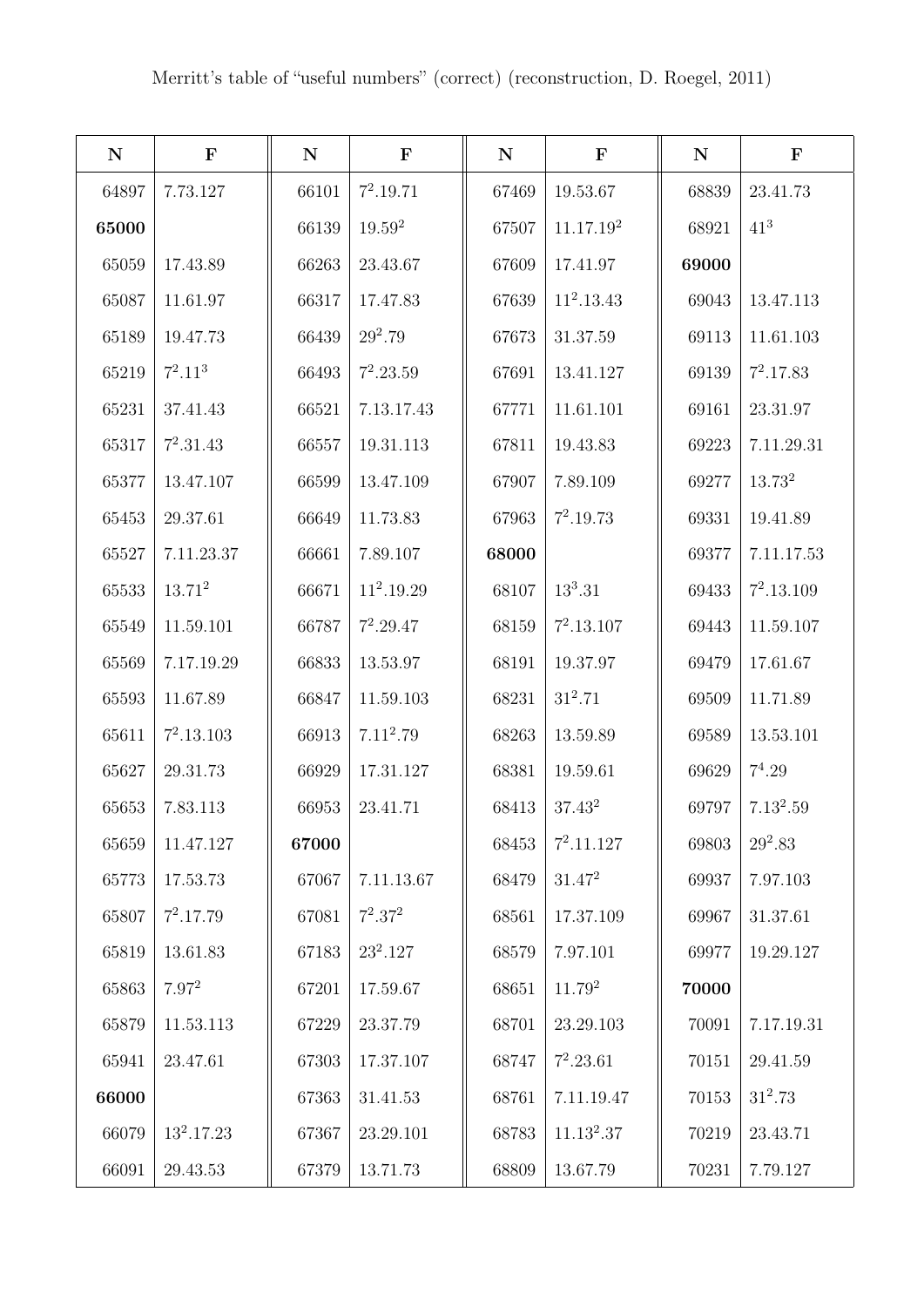| ${\bf N}$ | $\mathbf F$          | ${\bf N}$ | $\mathbf F$  | ${\bf N}$ | $\mathbf F$          | ${\bf N}$ | $\mathbf F$           |
|-----------|----------------------|-----------|--------------|-----------|----------------------|-----------|-----------------------|
| 70301     | $7.11^2.83$          | 71393     | $7^2.31.47$  | 72821     | 7.101.103            | 74359     | 23.53.61              |
| 70357     | 7.19.23 <sup>2</sup> | 71407     | $7.101^2$    | 72917     | 13.71.79             | 74399     | 13.59.97              |
| 70397     | 17.41.101            | 71467     | 11.73.89     | 73000     |                      | 74431     | $7^4.31$              |
| 70399     | 7.89.113             | 71489     | 11.67.97     | 73073     | 7.11.13.73           | 74437     | 11.67.101             |
| 70499     | 11.13.17.29          | 71497     | 19.53.71     | 73117     | $11.17^2.23$         | 74497     | 23.41.79              |
| 70543     | $11^3.53$            | 71687     | $7^3.11.19$  | 73139     | 11.61.109            | 74579     | 17.41.107             |
| 70547     | 19.47.79             | 71791     | 17.41.103    | 73219     | 17.59.73             | 74617     | 29.31.83              |
| 70577     | 13.61.89             | 71797     | 11.61.107    | 73283     | $7.19^2.29$          | 74777     | 37.43.47              |
| 70633     | 23.37.83             | 71891     | 29.37.67     | 73337     | 11.59.113            | 74783     | 17.53.83              |
| 70649     | 31.43.53             | 71921     | 23.53.59     | 73439     | 23.31.103            | 74803     | 19.31.127             |
| 70699     | $19.61^2$            | 71981     | $7^2.13.113$ | 73511     | 19.53.73             | 74849     | $29^2.89$             |
| 70741     | 11.59.109            | 72000     |              | 73549     | $7^2.19.79$          | 74851     | $7.17^2.37$           |
| 70889     | 7.13.19.41           | 72013     | 23.31.101    | 73573     | 29.43.59             | 74971     | 13.73.79              |
| 70907     | 17.43.97             | 72127     | 11.79.83     | 73627     | 17.61.71             | 74989     | 31.41.59              |
| 70967     | 13.53.103            | 72163     | $7.13^2.61$  | 73723     | 13.53.107            | 75000     |                       |
| 70993     | 13.43.127            | 72197     | 23.43.73     | 73787     | 7.83.127             | 75101     | 13.53.109             |
| 71000     |                      | 72239     | 29.47.53     | 73831     | 17.43.101            | 75107     | 19.59.67              |
| 71003     | 19.37.101            | 72283     | $41^2.43$    | 73853     | $13^2.19.23$         | 75221     | 19.37.107             |
| 71021     | 29.31.79             | 72293     | 13.67.83     | 73931     | $11^2.13.47$         | 75293     | 17.43.103             |
| 71071     | 7.11.13.71           | 72409     | 19.37.103    | 73997     | 7.11.31 <sup>2</sup> | 75313     | $7^2.29.53$           |
| 71077     | 17.37.113            | 72427     | 23.47.67     | 74000     |                      | 75361     | 11.13.17.31           |
| 71111     | 17.47.89             | 72529     | 29.41.61     | 74011     | 7.97.109             | 75371     | 23.29.113             |
| 71179     | 17.53.79             | 72557     | $37^2.53$    | 74041     | 11.53.127            | 75383     | $7.11^2.89$           |
| 71213     | 17.59.71             | 72611     | 7.11.23.41   | 74119     | 19.47.83             | 75449     | 11.19 <sup>3</sup>    |
| 71269     | $11^2.19.31$         | 72653     | 7.97.107     | 74137     | $7^2.17.89$          | $75509\,$ | $7^2.23.67$           |
| 71299     | 37.41.47             | 72703     | 23.29.109    | 74263     | 7.103 <sup>2</sup>   | 75563     | 19.41.97              |
| 71369     | 23.29.107            | 72709     | 7.13.17.47   | 74333     | $7^2.37.41$          | 75647     | 11.13.23 <sup>2</sup> |
| 71383     | $13.17^2.19$         | 72713     | 19.43.89     | 74347     | 7.13.19.43           | 75649     | 7.101.107             |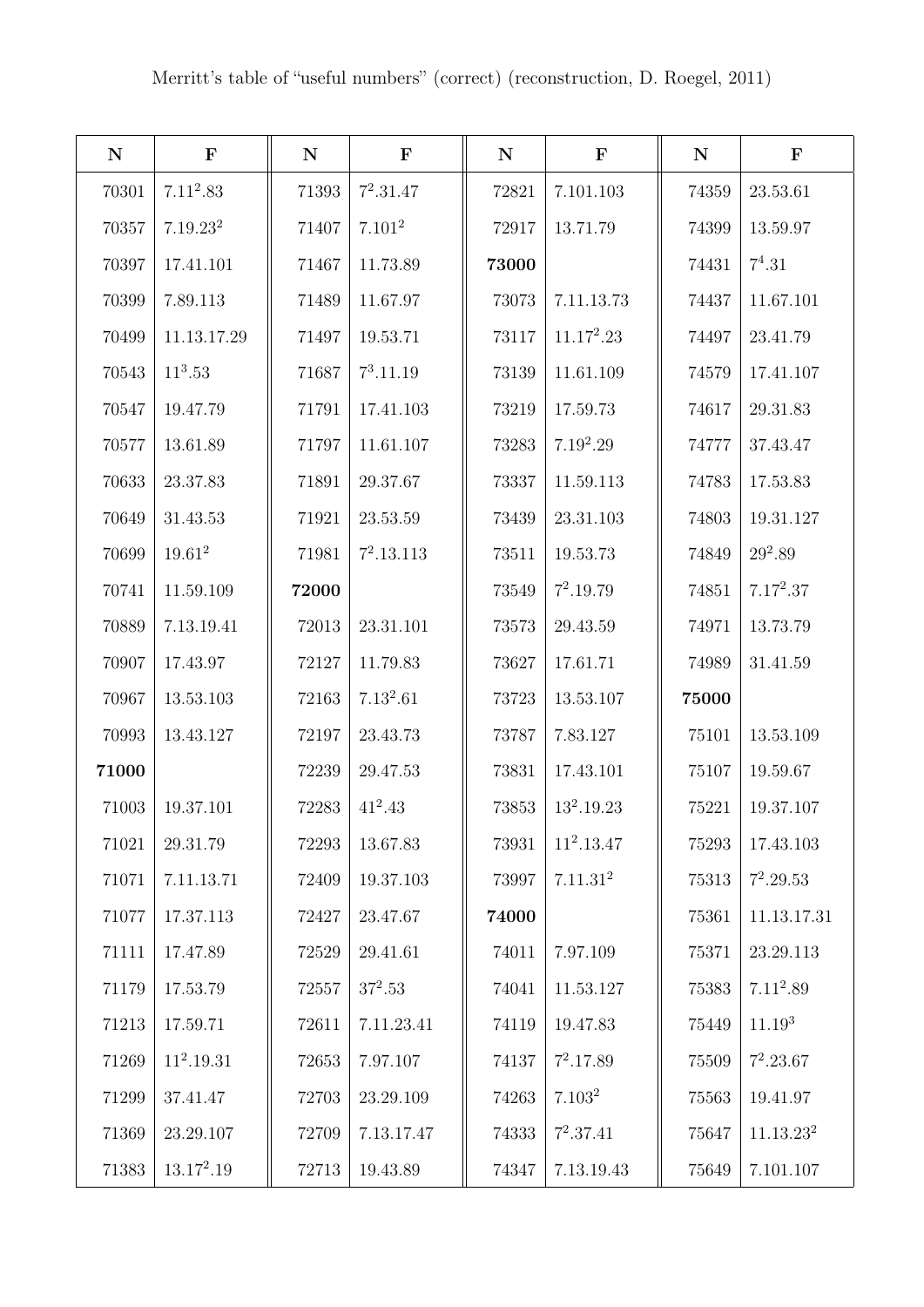| ${\bf N}$ | $\mathbf F$          | ${\bf N}$ | $\mathbf F$ | ${\bf N}$ | $\mathbf F$           | ${\bf N}$ | $\mathbf F$        |
|-----------|----------------------|-----------|-------------|-----------|-----------------------|-----------|--------------------|
| 75701     | 17.61.73             | 77147     | 7.103.107   | 78767     | 13.73.83              | 80011     | 29.31.89           |
| 75739     | 23.37.89             | 77221     | 31.47.53    | 78793     | 11.13.19.29           | 80017     | $7^2.23.71$        |
| 75757     | 11.71.97             | 77231     | 7.11.17.59  | 78859     | 11.67.107             | 80063     | $23.59^2$          |
| 75779     | 11.83 <sup>2</sup>   | 77273     | $7^2.19.83$ | 78881     | 11.71.101             | 80093     | 13.61.101          |
| 75803     | $7^3.13.17$          | 77341     | 11.79.89    | 78913     | 23.47.73              | 80143     | 7.107 <sup>2</sup> |
| 75809     | $41.43^2$            | 77441     | 7.13.23.37  | 79000     |                       | 80189     | 17.53.89           |
| 75823     | 11.61.113            | 77467     | 13.59.101   | 79001     | 13.59.103             | 80237     | 19.41.103          |
| 75911     | 11.67.103            | 77503     | 17.47.97    | 79007     | $41^2.47$             | 80333     | 11.67.109          |
| 75919     | $31^2.79$            | 77519     | 13.67.89    | 79079     | 7.11.13.79            | 80401     | 37.41.53           |
| 75973     | 17.41.109            | 77531     | 31.41.61    | 79121     | 7.89.127              | 80417     | 29.47.59           |
| 76000     |                      | 77539     | 7.11.19.53  | 79237     | 17.59.79              | 80443     | 11.71.103          |
| 76067     | 29.43.61             | 77597     | 13.47.127   | 79249     | 19.43.97              | 80507     | $7^2.31.53$        |
| 76109     | $11^2.17.37$         | 77653     | 19.61.67    | 79261     | $7.13^2.67$           | 80569     | 23.31.113          |
| 76153     | 7.11.23.43           | 77717     | 23.31.109   | 79373     | 7.17.23.29            | 80699     | 17.47.101          |
| 76183     | 29.37.71             | 77857     | 13.53.113   | 79439     | 19.37.113             | 80707     | $11^2.23.29$       |
| 76219     | $11.13^2.41$         | 77891     | 11.73.97    | 79477     | 19.47.89              | 80771     | $37^2.59$          |
| 76291     | 23.31.107            | 77959     | $7^2.37.43$ | 79507     | $43^{3}$              | 80801     | $7^2.17.97$        |
| 76313     | $17.67^2$            | 78000     |             | 79553     | 19.53.79              | 80869     | 17.67.71           |
| 76531     | 7.13.29 <sup>2</sup> | 78131     | 23.43.79    | 79591     | 19.59.71              | 80899     | $7^2.13.127$       |
| 76609     | 13.71.83             | 78217     | 17.43.107   | 79663     | 29.41.67              | 81000     |                    |
| 76627     | 19.37.109            | 78269     | 23.41.83    | 79679     | 17.43.109             | 81103     | 11.73.101          |
| 76727     | 7.97.113             | 78329     | 29.37.73    | 79763     | $31^2.83$             | 81133     | $13.79^{2}$        |
| 76751     | 23.47.71             | 78337     | $7.19^2.31$ | 79781     | 13.17.19 <sup>2</sup> | 81191     | $11^3.61$          |
| 76849     | 31.37.67             | 78529     | $11^3.59$   | 79849     | 7.11.17.61            | 81257     | 11.83.89           |
| 76921     | 13.61.97             | 78589     | 7.103.109   | 79883     | 17.37.127             | 81263     | 7.13.19.47         |
| 77000     |                      | 78647     | 31.43.59    | 79891     | 7.101.113             | 81289     | $13^3.37$          |
| 77063     | 7.101.109            | 78679     | 19.41.101   | 79937     | $11.13^2.43$          | 81313     | 31.43.61           |
| 77077     | $7^2.11^2.13$        | 78761     | 17.41.113   | 80000     |                       | 81437     | 31.37.71           |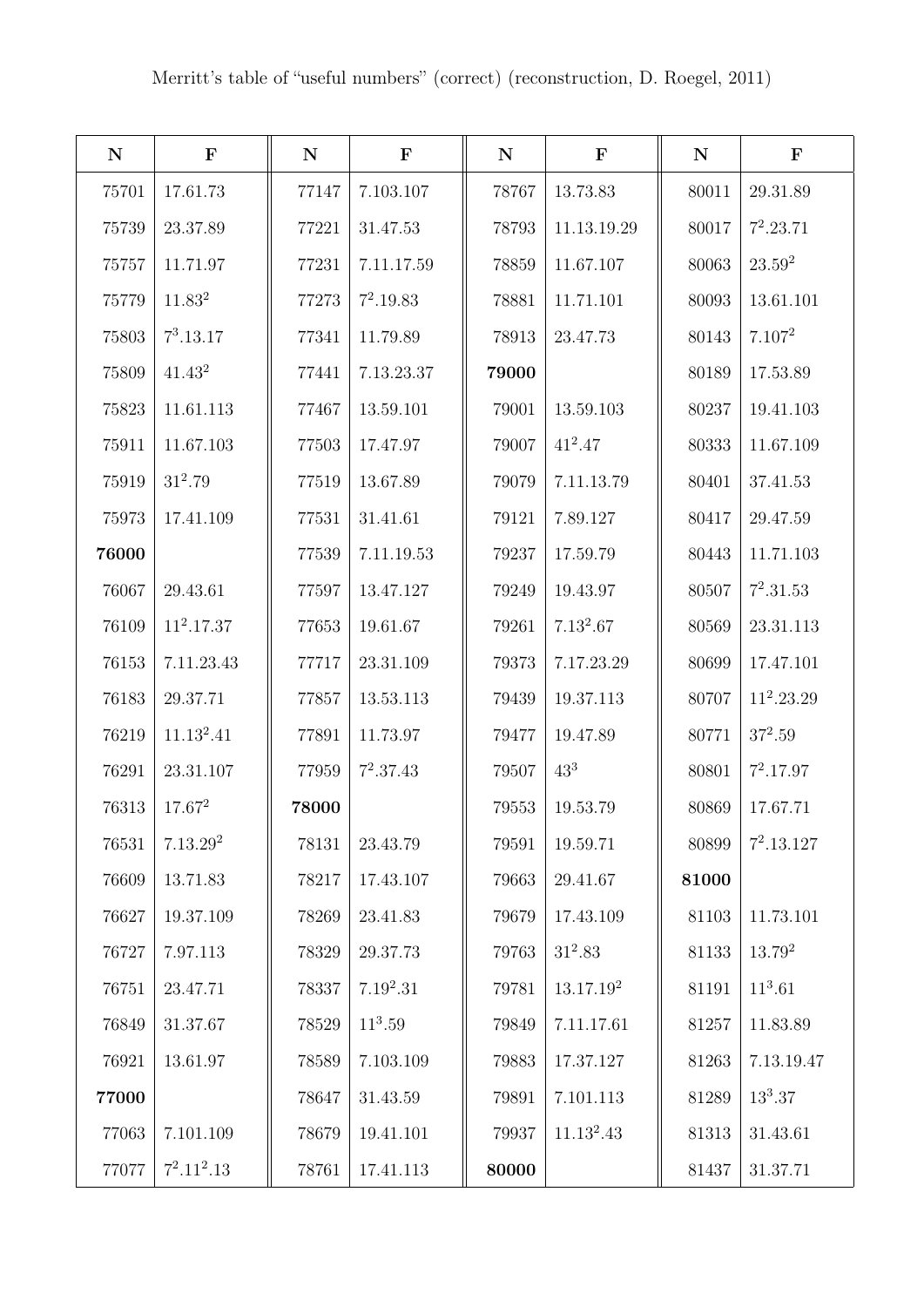| ${\bf N}$ | $\mathbf F$ | ${\bf N}$ | $\mathbf F$        | ${\bf N}$ | $\mathbf F$  | ${\bf N}$ | $\mathbf F$  |
|-----------|-------------|-----------|--------------------|-----------|--------------|-----------|--------------|
| 81461     | $29.53^{2}$ | 82859     | $7^2.19.89$        | 84227     | 11.13.19.31  | 85547     | $7.11^2.101$ |
| 81473     | 7.103.113   | 82861     | 41.43.47           | 84293     | 11.79.97     | 85583     | $23.61^{2}$  |
| 81577     | $29^2.97$   | 82943     | $7.17^2.41$        | 84323     | 37.43.53     | 85697     | $17.71^2$    |
| 81641     | 7.107.109   | 83000     |                    | 84337     | $11^2.17.41$ | 85799     | $7^2.17.103$ |
| 81673     | 23.53.67    | 83083     | 7.11.13.83         | 84419     | 29.41.71     | 85813     | 7.13.23.41   |
| 81679     | 13.61.103   | 83143     | 29.47.61           | 84461     | 13.73.89     | 85921     | 11.73.107    |
| 81719     | 11.17.19.23 | 83147     | 17.67.73           | 84487     | 13.67.97     | 85951     | 23.37.101    |
| 81733     | $37.47^{2}$ | 83167     | 7.109 <sup>2</sup> | 84607     | 19.61.73     | 85963     | 31.47.59     |
| 81809     | 7.13.29.31  | 83237     | 7.11.23.47         | 84637     | 7.107.113    | 86000     |              |
| 81833     | 19.59.73    | 83249     | 17.59.83           | 84709     | 23.29.127    | 86071     | 17.61.83     |
| 81923     | 17.61.79    | 83281     | 11.67.113          | 84721     | $7^3.13.19$  | 86219     | 7.109.113    |
| 81991     | 7.13.17.53  | 83317     | $13^2.17.29$       | 84767     | 29.37.79     | 86233     | 7.97.127     |
| 82000     |             | 83353     | 19.41.107          | 84847     | 7.17.23.31   | 86273     | $11^2.23.31$ |
| 82069     | 13.59.107   | 83369     | $11^2.13.53$       | 84851     | 13.61.107    | 86317     | 7.11.19.59   |
| 82087     | 23.43.83    | $83509\,$ | $37^2.61$          | 84911     | 19.41.109    | 86359     | $7.13^2.73$  |
| 82147     | 13.71.89    | 83521     | $17^4\,$           | 84941     | $29^2.101$   | 86387     | $7^2.41.43$  |
| 82159     | $7.11^2.97$ | 83549     | 29.43.67           | 85000     |              | 86411     | $13.17^2.23$ |
| 82271     | $7^2.23.73$ | 83567     | 11.71.107          | 85063     | $11^2.19.37$ | 86437     | 13.61.109    |
| 82289     | 19.61.71    | 83581     | 19.53.83           | 85129     | 11.71.109    | 86549     | 23.53.71     |
| 82297     | 17.47.103   | 83603     | 13.59.109          | 85157     | 31.41.67     | 86621     | 19.47.97     |
| 82369     | $7^2.41^2$  | 83657     | 7.17.19.37         | 85169     | $7.23^3$     | 86623     | $29^2.103$   |
| 82423     | 11.59.127   | 83731     | 31.37.73           | 85211     | $7^2.37.47$  | 86671     | 13.59.113    |
| 82517     | 19.43.101   | 83839     | $7^2.29.59$        | 85217     | 11.61.127    | $86681\,$ | $7^2.29.61$  |
| 82547     | 23.37.97    | 83927     | 23.41.89           | 85241     | 13.79.83     | 86779     | $7^3.11.23$  |
| 82603     | 17.43.113   | 83993     | $7.13^2.71$        | 85291     | $19.67^2$    | 86797     | 29.41.73     |
| 82621     | 7.11.29.37  | 84000     |                    | 85399     | 23.47.79     | 86903     | $43^2.47$    |
| 82709     | 11.73.103   | 84133     | $7^2.17.101$       | 85493     | 17.47.107    | 86989     | $7.17^2.43$  |
| 82777     | 23.59.61    | 84151     | 19.43.103          | 85529     | $31^2.89$    | 87000     |              |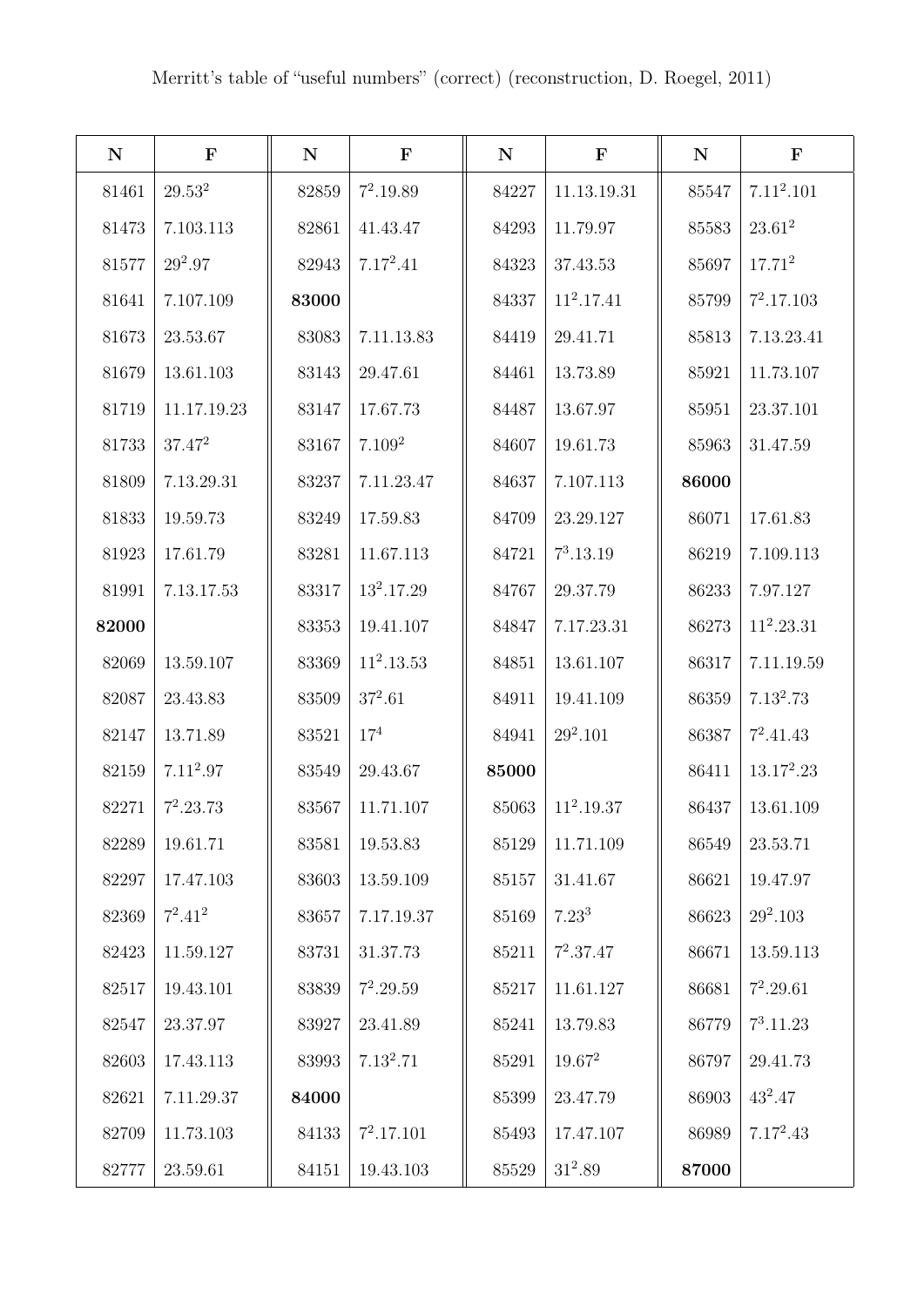| ${\bf N}$ | $\mathbf F$          | ${\bf N}$ | $\mathbf F$        | ${\bf N}$ | $\mathbf F$        | $\mathbf N$ | $\mathbf F$  |
|-----------|----------------------|-----------|--------------------|-----------|--------------------|-------------|--------------|
| 87079     | $31.53^2$            | 88877     | 31.47.61           | 89947     | 11.13.17.37        | 91321       | 29.47.67     |
| 87091     | 17.47.109            | 88987     | 23.53.73           | 89981     | 17.67.79           | 91333       | $11.19^2.23$ |
| 87131     | $11.89^2$            | 89000     |                    | 89987     | $29^2.107$         | 91403       | 13.79.89     |
| 87203     | 29.31.97             | 89033     | $7^2.23.79$        | 89999     | 7.13.23.43         | 91471       | 23.41.97     |
| 87241     | $7.11^2.103$         | 89053     | 19.43.109          | 90000     |                    | 91553       | 7.11.29.41   |
| 87373     | $11.13^2.47$         | 89059     | 29.37.83           | 90077     | $13^3.41$          | 91561       | 19.61.79     |
| 87397     | 17.53.97             | 89063     | $13^2.17.31$       | 90193     | 19.47.101          | 91567       | 7.103.127    |
| 87419     | 19.43.107            | 89089     | 7.11.13.89         | 90241     | 31.41.71           | 91637       | 7.13.19.53   |
| 87451     | 7.13.31 <sup>2</sup> | 89093     | $41^2.53$          | 90287     | 17.47.113          | 91669       | $29^2.109$   |
| 87503     | 13.53.127            | 89131     | $7^2.17.107$       | 90307     | $7^2.19.97$        | 91723       | $37^2.67$    |
| 87527     | 11.73.109            | 89167     | $13.19^{3}$        | 90383     | 19.67.71           | 91979       | 19.47.103    |
| 87653     | 23.37.103            | 89177     | $11^3.67$          | 90551     | 23.31.127          | 92000       |              |
| 87703     | 7.11.17.67           | 89243     | 7.11.19.61         | 90569     | $41.47^2$          | 92053       | 13.73.97     |
| 87769     | 11.79.101            | 89267     | 17.59.89           | 90593     | 17.73 <sup>2</sup> | 92167       | 37.47.53     |
| 87971     | 13.67.101            | 89281     | 19.37.127          | 90601     | $7^2.43^2$         | 92191       | $11.17^2.29$ |
| 88000     |                      | 89311     | 31.43.67           | 90613     | 31.37.79           | 92213       | 11.83.101    |
| 88021     | 23.43.89             | 89383     | 7.113 <sup>2</sup> | 90629     | $7.11^2.107$       | 92293       | 17.61.89     |
| 88027     | 19.41.113            | 89401     | $13^2.23^2$        | 90683     | 29.53.59           | 92321       | 19.43.113    |
| 88111     | 17.71.73             | 89503     | 37.41.59           | 90739     | 11.73.113          | 92323       | $7.11^2.109$ |
| 88253     | 11.71.113            | 89507     | 11.79.103          | 90797     | $7^2.17.109$       | 92537       | 37.41.61     |
| 88319     | 7.11.31.37           | 89531     | 13.71.97           | 90799     | 29.31.101          | 92597       | 29.31.103    |
| 88451     | $11^2.17.43$         | 89557     | 13.83 <sup>2</sup> | 90919     | 23.59.67           | 92659       | $7^2.31.61$  |
| 88519     | 17.41.127            | 89609     | 13.61.113          | 91000     |                    | 92701       | 7.17.19.41   |
| 88537     | 29.43.71             | 89621     | $7^2.31.59$        | 91001     | 17.53.101          | 92759       | 23.37.109    |
| 88559     | 19.59.79             | 89623     | 19.53.89           | 91031     | 29.43.73           | 92783       | 31.41.73     |
| 88561     | 11.83.97             | 89713     | 13.67.103          | 91057     | 23.37.107          | 92803       | 17.53.103    |
| 88711     | 7.19.23.29           | 89723     | 23.47.83           | 91091     | $7^2.11.13^2$      | 92807       | $11^2.13.59$ |
| 88837     | $7^4.37$             | 89789     | 7.101.127          | 91273     | 7.13.17.59         | 92837       | 17.43.127    |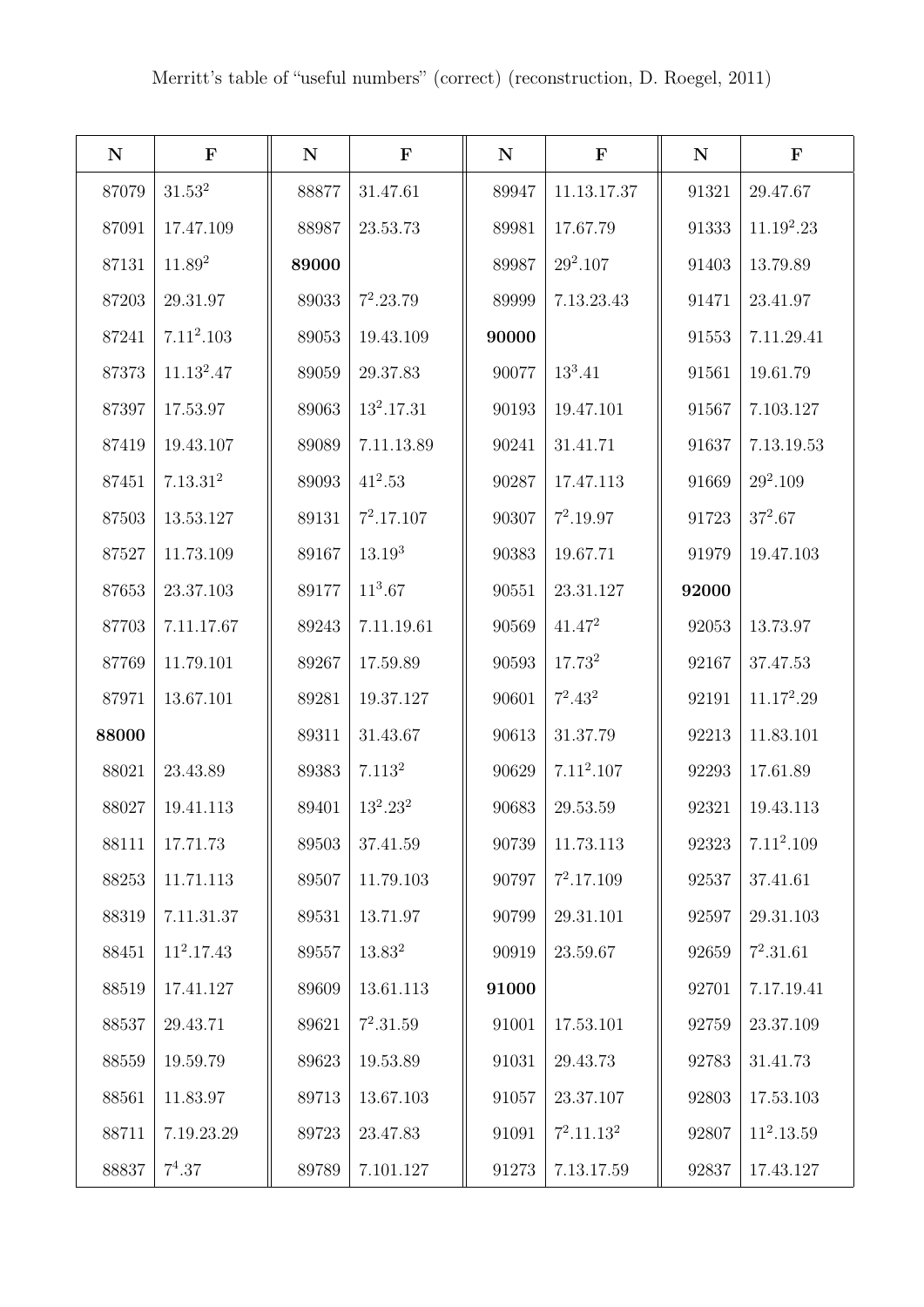| ${\bf N}$ | $\mathbf F$  | ${\bf N}$ | $\mathbf F$  | ${\bf N}$ | $\mathbf F$  | ${\bf N}$ | $\mathbf F$           |
|-----------|--------------|-----------|--------------|-----------|--------------|-----------|-----------------------|
| 92929     | 19.67.73     | 94501     | $11^3.71$    | 96019     | 7.11.29.43   | 97643     | 7.13.29.37            |
| 92939     | 7.11.17.71   | 94537     | 17.67.83     | 96031     | 13.83.89     | 97679     | 19.53.97              |
| 92983     | 11.79.107    | 94643     | 31.43.71     | 96089     | $7^2.37.53$  | 97691     | 11.83.107             |
| 93000     |              | 94721     | 11.79.109    | 96163     | 23.37.113    | 97747     | 13.73.103             |
| 93043     | 19.59.83     | 94829     | 7.19.23.31   | 96193     | 29.31.107    | 97867     | 7.11.31.41            |
| 93119     | $13^2.19.29$ | 94939     | 13.67.109    | 96197     | 19.61.83     | 97991     | 29.31.109             |
| 93197     | 13.67.107    | 94963     | 11.89.97     | 96209     | 23.47.89     | 97997     | $43^2.53$             |
| 93217     | $31^2.97$    | 94987     | $43.47^2$    | 96301     | 23.53.79     | 98000     |                       |
| 93223     | 13.71.101    | 95000     |              | 96347     | 23.59.71     | 98021     | 7.11.19.67            |
| 93347     | $17^3.19$    | 95033     | $29^2.113$   | 96407     | 17.53.107    | 98039     | 17.73.79              |
| 93439     | 41.43.53     | 95069     | 13.71.103    | 96577     | 13.17.19.23  | 98189     | $7.13^2.83$           |
| 93457     | $7.13^2.79$  | 95081     | $7.17^2.47$  | 96679     | $11^2.17.47$ | 98197     | 11.79.113             |
| 93499     | $7.19^2.37$  | 95123     | 7.107.127    | 96773     | 29.47.71     | 98209     | 17.53.109             |
| 93541     | $7^2.23.83$  | 95201     | 31.37.83     | 96901     | 7.109.127    | 98371     | 7.13.23.47            |
| 93599     | 11.67.127    | 95207     | $7^2.29.67$  | 96937     | 31.53.59     | 98423     | 13.67.113             |
| 93757     | 29.53.61     | 95243     | 23.41.101    | 97000     |              | 98441     | $7^4.41$              |
| 93863     | 7.11.23.53   | 95353     | 17.71.79     | 97051     | 37.43.61     | 98477     | 19.71.73              |
| 93869     | 37.43.59     | 95381     | 11.13.23.29  | 97061     | $31^2.101$   | $98513\,$ | 29.43.79              |
| 93931     | 29.41.79     | 95497     | 29.37.89     | 97097     | 7.11.13.97   | 98527     | $11.13^2.53$          |
| 94000     |              | 95551     | 19.47.107    | 97129     | 23.41.103    | 98549     | $11.17^2.31$          |
| 94001     | 23.61.67     | 95557     | 7.11.17.73   | 97163     | $11^3.73$    | 98687     | 29.41.83              |
| 94031     | $7^2.19.101$ | 95711     | $7.11^2.113$ | 97199     | $37^2.71$    | 98761     | 13.71.107             |
| 94039     | 11.83.103    | 95779     | $19.71^2$    | 97223     | 7.17.19.43   | 98857     | $11^2.19.43$          |
| 94129     | $7^2.17.113$ | 95849     | 13.73.101    | 97291     | 17.59.97     | 98879     | 11.89.101             |
| 94259     | $11^2.19.41$ | 95893     | $7^2.19.103$ | 97309     | 31.43.73     | 98923     | 11.17.23 <sup>2</sup> |
| 94367     | 7.13.17.61   | 95933     | 23.43.97     | 97337     | 19.47.109    | 98933     | 19.41.127             |
| 94423     | $7^2.41.47$  | 95953     | $11^2.13.61$ | 97409     | 13.59.127    | 98983     | $31^2.103$            |
| 94471     | $13^3.43$    | 96000     |              | 97619     | 31.47.67     | 99000     |                       |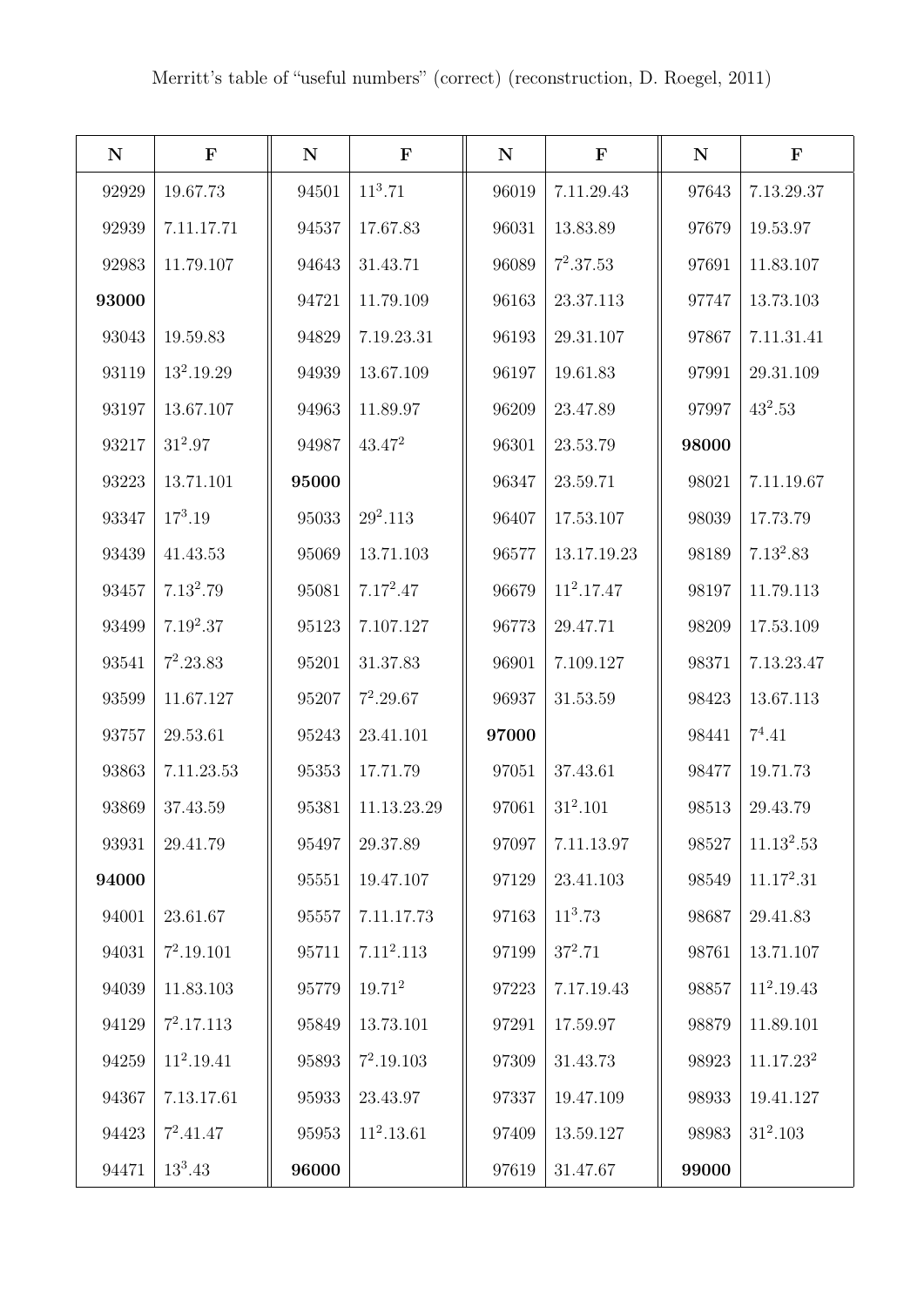| ${\bf N}$ | $\mathbf F$          | ${\bf N}$ | $\mathbf F$        | ${\bf N}$ | $\mathbf F$  | ${\bf N}$ | $\mathbf F$  |
|-----------|----------------------|-----------|--------------------|-----------|--------------|-----------|--------------|
| 99029     | $7^2.43.47$          | 100837    | 11.89.103          | 102419    | 23.61.73     | 103721    | 19.53.103    |
| 99061     | 23.59.73             | 100891    | $7^2.29.71$        | 102487    | $7.11^{4}$   | 103727    | 13.79.101    |
| 99127     | $7^3.17^2$           | 100901    | 23.41.107          | 102541    | $41^2.61$    | 103733    | $7^2.29.73$  |
| 99179     | $41^2.59$            | 100909    | 19.47.113          | 102557    | $7^3.13.23$  | 103759    | 19.43.127    |
| 99187     | 11.71.127            | 100949    | $29.59^{2}$        | 102601    | 37.47.59     | 103823    | $47^{3}$     |
| 99499     | 29.47.73             | 101000    |                    | 102641    | 7.11.31.43   | 103873    | 7.11.19.71   |
| 99517     | 11.83.109            | 101101    | 7.11.13.101        | 102787    | 23.41.109    | 103933    | $37.53^2$    |
| 99541     | $13^2.19.31$         | 101177    | 23.53.83           | 102827    | $31^2.107$   | 104000    |              |
| 99613     | 23.61.71             | 101251    | 19.73 <sup>2</sup> | 102971    | $11^2.23.37$ | 104017    | 41.43.59     |
| 99617     | $7^2.19.107$         | 101269    | 7.17.23.37         | 102973    | $13.89^{2}$  | 104081    | 29.37.97     |
| 99619     | 13.79.97             | 101303    | 17.59.101          | 102979    | 29.53.67     | 104299    | 13.71.113    |
| 99671     | 11.13.17.41          | 101371    | 17.67.89           | 103000    |              | 104329    | $17^2.19^2$  |
| 99769     | 19.59.89             | 101473    | 17.47.127          | 103003    | 17.73.83     | 104371    | 29.59.61     |
| 99889     | 23.43.101            | 101479    | $7^2.19.109$       | 103037    | 11.17.19.29  | 104377    | 7.13.31.37   |
| 99937     | $37^2.73$            | 101543    | 13.73.107          | 103103    | 7.11.13.103  | 104489    | 7.11.23.59   |
| 100000    |                      | 101587    | 29.31.113          | 103151    | 19.61.89     | 104533    | 11.13.17.43  |
| 100079    | 7.17.29 <sup>2</sup> | 101639    | 37.41.67           | 103169    | 11.83.113    | 104663    | 13.83.97     |
| 100181    | 17.71.83             | 101707    | 19.53.101          | 103243    | $7^4.43$     | 104737    | 17.61.101    |
| 100223    | 31.53.61             | 101761    | $11^2.29^2$        | 103247    | $23.67^2$    | 104749    | $31^2.109$   |
| 100303    | $7^2.23.89$          | 101773    | $7^2.31.67$        | 103259    | $13^3.47$    | 104753    | 11.89.107    |
| 100409    | 31.41.79             | 101813    | 17.53.113          | 103309    | 17.59.103    | 104857    | 23.47.97     |
| 100457    | 7.113.127            | 101867    | 23.43.103          | 103411    | 7.11.17.79   | 104951    | 7.11.29.47   |
| 100529    | 11.13.19.37          | 101959    | 11.13.23.31        | 103441    | 13.73.109    | 105000    |              |
| 100567    | 19.67.79             | 101981    | 11.73.127          | 103447    | 31.47.71     | 105149    | $11^3.79$    |
| 100589    | 17.61.97             | 102000    |                    | 103499    | $11.97^2$    | 105203    | $7^2.19.113$ |
| 100607    | 13.71.109            | 102011    | 7.13.19.59         | 103501    | 29.43.83     | 105287    | $7.13^2.89$  |
| 100711    | 13.61.127            | 102083    | 31.37.89           | 103607    | $7.19^2.41$  | 105307    | 31.43.79     |
| 100793    | $7^2.11^2.17$        | 102131    | 41.47.53           | 103649    | 7.13.17.67   | 105391    | $11^2.13.67$ |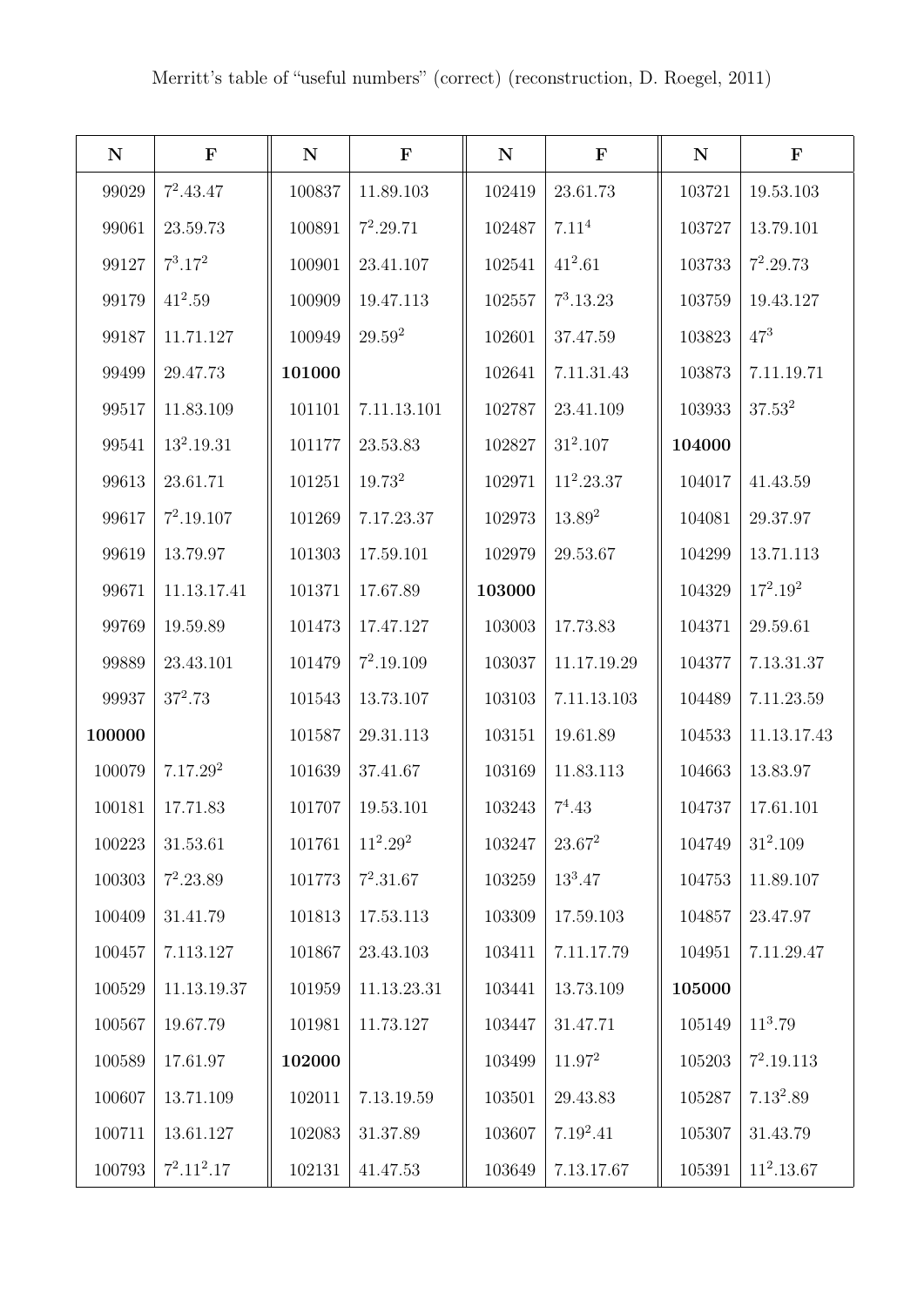| ${\bf N}$ | $\mathbf{F}$         | ${\bf N}$ | $\mathbf F$  | ${\bf N}$ | $\mathbf F$  | ${\bf N}$ | $\mathbf F$          |
|-----------|----------------------|-----------|--------------|-----------|--------------|-----------|----------------------|
| 105413    | 7.11.37 <sup>2</sup> | 107219    | $7.17^2.53$  | 108661    | $7.19^2.43$  | 110519    | 29.37.103            |
| 105469    | 7.13.19.61           | 107237    | 13.73.113    | 108737    | 19.59.97     | 110561    | $11.19.23^{2}\,$     |
| 105493    | 31.41.83             | 107321    | 17.59.107    | 108779    | $11^2.29.31$ | 110593    | $7^2.37.61$          |
| 105659    | 19.67.83             | 107387    | $7.23^2.29$  | 108953    | $13.17^2.29$ | 110617    | 13.67.127            |
| 105781    | 13.79.103            | 107423    | 17.71.89     | 108979    | 13.83.101    | 110627    | 11.89.113            |
| 105791    | $7^2.17.127$         | 107543    | 41.43.61     | 109000    |              | 110639    | 31.43.83             |
| 105821    | 29.41.89             | 107569    | $7.11^2.127$ | 109021    | $11^2.17.53$ | 110741    | 37.41.73             |
| 105823    | 23.43.107            | 107653    | $7^2.13^3$   | 109091    | $43^2.59$    | 110789    | $7^3.17.19$          |
| 106000    |                      | 107677    | 29.47.79     | 109109    | 7.11.13.109  | 110837    | 23.61.79             |
| 106079    | 37.47.61             | 107707    | 37.41.71     | 109127    | 29.53.71     | 110887    | $7^2.31.73$          |
| 106097    | $17.79^{2}$          | 107749    | 19.53.107    | 109181    | 23.47.101    | 110929    | 7.13.23.53           |
| 106267    | 7.17.19.47           | 107767    | 11.97.101    | 109319    | $7^2.23.97$  | 110959    | 17.61.107            |
| 106301    | $13^2.17.37$         | 107801    | 23.43.109    | 109327    | 17.59.109    | 110983    | 29.43.89             |
| 106361    | 31.47.73             | 107849    | $7^2.31.71$  | 109411    | 23.67.71     | 111000    |                      |
| 106477    | $7^2.41.53$          | 107909    | $29.61^2$    | 109417    | $7^3.11.29$  | 111137    | 13.83.103            |
| 106559    | 23.41.113            | 107911    | $31.59^2$    | 109573    | 19.73.79     | 111259    | 31.37.97             |
| 106571    | 19.71.79             | 107939    | $13.19^2.23$ | 109681    | $11.13^2.59$ | 111343    | 23.47.103            |
| 106597    | 37.43.67             | 108000    |              | 109763    | 19.53.109    | 111397    | 11.13.19.41          |
| 106711    | 11.89.109            | 108031    | 7.11.23.61   | 109837    | 7.13.17.71   | 111469    | 17.79.83             |
| 106799    | 7.11.19.73           | 108053    | $11^2.19.47$ | 109889    | 13.79.107    | 111569    | $31.59.61\,$         |
| 106807    | $29^2.127$           | 108077    | 23.37.127    | 109901    | 11.97.103    | 111671    | $7^2.43.53$          |
| 106811    | 17.61.103            | 108151    | $37^2.79$    | 110000    |              | 111683    | $11^2.13.71$         |
| 106967    | $7^2.37.59$          | 108199    | 7.13.29.41   | 110081    | 31.53.67     | 111757    | 23.43.113            |
| 106981    | 7.17.29.31           | 108241    | $7^2.47^2$   | 110143    | 11.17.19.31  | 111853    | 7.19.29 <sup>2</sup> |
| 107000    |                      | 108373    | 29.37.101    | 110363    | 11.79.127    | 111943    | 13.79.109            |
| 107107    | 7.11.13.107          | 108491    | 23.53.89     | 110449    | 17.73.89     | 111967    | 19.71.83             |
| 107113    | 43.47.53             | 108593    | $31^2.113$   | 110473    | $11^3.83$    | 112000    |                      |
| 107203    | 23.59.79             | 108647    | 7.11.17.83   | 110483    | 17.67.97     | 112189    | 7.11.31.47           |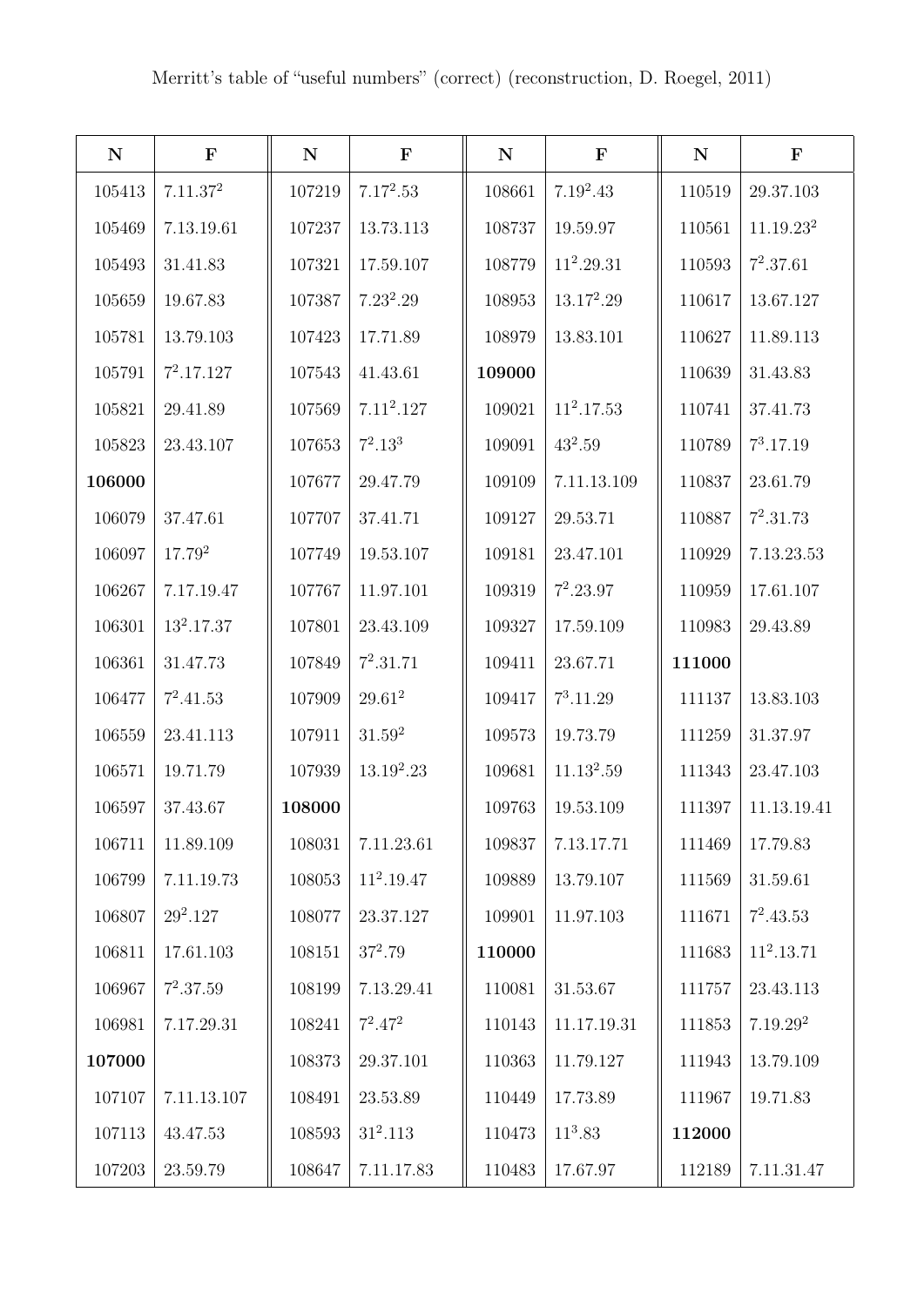| ${\bf N}$ | $\mathbf F$         | ${\bf N}$ | $\mathbf F$          | ${\bf N}$ | $\mathbf F$           | ${\bf N}$ | $\mathbf F$    |
|-----------|---------------------|-----------|----------------------|-----------|-----------------------|-----------|----------------|
| 112201    | 29.53.73            | 113477    | 7.13.29.43           | 115577    | 7.11.19.79            | 117000    |                |
| 112211    | 11.101 <sup>2</sup> | 113627    | $37^2.83$            | 115661    | 7.13.31.41            | 117059    | 19.61.101      |
| 112217    | 7.17.23.41          | 113693    | 41.47.59             | 115667    | 23.47.107             | 117077    | $47^2.53$      |
| 112229    | 13.89.97            | 113791    | 19.53.113            | 115699    | 37.53.59              | 117079    | 17.71.97       |
| 112259    | $7^2.29.79$         | 113827    | $7^2.23.101$         | 115843    | 7.13.19.67            | 117113    | $17.83^{2}$    |
| 112423    | 19.61.97            | 114000    |                      | 115847    | 31.37.101             | 117181    | 17.61.113      |
| 112493    | 23.67.73            | 114103    | $11^2.23.41$         | 115943    | $23.71^2$             | 117221    | 13.71.127      |
| 112627    | $41^2.67$           | 114169    | 11.97.107            | 115951    | 11.83.127             | 117317    | 17.67.103      |
| 112631    | 23.59.83            | 114173    | 29.31.127            | 116000    |                       | 117547    | 41.47.61       |
| 112651    | $7^2.11^2.19$       | 114257    | 11.13.17.47          | 116051    | 13.79.113             | 117611    | 13.83.109      |
| 112723    | $13^2.23.29$        | 114359    | 7.17.31 <sup>2</sup> | 116081    | $7^2.23.103$          | 117623    | $11.17^2.37$   |
| 112789    | $43^2.61$           | 114427    | 17.53.127            | 116143    | 37.43.73              | 117649    | 7 <sup>6</sup> |
| 112847    | $7^4.47$            | 114433    | 11.101.103           | 116281    | $11^2.31^2$           | 117691    | 7.17.23.43     |
| 112903    | 7.127 <sup>2</sup>  | 114637    | 29.59.67             | 116303    | 11.97.109             | 117793    | $13^2.17.41$   |
| 112931    | 7.13.17.73          | 114751    | $7.13^2.97$          | 116441    | $13^3.53$             | 117829    | 23.47.109      |
| 112961    | 37.43.71            | 114793    | $7.23^2.31$          | 116449    | 23.61.83              | 117943    | $7^2.29.83$    |
| 112999    | $17^3.23$           | 114811    | 29.37.107            | 116467    | $13.17^2.31$          | 118000    |                |
| 113000    |                     | 114829    | $11^2.13.73$         | 116501    | 7.11.17.89            | 118121    | 41.43.67       |
| 113033    | 17.61.109           | 115000    |                      | 116513    | 37.47.67              | 118141    | 31.37.103      |
| 113113    | 7.11.13.113         | 115039    | 17.67.101            | 116603    | $17.19^{3}$           | 118237    | $7^2.19.127$   |
| 113119    | 31.41.89            | 115103    | 31.47.79             | 116653    | 31.53.71              | 118243    | 23.53.97       |
| 113129    | 29.47.83            | 115121    | 19.73.83             | 116699    | 11.103 <sup>2</sup>   | 118349    | 7.11.29.53     |
| 113183    | 7.19.23.37          | 115159    | $11.19^2.29$         | 116809    | 7.11.37.41            | 118459    | $11^3.89$      |
| 113221    | 19.59.101           | 115169    | $41.53^2$            | 116831    | 11.13.19.43           | 118523    | 29.61.67       |
| 113297    | 19.67.89            | 115333    | 29.41.97             | 116857    | 13.89.101             | 118531    | $7^2.41.59$    |
| 113339    | 17.59.113           | 115351    | $31.61^2$            | 116909    | 13.17.23 <sup>2</sup> | 118579    | $19.79^{2}$    |
| 113399    | $11.13^2.61$        | 115453    | 13.83.107            | 116957    | 29.37.109             | 118637    | 31.43.89       |
| 113411    | 19.47.127           | 115463    | 19.59.103            | 116963    | $7^3.11.31$           | 118657    | 7.11.23.67     |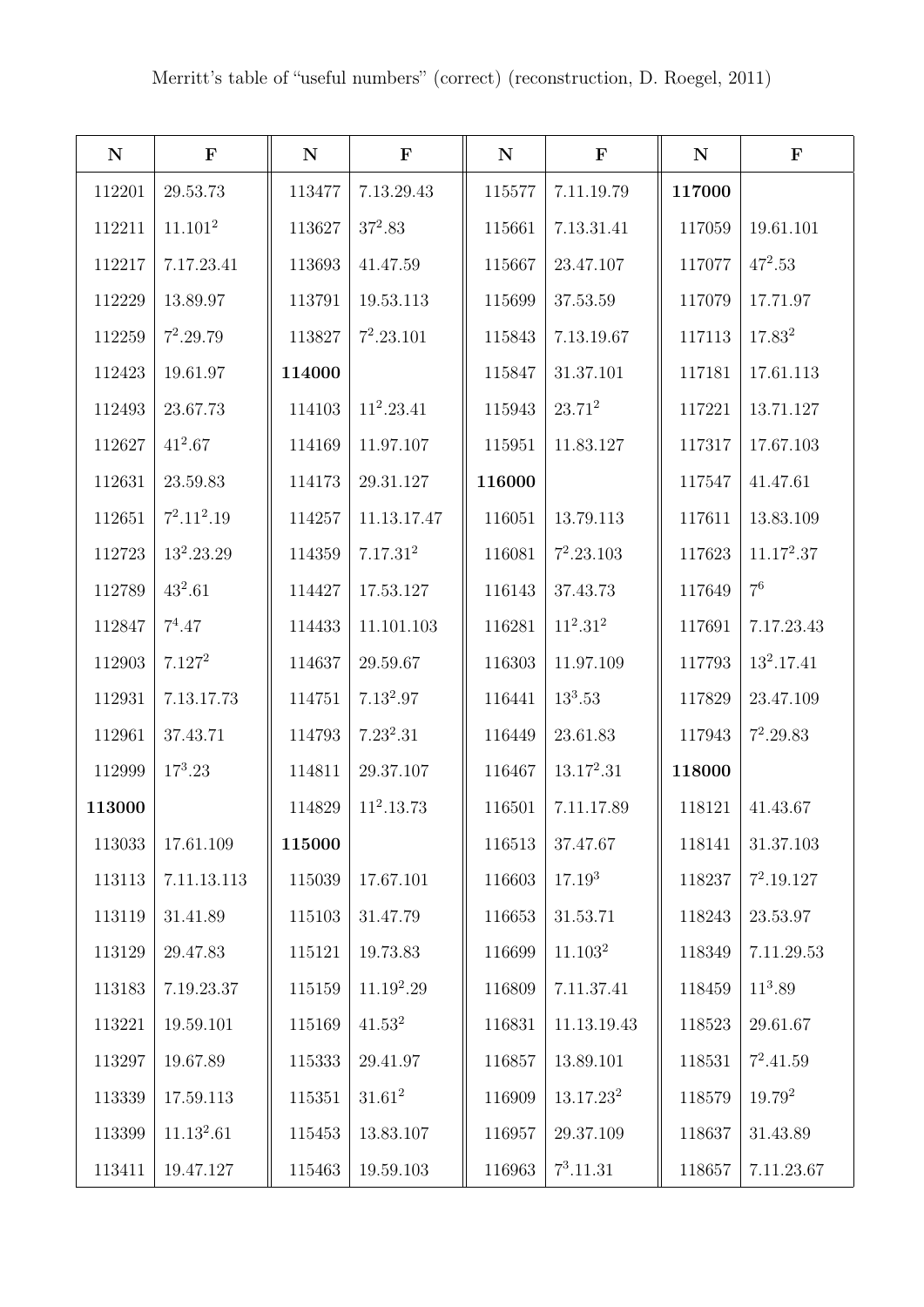| ${\bf N}$ | $\mathbf F$           | ${\bf N}$ | $\mathbf F$           | ${\bf N}$ | $\mathbf F$  | ${\bf N}$ | $\mathbf F$          |
|-----------|-----------------------|-----------|-----------------------|-----------|--------------|-----------|----------------------|
| 118769    | $7.19^2.47$           | 120523    | 13.73.127             | 122000    |              | 123799    | 13.89.107            |
| 118807    | $13^2.19.37$          | 120571    | 11.97.113             | 122047    | $31^2.127$   | 123823    | $7^3.19^2$           |
| 118877    | 11.101.107            | 120589    | $7^2.23.107$          | 122059    | $7^2.47.53$  | 123883    | $43^2.67$            |
| 119000    |                       | 120773    | 23.59.89              | 122153    | 23.47.113    | 124000    |                      |
| 119119    | $7^2.11.13.17$        | 120787    | $43.53^2$             | 122189    | 19.59.109    | 124013    | 19.61.107            |
| 119171    | 13.89.103             | 120931    | 31.47.83              | 122213    | 7.13.17.79   | 124033    | 7.13.29.47           |
| 119209    | 23.71.73              | 120959    | 29.43.97              | 122317    | $13.97^2$    | 124151    | 17.67.109            |
| 119239    | 43.47.59              | 121000    |                       | 122467    | 29.41.103    | 124267    | $11^2.13.79$         |
| 119351    | $41^2.71$             | 121099    | 11.101.109            | 122507    | 7.11.37.43   | 124313    | $7^2.43.59$          |
| 119357    | $7.17^2.59$           | 121121    | 7.11 <sup>3</sup> .13 | 122543    | 31.59.67     | 124321    | 17.71.103            |
| 119377    | 19.61.103             | 121231    | 11.103.107            | 122549    | $7^2.41.61$  | 124333    | 11.89.127            |
| 119483    | $7.13^2.101$          | 121249    | 29.37.113             | 122567    | $23.73^{2}$  | 124553    | $11.13^2.67$         |
| 119527    | 17.79.89              | 121303    | 7.13.31.43            | 122713    | $41^2.73$    | 124579    | 7.13.37 <sup>2</sup> |
| 119567    | 7.19.29.31            | 121307    | 29.47.89              | 122729    | 31.37.107    | 124583    | 19.79.83             |
| 119621    | 37.53.61              | 121363    | $11^2.17.59$          | 122759    | 7.13.19.71   | 124729    | 11.17.23.29          |
| 119669    | $11^2.23.43$          | 121423    | 29.53.79              | 122843    | $7^2.23.109$ | 124867    | 23.61.89             |
| 119761    | 23.41.127             | 121429    | 7.11.19.83            | 123000    |              | 124903    | 29.59.73             |
| 119833    | 7.17.19.53            | 121471    | $7^2.37.67$           | 123101    | $11.19^2.31$ | 125000    |                      |
| 119843    | 37.41.79              | 121481    | 29.59.71              | 123119    | 23.53.101    | 125023    | 31.37.109            |
| 119939    | 31.53.73              | 121693    | 11.13.23.37           | 123281    | 43.47.61     | 125173    | 41.43.71             |
| 119947    | 19.59.107             | 121739    | 23.67.79              | 123287    | 31.41.97     | 125341    | 17.73.101            |
| 120000    |                       | 121771    | 13.17.19.29           | 123403    | $7.17^2.61$  | 125419    | 7.19.23.41           |
| 120001    | $7^2.31.79$           | 121841    | $37^2.89\,$           | 123443    | 19.73.89     | 125477    | $11^2.17.61$         |
| 120061    | 19.71.89              | 121847    | $11^2.19.53$          | 123469    | 37.47.71     | 125543    | 11.101.113           |
| 120089    | 29.41.101             | 121849    | $7.13^2.103$          | 123481    | 19.67.97     | 125557    | 23.53.103            |
| 120263    | 11.13.29 <sup>2</sup> | 121873    | 17.67.107             | 123487    | 7.13.23.59   | 125579    | 17.83.89             |
| 120377    | 17.73.97              | 121907    | 17.71.101             | 123497    | 11.103.109   | 125599    | $29.61.71\,$         |
| 120497    | $13^2.23.31$          | 121927    | 13.83.113             | 123539    | $13^2.17.43$ | 125603    | 23.43.127            |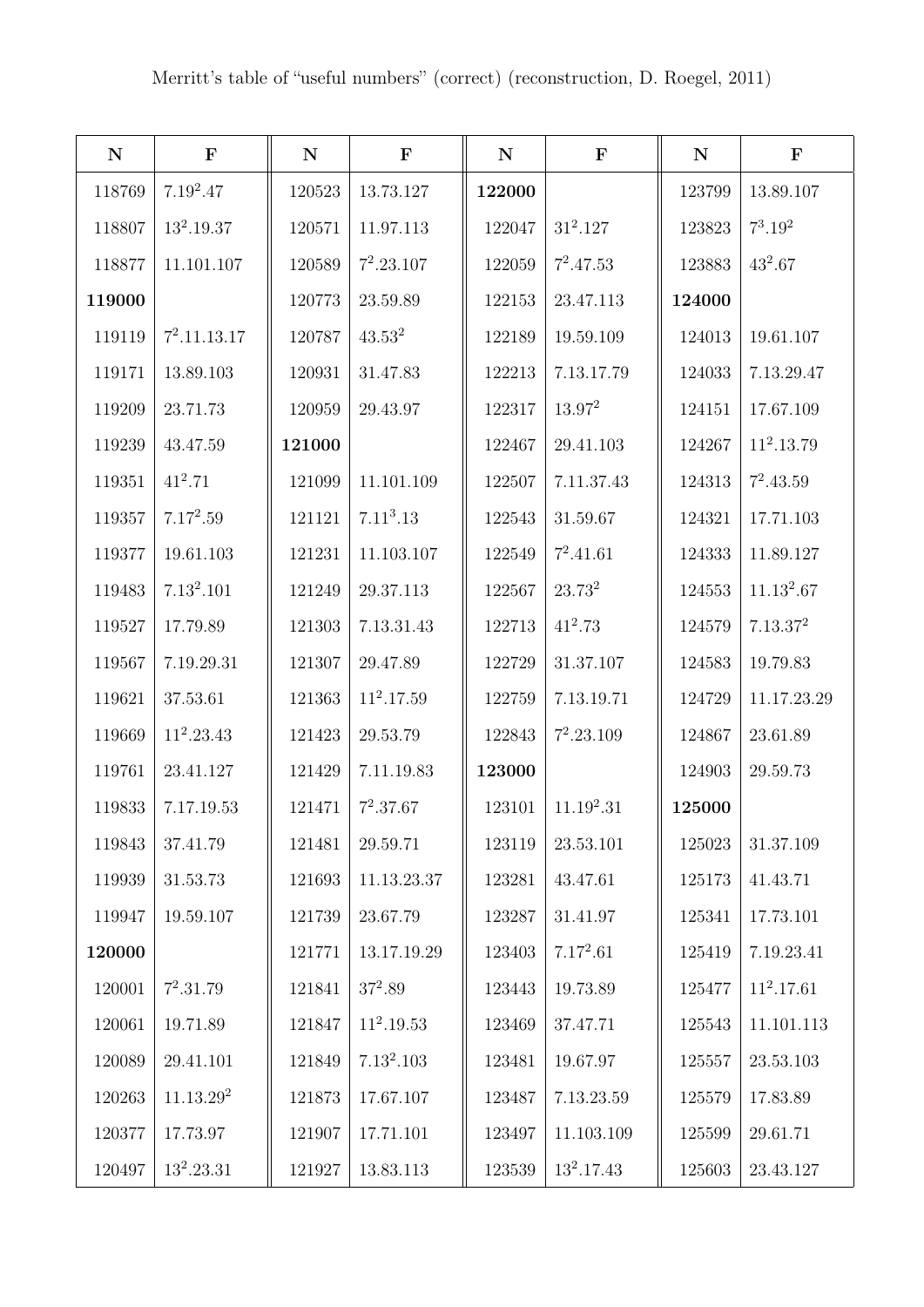| ${\bf N}$ | $\mathbf F$         | ${\bf N}$ | $\mathbf F$          | ${\bf N}$ | $\mathbf F$           | ${\bf N}$ | $\mathbf F$            |
|-----------|---------------------|-----------|----------------------|-----------|-----------------------|-----------|------------------------|
| 125689    | 37.43.79            | 127699    | 11.13.19.47          | 129283    | 7.11.23.73            | 130891    | $19.83^{2}$            |
| 125741    | 7.11.23.71          | 127813    | 7.19.31 <sup>2</sup> | 129301    | 31.43.97              | 130913    | 31.41.103              |
| 125911    | 37.41.83            | 127823    | 17.73.103            | 129311    | $7^3.13.29$           | 130967    | 19.61.113              |
| 125939    | 11.107 <sup>2</sup> | 127889    | 19.53.127            | 129437    | 7.11.41 <sup>2</sup>  | 131000    |                        |
| 125947    | 29.43.101           | 127903    | 23.67.83             | 129601    | 29.41.109             | 131119    | 19.67.103              |
| 126000    |                     | 128000    |                      | 129611    | 31.37.113             | 131279    | $43^2.71$              |
| 126077    | $7^2.31.83$         | 128029    | 11.103.113           | 129623    | $13^3.59$             | 131387    | 37.53.67               |
| 126113    | 13.89.109           | 128207    | 41.53.59             | 129673    | 31.47.89              | 131461    | 11.17.19.37            |
| 126217    | 7.13.19.73          | 128293    | 11.107.109           | 129797    | 31.53.79              | 131537    | 7.19.23.43             |
| 126293    | $17^2.19.23$        | 128371    | 31.41.101            | 129833    | $11^2.29.37$          | 131563    | 17.71.109              |
| 126331    | 19.61.109           | 128401    | 7.13.17.83           | 129859    | 31.59.71              | 131629    | 23.59.97               |
| 126469    | $7^2.29.89$         | 128441    | 29.43.103            | 129883    | 13.97.103             | 131651    | $13^2.19.41$           |
| 126511    | 7.11.31.53          | 128527    | $7^2.43.61$          | 130000    |                       | 131699    | 17.61.127              |
| 126581    | $7.13^2.107$        | 128557    | 11.13.29.31          | 130169    | 13.17.19.31           | 131747    | 7.11.29.59             |
| 126673    | 19.59.113           | 128573    | 19.67.101            | 130181    | $29.67^2$             | 131989    | 11.13 <sup>2</sup> .71 |
| 126697    | 31.61.67            | 128639    | 7.17.23.47           | 130207    | 7.11.19.89            | 132000    |                        |
| 126947    | 37.47.73            | 128699    | 41.43.73             | 130271    | 17.79.97              | 132023    | $47.53^2$              |
| 126973    | 7.11.17.97          | 128707    | 17.67.113            | 130321    | 19 <sup>4</sup>       | 132053    | 37.43.83               |
| 127000    |                     | 128723    | $7^2.37.71$          | 130331    | $47^2.59$             | 132209    | 7.11.17.101            |
| 127127    | 7.11.13.127         | 128797    | $37.59^2$            | 130339    | $11.17^2.41$          | 132211    | 29.47.97               |
| 127223    | 29.41.107           | 128843    | 11.13.17.53          | 130429    | 13.79.127             | 132349    | $7^2.37.73$            |
| 127253    | $7^4.53$            | 128947    | $7.13^2.109$         | 130433    | 23.53.107             | 132553    | 41.53.61               |
| 127351    | $7^2.23.113$        | 129000    |                      | 130559    | $11^2.13.83$          | 132587    | 7.13.31.47             |
| 127361    | 13.97.101           | 129007    | 23.71.79             | 130663    | 13.19.23 <sup>2</sup> | 132613    | 13.101 <sup>2</sup>    |
| 127381    | 17.59.127           | 129107    | $11^3.97$            | 130691    | 11.109 <sup>2</sup>   | 132641    | 23.73.79               |
| 127571    | 29.53.83            | 129109    | 41.47.67             | 130741    | 13.89.113             | 132787    | 17.73.107              |
| 127673    | 7.13.23.61          | 129137    | 29.61.73             | 130801    | $11^2.23.47$          | 132793    | $37^2.97$              |
| 127687    | 7.17.29.37          | 129149    | 17.71.107            | 130853    | 19.71.97              | 132799    | $41^2.79$              |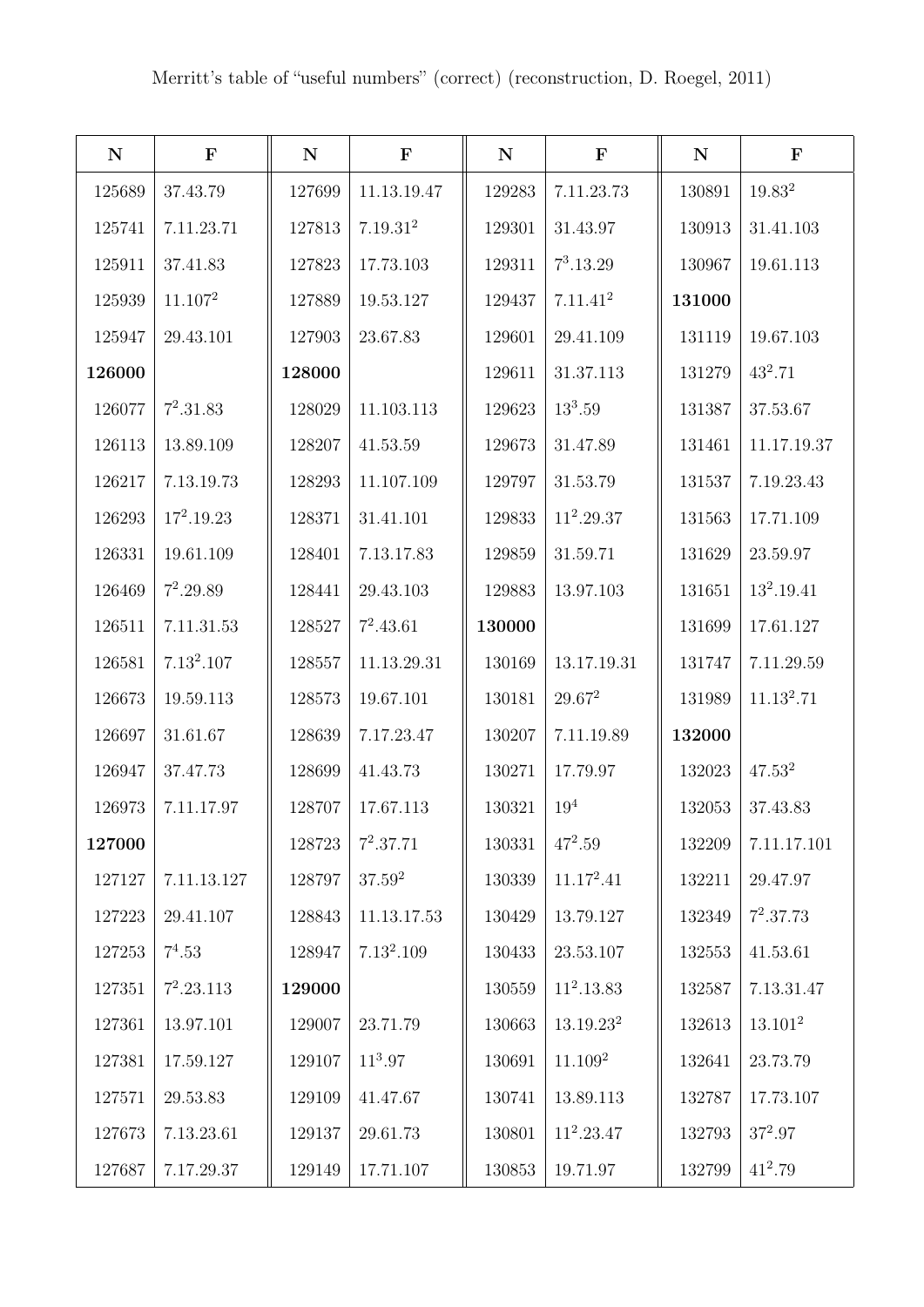| ${\bf N}$ | $\mathbf F$        | ${\bf N}$ | $\mathbf F$          | ${\bf N}$ | $\mathbf F$           | ${\bf N}$  | $\mathbf F$         |
|-----------|--------------------|-----------|----------------------|-----------|-----------------------|------------|---------------------|
| 132871    | 23.53.109          | 134927    | 13.97.107            | 136271    | 29.37.127             | 137917     | 13.103 <sup>2</sup> |
| 133000    |                    | 134977    | $43^2.73$            | 136367    | $7^2.11^2.23$         | 137921     | 7.17.19.61          |
| 133001    | 11.107.113         | 135000    |                      | 136369    | 31.53.83              | 137953     | 29.67.71            |
| 133133    | $7^2.11.13.19$     | 135013    | 37.41.89             | 136391    | 17.71.113             | 138000     |                     |
| 133163    | 37.59.61           | 135031    | $13^2.17.47$         | 136493    | 7.17.31.37            | 138043     | 31.61.73            |
| 133331    | 11.17.23.31        | 135169    | 29.59.79             | 136591    | 7.13.19.79            | 138047     | 7.13.37.41          |
| 133399    | 7.17.19.59         | 135191    | $7^2.31.89$          | 136697    | $11.17^2.43$          | 138073     | $13^2.19.43$        |
| 133429    | 29.43.107          | 135239    | 13.101.103           | 136793    | 29.53.89              | 138229     | $7^3.13.31$         |
| 133517    | 31.59.73           | 135269    | 17.73.109            | 136817    | 41.47.71              | 138269     | $37^2.101$          |
| 133589    | 19.79.89           | 135401    | 7.23.29 <sup>2</sup> | 136867    | 17.83.97              | 138329     | 17.79.103           |
| 133679    | $7.13^2.113$       | 135407    | 43.47.67             | 137000    |                       | 138539     | 31.41.109           |
| 133837    | 11.23 <sup>3</sup> | 135487    | 11.109.113           | 137011    | $7.23^2.37$           | 138757     | 19.67.109           |
| 133903    | 7.11.37.47         | 135509    | 11.97.127            | 137033    | 13.83.127             | 138787     | $11^2.31.37$        |
| 133931    | $7.19^2.53$        | 135539    | 23.71.83             | 137057    | 23.59.101             | 138947     | 19.71.103           |
| 134000    |                    | 135541    | $7.17^2.67$          | 137093    | $11^3.103$            | 139000     |                     |
| 134017    | $13^3.61$          | 135641    | $11^2.19.59$         | 137149    | 23.67.89              | 139009     | $13.17^2.37$        |
| 134113    | $7^3.17.23$        | 135643    | 17.79.101            | 137287    | 23.47.127             | 139019     | 43.53.61            |
| 134261    | 31.61.71           | 135707    | $11.13^2.73$         | 137299    | 31.43.103             | 139159     | $31.67^2$           |
| 134357    | 29.41.113          | 135751    | 7.11.41.43           | 137381    | 37.47.79              | 139231     | 37.53.71            |
| 134431    | $11^3.101$         | 135877    | $7^2.47.59$          | 137423    | 11.13.31 <sup>2</sup> | 139277     | 41.43.79            |
| 134461    | 43.53.59           | 135923    | 29.43.109            | 137449    | 13.97.109             | 139357     | 23.73.83            |
| 134539    | 19.73.97           | 135997    | 31.41.107            | 137641    | $7^2.53^2$            | 139403     | 11.19.23.29         |
| 134603    | $7^2.41.67$        | 136000    |                      | 137663    | 29.47.101             | $139523\,$ | $41^2.83$           |
| 134633    | 31.43.101          | 136091    | 23.61.97             | 137677    | $37.61^2$             | 139601     | $7^3.11.37$         |
| 134657    | $17.89^{2}$        | 136097    | $13.19^2.29$         | 137683    | 7.13.17.89            | 139751     | 29.61.79            |
| 134749    | $47^2.61$          | 136211    | 19.67.107            | 137747    | 23.53.113             | 139771     | 23.59.103           |
| 134827    | 7.11.17.103        | 136213    | 7.11.29.61           | 137819    | $11^2.17.67$          | 139867     | 7.13.29.53          |
| 134849    | 11.13.23.41        | 136249    | 19.71.101            | 137837    | $7^2.29.97$           | 139909     | 7.11.23.79          |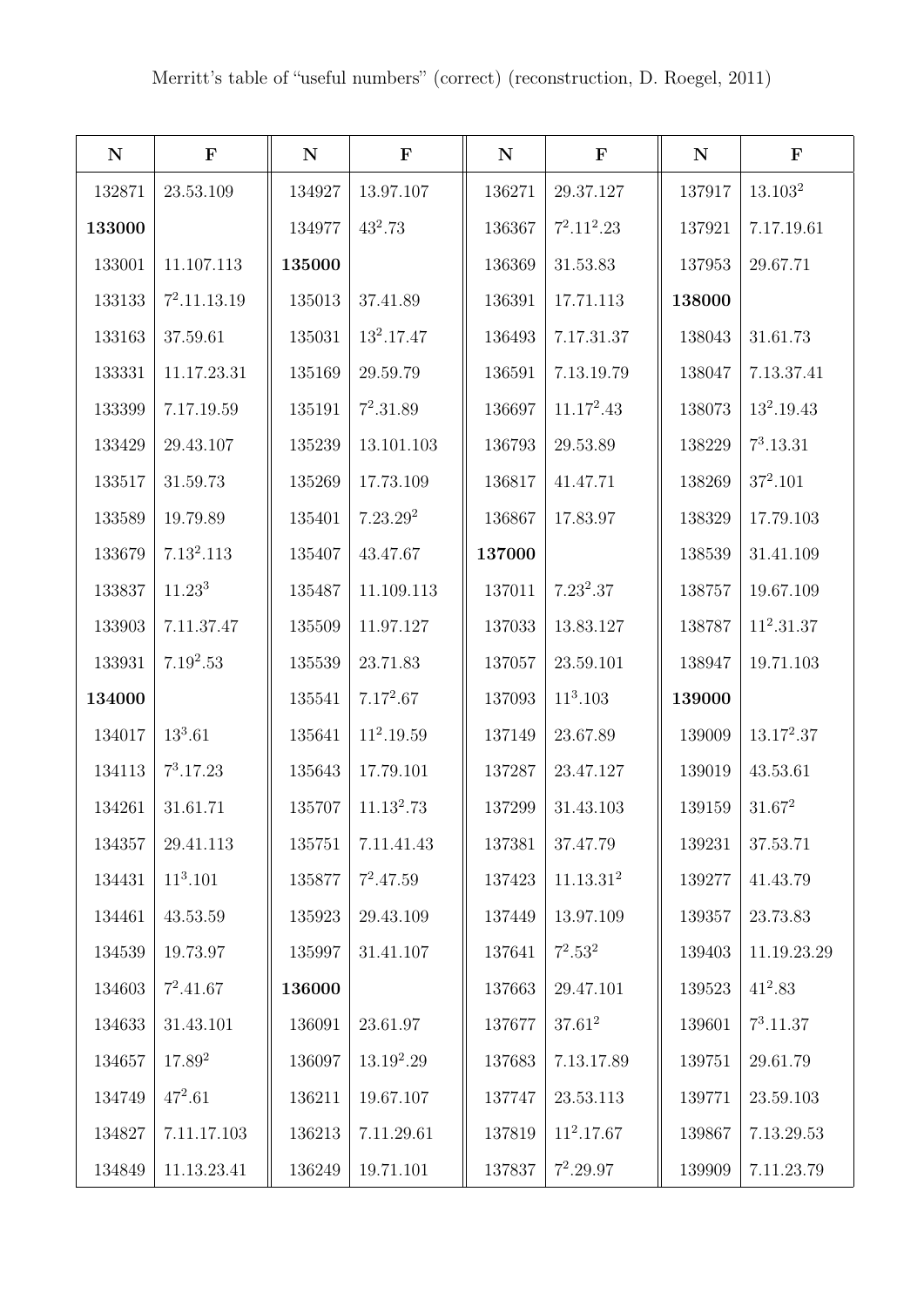| ${\bf N}$ | $\mathbf F$         | ${\bf N}$ | $\mathbf F$          | ${\bf N}$ | $\mathbf F$  | ${\bf N}$ | $\mathbf F$  |
|-----------|---------------------|-----------|----------------------|-----------|--------------|-----------|--------------|
| 139997    | $11^2.13.89$        | 141911    | 7.11.19.97           | 143623    | 31.41.113    | 145669    | 31.37.127    |
| 140000    |                     | 142000    |                      | 143633    | $7.17^2.71$  | 145673    | 11.17.19.41  |
| 140063    | 7.11.17.107         | 142013    | 29.59.83             | 143701    | 17.79.107    | 145841    | 29.47.107    |
| 140087    | 19.73.101           | 142129    | $13^2.29^2$          | 143773    | 7.19.23.47   | 145951    | 13.103.109   |
| 140231    | 7.13.23.67          | 142367    | 19.59.127            | 143819    | $13^2.23.37$ | 146000    |              |
| 140233    | 17.73.113           | 142373    | 7.11.43 <sup>2</sup> | 143849    | 19.67.113    | 146047    | $11^2.17.71$ |
| 140239    | $11^2.19.61$        | 142417    | $11^3.107$           | 143869    | $11^2.29.41$ | 146071    | $43^2.79$    |
| 140353    | 19.83.89            | 142477    | $17^3.29$            | 143891    | 11.103.127   | 146189    | $29.71^2$    |
| 140389    | 29.47.103           | 142493    | 13.97.113            | 144000    |              | 146227    | 31.53.89     |
| 140459    | 11.113 <sup>2</sup> | 142511    | 17.83.101            | 144001    | 11.13.19.53  | 146261    | 37.59.67     |
| 140483    | $7^2.47.61$         | 142631    | 31.43.107            | 144337    | 37.47.83     | 146329    | 41.43.83     |
| 140491    | 13.101.107          | 142639    | $7^2.41.71$          | 144343    | 19.71.107    | 146363    | $7^2.29.103$ |
| 140671    | 41.47.73            | 142681    | 7.11.17.109          | 144491    | 31.59.79     | 146387    | 17.79.109    |
| 140777    | $7^2.13^2.17$       | 142709    | 7.19.29.37           | 144509    | 23.61.103    | 146461    | $7^4.61$     |
| 140833    | 7.11.31.59          | 142721    | $41.59^2$            | 144653    | 17.67.127    | 146483    | $37^2.107$   |
| 140911    | 29.43.113           | 142861    | 19.73.103            | 144739    | 7.23.29.31   | 146657    | $7^2.41.73$  |
| 141000    |                     | 143000    |                      | 144781    | 7.13.37.43   | 146761    | 17.89.97     |
| 141007    | $37^2.103$          | 143117    | 13.101.109           | 145000    |              | 146827    | 29.61.83     |
| 141097    | 11.101.127          | 143129    | $7^2.23.127$         | 145061    | 7.17.23.53   | 146861    | $11.13^2.79$ |
| 141151    | $17.19^2.23$        | 143143    | $7.11^2.13^2$        | 145079    | $11^3.109$   | 146927    | $11.19^2.37$ |
| 141169    | $7^2.43.67$         | 143153    | 37.53.73             | 145199    | 23.59.107    | 146939    | 13.89.127    |
| 141329    | 31.47.97            | 143227    | $7^2.37.79$          | 145297    | 31.43.109    | 146969    | 47.53.59     |
| 141427    | 11.13.23.43         | 143273    | 13.103.107           | 145333    | 17.83.103    | 146993    | 7.11.23.83   |
| 141491    | 7.17.29.41          | 143429    | 11.13.17.59          | 145337    | 23.71.89     | 147000    |              |
| 141599    | 37.43.89            | 143491    | 43.47.71             | 145483    | $13.19^2.31$ | 147041    | 19.71.109    |
| 141659    | $7^4.59$            | 143507    | 7.13.19.83           | 145591    | 41.53.67     | 147149    | 37.41.97     |
| 141703    | 23.61.101           | 143521    | $7^2.29.101$         | 145597    | 19.79.97     | 147157    | 31.47.101    |
| 141839    | 29.67.73            | 143543    | $23.79^{2}$          | 145607    | 7.11.31.61   | 147193    | 19.61.127    |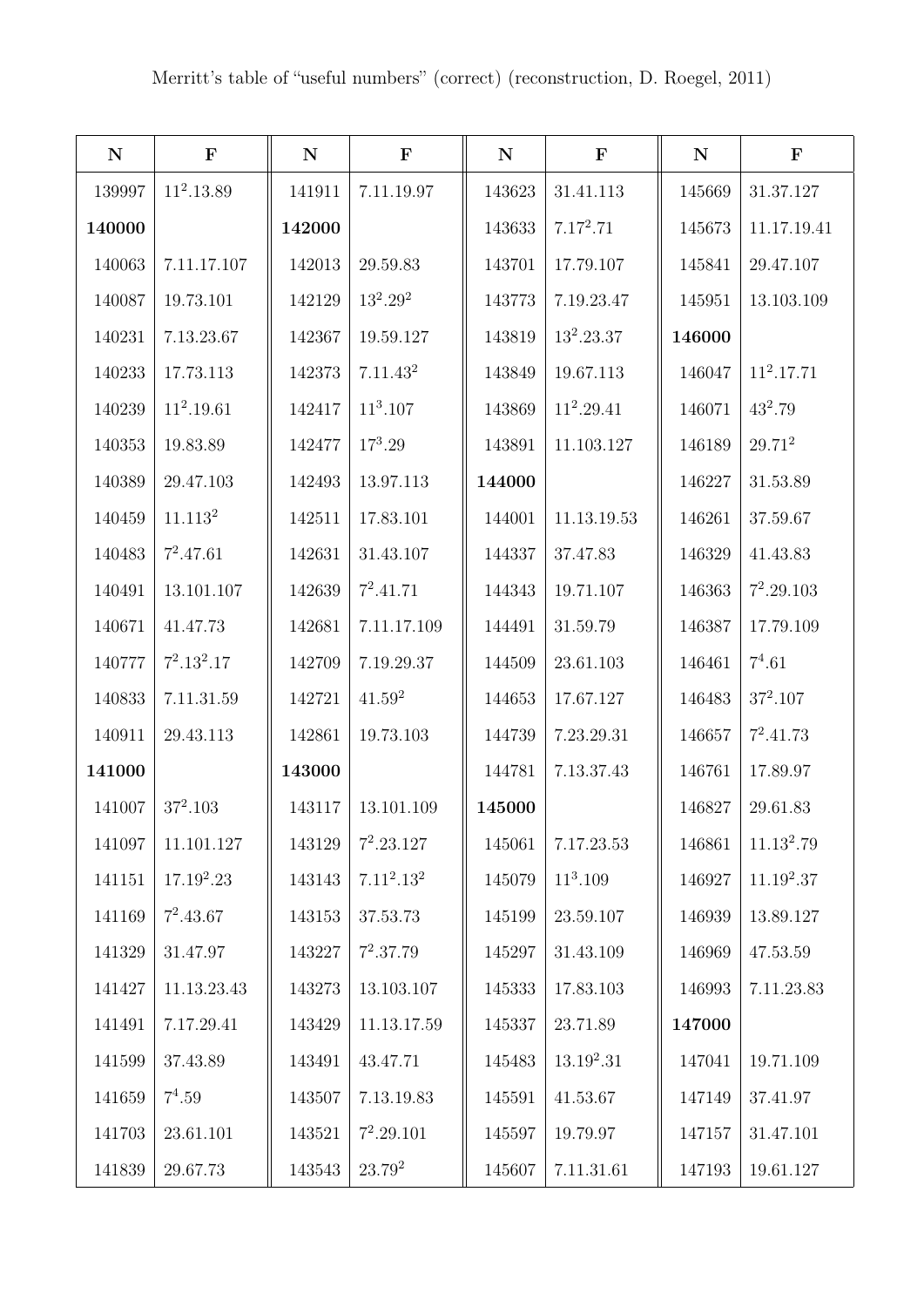| ${\bf N}$ | $\mathbf F$     | ${\bf N}$ | $\mathbf F$  | ${\bf N}$ | $\mathbf F$  | ${\bf N}$ | $\mathbf F$         |
|-----------|-----------------|-----------|--------------|-----------|--------------|-----------|---------------------|
| 147199    | $13^3.67$       | 149413    | $11.17^2.47$ | 151003    | 29.41.127    | 152813    | 17.89.101           |
| 147343    | $7^2.31.97$     | 149431    | 23.73.89     | 151183    | 19.73.109    | 152881    | $17^2.23^2$         |
| 147407    | 13.17.23.29     | 149477    | 23.67.97     | 151219    | 37.61.67     | 152927    | 23.61.109           |
| 147467    | 31.67.71        | 149479    | 11.107.127   | 151249    | 7.17.31.41   | 152969    | 19.83.97            |
| 147499    | $11^2.23.53$    | 149513    | 7.13.31.53   | 151307    | 13.103.113   | 152971    | $7.13.41^2$         |
| 147533    | 43.47.73        | 149597    | $7^2.43.71$  | 151487    | 7.17.19.67   | 153000    |                     |
| 147559    | 41.59.61        | 149609    | $41^2.89$    | 151601    | 19.79.101    | 153217    | 37.41.101           |
| 147679    | $7.17^2.73$     | 149611    | 7.11.29.67   | 151619    | 13.107.109   | 153223    | $7^2.53.59$         |
| 147763    | 7.11.19.101     | 149683    | $43.59^2$    | 151621    | 31.67.73     | 153289    | 17.71.127           |
| 147913    | 23.59.109       | 149891    | $7^3.19.23$  | 151759    | 17.79.113    | 153341    | 23.59.113           |
| 147917    | 7.11.17.113     | 150000    |              | 151807    | 31.59.83     | 153419    | $7^2.31.101$        |
| 148000    |                 | 150059    | 7.13.17.97   | 151823    | $7.23^2.41$  | 153439    | 11.13.29.37         |
| 148003    | $47^2.67$       | 150071    | 31.47.103    | 151931    | $13^2.29.31$ | 153467    | $43^2.83$           |
| 148291    | 11.13.17.61     | 150121    | 23.61.107    | 151951    | 47.53.61     | 153497    | 29.67.79            |
| 148369    | 13.101.113      | 150161    | $11^2.17.73$ | 152000    |              | 153791    | $11^2.31.41$        |
| 148379    | 7.11.41.47      | 150241    | $7.13^2.127$ | 152047    | $7^2.29.107$ | 153799    | 17.83.109           |
| 148393    | 7.17.29.43      | 150307    | 29.71.73     | 152233    | 41.47.79     | 153811    | $7^2.43.73$         |
| 148409    | 19.73.107       | 150403    | $11^3.113$   | 152269    | $13^2.17.53$ | 153881    | 7.13.19.89          |
| 148567    | 29.47.109       | 150479    | $7^2.37.83$  | 152273    | 11.109.127   | 154000    |                     |
| 148603    | 7.13.23.71      | 150499    | $19.89^{2}$  | 152279    | 29.59.89     | 154019    | 29.47.113           |
| 148837    | $13.107^2$      | 150629    | 31.43.113    | 152303    | $17^3.31$    | 154033    | $11^2.19.67$        |
| 148877    | 53 <sup>3</sup> | 150689    | 7.11.19.103  | 152437    | 19.71.113    | 154037    | $13.17^2.41$        |
| 149000    |                 | 150811    | 23.79.83     | 152551    | 7.19.31.37   | 154147    | $7.19^2.61$         |
| 149017    | 11.19.23.31     | 150887    | $11^2.29.43$ | 152561    | $41.61^2$    | 154283    | 41.53.71            |
| 149089    | 29.53.97        | 150917    | $13^2.19.47$ | 152581    | $11^2.13.97$ | 154297    | $11.13^2.83$        |
| 149093    | $7.19^2.59$     | 150977    | 17.83.107    | 152693    | 43.53.67     | 154301    | $7^2.47.67$         |
| 149221    | $37^2.109$      | 150997    | 7.11.37.53   | 152779    | 11.17.19.43  | 154327    | 37.43.97            |
| 149389    | 31.61.79        | 151000    |              | 152789    | 7.13.23.73   | 154453    | 13.109 <sup>2</sup> |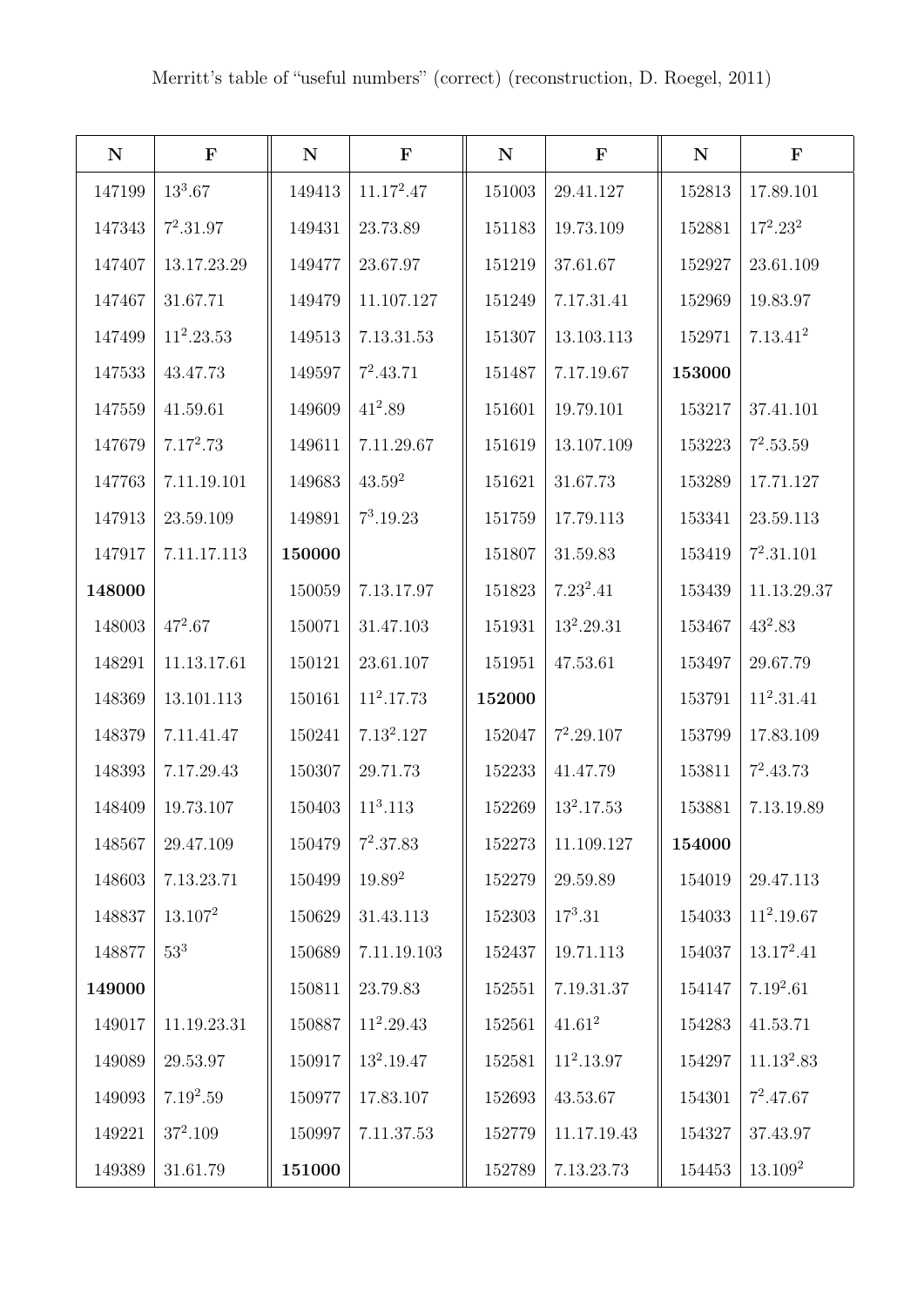| $\mathbf N$ | $\mathbf{F}$         | ${\bf N}$ | $\mathbf F$           | ${\bf N}$ | $\mathbf F$   | $\mathbf N$ | $\mathbf F$     |
|-------------|----------------------|-----------|-----------------------|-----------|---------------|-------------|-----------------|
| 154541      | $29.73^{2}$          | 156731    | 19.73.113             | 158711    | $7^2.41.79$   | 160531      | 7.17.19.71      |
| 154583      | 11.13.23.47          | 156839    | $47^2.71$             | 158723    | 23.67.103     | 160573      | $7^2.29.113$    |
| 154603      | 19.79.103            | 156907    | 41.43.89              | 158813    | 31.47.109     | 160607      | 19.79.107       |
| 154693      | $7^3.11.41$          | 156953    | 31.61.83              | 158873    | $11^2.13.101$ | 160673      | 31.71.73        |
| 154697      | $37^2.113$           | 157000    |                       | 159000    |               | 160691      | 37.43.101       |
| 154721      | 7.23.31 <sup>2</sup> | 157183    | 13.107.113            | 159137    | 11.17.23.37   | 160867      | $7^4.67$        |
| 154757      | 43.59.61             | 157267    | 11.17.29 <sup>2</sup> | 159229    | $7.23^2.43$   | 160979      | 7.13.29.61      |
| 154771      | 37.47.89             | 157339    | $7^2.13^2.19$         | 159239    | $17^2.19.29$  | 161000      |                 |
| 154813      | 23.53.127            | 157441    | 29.61.89              | 159277    | 19.83.101     | 161051      | 11 <sup>5</sup> |
| 154889      | $7^2.29.109$         | 157573    | 13.17.23.31           | 159341    | 7.13.17.103   | 161161      | $7^2.11.13.23$  |
| 154919      | 37.53.79             | 157607    | 17.73.127             | 159359    | 37.59.73      | 161257      | $47^2.73$       |
| 154993      | 37.59.71             | 157619    | 7.11.23.89            | 159367    | $13^2.23.41$  | 161269      | 29.67.83        |
| 155000      |                      | 157757    | $19^3.23$             | 159371    | 31.53.97      | 161293      | $11^2.31.43$    |
| 155237      | 29.53.101            | 157861    | 11.113.127            | 159443    | 17.83.113     | 161357      | $7^2.37.89$     |
| 155363      | 13.17.19.37          | 158000    |                       | 159467    | 7.11.19.109   | 161417      | 31.41.127       |
| 155617      | 7.11.43.47           | 158137    | 7.19.29.41            | 159659    | 43.47.79      | 161483      | 7.17.23.59      |
| 155641      | 23.67.101            | 158171    | 13.23 <sup>3</sup>    | 159817    | $7.17^2.79$   | 161551      | $13.17^2.43$    |
| 155701      | 7.13.29.59           | 158249    | 7.13.37.47            | 159929    | 7.11.31.67    | 161671      | 19.67.127       |
| 155771      | $7^2.11.17^2$        | 158311    | 29.53.103             | 159941    | 41.47.83      | 161713      | 23.79.89        |
| 155839      | 17.89.103            | 158369    | 29.43.127             | 159953    | $17.97^{2}$   | 161809      | 43.53.71        |
| 155899      | 31.47.107            | 158389    | 7.11 <sup>3</sup> .17 | 160000    |               | 161891      | 17.89.107       |
| 155987      | $13^3.71$            | 158401    | 23.71.97              | 160003    | $43.61^2$     | 162000      |                 |
| 156000      |                      | 158417    | $7^2.53.61$           | 160121    | 13.109.113    | 162019      | $11^2.13.103$   |
| 156247      | 7.13.17.101          | 158447    | $23.83^2$             | 160147    | 13.97.127     | 162073      | 41.59.67        |
| 156251      | 37.41.103            | 158539    | 23.61.113             | 160247    | 37.61.71      | 162127      | 7.19.23.53      |
| 156271      | $31.71^2$            | 158543    | 7.11.29.71            | 160303    | 11.13.19.59   | 162197      | 7.17.29.47      |
| 156457      | $7^2.31.103$         | 158627    | 7.17.31.43            | 160381    | $13^3.73$     | 162239      | $7^3.11.43$     |
| 156541      | 7.11.19.107          | 158629    | 41.53.73              | 160433    | 7.13.41.43    | 162319      | 37.41.107       |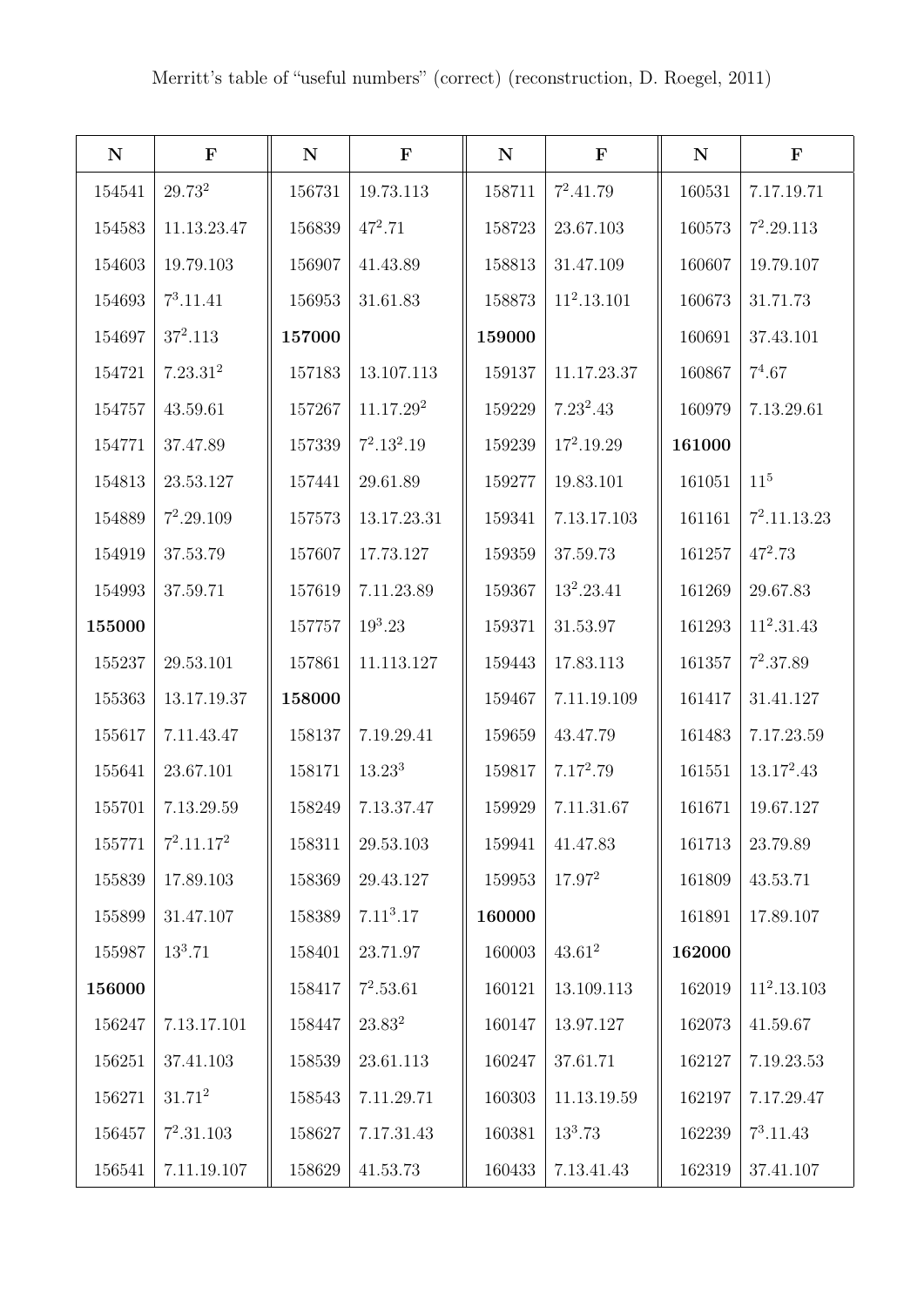| ${\bf N}$ | $\mathbf F$          | ${\bf N}$ | $\mathbf F$        | ${\bf N}$ | $\mathbf F$          | ${\bf N}$ | $\mathbf F$          |
|-----------|----------------------|-----------|--------------------|-----------|----------------------|-----------|----------------------|
| 162409    | $13^2.31^2$          | 164761    | 37.61.73           | 166549    | 17.97.101            | 168739    | 19.83.107            |
| 162431    | 19.83.103            | 164887    | 23.67.107          | 166747    | $7^2.41.83$          | 168751    | $11.23^2.29$         |
| 162503    | $11^2.17.79$         | 164917    | 17.89.109          | 166751    | 13.101.127           | 169000    |                      |
| 162533    | $7^2.31.107$         | 164923    | $11^2.29.47$       | 166897    | 47.53.67             | 169037    | $11^3.127$           |
| 162661    | 29.71.79             | 164933    | 23.71.101          | 166957    | 7.17.23.61           | 169043    | 7.19.31.41           |
| 162763    | 37.53.83             | 164983    | $7^3.13.37$        | 166991    | 11.17.19.47          | 169099    | $7^3.17.29$          |
| 162781    | 31.59.89             | 165000    |                    | 167000    |                      | 169153    | 47.59.61             |
| 162811    | $11.19^2.41$         | 165053    | 7.17.19.73         | 167141    | $13^2.23.43$         | 169169    | 7.11.13 <sup>3</sup> |
| 162863    | 23.73.97             | 165199    | 31.73 <sup>2</sup> | 167243    | 29.73.79             | 169229    | 31.53.103            |
| 162877    | 11.13.17.67          | 165319    | 7.11.19.113        | 167321    | 7.11.41.53           | 169291    | 31.43.127            |
| 162911    | 7.17.37 <sup>2</sup> | 165347    | 7.13.23.79         | 167533    | 29.53.109            | 169309    | $7.19^2.67$          |
| 163000    |                      | 165353    | 37.41.109          | 167567    | 41.61.67             | 169477    | 7.11.31.71           |
| 163009    | 7.11.29.73           | 165451    | $11.13^2.89$       | 167713    | 7.13.19.97           | 169507    | $13^2.17.59$         |
| 163057    | $41^2.97$            | 165529    | 7.13.17.107        | 167743    | 43.47.83             | 169579    | 23.73.101            |
| 163229    | $11^2.19.71$         | 165571    | $7^2.31.109$       | 167827    | $11^2.19.73$         | 169613    | 19.79.113            |
| 163513    | $7^2.47.71$          | 165649    | $11^2.37^2$        | 167909    | $7.17^2.83$          | 169763    | $11^2.23.61$         |
| 163607    | $47.59^{2}$          | 165731    | $53^2.59$          | 167969    | 23.67.109            | 169781    | $41^2.101$           |
| 163609    | 19.79.109            | 165737    | 11.13.19.61        | 168000    |                      | 169847    | 17.97.103            |
| 163873    | 37.43.103            | 165851    | 7.19.29.43         | 168091    | 7.11.37.59           | 169901    | 23.83.89             |
| 164000    |                      | 165943    | 31.53.101          | 168113    | 11.17.29.31          | 169979    | 43.59.67             |
| 164021    | 11.13.31.37          | 165967    | 29.59.97           | 168119    | $7^2.47.73$          | 170000    |                      |
| 164027    | 19.89.97             | 165997    | $13.113^2$         | 168199    | 23.71.103            | 170027    | 11.13.29.41          |
| 164083    | 31.67.79             | 166000    |                    | 168259    | 7.13.43 <sup>2</sup> | 170053    | 13.103.127           |
| 164197    | $11^2.23.59$         | 166093    | $37.67^2$          | 168299    | 31.61.89             | 170093    | 7.11.47 <sup>2</sup> |
| 164459    | 29.53.107            | 166243    | 7.11.17.127        | 168311    | $11^2.13.107$        | 170183    | $13^2.19.53$         |
| 164561    | $43^2.89$            | 166367    | 43.53.73           | 168487    | $11.17^2.53$         | 170221    | $17^2.19.31$         |
| 164641    | 31.47.113            | 166439    | 7.13.31.59         | 168623    | 7.13.17.109          | 170237    | 37.43.107            |
| 164749    | 13.19.23.29          | 166453    | $7^2.43.79$        | 168683    | 37.47.97             | 170471    | $7^4.71$             |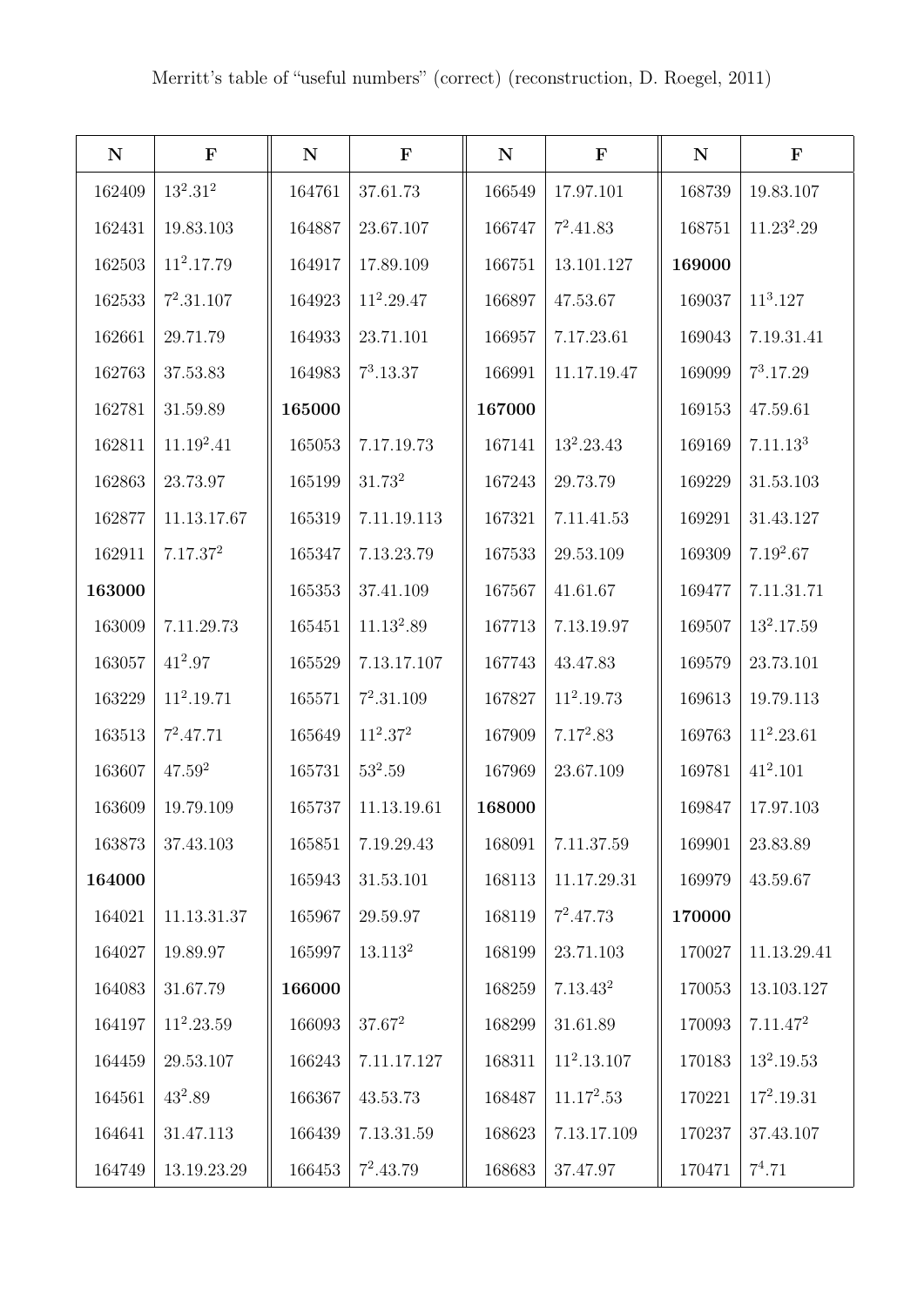| ${\bf N}$ | $\mathbf F$           | ${\bf N}$ | $\mathbf F$         | ${\bf N}$ | $\mathbf F$           | ${\bf N}$ | $\mathbf F$           |
|-----------|-----------------------|-----------|---------------------|-----------|-----------------------|-----------|-----------------------|
| 170561    | 17.79.127             | 172457    | 37.59.79            | 174529    | 37.53.89              | 176579    | $13.17^2.47$          |
| 170569    | $7^2.59^2$            | 172601    | 11.13.17.71         | 174629    | 7.13.19.101           | 176587    | 41.59.73              |
| 170723    | $7.29^{3}$            | 172753    | 7.23.29.37          | 174731    | 23.71.107             | 176657    | 13.107.127            |
| 170731    | $11^2.17.83$          | 172811    | 29.59.101           | 174811    | 7.13.17.113           | 176813    | 7.13.29.67            |
| 170753    | $11.19^2.43$          | 172927    | 29.67.89            | 174881    | $7^2.43.83$           | 176851    | 17.101.103            |
| 170791    | 19.89.101             | 172937    | 23.73.103           | 174887    | $47.61^2$             | 176861    | 47.53.71              |
| 170867    | 17.19.23 <sup>2</sup> | 173000    |                     | 175000    |                       | 177000    |                       |
| 170897    | 29.71.83              | 173101    | 29.47.127           | 175253    | $13^2.17.61$          | 177023    | 7.11 <sup>3</sup> .19 |
| 170969    | 17.89.113             | 173143    | $41^2.103$          | 175273    | $7^4.73$              | 177289    | 7.19.31.43            |
| 171000    |                       | 173383    | 7.17.31.47          | 175357    | 7.13.41.47            | 177331    | $7^3.11.47$           |
| 171011    | 41.43.97              | 173417    | 17.101 <sup>2</sup> | 175483    | 7.11.43.53            | 177413    | 31.59.97              |
| 171323    | 19.71.127             | 173419    | 37.43.109           | 175639    | 37.47.101             | 177419    | 11.127 <sup>2</sup>   |
| 171349    | $53^2.61$             | 173563    | $13^3.79$           | 175711    | 29.73.83              | 177463    | 11.13.17.73           |
| 171421    | 37.41.113             | 173641    | $13.19^2.37$        | 175741    | 43.61.67              | 177571    | 41.61.71              |
| 171457    | $11^2.13.109$         | 173681    | 29.53.113           | 175769    | 11.19.29 <sup>2</sup> | 177749    | $11^2.13.113$         |
| 171503    | 41.47.89              | 173719    | 7.13.23.83          | 175801    | 31.53.107             | 177859    | 11.19.23.37           |
| 171593    | 29.61.97              | 173789    | 7.11.37.61          | 175861    | $7^2.37.97$           | 177973    | $17.19^2.29$          |
| 171647    | $7^2.31.113$          | 173863    | $37^2.127$          | 176000    |                       | 177997    | 23.71.109             |
| 171667    | 41.53.79              | 173879    | 31.71.79            | 176009    | 37.67.71              | 178000    |                       |
| 171749    | 41.59.71              | 173999    | $7^2.53.67$         | 176111    | $13.19.23.31\,$       | 178063    | 41.43.101             |
| 171787    | 7.11.23.97            | 174000    |                     | 176149    | 19.73.127             | 178087    | 7.13.19.103           |
| 171893    | 19.83.109             | 174041    | $7.23^2.47$         | 176233    | 29.59.103             | 178181    | 23.61.127             |
| 171941    | $7^2.11^2.29$         | 174097    | $7^2.11.17.19$      | 176249    | 23.79.97              | 178201    | 19.83.113             |
| 172000    |                       | 174133    | 23.67.113           | 176297    | $11^2.31.47$          | 178303    | 37.61.79              |
| 172081    | 7.13.31.61            | 174173    | 19.89.103           | 176341    | 11.17.23.41           | 178321    | 11.13.29.43           |
| 172159    | 13.17.19.41           | 174251    | 7.11.31.73          | 176351    | $7^2.59.61$           | 178451    | 7.13.37.53            |
| 172339    | 23.59.127             | 174317    | 11.13.23.53         | 176407    | 7.11.29.79            | 178619    | 7.17.19.79            |
| 172391    | 31.67.83              | 174511    | $47^2.79$           | 176443    | 17.97.107             | 178669    | 29.61.101             |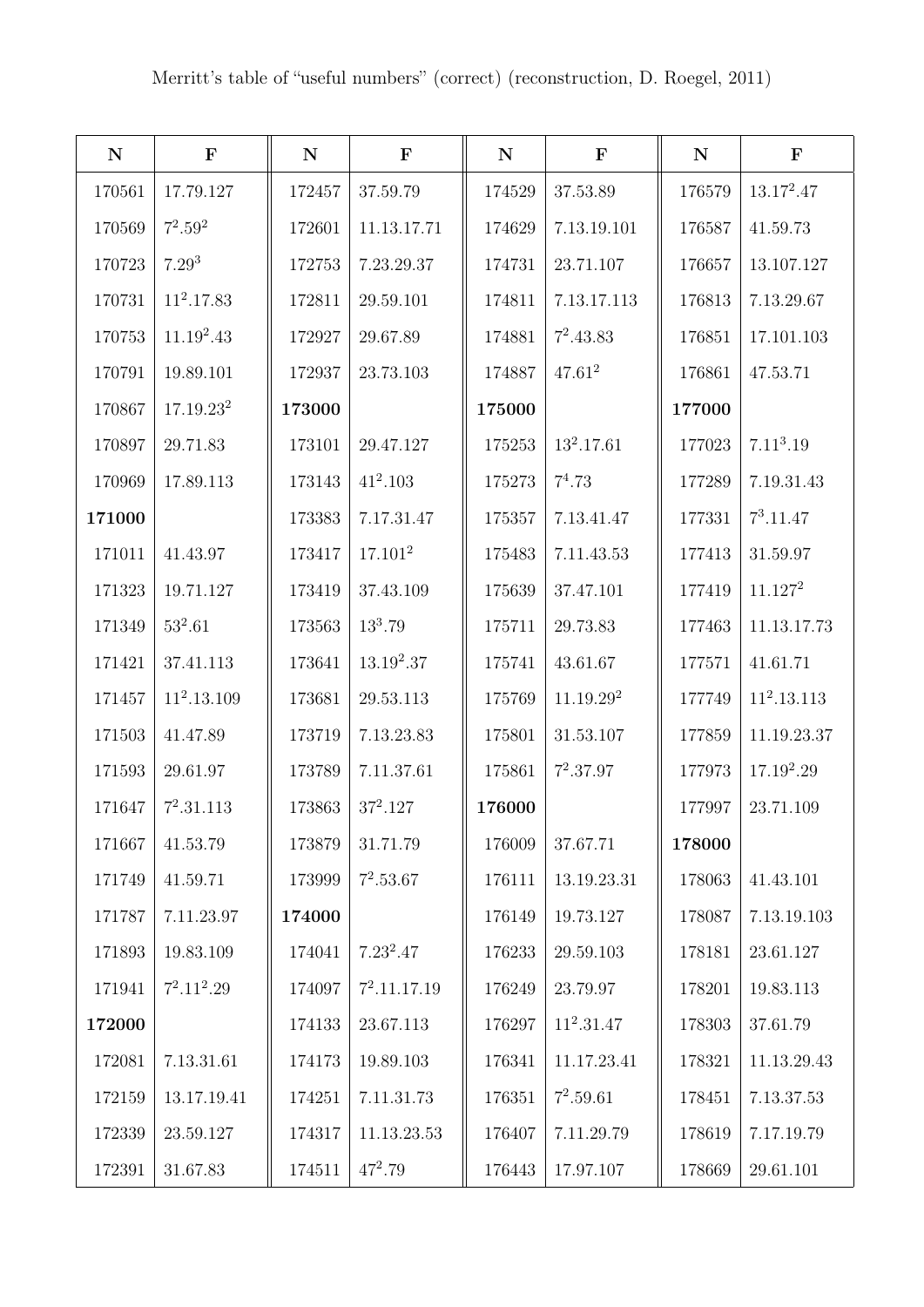| ${\bf N}$ | $\mathbf{F}$          | ${\bf N}$ | ${\bf F}$            | ${\bf N}$ | $\mathbf F$   | ${\bf N}$ | ${\bf F}$             |
|-----------|-----------------------|-----------|----------------------|-----------|---------------|-----------|-----------------------|
| 178771    | $19.97^2$             | 180557    | 13.17.19.43          | 182819    | $7^3.13.41$   | 184877    | $7^5.11$              |
| 178777    | 31.73.79              | 180761    | $7^3.17.31$          | 182903    | 7.17.29.53    | 184943    | 11.17.23.43           |
| 178801    | $7^2.41.89$           | 180937    | 19.89.107            | 183000    |               | 185000    |                       |
| 178871    | 7.11.23.101           | 180967    | 37.67.73             | 183011    | 23.73.109     | 185003    | 7.13.19.107           |
| 179000    |                       | 180989    | $29.79^{2}$          | 183073    | $11^2.17.89$  | 185039    | 31.47.127             |
| 179087    | 31.53.109             | 181000    |                      | 183077    | 29.59.107     | 185173    | 23.83.97              |
| 179117    | 37.47.103             | 181189    | 37.59.83             | 183113    | $7^2.37.101$  | 185201    | 43.59.73              |
| 179197    | 17.83.127             | 181279    | 7.19.29.47           | 183229    | $41^2.109$    | 185339    | 7.11.29.83            |
| 179353    | $43^2.97$             | 181337    | $13^2.29.37$         | 183251    | 29.71.89      | 185659    | 31.53.113             |
| 179417    | $7.19^2.71$           | 181447    | $7^3.23^2$           | 183347    | $47^2.83$     | 185791    | 47.59.67              |
| 179653    | 23.73.107             | 181589    | 41.43.103            | 183379    | 7.17.23.67    | 185801    | 7.11.19.127           |
| 179707    | 11.17.31 <sup>2</sup> | 181621    | $11^2.19.79$         | 183427    | 31.61.97      | 185861    | 13.17.29 <sup>2</sup> |
| 179741    | 17.97.109             | 181753    | 11.13.31.41          | 183517    | 23.79.101     | 185977    | $11^2.29.53$          |
| 179783    | 37.43.113             | 181781    | $17^3.37$            | 183557    | $11^2.37.41$  | 186000    |                       |
| 179867    | $41^2.107$            | 181843    | 47.53.73             | 183719    | 17.101.107    | 186073    | 37.47.107             |
| 179869    | 43.47.89              | 181937    | $7^2.47.79$          | 183799    | $7^2.11^2.31$ | 186143    | 19.97.101             |
| 179959    | 13.109.127            | 182000    |                      | 183911    | 7.13.43.47    | 186233    | 43.61.71              |
| 180000    |                       | 182039    | 11.13.19.67          | 184000    |               | 186263    | 7.11.41.59            |
| 180041    | 43.53.79              | 182077    | 7.19.37 <sup>2</sup> | 184049    | $41.67^2$     | 186277    | 7.13.23.89            |
| 180047    | $7.17^2.89$           | 182183    | $23.89^2$            | 184093    | $7^2.13.17^2$ | 186337    | 17.97.113             |
| 180127    | 43.59.71              | 182207    | 29.61.103            | 184319    | 19.89.109     | 186461    | $11^2.23.67$          |
| 180323    | $11.13^2.97$          | 182329    | $7^2.61^2$           | 184387    | $7^2.53.71$   | 186499    | 29.59.109             |
| 180353    | 17.103 <sup>2</sup>   | 182351    | $13^3.83$            | 184471    | $7.19^2.73$   | 186517    | $37.71^2$             |
| 180359    | 41.53.83              | 182413    | 7.11.23.103          | 184493    | $53.59^{2}$   | 186563    | 13.113.127            |
| 180389    | $11.23^2.31$          | 182497    | $7.29^2.31$          | 184529    | 23.71.113     | 186599    | 7.19.23.61            |
| 180467    | $7^2.29.127$          | 182573    | 41.61.73             | 184667    | 7.23.31.37    | 186637    | $11.19^2.47$          |
| 180481    | 7.19.23.59            | 182683    | 31.71.83             | 184729    | 31.59.101     | 186739    | $7^2.37.103$          |
| 180523    | 7.17.37.41            | 182689    | $13^2.23.47$         | 184853    | 31.67.89      | 186749    | $43^2.101\,$          |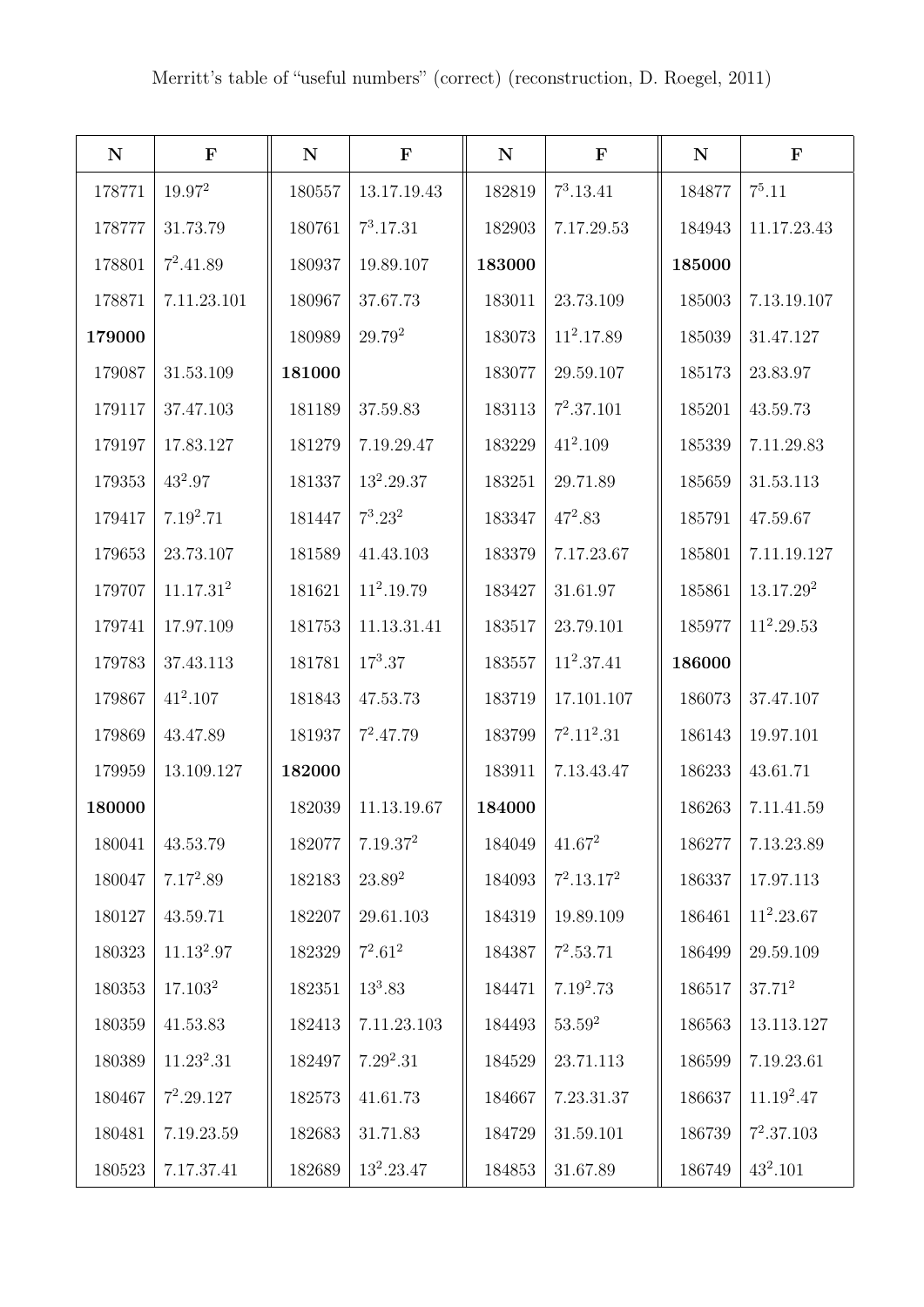| ${\bf N}$ | $\mathbf F$             | ${\bf N}$ | $\mathbf F$   | ${\bf N}$ | $\mathbf F$             | ${\bf N}$ | $\mathbf F$          |
|-----------|-------------------------|-----------|---------------|-----------|-------------------------|-----------|----------------------|
| 186919    | 41.47.97                | 189283    | 29.61.107     | 191149    | $7^2.47.83$             | 193471    | $31.79^2$            |
| 187000    |                         | 189329    | 7.17.37.43    | 191429    | 7.23.29.41              | 193697    | $7^2.59.67$          |
| 187151    | 23.79.103               | 189449    | $13^2.19.59$  | 191477    | 11.13 <sup>2</sup> .103 | 193781    | 7.19.31.47           |
| 187153    | 17.101.109              | 189497    | 7.11.23.107   | 191479    | 43.61.73                | 193819    | 19.101 <sup>2</sup>  |
| 187187    | $7.11^2.13.17$          | 189551    | 37.47.109     | 191737    | $7^3.13.43$             | 193843    | $13^2.31.37$         |
| 187331    | 37.61.83                | 189581    | $7^2.53.73$   | 191771    | 37.71.73                | 193919    | $11.17^2.61$         |
| 187357    | 17.103.107              | 189679    | $7^4.79$      | 191807    | 7.11.47.53              | 193991    | $7^2.37.107$         |
| 187369    | 7.13.29.71              | 189727    | 23.73.113     | 192000    |                         | 194000    |                      |
| 187523    | $7^2.43.89$             | 189829    | 19.97.103     | 192049    | 11.13.17.79             | 194021    | 17.101.113           |
| 187561    | $11.17^2.59$            | 189953    | $41^2.113$    | 192089    | 47.61.67                | 194051    | 11.13.23.59          |
| 187663    | 7.17.19.83              | 190000    |               | 192151    | 17.89.127               | 194287    | 37.59.89             |
| 187759    | 11.13 <sup>2</sup> .101 | 190153    | 29.79.83      | 192167    | 41.43.109               | 194327    | 7.17.23.71           |
| 187829    | 31.73.83                | 190217    | 37.53.97      | 192413    | $13.19^2.41$            | 194419    | 23.79.107            |
| 187891    | 11.19.29.31             | 190247    | $17.19^2.31$  | 192491    | $13^2.17.67$            | 194579    | $7^2.11.19^2$        |
| 188000    |                         | 190333    | $11^4.13$     | 192511    | $11^2.37.43$            | 194627    | 41.47.101            |
| 188071    | 13.17.23.37             | 190447    | $43^2.103$    | 192577    | 7.11.41.61              | 194633    | 17.107 <sup>2</sup>  |
| 188203    | $53^2.67$               | 190463    | $7^2.13^2.23$ | 192647    | 7.13.29.73              | 194773    | 31.61.103            |
| 188309    | $11.17.19.53\,$         | 190619    | 11.13.31.43   | 192659    | 37.41.127               | 194873    | $7^2.41.97$          |
| 188387    | 31.59.103               | 190627    | 19.79.127     | 192763    | $17^2.23.29$            | 194909    | 11.13.29.47          |
| 188413    | 29.73.89                | 190747    | 53.59.61      | 192809    | 23.83.101               | 195000    |                      |
| 188461    | 7.13.19.109             | 190817    | $11^2.19.83$  | 192821    | 29.61.109               | 195037    | 41.67.71             |
| 188471    | 29.67.97                | 190859    | 17.103.109    | 192907    | 11.13.19.71             | 195083    | 7.29.31 <sup>2</sup> |
| 188573    | 7.11.31.79              | 190883    | 7.11.37.67    | 192913    | $7^2.31.127$            | 195199    | 29.53.127            |
| 188641    | 41.43.107               | 190969    | $19^2.23^2$   | 193000    |                         | 195349    | 7.11.43.59           |
| 188993    | $7^3.19.29$             | 190991    | 31.61.101     | 193027    | $43.67^2$               | 195377    | 7.13.19.113          |
| 189000    |                         | 191000    |               | 193039    | 7.11.23.109             | 195517    | 7.17.31.53           |
| 189007    | 7.13.31.67              | 191083    | 19.89.113     | 193343    | 29.59.113               | 195533    | $13^3.89$            |
| 189157    | 43.53.83                | 191101    | 41.59.79      | 193397    | 41.53.89                | 195703    | 31.59.107            |